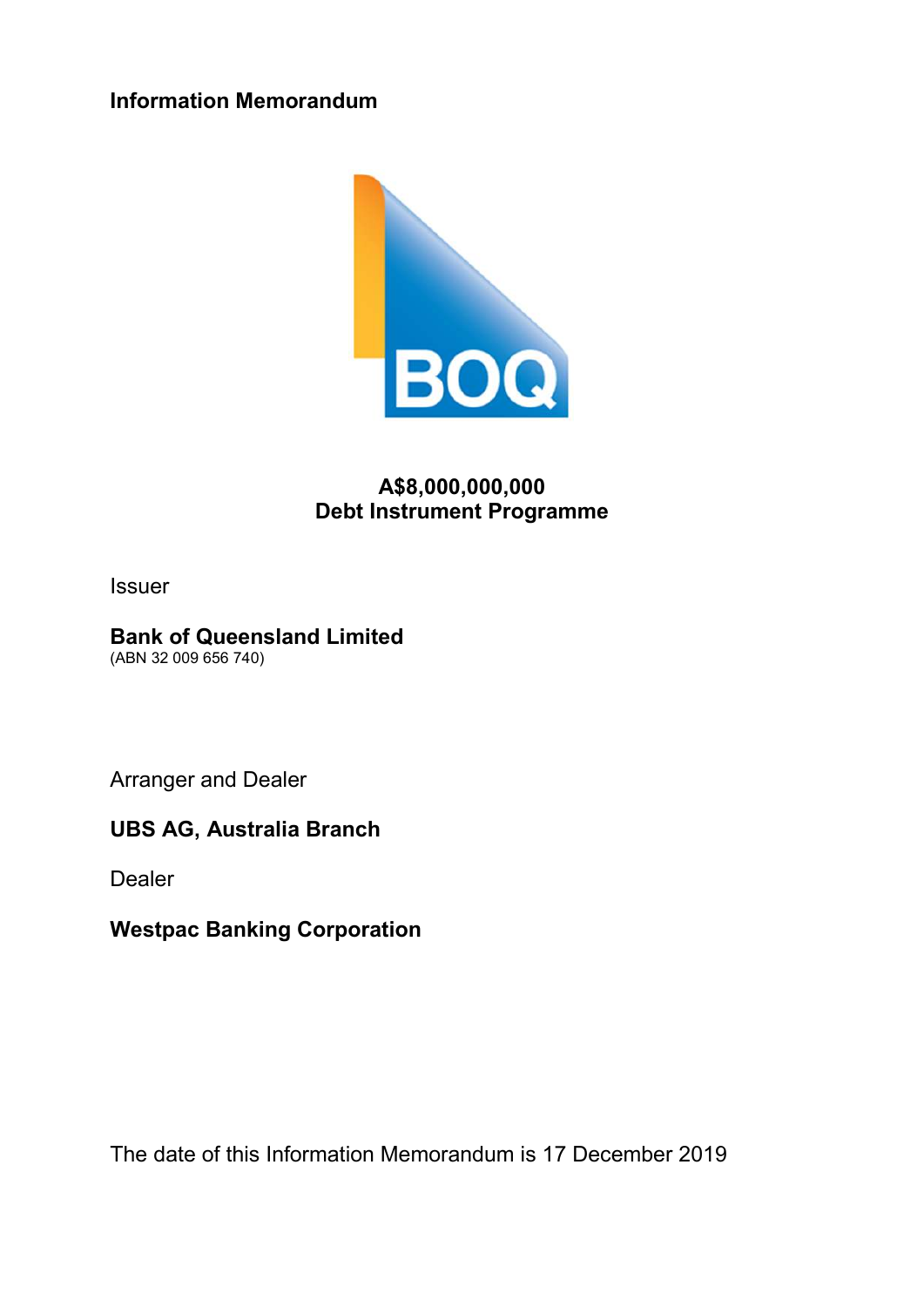# **Contents**

| <b>Important Notice</b>                                                    | $\mathbf{2}$ |
|----------------------------------------------------------------------------|--------------|
| <b>Corporate Profile</b>                                                   | 9            |
| <b>Programme Summary</b>                                                   | 11           |
| A. Short Term Instrument Summary                                           | 19           |
| <b>B. Term Instrument Summary</b>                                          | 20           |
| <b>Terms and Conditions of Senior Notes</b>                                | 21           |
| <b>Terms and Conditions of TDs</b>                                         | 45           |
| <b>Terms and Conditions of Subordinated Notes</b>                          | 69           |
| <b>Form of Pricing Supplement</b>                                          | 113          |
| <b>Australian Taxation</b>                                                 | 122          |
| U.S. Foreign Account Tax Compliance Act and OECD Common Reporting Standard | 126          |
| <b>Selling Restrictions</b>                                                | 127          |
| <b>Directory</b>                                                           | 133          |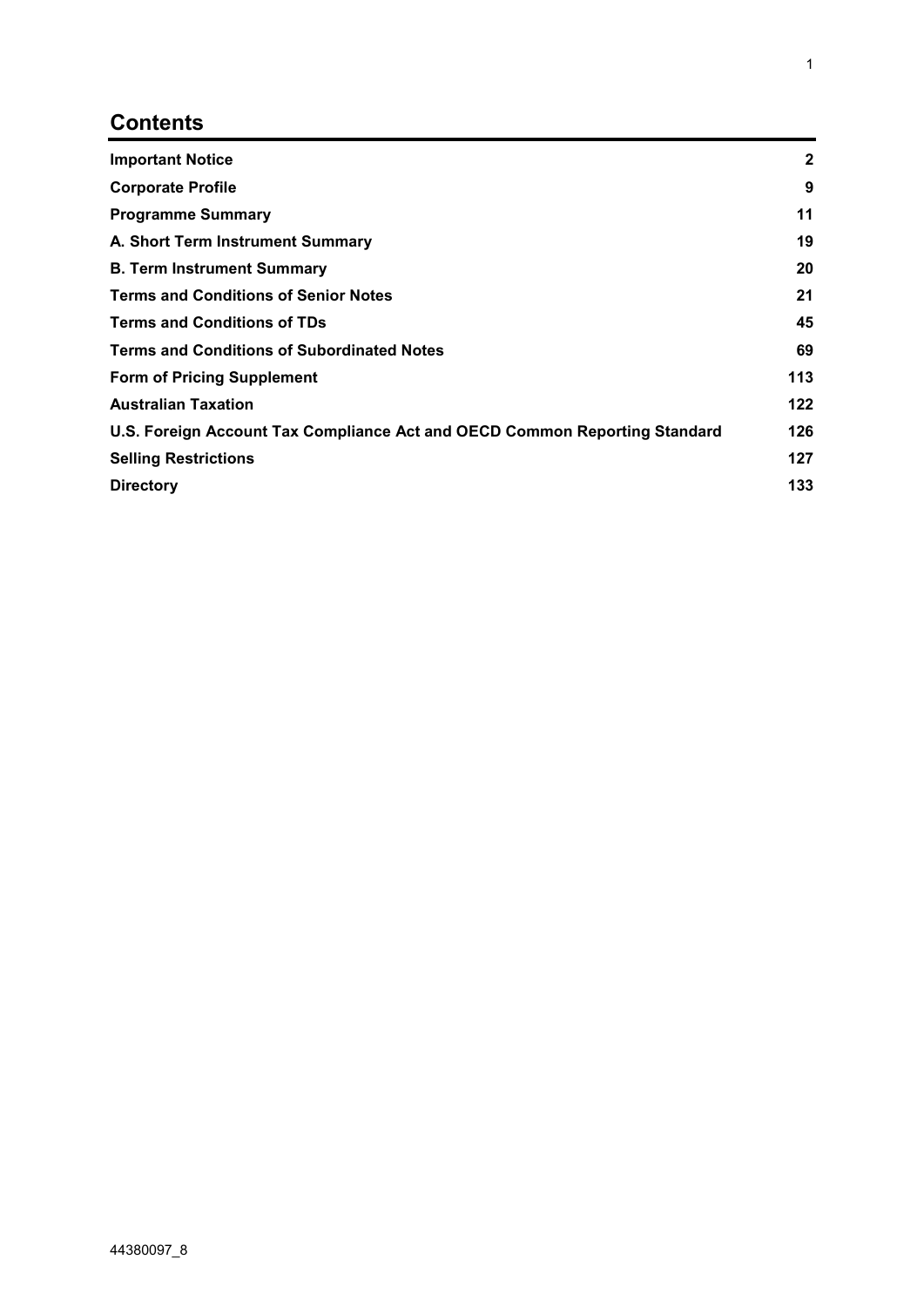# **Important Notice**

## **Introduction**

This Information Memorandum relates solely to the Debt Instrument Programme ("**Programme**") established for Bank of Queensland Limited ("**Issuer**" or "**BOQ**") under which unsubordinated medium term notes ("**Senior Notes**"), subordinated medium term notes ("**Subordinated Notes**" and, together with the Senior Notes, "**Notes**"), transferable deposits ("**TDs**") and other debt instruments (together with the Notes and the TDs, "**Instruments**") may, from time to time, be issued up to a maximum aggregate amount of A\$8,000,000,000 (which amount may be increased from time to time by agreement between the Issuer, the Arranger and the Dealers (as defined in the section entitled "Programme Summary" below)). The Issuer intends that Subordinated Notes issued under the Programme constitute Tier 2 Capital as described in the prudential standards issued by the Australian Prudential Regulation Authority ("**APRA**"). Instruments are not guaranteed or insured by the Australian Government or under any compensation scheme of the Australian Government, or by any other government, government agency or any other party.

This Information Memorandum replaces in its entirety the Information Memorandum dated 18 December 2018.

#### **Currency of information**

The information contained in this Information Memorandum is prepared as of its Preparation Date (as defined below).

In this Information Memorandum, "**Preparation Date**" means, in relation to:

- this Information Memorandum, the date indicated on its face or, if this Information Memorandum has been amended or supplemented, the date indicated on the face of that amendment or supplement;
- any annual reports and any financial statements incorporated in this Information Memorandum, the date up to, or as at, the date on which such annual reports and financial statements relate; and
- any other item of information which is to be read in conjunction with this Information Memorandum, the date indicated on its face as being its date of release or effectiveness.

Neither the delivery of this Information Memorandum, nor any offer, issue or sale made in connection with this Information Memorandum at any time implies that the information contained in it is correct, that any other information supplied in connection with the Programme is correct or that there has not been any change (adverse or otherwise) in the financial conditions or affairs of the Issuer at any time subsequent to the Preparation Date. In particular, the Issuer is not under any obligation to any person to update this Information Memorandum at any time after an issue of Instruments.

Investors should review, amongst other things, the documents which are deemed to be incorporated in this Information Memorandum by reference when deciding whether to purchase any Instruments.

#### **Issuer's responsibility**

This Information Memorandum has been prepared by, and issued with the authority of, the Issuer.

The Issuer accepts responsibility for the information contained in this Information Memorandum other than information provided by the Arranger, the Dealers and the Agents in relation to their respective descriptions in the sections entitled "Programme Summary" and "Directory" below.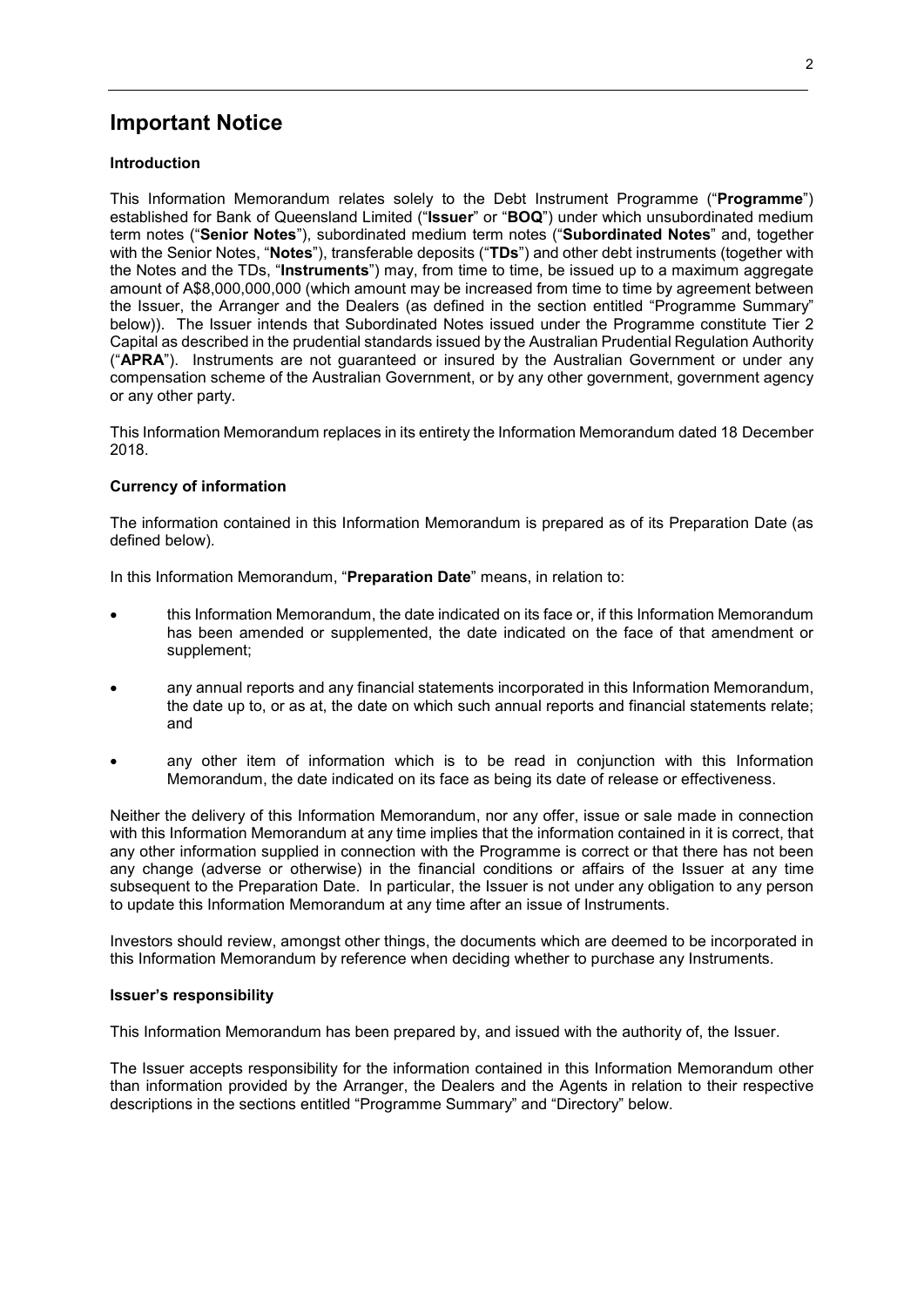#### **No independent verification**

The only role of the Arranger, the Dealers and the Agents (each as defined in the section entitled "Summary of the Programme" below) in the preparation of this Information Memorandum has been to confirm to the Issuer that their respective descriptions under the sections entitled "Programme Summary" and "Directory" are accurate as at the Preparation Date.

Apart from the foregoing, none of the Arranger, the Dealers or the Agents has independently verified this Information Memorandum or any document incorporated by reference in it. Accordingly, no representation, warranty or undertaking, express or implied, is made, and no responsibility is accepted, by any of them, as to the accuracy or completeness of this Information Memorandum or any further information supplied by the Issuer in connection with the Programme.

The Arranger, the Dealers or the Agents expressly do not undertake to review the financial condition or affairs of the Issuer or any of its affiliates at any time or to advise any holder of an Instrument or any other person of any information coming to their attention with respect to the Issuer and make no representations as to the ability of the Issuer to comply with its obligations under the Instruments. None of the Arranger, the Dealers nor the Agents make any representation as to the performance of the Issuer, the maintenance of capital or any particular rate of return, nor do any of the Arranger, the Dealers and the Agents guarantee the payment of capital or any particular rate of capital or income return, in each case, on any Instruments.

#### **No authorisation**

The Issuer has not authorised any person to give any information or make any representations in connection with the offering of the Instruments other than those contained in this Information Memorandum. The Issuer makes no representation or warranty as to and assumes no responsibility for the authenticity, origin, validity, accuracy or completion of, or any errors or omissions in, any accompanying, previous or subsequent material or presentation, except as expressly set out or stated in such material or presentation. Any information or representation not contained in this Information Memorandum or as otherwise authorised in writing by the Issuer, must not be relied upon as having been authorised by or on behalf of the Issuer, the Arranger, the Dealers or the Agents.

#### **Place of issuance**

Subject to applicable laws and directives, the Issuer may issue Instruments under the Programme in any country including Australia and countries in Europe and Asia but not in the United States of America unless such Instruments are registered under the United States Securities Act of 1933 (as amended) ("**Securities Act**") or an exemption from the registration requirements under the Securities Act is available.

### **Terms and conditions of issue**

Instruments will be issued in series (each a "**Series**"). Each Series may comprise one or more tranches (each a "**Tranche**") having one or more issue dates and on conditions that are otherwise identical (other than, to the extent relevant, in respect of the issue price and the first payment of interest).

Each issue of Instruments will be made pursuant to such documentation as the Issuer may determine.

A pricing supplement and/or another supplement to this Information Memorandum (each a "**Pricing Supplement**") will be issued for each Tranche or Series of Term Instruments (as defined in the "**Programme Summary**"). A Pricing Supplement will contain details of the initial aggregate principal amount, issue price, issue date, maturity date, details of interest (if any) payable together with any other terms and conditions not set out in this Information Memorandum that may be applicable to that Tranche or Series of Term Instruments. The terms and conditions ("**Terms and Conditions**") applicable to the Term Instruments are included in this Information Memorandum and may be supplemented, amended, modified or replaced by the Pricing Supplement applicable to those Term Instruments.

The Issuer may also publish a supplement to this Information Memorandum (or additional information memoranda) which describes the issue of Instruments (or particular types of Instruments) not otherwise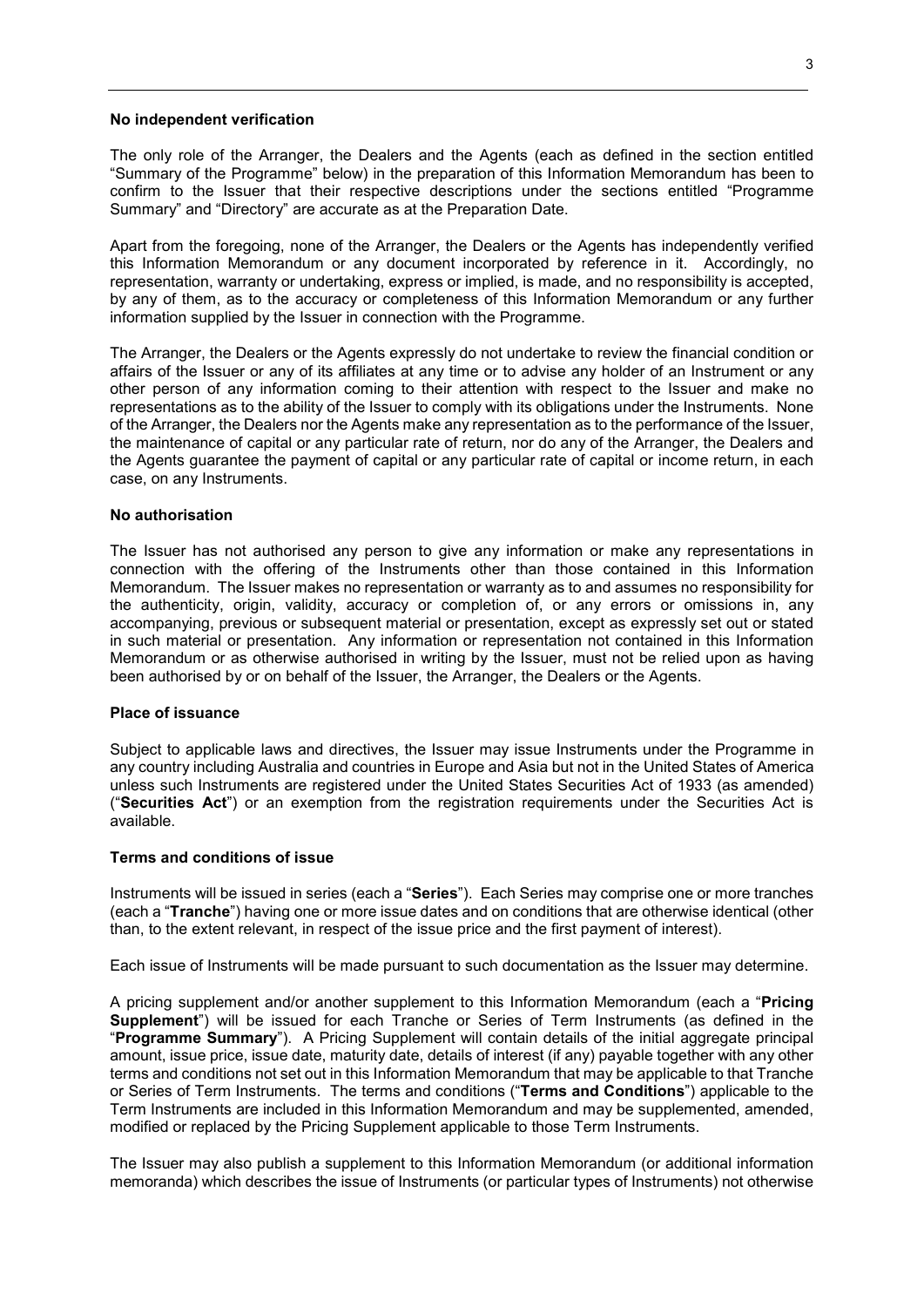described in this Information Memorandum. A Pricing Supplement may also supplement, amend, modify or replace any statement or information set out in this Information Memorandum.

## **Intending purchasers to make independent investment decision and obtain professional advice**

*Neither this Information Memorandum nor any other information supplied in connection with the Programme or the issue of any Instruments describes the risks of an investment in any Instruments. Prospective investors should consult their own professional, financial, legal and tax advisers about the risks associated with an investment in any Instruments and the suitability of investing in the Instruments in light of their particular circumstances.* 

This Information Memorandum contains only summary information concerning the Issuer and the Instruments. Neither the information contained in this Information Memorandum nor any other information supplied in connection with the Programme or the issue of any Instruments (1) is intended to provide the basis of any credit or other evaluation in respect of the Issuer or any Instruments and should not be considered or relied on as a recommendation or a statement of opinion (or a report of either of those things) by any of the Issuer, the Arranger, the Dealers or Agent that any recipient of this Information Memorandum or any other information supplied in connection with the Programme or the issue of any Instruments should subscribe for, purchase or otherwise deal in any Instruments or any rights in respect of any Instruments, or (2) describes all the risks of an investment in any Instruments.

Each recipient of this Information Memorandum and each person contemplating subscribing for, purchasing or otherwise dealing in any Instruments or any rights in respect of any Instruments should:

- make and rely upon (and shall be taken to have made and relied upon) its own independent investigation of the financial condition and affairs of, and its own appraisal of the creditworthiness of, the Issuer and the risks of an investment in any Instruments;
- determine for themselves the relevance of the information contained in this Information Memorandum (including all information incorporated by reference and forming part of this Information Memorandum) and any other information supplied in connection with the Programme, and must base their investment decision solely upon such independent assessment and such investigations as they consider necessary; and
- consult their own financial, legal and professional advisers about the risks associated with an investment in any Instruments and the suitability of investing in any Instruments in light of their particular situation.

No accounting, regulatory, investment, legal, tax or other professional advice is given in respect of an investment in any Instruments or rights in respect of them and each investor is advised to consult its own professional adviser.

#### **No offer**

Neither this Information Memorandum nor any other information supplied in connection with the Programme or the issue of any Instruments constitutes, or is intended to constitute, an offer or invitation by or on behalf of the Issuer, the Arranger, the Dealers or Agents to any person to subscribe for, purchase or otherwise deal in any Instruments.

#### **Selling restrictions and no disclosure**

The distribution and use of this Information Memorandum and any Pricing Supplement and the subscription, offer, sale or transfer of Instruments may be restricted by law in certain jurisdictions. None of the Issuer, the Arranger, the Dealers or the Agents represents that this Information Memorandum may be lawfully distributed, or that any Instruments may be lawfully subscribed for, offered, sold or transferred in compliance with any applicable law in any such jurisdiction, or under an exemption available in that jurisdiction, or assumes any responsibility for facilitating any distribution or offering.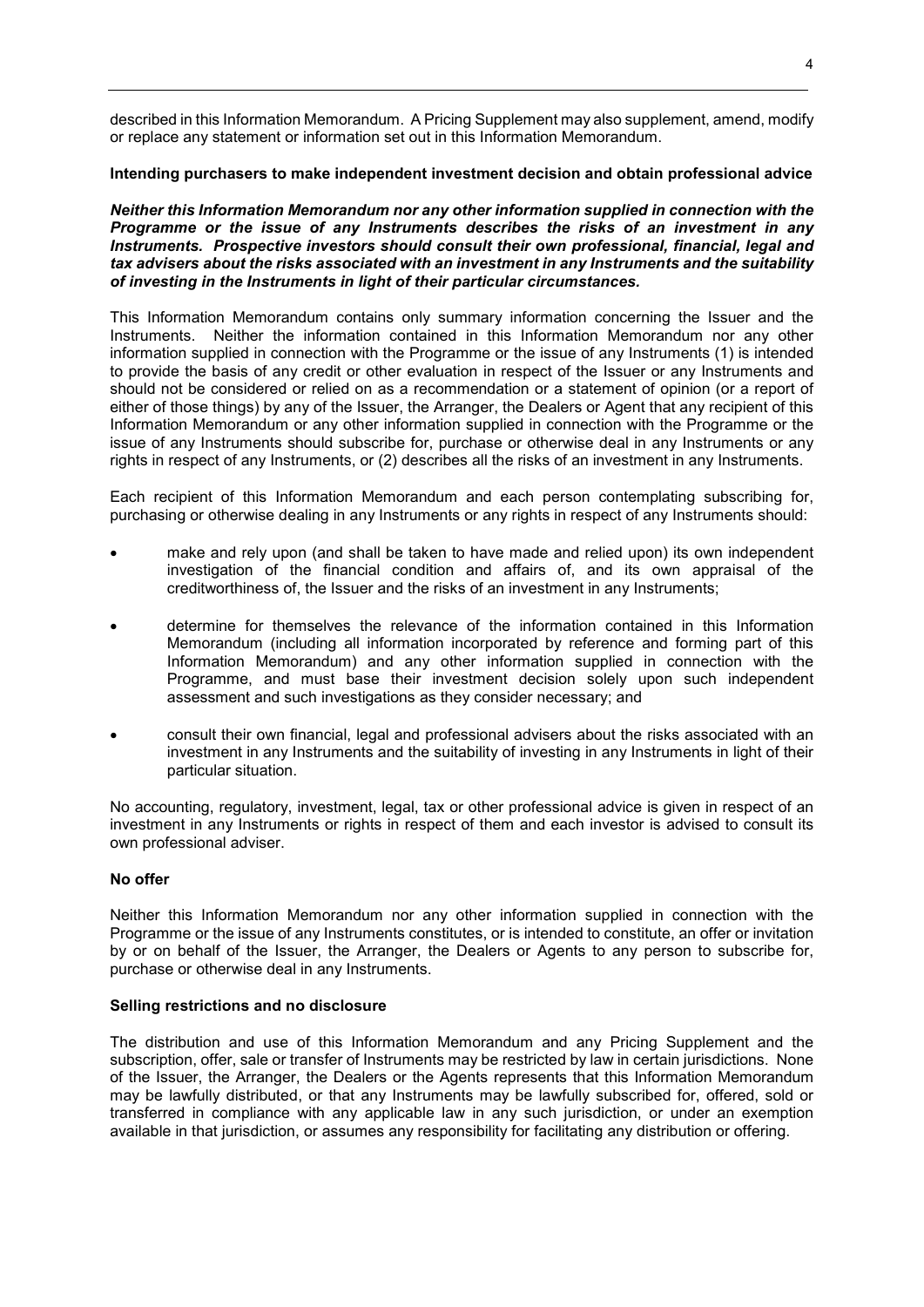#### In particular:

- this Information Memorandum is not a prospectus or other disclosure document for the purposes of the Corporations Act 2001 of Australia ("**Corporations Act**"). Neither this Information Memorandum nor any other disclosure document in relation to the Instruments has been, or will be, lodged with the Australian Securities and Investments Commission ("**ASIC**"); and
- no action has been taken, or will be taken, by the Issuer, the Arranger, the Dealers or the Agents in any jurisdiction which would permit a public offering of the Instruments or distribution of this Information Memorandum in any jurisdiction where action for that purpose is required (including circumstances that would require disclosure under Parts 6D.2 or 7.9 of the Corporations Act).

Intending purchasers and other investors as well as persons into whose possession this Information Memorandum or any Instruments come must inform themselves about, and observe, any such restrictions.

For a description of certain restrictions on offers, sales and deliveries of the Instruments, and on distribution of this Information Memorandum, any Pricing Supplement or other offering material relating to the Instruments, see the section entitled "Selling Restrictions" below.

A person may not (directly or indirectly) offer for subscription or purchase or issue an invitation to subscribe for or buy Instruments, nor distribute or publish this Information Memorandum or any other offering material or advertisement relating to the Instruments except if the offer or invitation, or distribution or publication, complies with all applicable laws and directives.

#### **No registration in the United States**

The Instruments have not been, and will not be, registered under the Securities Act. The Instruments may not be offered, sold, delivered or transferred, at any time, within the United States of America or to, or for the account or benefit of, U.S. persons (as defined in Regulation S under the Securities Act ("**Regulation S**")) except in a transaction exempt from, or not subject to, the registration requirements of the Securities Act.

#### **Agency and distribution arrangements**

Each Dealer and Agent is acting solely as an arm's length contractual counterparty and not as an adviser or fiduciary. Furthermore, neither the receipt of this Information Memorandum or any other material relating to the Programme or the issue of any Instruments by any person nor any other matter shall be deemed to create or give rise to an advisory or fiduciary duty or relationship between a Dealer or Agent and that person.

The Issuer has agreed to pay the Agents' fees for undertaking their respective roles and reimburse them for certain of their expenses incurred in connection with the Programme. The Issuer may also pay a Dealer or any other person a fee in respect of the Instruments subscribed by it, reimburse the Dealers for certain expenses incurred in connection with this Programme and indemnify the Dealers against certain liabilities in connection with the offer and sale of Instruments.

In accordance with the provisions of the Corporations Act, the Issuer, Arranger, the Agents and the Dealers disclose that they, their respective related entities, directors, officers and employees may have pecuniary or other interests in the Instruments, and may also have interests pursuant to other arrangements and may receive fees, brokerage and commissions, and may act as principal in any dealings in the Instruments.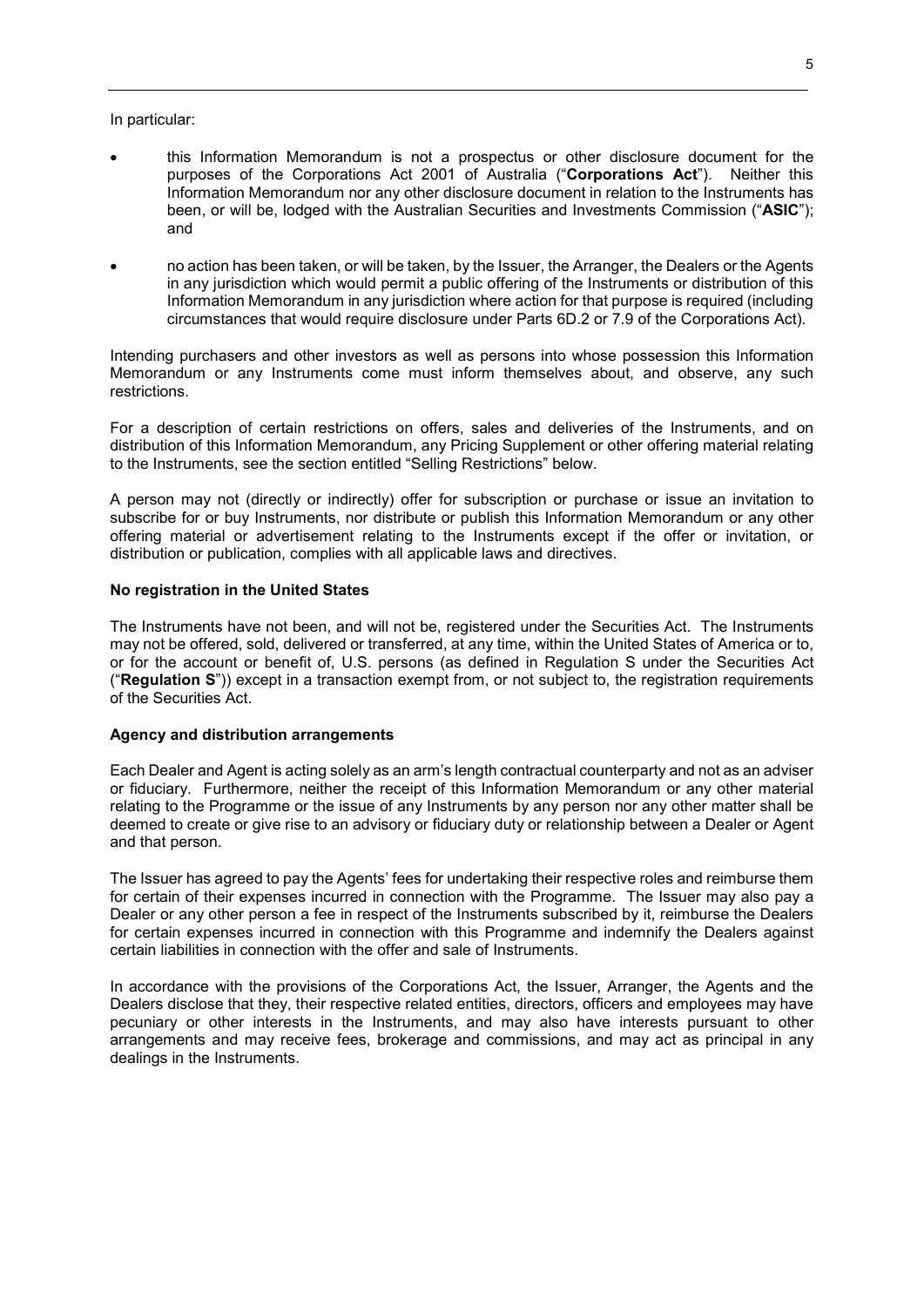#### **Documents incorporated by reference**

This Information Memorandum is to be read in conjunction with all documents which are deemed to be incorporated into it by reference as set out below. This Information Memorandum shall, unless otherwise expressly stated, be read and construed on the basis that such documents are so incorporated and form part of this Information Memorandum. References to "Information Memorandum" are to this Information Memorandum and any other document incorporated by reference and to any of the individually.

The following documents (including any that are published or issued from time to time after the date of this Information Memorandum) are incorporated in, and deemed to form part of, this Information Memorandum:

- all amendments and supplements to this Information Memorandum prepared by the Issuer from time to time;
- the most recently published audited non-consolidated and consolidated annual financial statements of the Issuer and, if published later, the most recently published interim nonconsolidated and consolidated financial statements (if any) of the Issuer (whether audited or unaudited) from time to time;
- each Pricing Supplement and all documents stated therein to be incorporated in this Information Memorandum; and
- all other documents issued by the Issuer and expressly stated to be incorporated in this Information Memorandum by reference.

Any statement contained in this Information Memorandum shall be modified, replaced or superseded for the purpose of this Information Memorandum to the extent that a statement contained in any document subsequently incorporated by reference into this Information Memorandum modifies, replaces or supersedes such statement (including whether expressly or by implication or in whole or in part).

Except as provided above, no other information, including any information on the internet sites of the Issuer or in any document incorporated by reference in any of the documents described above, is incorporated by reference into this Information Memorandum.

Copies of documents incorporated by reference in this Information Memorandum may be obtained from the Issuer and the Arranger upon request at their respective offices specified in the section entitled "Directory" below, or from such other person specified in a Pricing Supplement.

#### **References to internet site addresses**

Any internet site addresses provided in this Information Memorandum are for reference only and the content of any such internet site is not incorporated by reference into, and does not form part of, this Information Memorandum, except as expressly stated in this Information Memorandum.

#### **References to currencies**

In this Information Memorandum references to "**A\$**" and "**Australian Dollars**" are to the lawful currency of the Commonwealth of Australia.

#### **References to credit ratings**

There are references in this Information Memorandum to credit ratings. A credit rating is not a recommendation to buy, sell or hold Instruments and may be subject to revision, variation, suspension or withdrawal at any time by the relevant assigning organisation. Each credit rating should be evaluated independently of any other credit rating. No rating agency was involved in the preparation of this Information Memorandum.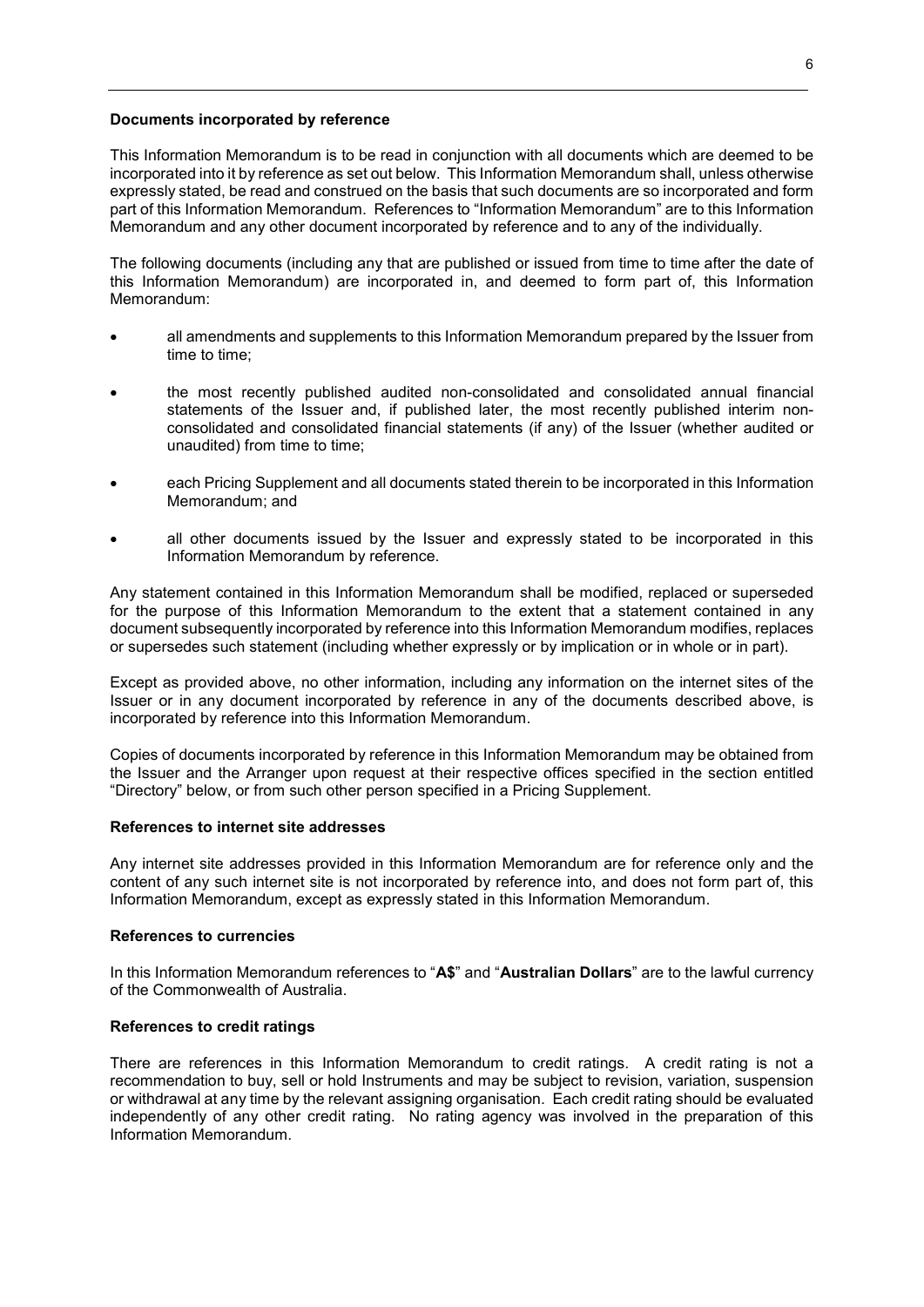*Credit ratings are for distribution only to a person (a) who is not a "retail client" within the meaning of section 761G of the Corporations Act and is also a person in respect of whom disclosure is not required under Parts 6D.2 or 7.9 of the Corporations Act, and (b) who is otherwise permitted to receive credit ratings in accordance with applicable law in any jurisdiction in which the person may be located. Anyone who is not such a person is not entitled to receive this Information Memorandum and anyone who receives this Information Memorandum must not distribute it to any person who is not entitled to receive it.*

# **Banking Act**

The Issuer is an "authorised deposit-taking institution" ("**ADI**") as that term is defined under the Banking Act 1959 of Australia ("**Banking Act**"). Under section 13A(3) of the Banking Act and section 86 of the Reserve Bank Act 1959 of Australia ("**Reserve Bank Act**"), certain debts of the Issuer are preferred by law, as described below.

Section 13A(3) of the Banking Act provides that the assets of an ADI in Australia would, in the event of the ADI becoming unable to meet its obligations or suspending payment, be available to meet certain liabilities in priority to all other liabilities of that ADI (including, in the case of the Issuer, the Instruments). The liabilities which have priority, by virtue of section 13A(3) of the Banking Act, to the claims of holders in respect of the Instruments will be substantial, as such liabilities include (but are not limited to) liabilities owed to APRA in respect of any payments by APRA to holders of protected accounts held with that ADI under the Banking Act, the costs of APRA in certain circumstances, liabilities in Australia owed to holders of protected accounts held with that ADI, debts due to the Reserve Bank of Australia ("**RBA**") and liabilities under certified industry support contracts. A "**protected account**" is an account or covered financial product that is kept by an account-holder (whether alone or jointly with one or more other account-holders) with an ADI and either:

- (a) is an account, or covered financial product, that is kept under an agreement between the account-holder and the ADI requiring the ADI to pay the account-holder, on demand by the account-holder or at an agreed time by them, the net credit balance of the account or covered financial product at the time of the demand or the agreed time (as appropriate); or
- (b) an account prescribed by regulations for the purposes of section 5(4)(a) of the Banking Act.

For the purposes of section 13(A) of the Banking Act, the assets of the ADI do not include any interest in an asset (or part of an asset) in a cover pool (as defined in the Banking Act) that may have been established for the issuance of any covered bonds.

Section 16(2) of the Banking Act also provides that certain other debts of the ADI due to APRA shall, in a winding-up of an ADI have, subject to section 13A(3) of the Banking Act, priority over all other unsecured debts of that ADI. Further, under section 86 of the Reserve Bank Act, debts due by an ADI to the RBA shall, in a winding-up of that ADI, subject to section 13A(3) of the Banking Act, have priority over all other debts of that ADI.

The Instruments would not constitute deposit liabilities in Australia or protected accounts under such statutory provisions.

# **Section 309B(1)(c) of the Securities and Futures Act (Chapter 289 of Singapore) notification**

Unless otherwise stated in the Pricing Supplement in respect of any Instruments, all Instruments issued or to be issued under the Programme shall be "prescribed capital markets products" (as defined in the Securities and Futures (Capital Markets Products) Regulations 2018) and Excluded Investment Products (as defined in the MAS Notice SFA 04-N12: Notice on the Sale of Investment Products and MAS Notice FAA-N16: Notice on Recommendations on Investment Products).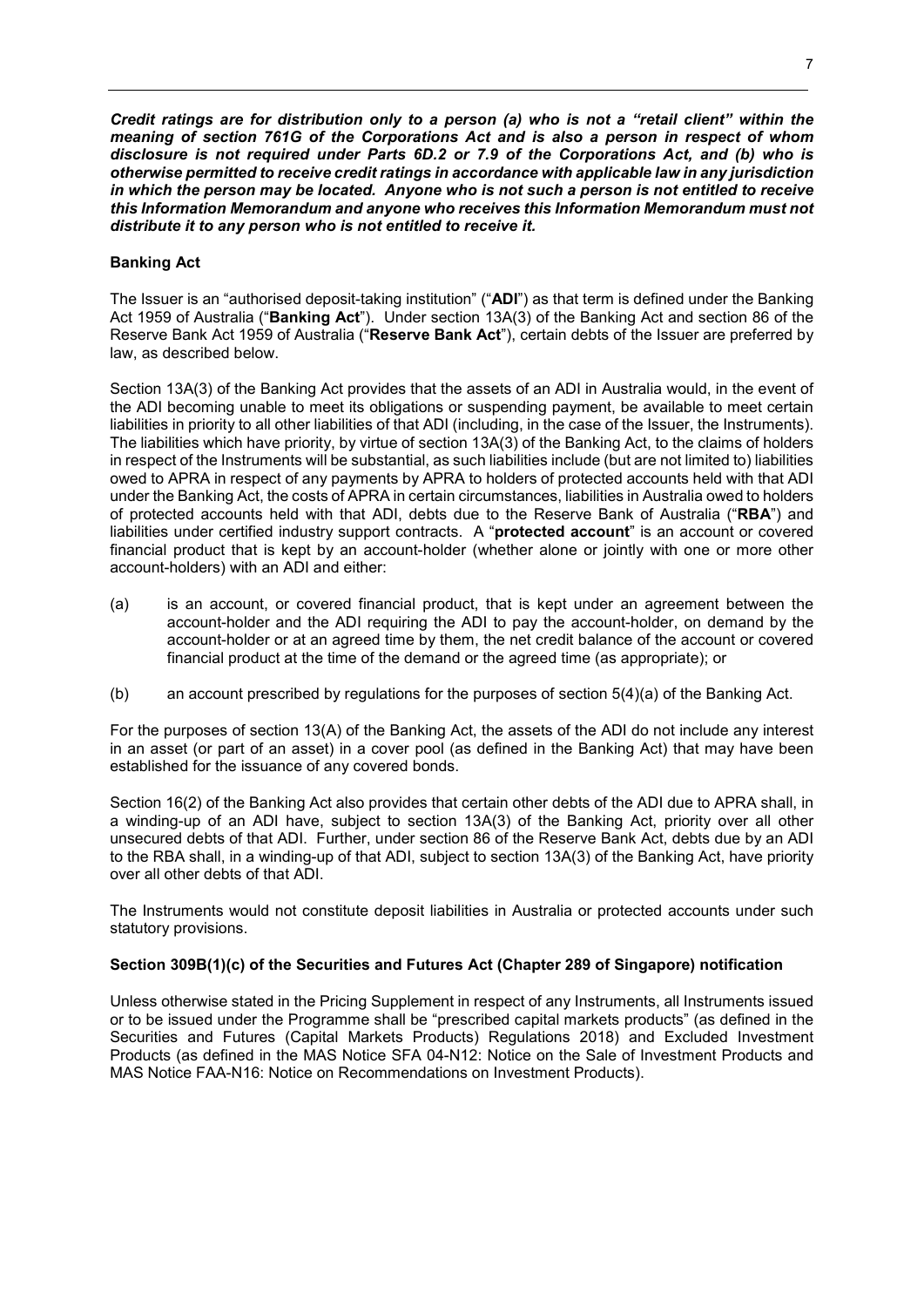#### **MiFID II Product Governance / Target Market**

If applicable in the context of an issue of Instruments, the Pricing Supplement will include a legend entitled "MiFID II Product Governance" which will outline the target market assessment in respect of the Instruments and which channels for distribution of the Instruments are appropriate. Any person subsequently offering, selling or recommending the Instruments (a "**distributor**") should take into consideration the target market assessment; however, a distributor subject to Directive 2014/65/EU (as amended, "**MiFID II**") is responsible for undertaking its own target market assessment in respect of the Instruments (by either adopting or refining the target market assessment) and determining appropriate distribution channels.

A determination will be made in relation to each issue about whether, for the purpose of the MiFID Product Governance rules under EU Delegated Directive 2017/593 (the "**MiFID Product Governance Rules**"), any Dealer subscribing for any Instruments is a manufacturer in respect of such Instruments, but otherwise neither the Issuer, the Arranger nor the Dealers nor any of their respective affiliates will be a manufacturer for the purpose of the MiFID Product Governance Rules.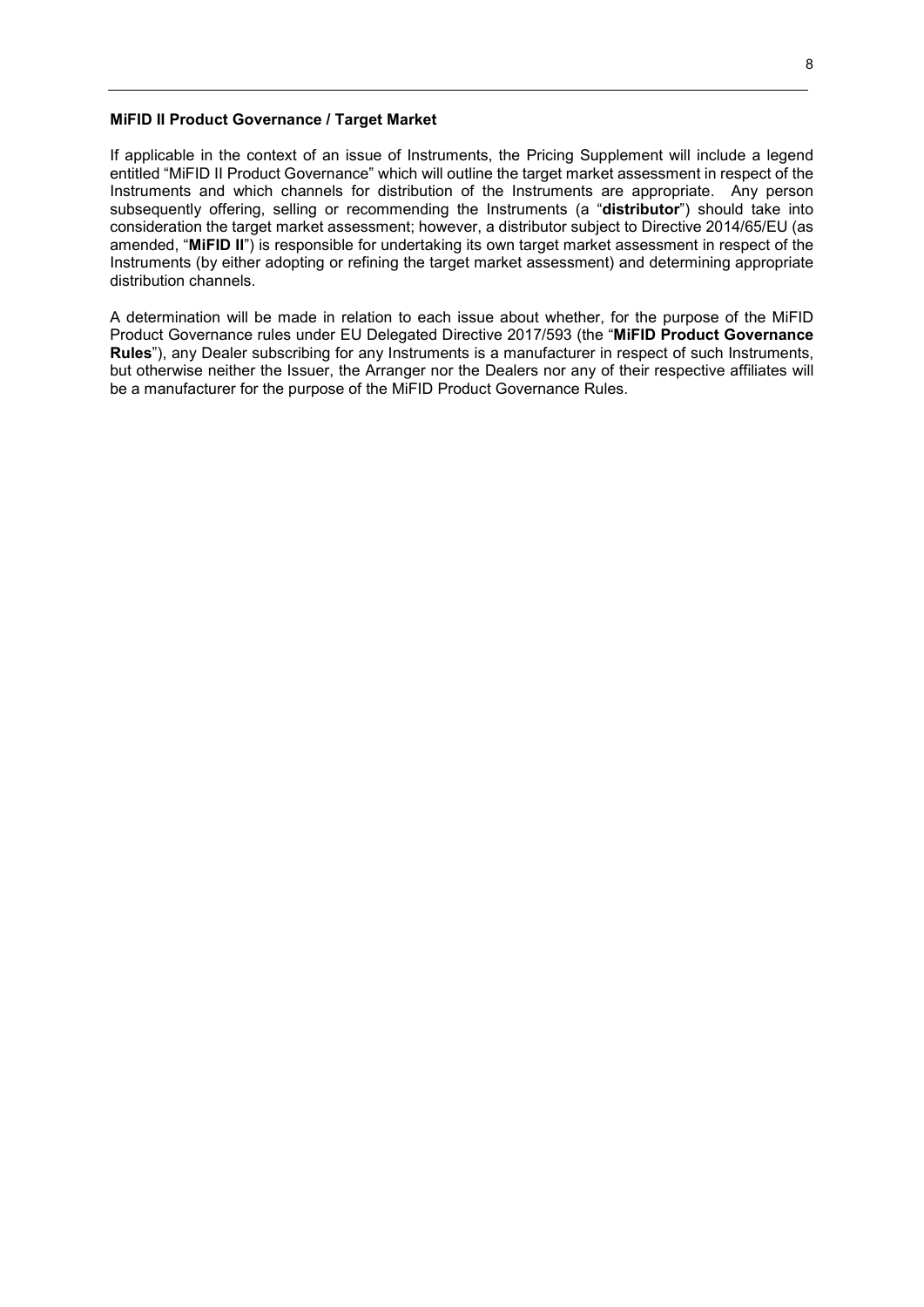# **Corporate Profile**

#### **Overview of BOQ**

BOQ is a financial institution whose primary function is gathering deposits and lending. It is listed on the Australian Securities Exchange ("**ASX**") and regulated by the Australian Prudential Regulation Authority as an authorised deposit-taking institution ("**ADI**").

BOQ was established in 1874 and was the first Permanent Building Society in Queensland. It has evolved into a national institution with a network of retail branches and brokers across Australia. BOQ's primary business segments are Retail Banking and BOQ Business and the Group operates a number of brands including BOQ, BOQ Specialist, BOQ Finance, Virgin Money (Australia) ("**VMA**") and St Andrew's Insurance. BOQ's registered office is located at Level 6, 100 Skyring Terrace, Newstead, Queensland 4006 and its telephone number is +61 7 3212 3333.

BOQ's corporate purpose is to deliver more human, empathetic experiences that help customers and communities prosper. This is achieved through the values of: We Show We Care; We Act With Integrity; We Achieve Together; and We Make a Difference.

BOQ has been aiming to build a differentiated position in the Australian financial services sector by focusing on niche customer segments that value a more intimate banking relationship. This strategy has been delivered through four strategic pillars: Customer in Charge; Grow the Right Way; There's Always a Better Way; and Loved Like No Other.

**Customer in Charge** is about improving customers' experience and expanding BOQ's avenues for growth by putting customers in charge of when, where and how they choose to engage with BOQ. This is regardless of whether they come into a branch, use online services, call on the phone or buy products through a third party intermediary.

BOQ's home loan products, including VMA home loans, are distributed by more than 7,500 accredited brokers, making BOQ more accessible to customers who prefer to use brokers. BOQ has also been working to streamline customer experience across channels through the consolidation of customer touchpoints. A number of projects are also underway to improve the digital experience for BOQ customers, including upgrades to internet and mobile banking platforms.

**Grow the Right Way** is about building a strong and profitable business by making the right decisions about where and how to grow. This includes focusing on niche customer segments that value an intimate banking relationship.

BOQ has continued its prudent approach to lending, maintaining a high quality lending portfolio. BOQ adheres to APRA's serviceability and validation guidelines and the delivery of the lending transformation program will deliver an improved customer experience. BOQ has also been selective in the commercial industry segments it lends to, has clearly defined risk appetite statements which take into account geographic, industry and a number of other risk factors.

**There's Always a Better Way** is about BOQ's commitment to making its systems and processes simpler, faster and smarter. The aim is to improve efficiency, reduce costs, deliver better customer service and establish a nimble organisation positioned to take advantage of a rapidly changing landscape. BOQ is continuing to make improvements to retail, commercial and lease management lending systems. Ongoing focus on efficiency across the BOQ Group to minimise expense growth, whilst investing in new technology aligned to a simplified target architecture will enable BOQ to respond more quickly to emerging opportunities than has been possible in the past.

**Loved Like No Other** is about how BOQ maintains positive stakeholder relationships by living its values, creating a place where people love to work and contributing to the communities in which it operates.

In recent years, BOQ has reinforced its commitment to ethical conduct and supporting its customers. It has also introduced a range of initiatives that bring BOQ's purpose and values to life and drive a customer centric culture. BOQ continues to demonstrate its commitment to a diverse and inclusive workforce through a number of diversity initiatives and its reconciliation journey.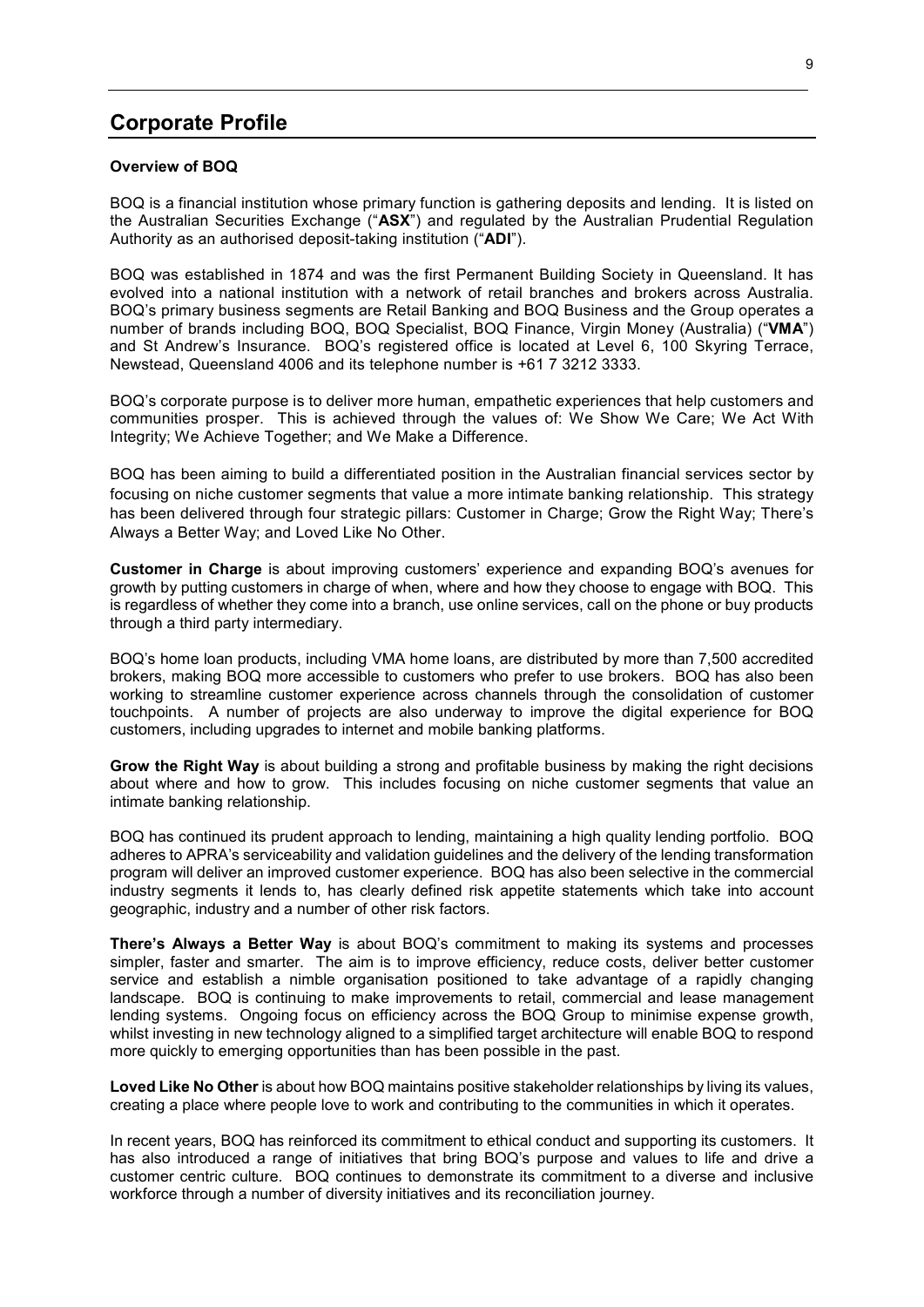BOQ is committed to engaging positively with all stakeholders in a fair and transparent way to create value for customers, employees, investors and the communities in which it operates. More information on BOQ's approach to sustainability is available in the sustainability section of the BOQ website (https://www.boq.com.au/Shareholder-centre/sustainability). Information on BOQ's corporate governance practices can be located in BOQ's Corporate Governance Statement available on the corporate governance page of the BOQ website (https://www.boq.com.au/Aboutus/corporategovernance).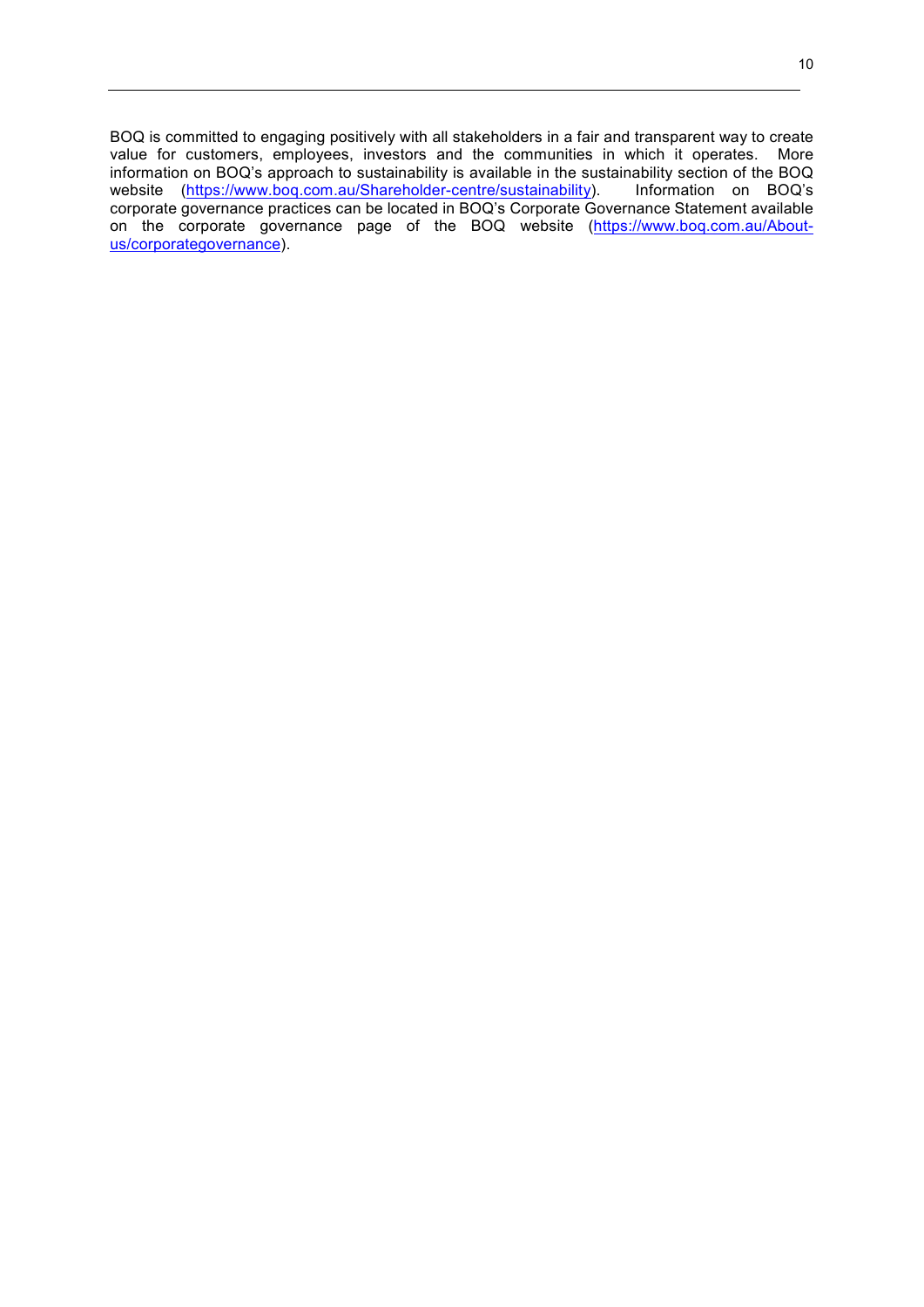# **Programme Summary**

*The following is a brief summary only and should be read in conjunction with the rest of this Information Memorandum and, in relation to any Term Instruments, in conjunction with the relevant Pricing Supplement and, to the extent applicable, the Terms and Conditions of the Instruments as set out in this Information Memorandum. A reference to a "Pricing Supplement" does not limit the provisions or features of this Programme which may be supplemented, amended, modified or replaced by a Supplement in relation to a particular Tranche or Series of Debt Instruments.* 

*Capitalised expressions have the meanings given in the relevant Terms and Conditions.* 

- **Issuer:** Bank of Queensland Limited (ABN 32 009 656 740).
- **Programme:** Subject to applicable legal and regulatory restrictions, a combined nonunderwritten revolving domestic debt instrument programme for the issuance of unsubordinated notes ("**Senior Notes**"), subordinated medium term notes ("**Subordinated Notes**" and, together with Senior Notes, "**Notes**"), transferable deposits ("**TDs**") and other debt instruments. The Notes or TDs, as the case may be, may be issued as either Term Instruments (with a maturity of not less than 365 days) ("**Term Instruments**") or Short Term Instruments (with a maturity of less than 365 days) ("**Short Term Instruments**").
- **Programme Limit:** A\$8,000,000,000 (or its equivalent in any other currency).

The Programme Limit may be increased by agreement between the Issuer and the current Dealers to the Programme from time to time.

**Arranger**: UBS AG, Australia Branch

**Dealers**: UBS AG, Australia Branch Westpac Banking Corporation

> Additional Dealers may be appointed by the Issuer from time to time for a specific Tranche of Instruments or to the Programme generally in accordance with the Dealer Agreement dated 26 May 2000 as amended and restated on 8 November 2005, 18 December 2018 and 17 December 2019 ("**Dealer Agreement**").

> Details and particulars of the applicable Australian Business Number ("**ABN**") and Australian financial services licence number ("**AFSL**") for the Dealers are set out in the section entitled "Directory" below.

**Registrar**: Computershare Investor Services Pty Limited (ABN 48 078 279 277) and any other person appointed by the Issuer to perform registry functions and establish and maintain the register ("**Register**") on the Issuer's behalf from time to time in respect of a Tranche or Series of Instruments. Details of additional appointments in respect of a Tranche or Series will be notified in the relevant Pricing Supplement.

**Calculation Agent**: If a Calculation Agent is required for the purpose of calculating any amount or making any determination under an Instrument, such appointment will be notified in a supplement to this Information Memorandum (including but not limited to, in the relevant Pricing Supplement). The Issuer may act as its own Calculation Agent if so notified.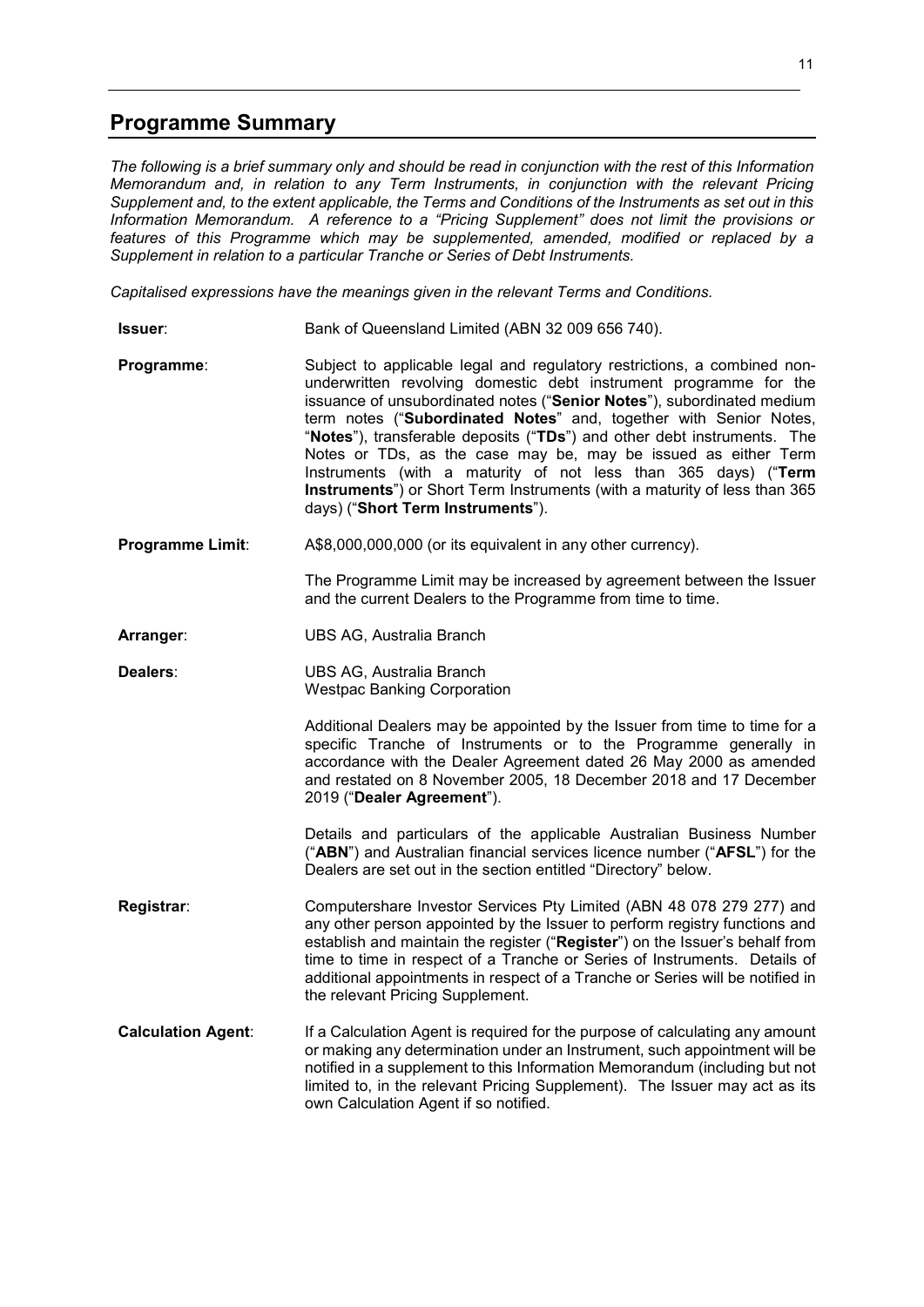| <b>Issuing &amp; Paying</b><br>Agent: | The issuing and paying agent for a particular Tranche or Series will be the<br>Registrar or such other person appointed by the Issuer to act as issuing<br>agent or paying agent on the Issuer's behalf from time to time as notified in<br>the relevant Pricing Supplement. |                                                                                                                                                                                                                                                                                                                                                                                                                                                                                                                                                                           |  |
|---------------------------------------|------------------------------------------------------------------------------------------------------------------------------------------------------------------------------------------------------------------------------------------------------------------------------|---------------------------------------------------------------------------------------------------------------------------------------------------------------------------------------------------------------------------------------------------------------------------------------------------------------------------------------------------------------------------------------------------------------------------------------------------------------------------------------------------------------------------------------------------------------------------|--|
| <b>Agents:</b>                        |                                                                                                                                                                                                                                                                              | Each Registrar, Calculation Agent and Issuing and Paying Agent, and any<br>other person appointed by the Issuer to perform other agency functions with<br>respect to any Tranche or Series of Instruments. Details of such<br>appointment will be notified in the relevant Pricing Supplement.                                                                                                                                                                                                                                                                            |  |
|                                       |                                                                                                                                                                                                                                                                              | The Issuer may terminate the appointment of any Agent and appoint<br>additional or other Agents. However, the Issuer must at all times maintain<br>a Registrar, and if a Calculation Agent and/or an Issuing and Paying Agent<br>is notified as set out above, at all times maintain a Calculation Agent and/or<br>an Issuing and Paying Agent as the case may be.                                                                                                                                                                                                        |  |
| <b>Status:</b>                        |                                                                                                                                                                                                                                                                              | Instruments may be issued on an unsubordinated or subordinated basis, as<br>specified in the applicable Pricing Supplement.                                                                                                                                                                                                                                                                                                                                                                                                                                               |  |
|                                       |                                                                                                                                                                                                                                                                              | Senior Notes will rank at least equally with all other unsecured and<br>unsubordinated obligations of the Issuer, except liabilities mandatorily<br>preferred by law.                                                                                                                                                                                                                                                                                                                                                                                                     |  |
|                                       |                                                                                                                                                                                                                                                                              | The rights and claims of holders of Subordinated Notes against the Issuer<br>in respect of payments under the Subordinated Notes are subordinated to<br>the claims of Senior Creditors.                                                                                                                                                                                                                                                                                                                                                                                   |  |
|                                       |                                                                                                                                                                                                                                                                              | The Issuer intends that Subordinated Notes constitute Tier 2 Capital as<br>described in APRA's prudential standards and be able to absorb losses at<br>the point of non-viability. Accordingly:                                                                                                                                                                                                                                                                                                                                                                           |  |
|                                       | (a)                                                                                                                                                                                                                                                                          | the Issuer's obligations in respect of the Subordinated Notes will be<br>subordinated in the manner provided in Condition 4 ("Status") of the<br>Subordinated Notes; and                                                                                                                                                                                                                                                                                                                                                                                                  |  |
|                                       | (b)                                                                                                                                                                                                                                                                          | if a Non-Viability Trigger Event occurs, Subordinated Notes may be<br>either (i) Converted into Ordinary Shares of the Issuer, or (ii) Written-<br>off or Written-down (and all rights and claims of the holders<br>terminated) in the manner provided in Conditions 5 ("Non-viability,<br>Conversion and Write-off") and 6 ("Procedures for Conversion") of<br>the Subordinated Notes.                                                                                                                                                                                   |  |
|                                       |                                                                                                                                                                                                                                                                              | TDs may be issued by the Issuer on an unsubordinated basis and will rank<br>at least equally with all other unsecured and unsubordinated obligations of<br>the Issuer, except liabilities mandatorily preferred by law.                                                                                                                                                                                                                                                                                                                                                   |  |
|                                       | The ranking of any Instruments is not affected by the date of registration of<br>the name of any holder of an Instrument in the Register.                                                                                                                                    |                                                                                                                                                                                                                                                                                                                                                                                                                                                                                                                                                                           |  |
|                                       | The Issuer is an ADI.                                                                                                                                                                                                                                                        |                                                                                                                                                                                                                                                                                                                                                                                                                                                                                                                                                                           |  |
|                                       |                                                                                                                                                                                                                                                                              | Section 13A(3) of the Banking Act provides that the assets of an ADI in<br>Australia would, in the event of the ADI becoming unable to meet its<br>obligations or suspending payment, be available to meet certain liabilities<br>in priority to all other liabilities of that ADI. The liabilities which have priority,<br>by virtue of section 13A(3) of the Banking Act, to the claims of holders in<br>respect of the Instruments will be substantial, as such liabilities include (but<br>are not limited to) liabilities owed to APRA in respect of any payments by |  |

APRA to holders of protected accounts (as defined above) held with that ADI under the Banking Act, the costs of APRA in certain circumstances,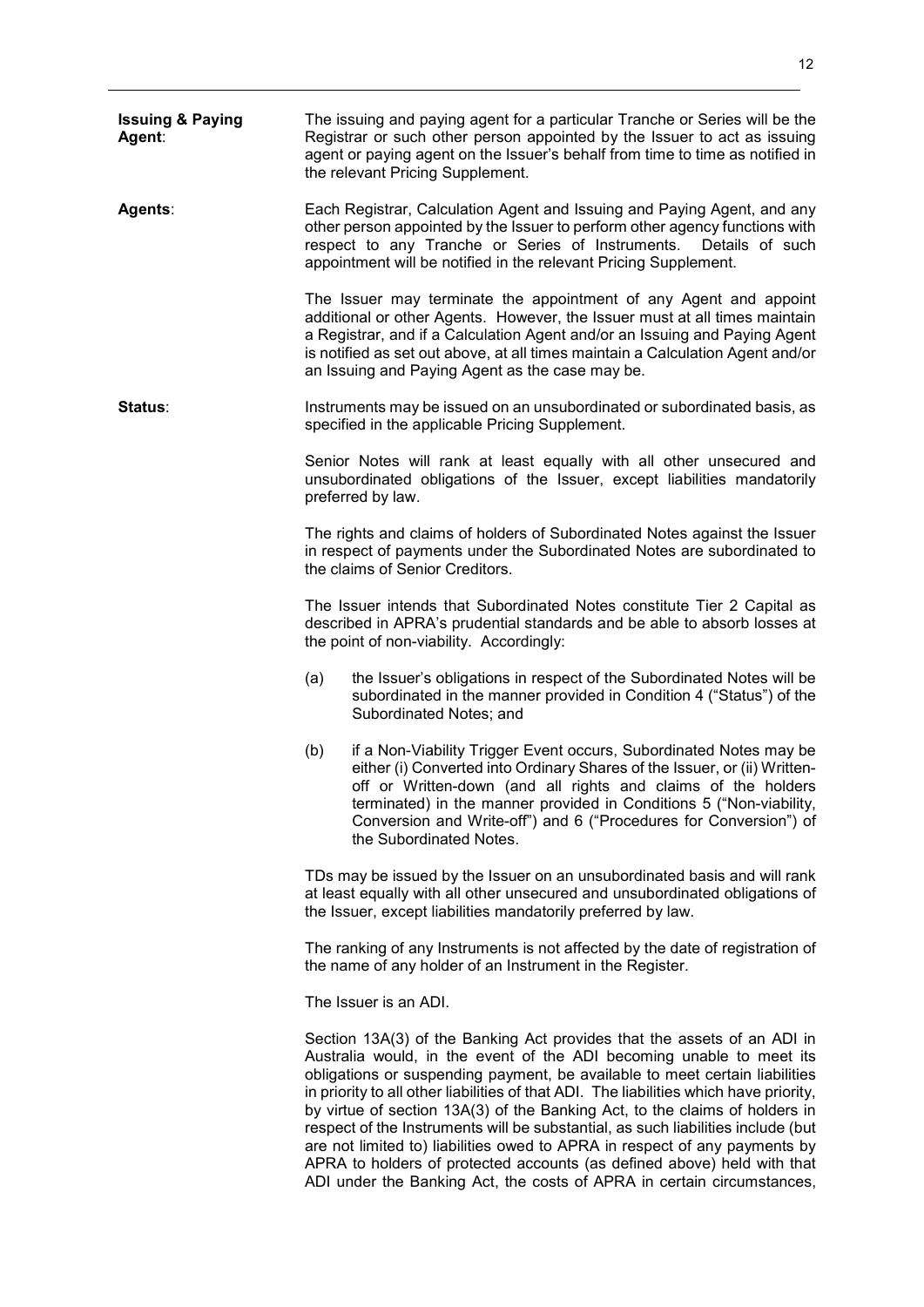|                                                                                                              | liabilities in Australia owed to holders of protected accounts held with that<br>ADI, debts due to the RBA and liabilities under certified industry support<br>contracts.                                                                                                                                                                                                                                                                                                                       |
|--------------------------------------------------------------------------------------------------------------|-------------------------------------------------------------------------------------------------------------------------------------------------------------------------------------------------------------------------------------------------------------------------------------------------------------------------------------------------------------------------------------------------------------------------------------------------------------------------------------------------|
|                                                                                                              | For the purposes of section 13(A) of the Banking Act, the assets of the ADI<br>do not include any interest in an asset (or part of an asset) in a cover pool<br>(as defined in the Banking Act) that may have been established for the<br>issuance of any covered bonds.                                                                                                                                                                                                                        |
|                                                                                                              | Section 16(2) of the Banking Act also provides that certain other debts due<br>to APRA shall in a winding-up of an ADI have, subject to section 13A(3) of<br>the Banking Act, priority over all other unsecured debts of that ADI. Further,<br>under section 86 of the Reserve Bank Act, debts due by an ADI (which<br>includes the Issuer) to the RBA shall, in a winding-up of that ADI, subject to<br>section 13A(3) of the Banking Act, have priority over all other debts of that<br>bank. |
|                                                                                                              | Instruments would not constitute deposit liabilities or protected accounts<br>under such statutory provisions.                                                                                                                                                                                                                                                                                                                                                                                  |
| <b>Solvency Condition</b><br>applies to<br><b>Subordinated Notes:</b>                                        | The Issuer is not required to make any payment in respect of Subordinated<br>Notes if it would not be Solvent both at the time that payment is due and<br>immediately after making the payment. Unpaid amounts will accrue interest<br>until paid and will be payable on the first date on which the Issuer meets the<br>Solvency Condition.                                                                                                                                                    |
|                                                                                                              | However, if Subordinated Notes have been Converted or Written-off on<br>account of a Non-Viability Trigger Event, the Issuer's accrued and future<br>obligations to make payments will cease and holders of Subordinated Notes<br>will have no rights to recover any unpaid amounts.                                                                                                                                                                                                            |
| <b>Conversion or Write-</b><br>off of Subordinated<br><b>Notes on Non-Viability</b><br><b>Trigger Event:</b> | If a Non-Viability Trigger Event occurs, and the Subordinated Notes are<br>required to be Converted or Written-off, the Subordinated Notes (including<br>the right to payments of accrued but unpaid interest and repayment of the<br>Outstanding Principal Amount) will be immediately and irrevocably<br>terminated.                                                                                                                                                                          |
| <b>Limited Events of</b><br>Default under<br><b>Subordinated Notes:</b>                                      | The Subordinated Notes are subject to limited Events of Default.<br>The<br>details of, and remedies for, Events of Default are contained in Condition 9<br>("Events of Default") of the Subordinated Notes.                                                                                                                                                                                                                                                                                     |
| No set-off in relation to<br><b>Subordinated Notes:</b>                                                      | Neither the Issuer nor any holder of Subordinated Notes is entitled to set-<br>off any amounts due in respect of the Subordinated Notes held by the holder<br>against any amount of any nature owed by the Issuer to the holder or by the<br>holder to the Issuer (as applicable).                                                                                                                                                                                                              |
| Governing law:                                                                                               | The Instruments and all related documentation will be governed by the laws<br>of Queensland.                                                                                                                                                                                                                                                                                                                                                                                                    |
| Use of proceeds:                                                                                             | The net proceeds of any issue of Instruments will be used by the Issuer for<br>general financing purposes.                                                                                                                                                                                                                                                                                                                                                                                      |
| Term:                                                                                                        | The term of the Programme continues until terminated by the Issuer giving<br>30 days' notice to the current Dealers to the Programme, or earlier by<br>agreement between the Issuer and the current Dealers to the Programme.                                                                                                                                                                                                                                                                   |
| Currency:                                                                                                    | Subject to all applicable laws and regulations, Instruments may be issued<br>in Australian dollars or any other currency specified in a Pricing<br>Supplement.                                                                                                                                                                                                                                                                                                                                  |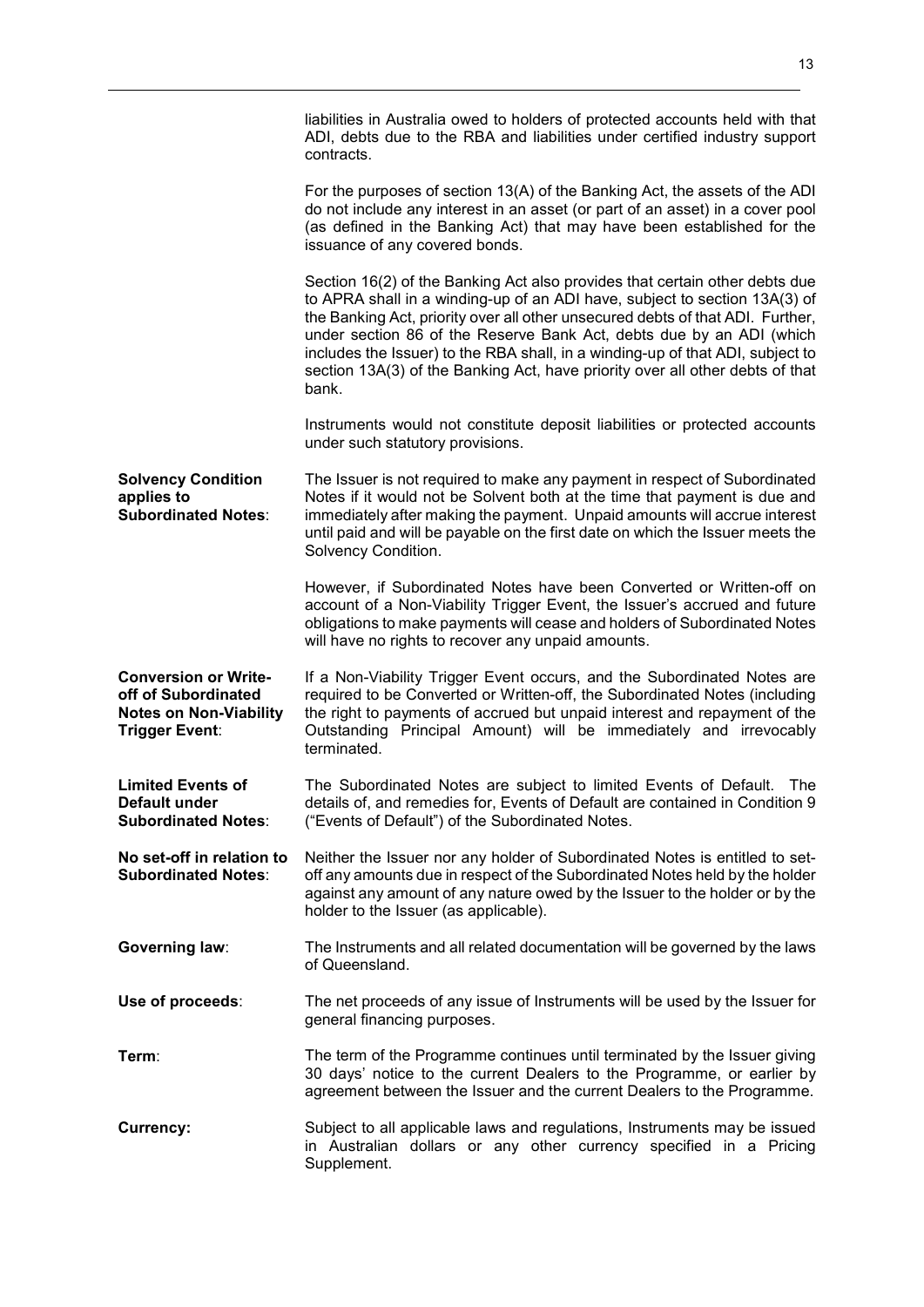**Stamp duty:** Any stamp duty incurred at the time of issue of the Instruments will be for the account of the Issuer. Any stamp duty incurred on a transfer of Instruments will be for the account of the relevant investors. As at the date of this Information Memorandum, no stamp duty in any Australian State or Territory should be payable on the issue, transfer or redemption of the Instruments. **Taxes, withholdings and deductions**: All payments made in respect of Instruments are subject in all cases to applicable provisions of fiscal and other laws and directives ("**Relevant Laws**"). If the Issuer, or anyone making a payment on the Issuer's behalf, is required by any Relevant Law to deduct or withhold any amounts from the payment otherwise due to the holder of an Instrument, it will do so. Unless otherwise specified in the Pricing Supplement, all payments by the Issuer in respect of the Instruments will be made free and clear of and without withholding or deduction for, or on account of, any present or future taxes, duties, assessments or governmental charges of whatever nature imposed or levied by or on behalf of the Commonwealth of Australia or any political subdivision thereof or any authority therein or thereof, unless such withholding or deduction is required by law. If a withholding or deduction is required by law, then, subject to certain customary exceptions, the Issuer will pay such additional amounts as may be necessary in order that the net amount received by the Noteholders after such withholding or deduction equals the respective amounts which would otherwise have been receivable in respect of the Instruments in the absence of such withholding or deduction. The Issuer may be required under Australian taxation laws to deduct (and, if so required, will deduct or will cause to be deducted) amounts from payments in respect of an Instrument at the prescribed rate if an Australian resident investor or a non-resident investor that holds an Instrument in the course of carrying on a business at or through a permanent establishment in Australia has not supplied an appropriate tax file number, (if applicable) an ABN or exemption details as may be necessary to enable the payment to be made without the required withholding or deduction. A brief overview of the Australian withholding tax treatment of payments of interest on the Instruments and certain other matters is set out in the section entitled "Australian Taxation" below. A brief overview of the impact of the United States Foreign Account Tax Compliance Act and the OECD Common Reporting Standard is set out in the section entitled "U.S. Foreign Account Tax Compliance Act and OECD Common Reporting Standard" below. *Potential investors should obtain their own taxation advice regarding the taxation consequences of investing in any Instruments.*  **Rating:** Information with respect to credit ratings may be provided to persons who are "wholesale clients" within the meaning of section 761G of the Corporations Act. *A credit rating is not a recommendation to buy, sell or hold Instruments and is subject to revision, suspension or withdrawal at any time by the relevant rating agency. Credit ratings are for distribution only to a person: (a) who is not a "retail client" within the meaning of section 761G of the Corporations Act and is also a person in respect of whom*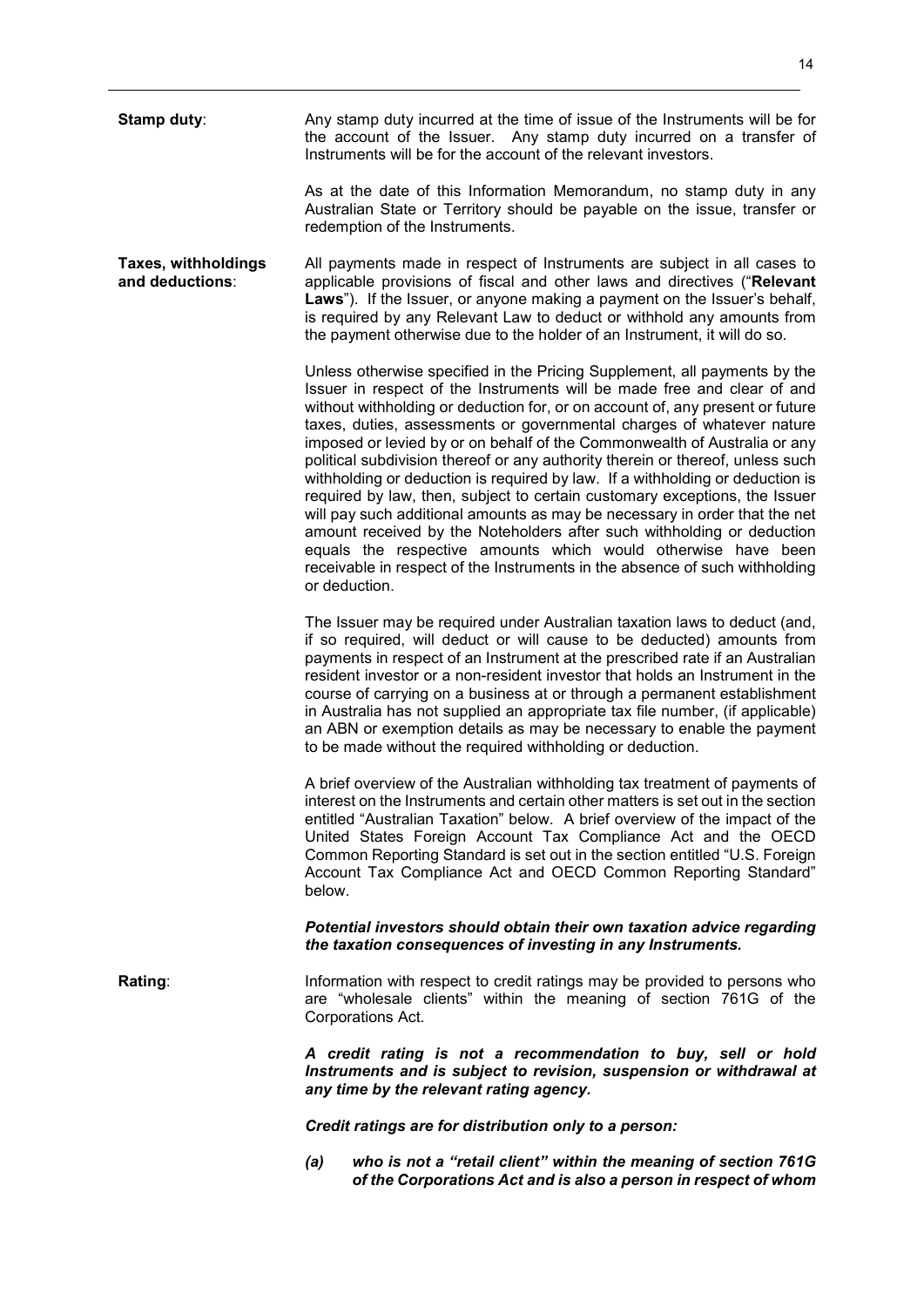|                     |                                                                                                                           | disclosure is not required under Parts 6D.2 or 7.9 of the<br><b>Corporations Act; and</b>                                                                                                                                                                                                                                                                                                                             |  |
|---------------------|---------------------------------------------------------------------------------------------------------------------------|-----------------------------------------------------------------------------------------------------------------------------------------------------------------------------------------------------------------------------------------------------------------------------------------------------------------------------------------------------------------------------------------------------------------------|--|
|                     | (b)                                                                                                                       | who is otherwise permitted to receive credit ratings in<br>accordance with applicable law in any jurisdiction in which the<br>person may be located.                                                                                                                                                                                                                                                                  |  |
|                     |                                                                                                                           | Anyone who is not such a person is not entitled to receive this<br>Information Memorandum and anyone who receives this Information<br>Memorandum must not distribute it to any person who is not entitled<br>to receive it.                                                                                                                                                                                           |  |
| Title:              |                                                                                                                           | Entry of the name of a person in the Register in respect of an Instrument<br>constitutes the obtaining or passing of title and is conclusive evidence that<br>the person so entered is the registered owner of the Instrument subject to<br>correction for fraud or error. Title to the Instruments passes when the<br>details of the transfer are entered in the Register.                                           |  |
|                     |                                                                                                                           | Instruments held in the Austraclear System will be registered in the name<br>of Austraclear Ltd (ABN 94 002 060 773) ("Austraclear").                                                                                                                                                                                                                                                                                 |  |
|                     |                                                                                                                           | Title to Instruments held in a Clearing System (as defined below) will be<br>determined in accordance with the rules and regulations of that Clearing<br>System. No certificates or other evidence of title in respect of any<br>Instruments will be issued to holders of Instruments unless the Issuer<br>determines that certificates should be available or are required by any<br>applicable law or directive.    |  |
| Denominations:      |                                                                                                                           | Subject to any applicable legal or regulatory requirements, Instruments will<br>be issued in denominations of A\$10,000 or such other amount specified in<br>the relevant Pricing Supplement.                                                                                                                                                                                                                         |  |
| Transfer procedure: |                                                                                                                           | Instruments may only be transferred in whole but not in part.                                                                                                                                                                                                                                                                                                                                                         |  |
|                     | Unless otherwise specified in a Pricing Supplement, Instruments may only<br>be transferred if:                            |                                                                                                                                                                                                                                                                                                                                                                                                                       |  |
|                     |                                                                                                                           | (a) in the case of Instruments to be transferred in or into Australia:                                                                                                                                                                                                                                                                                                                                                |  |
|                     |                                                                                                                           | (i)<br>the offer or invitation giving rise to the transfer of the<br>Instruments is for an aggregate consideration of at least<br>A\$500,000 (or its equivalent in an alternative currency and, in<br>either case, disregarding monies lent by the transferor or its<br>associates to the transferee) or the transfer does not require<br>disclosure to investors under Parts 6D.2 or 7.9 of the<br>Corporations Act; |  |
|                     |                                                                                                                           | (ii)<br>the transfer is not to a "retail client" for the purposes of section<br>761G of the Corporations Act; and                                                                                                                                                                                                                                                                                                     |  |
|                     |                                                                                                                           | such action does not require any document to be lodged with<br>(iii)<br>ASIC; and                                                                                                                                                                                                                                                                                                                                     |  |
|                     | (b)                                                                                                                       | at all times, the transfer complies with all applicable laws or<br>directives of the jurisdiction where the transfer takes place.                                                                                                                                                                                                                                                                                     |  |
|                     | Instruments entered in the Austraclear System will be transferred only in<br>accordance with the Austraclear Regulations. |                                                                                                                                                                                                                                                                                                                                                                                                                       |  |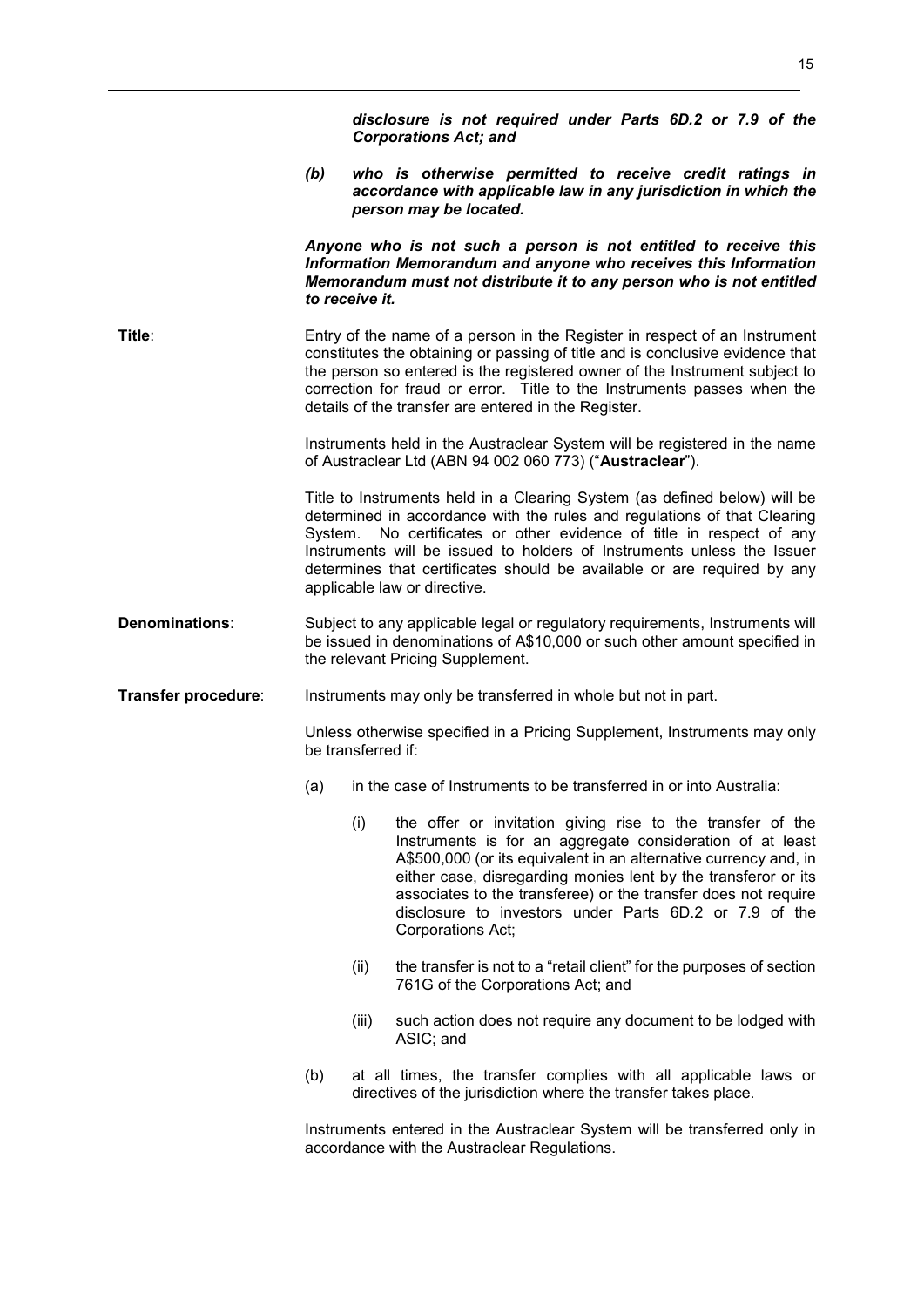If Instruments are not entered in or are removed from the Austraclear System, application for the transfer of Instruments must be made by lodgment of a duly completed transfer and acceptance form with the Registrar. Transfer and acceptance forms are obtainable from the Registrar. A transfer takes effect upon the transferee's name being entered on the Register.

Transfers of Instruments outside Australia must be made by lodgment of a duly completed transfer and acceptance form with the Registrar and in compliance with the laws of any jurisdiction in which such transfer takes place.

Transfers of Instruments will not be registered on the Register during the period between 5.00 pm (Sydney time) on the relevant Record Date and the corresponding date for payment of principal or interest or later than 5.00 pm (Sydney time) on the Record Date prior to the Maturity Date of the Instruments.

#### **Clearing system**: The Issuer will apply to Austraclear for approval for the Instruments to be traded on the settlement system operated by Austraclear ("**Austraclear System**"). Upon approval by Austraclear, the Instruments will be traded through the Austraclear System in accordance with the rules and regulations of the Austraclear System. Such approval by Austraclear is not a recommendation or endorsement by Austraclear of the Instruments.

On admission to the Austraclear System, interests in the Instruments may also be held through Euroclear Bank SA/NV as operator of the Euroclear System ("**Euroclear**") or Clearstream Banking S.A. ("**Clearstream**, **Luxembourg**") (each of the Austraclear System, Euroclear and Clearstream, Luxembourg, and any other clearing system specified in the relevant Pricing Supplement, a "**Clearing System**"). In these circumstances, entitlements in respect of holdings of interests in the Instruments in Euroclear would be held in the Austraclear System by HSBC Custody Nominees (Australia) Limited as a nominee of Euroclear, while entitlements in respect of holdings of interests in the Instruments in Clearstream, Luxembourg would be held in the Austraclear System by J.P. Morgan Nominees Australia Pty Limited as nominee of Clearstream, Luxembourg.

The rights of a holder of interests in the Instruments held through Euroclear or Clearstream, Luxembourg are subject to the respective rules and regulations for accountholders of Euroclear and Clearstream, Luxembourg, the terms and conditions of agreements between Euroclear and Clearstream, Luxembourg and their respective nominees and / or custodians and the rules and regulations of the Austraclear System. To the extent of any inconsistency between the rules and regulations of any relevant Clearing System and the Terms and Conditions of the Subordinated Notes which may affect the eligibility of the Subordinated Notes as Tier 2 Capital of the Issuer, then the Terms and Conditions of the Subordinated Notes (including terms set out in any applicable Pricing Supplement) will prevail.

In addition, any transfer of interests in an Instrument, which is held through Euroclear or Clearstream, Luxembourg will, to the extent such transfer will be recorded on the Austraclear System, be subject to the Corporations Act and the requirements for minimum consideration as set out in the Terms and Conditions.

The Issuer will not be responsible for the operation of the clearing arrangements, which is a matter for the clearing institutions, their nominees, their participants and the investors.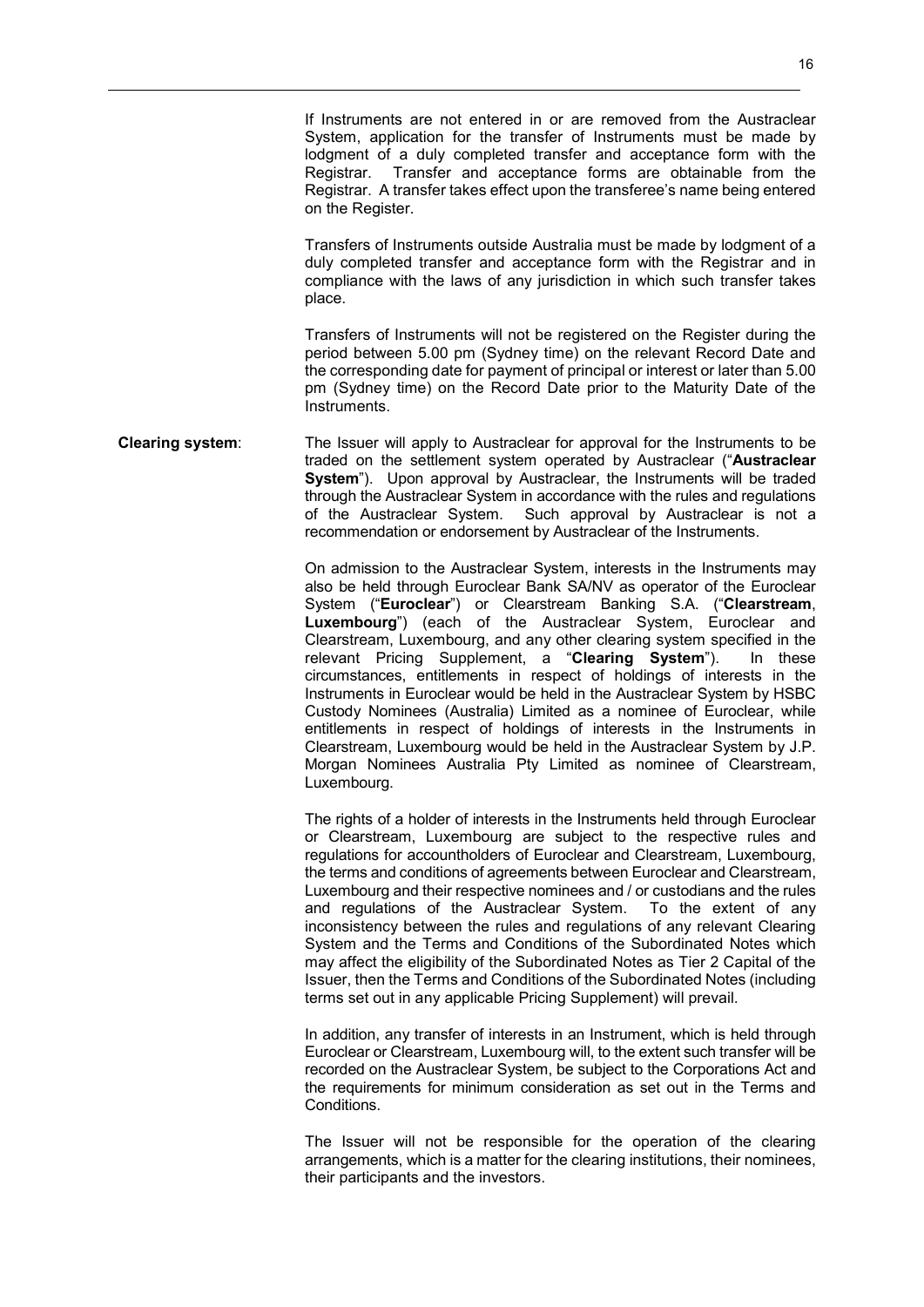| Redemption:                                                 | If so specified in the relevant Pricing Supplement, Instruments entered in<br>the Austraclear System will be redeemed at maturity through Austraclear in<br>a manner consistent with the Austraclear Regulations or, where the<br>Instruments are not entered in or have been removed from the Austraclear<br>System, by payment by electronic transfer or cheque made in accordance<br>with the Terms and Conditions.     |
|-------------------------------------------------------------|----------------------------------------------------------------------------------------------------------------------------------------------------------------------------------------------------------------------------------------------------------------------------------------------------------------------------------------------------------------------------------------------------------------------------|
|                                                             | Subordinated Notes are only able to be redeemed prior to their stated<br>maturity subject to the Issuer having obtained the prior written approval of<br>APRA (as provided in the Terms and Conditions of the Subordinated<br>Notes). Approval is at the discretion of APRA and may or may not be given.                                                                                                                   |
| <b>Redemption for</b><br>taxation or regulatory<br>reasons: | Instruments (other than Subordinated Notes) may be redeemed prior to<br>their stated maturity for taxation reasons as set out in the relevant Terms<br>and Conditions.                                                                                                                                                                                                                                                     |
|                                                             | If so specified in the relevant Pricing Supplement, Subordinated Notes may<br>be redeemed prior to their stated maturity following the occurrence of<br>certain tax events (as provided in the relevant Terms and Conditions).                                                                                                                                                                                             |
|                                                             | Subordinated Notes may also be redeemed prior to their stated maturity if<br>the Issuer is not or will not be entitled to treat all of the Subordinated Notes of<br>a Series as Tier 2 Capital (as provided in the relevant Terms and Conditions).                                                                                                                                                                         |
| Payments:                                                   | Payments of principal and interest under Instruments entered in the<br>Austraclear System will be made in accordance with the Austraclear<br>Regulations. If the Instruments are not entered in or are removed from the<br>Austraclear System, payments will be made to the persons whose names<br>are entered in the Register to an account in Australia previously notified to<br>the Issuer and the Registrar.          |
|                                                             | If the registered owner of the Instrument has not notified such an account<br>by the relevant time, payment will be made by cheque (drawn on a bank in<br>Australia in favour of the registered owner (or to the first named if joint<br>registered owners)) and mailed to the registered owner (or to the first<br>named of joint registered owners) of such Instrument.                                                  |
| Listing:                                                    | An application may be made by the Issuer to be admitted to the official list<br>of, and/or for one or more Tranches of Instruments to be quoted on the<br>Australian Securities Exchange operated by ASX Limited (ABN 98 008 624<br>691) ("ASX") or on any other stock or securities exchange (in accordance<br>with applicable laws and directives).                                                                      |
|                                                             | Any Instruments which are quoted on the ASX will not be transferred<br>through, or registered on, the Clearing House Electronic Sub-Register<br>System ("CHESS") operated by ASX Settlement Pty Limited (ABN 49 008<br>504 532) and will not be "Approved Financial Products" for the purposes of<br>Interests in the Instruments will instead be held in, and<br>CHESS.<br>transferrable through, the Austraclear System. |
|                                                             | The applicable Pricing Supplement in respect of the issue of any Tranche<br>of Instruments will specify whether or not such Instruments will be quoted<br>on any stock or securities exchange.                                                                                                                                                                                                                             |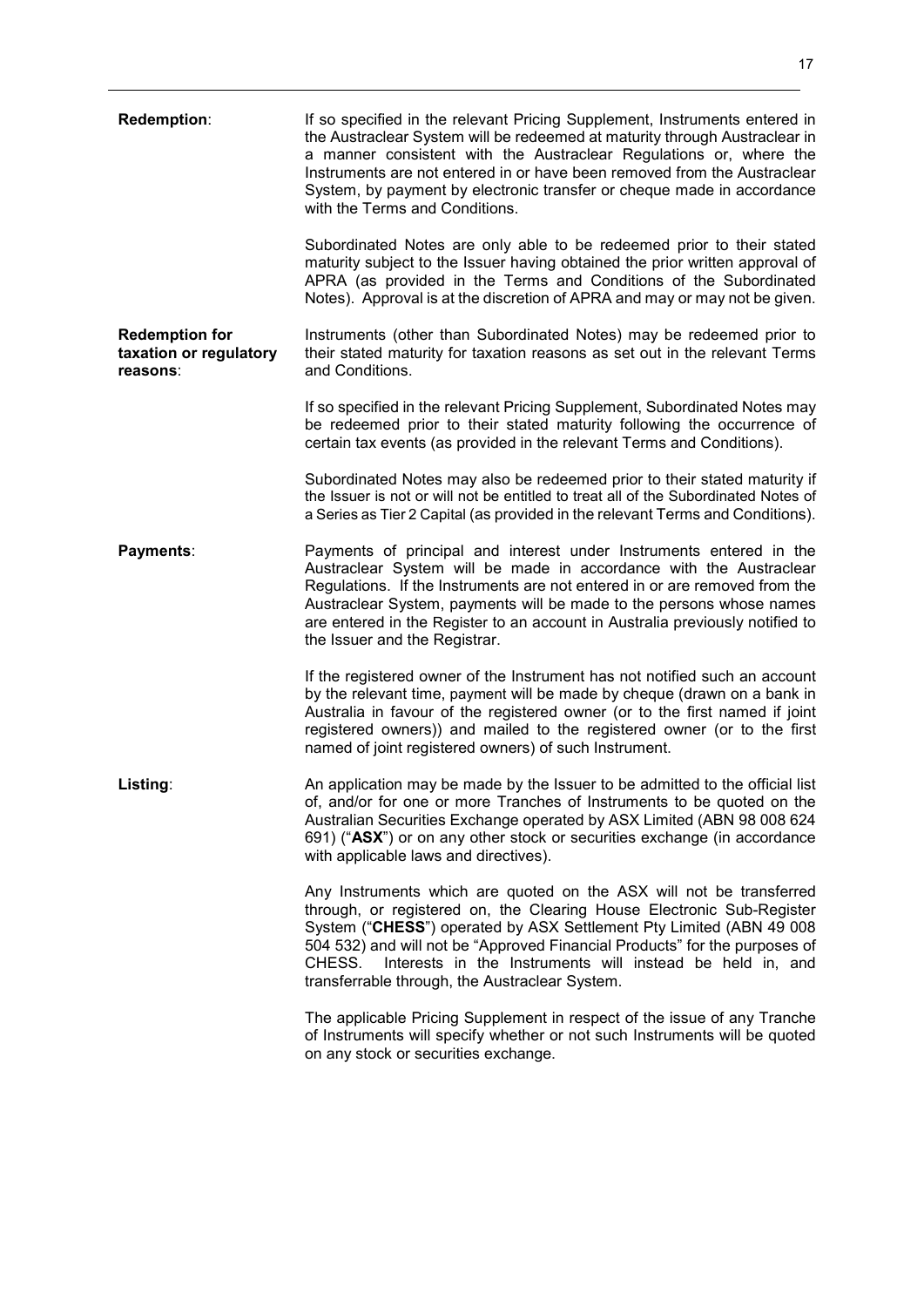**Selling restrictions**: The offer, sale and delivery of Instruments and the distribution of this Information Memorandum and other material in relation to any Instruments are subject to such restrictions as may apply in any country in connection with the offering and sale of a particular Tranche of Instruments. In particular, restrictions on the offer or sale of the Instruments in Australia and on the offer or sale of Instruments in the United States of America, the United Kingdom, Japan, Singapore and Hong Kong and a prohibition of sales to European Economic Area retail investors are set out in the section entitled "Selling Restrictions" below.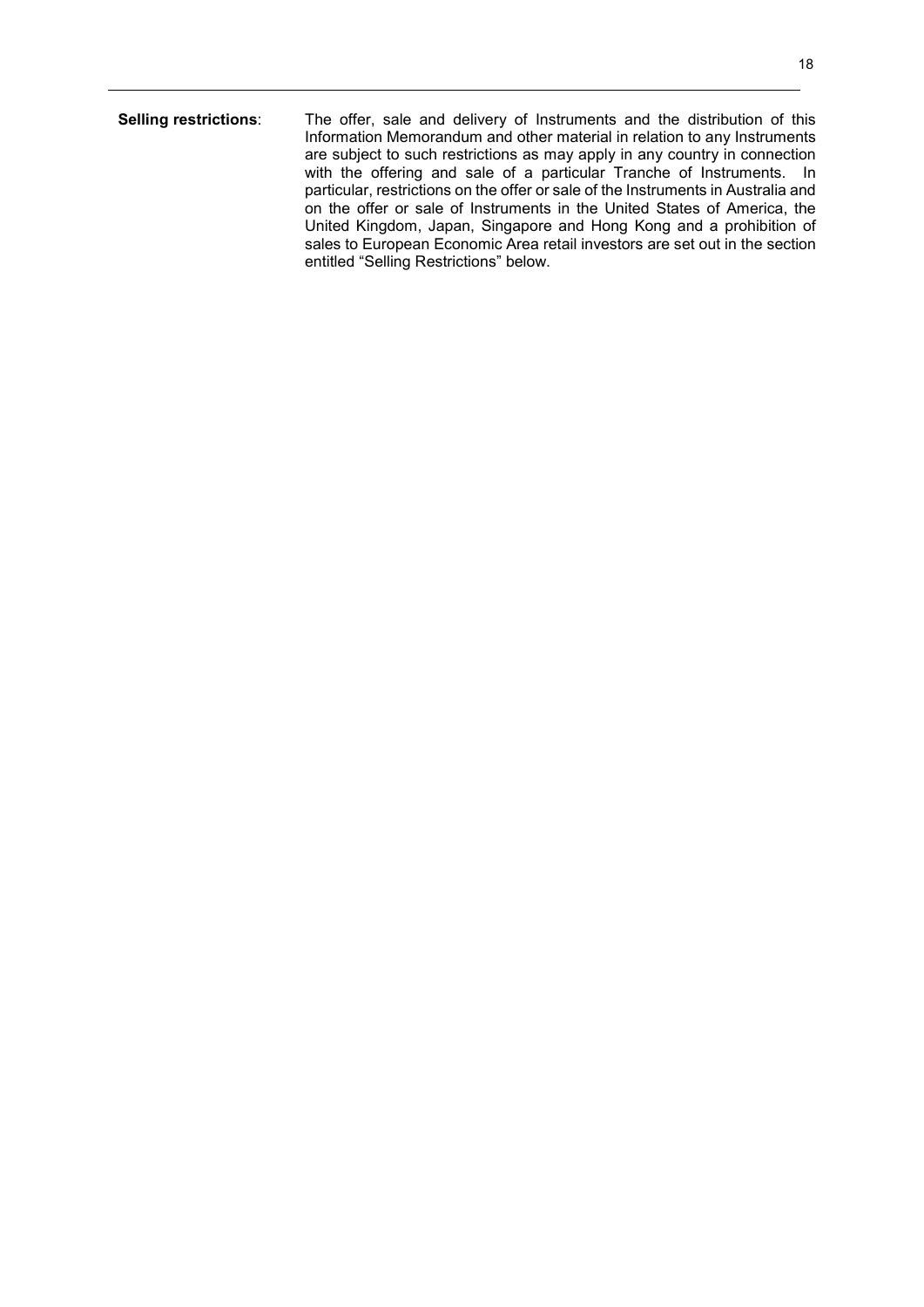# **A. Short Term Instrument Summary**

| Form:                      | Short Term Instruments will take the form of either TDs or Senior Notes.<br>They will be constituted either by the acceptance of the amount deposited<br>on the terms and conditions of the Second Note and TD Deed Poll dated<br>18 April 2016 ("Deed Poll"). They will take the form of entries on the<br>Register. No certificate or other evidence of title will be issued. There is<br>no trustee for the holders of Short Term Instruments. |
|----------------------------|---------------------------------------------------------------------------------------------------------------------------------------------------------------------------------------------------------------------------------------------------------------------------------------------------------------------------------------------------------------------------------------------------------------------------------------------------|
| Tenor∶                     | Short Term Instruments will be issued with a minimum tenor of seven days<br>and a tenor of less than 365 days.                                                                                                                                                                                                                                                                                                                                    |
| Purchase price:            | The purchase price for Short Term Instruments will be the amount agreed<br>between the Issuer and the Dealer purchasing the Short Term<br>Instruments, as specified in the relevant Pricing Supplement.                                                                                                                                                                                                                                           |
| Interest:                  | Short Term Instruments may be interest bearing or non-interest bearing.<br>Interest (if any) may accrue at a fixed or floating rate.                                                                                                                                                                                                                                                                                                              |
| Interest payment<br>dates: | Interest (if any) payable on Short Term Instruments is payable on the date<br>or dates specified in the relevant Pricing Supplement.                                                                                                                                                                                                                                                                                                              |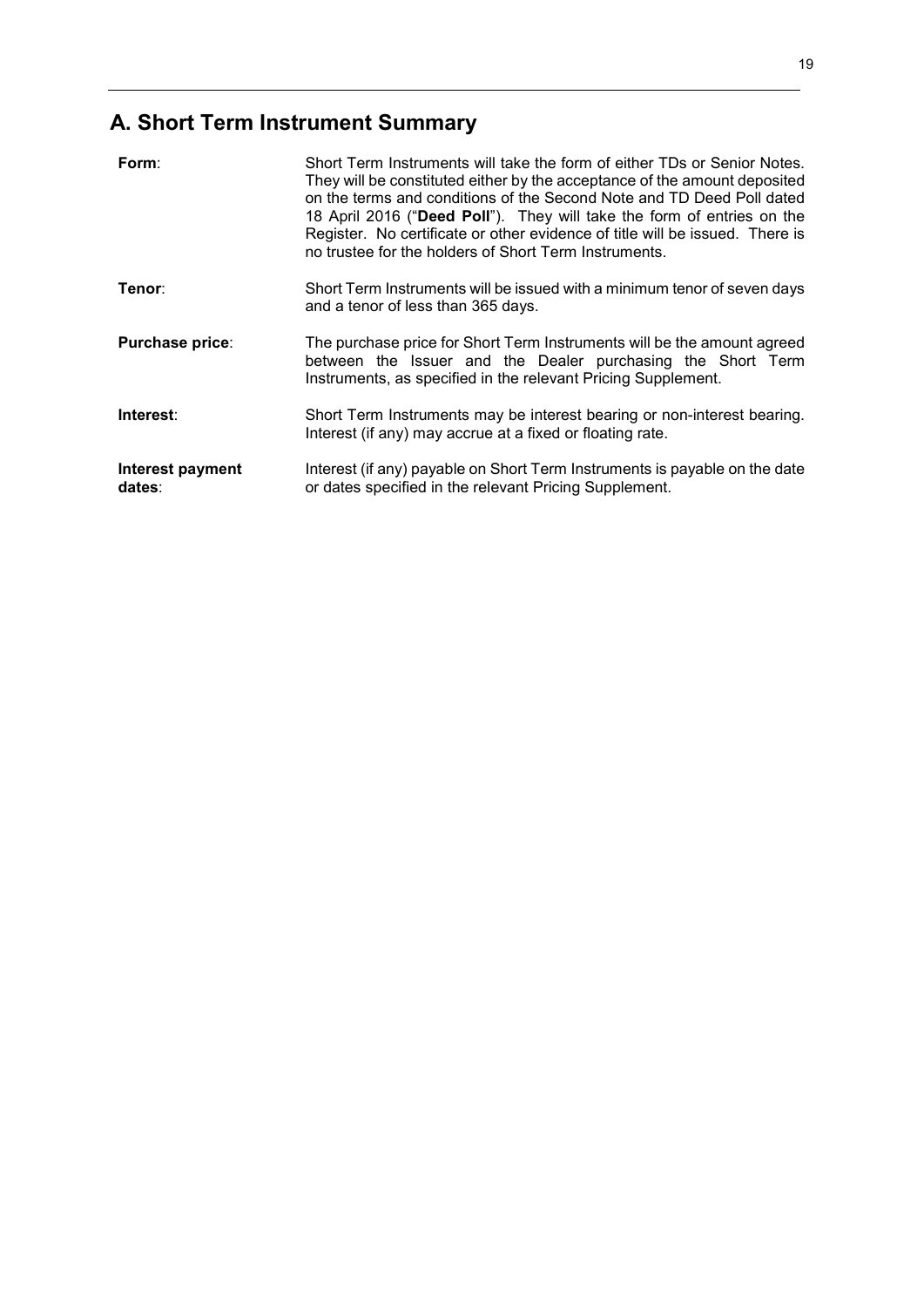# **B. Term Instrument Summary**

| Form:                      | Term Instruments will take the form of either TDs or Notes. They will be<br>constituted either by the acceptance of the amount deposited on the terms<br>and conditions of the Deed Poll. They will take the form of entries on the<br>Register. No certificate or other evidence of title will be issued. The Term<br>Instruments of any Series may be described as "Notes", "Senior Notes",<br>"Subordinated Notes", "Bonds", "Instruments", "Transferable Deposits",<br>"TDs" or by any other marketing name specified in the relevant Pricing<br>Supplement. There is no trustee for the holders of Term Instruments. |
|----------------------------|---------------------------------------------------------------------------------------------------------------------------------------------------------------------------------------------------------------------------------------------------------------------------------------------------------------------------------------------------------------------------------------------------------------------------------------------------------------------------------------------------------------------------------------------------------------------------------------------------------------------------|
| <b>Issuance in Series:</b> | Term Instruments will be issued in Series. Each Series may comprise one<br>or more Tranches issued on different issue dates. The Term Instruments<br>of each Series will all be subject to identical terms, except that the issue<br>date and the amount of the first payment of interest may be different in<br>respect of different Tranches of a Series and a Tranche or Series may<br>comprise Term Instruments in more than one denomination.                                                                                                                                                                        |
| Tenor:                     | Term Instruments will be issued with a tenor as specified in the relevant<br>Pricing Supplement, but not less than 365 days.                                                                                                                                                                                                                                                                                                                                                                                                                                                                                              |
| Purchase price:            | The purchase price for Term Instruments will be the amount agreed<br>between the Issuer and the Dealer purchasing the Term Instruments, as<br>specified in the relevant Pricing Supplement.                                                                                                                                                                                                                                                                                                                                                                                                                               |
| Interest:                  | Term Instruments may be interest bearing or non-interest bearing.<br>Interest (if any) may accrue at a fixed or floating rate.                                                                                                                                                                                                                                                                                                                                                                                                                                                                                            |
| Interest payment<br>dates: | Interest (if any) payable on Term Instruments is payable on the date or<br>dates specified in the relevant Pricing Supplement.                                                                                                                                                                                                                                                                                                                                                                                                                                                                                            |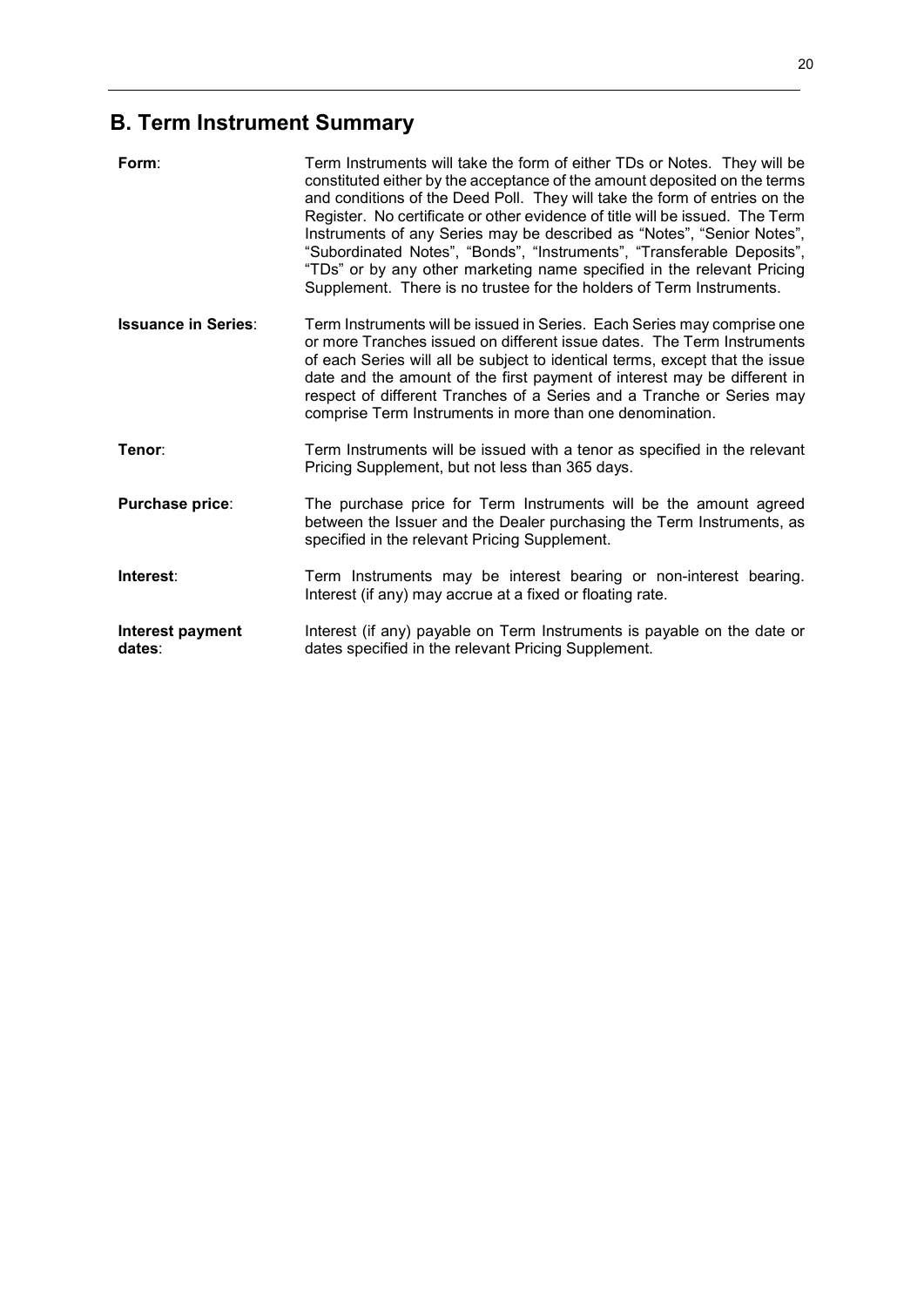# **Terms and Conditions of Senior Notes**

*The following are the Terms and Conditions of the Senior Notes which, as supplemented, modified or replaced in relation to any Senior Notes by the relevant Pricing Supplement, will be applicable to each Series of Senior Notes.* 

*Each Tranche will be the subject of a Pricing Supplement. References in the Terms and Conditions to a Pricing Supplement are references to the Pricing Supplement applicable to the relevant Tranche of Senior Notes.* 

*Each Noteholder and any person claiming through or under a Noteholder is deemed to have notice of and is bound by these Terms and Conditions, the Deed Poll, the Information Memorandum, and the relevant Pricing Supplement. Copies of each of these documents (to the extent they relate to a Tranche of Senior Notes) are available for inspection by the holder of any Senior Note of such Tranche at the offices of the Issuer at its address specified in the Information Memorandum.* 

## **1 Interpretation**

#### **1.1 Definitions**

The following words have these meanings in these Terms and Conditions unless the contrary intention appears:

**Additional Amounts** has the meaning given in Condition 8.6 ("Taxation");

**Alternate Currency** means a currency (other than Australian Dollars) which is specified in the Pricing Supplement;

**Amortised Face Amount** means in relation to a Senior Note, an amount equal to the sum of:

- (a) the Purchase Price specified in the Pricing Supplement; and
- (b) the product of the Amortisation Yield specified in the Pricing Supplement (compounded annually) being applied to the Purchase Price (as specified in the Pricing Supplement) from (and including) the Issue Date specified in the Pricing Supplement to (but excluding) the date fixed for redemption or (as the case may be) the date upon which the Senior Note becomes due and repayable.

Where such calculation is to be made for a period which is not a whole number of years, the calculation in respect of the period of less than a full year shall be made on the basis of the Day Count Fraction specified in the Pricing Supplement;

**Applicable Business Day Convention** means the Business Day Convention specified in the Pricing Supplement as applicable to any date in respect of the Senior Note or, if none is specified, the Applicable Business Day Convention for such purpose is the Following Business Day Convention. Different Business Day Conventions may apply, or be specified in relation to, the Interest Payment Dates and any other date or dates in respect of any Senior Notes;

**APRA** means the Australian Prudential Regulation Authority;

**Austraclear** means Austraclear Ltd (ABN 94 002 060 773);

**Austraclear Regulations** means the regulations known as the "Austraclear Regulations" together with any instructions or directions (as amended or replaced from time to time), established by Austraclear to govern the use of the Austraclear System and binding on the participants in that system;

**Austraclear System** means the clearing and settlement system operated by Austraclear for holding securities and electronic recording and settling of transactions in those securities between the participants of that system;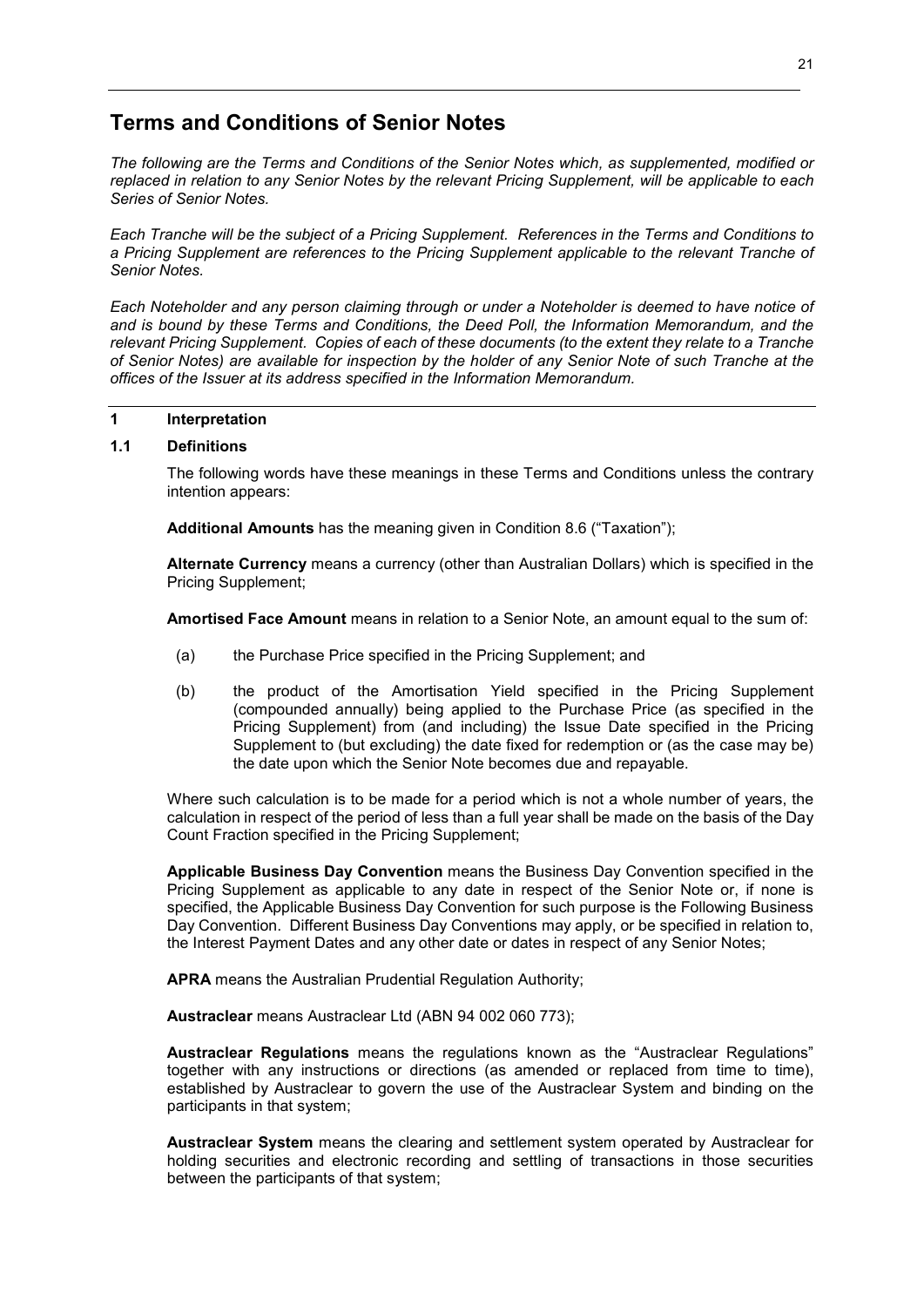**Australian Dollar Equivalent** means for an amount denominated in an Alternate Currency, the Australian Dollar Equivalent of that amount determined on the basis of the spot rate of exchange for the sale of Australian Dollars against the purchase of the relevant Alternate Currency in the Sydney foreign exchange market quoted by any leading bank selected by the Issuer on the relevant calculation date. The calculation date is, at the discretion of the Issuer, either the date of the relevant Pricing Supplement for such Senior Notes or the preceding day on which commercial banks and foreign exchange markets are open for business in Sydney;

**Australian Securities Exchange** means the securities exchange operated by ASX Limited (ABN 98 008 624 691);

**Business Day** means:

- (a) a day (other than a Saturday, Sunday or public holiday) on which commercial banks are open for general banking business in the place specified in the Pricing Supplement, or, if no such place is specified, Sydney and Brisbane; and
- (b) if a Senior Note is to be issued or paid on such Business Day, a day on which commercial banks settle payments in the relevant currency in Sydney and Brisbane and a day on which the Austraclear System is operating;

**Business Day Convention** means a convention for adjusting any date if it would otherwise fall on a day that is not a Business Day and the following Business Day Conventions, where specified in the Pricing Supplement in relation to any date applicable to any Senior Note, have the following meanings:

- (a) **Floating Rate Convention** means that the date is postponed to the next following day which is a Business Day unless that day falls in the next calendar month, in which event:
	- (i) such date is brought forward to the first preceding day that is a Business Day; and
	- (ii) each subsequent Interest Payment Date is the last Business Day in the month which falls the number of months or other period specified as the Interest Period in the applicable Pricing Supplement after the preceding applicable Interest Payment Date occurred;
- (b) **Following Business Day Convention** means that the date is postponed to the first following day that is a Business Day;
- (c) **Modified Following Business Day Convention** or **Modified Business Day Convention** means that the date is postponed to the first following day that is a Business Day unless that day falls in the next calendar month in which case that date is the first preceding day that is a Business Day; and
- (d) **Preceding Business Day Convention** means that the date is brought forward to the first preceding day that is a Business Day;

**Calculation Agent** means, in respect of a Tranche, the person (if any) specified as such in the relevant Pricing Supplement. The Calculation Agent must be the same for all Senior Notes in a Series;

**Condition** means the correspondingly numbered condition in these Terms and Conditions;

**Corporations Act** means the Corporations Act 2001 of Australia;

**Costs** includes costs, charges and expenses, including those incurred in connection with advisers;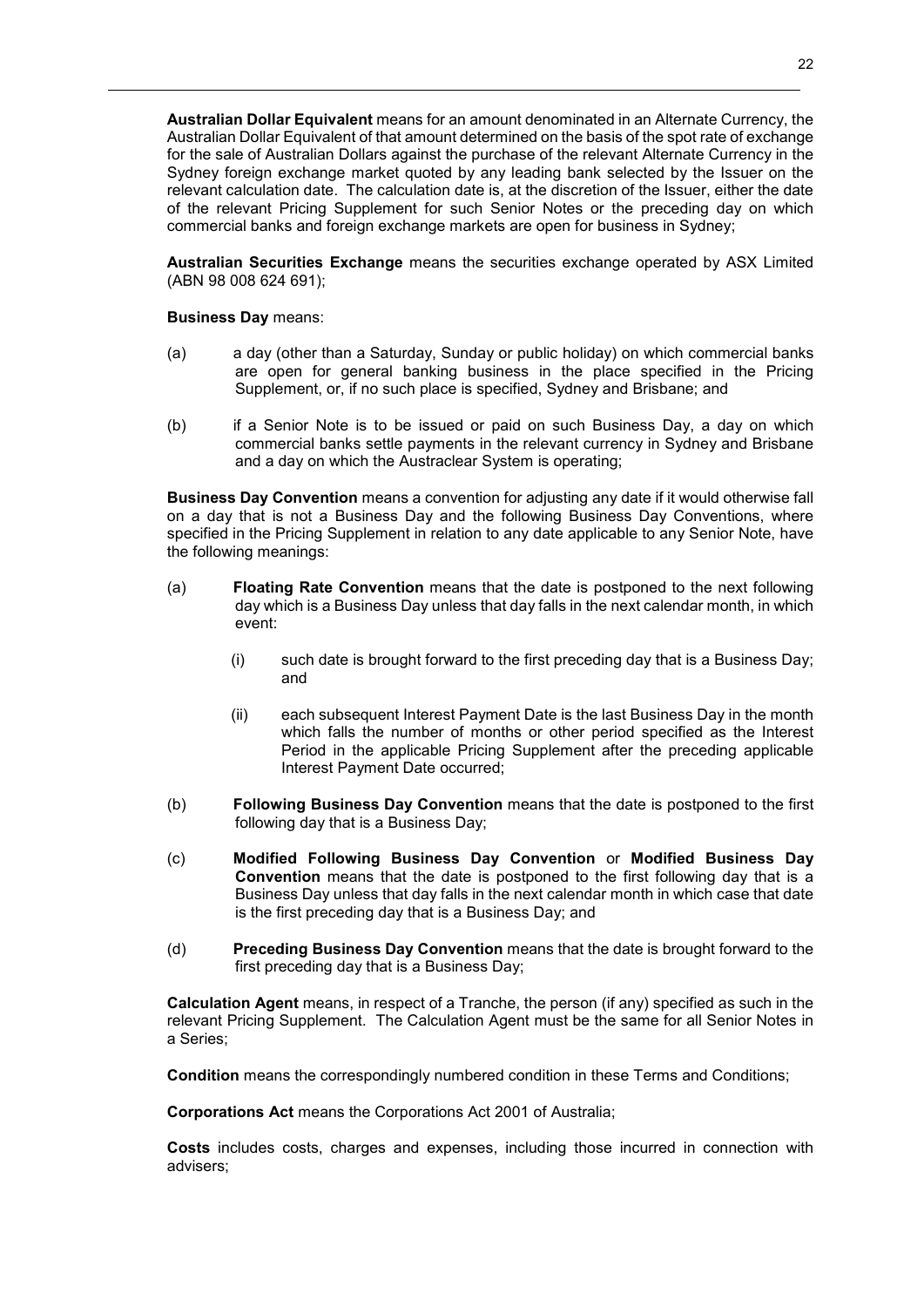**Day Count Fraction** means, in respect of the calculation of an amount for any period of time ("**Calculation Period**"), the day count fraction specified in the Pricing Supplement and:

- (a) if "**Actual/Actual (ICMA)**" is so specified, means:
	- (i) where the Calculation Period is equal to or shorter than the Regular Period during which it falls, the actual number of days in the Calculation Period divided by the product of (1) the actual number of days in such Regular Period, and (2) the number of Regular Periods normally ending in any year; and
	- (ii) where the Calculation Period is longer than one Regular Period, the sum of:
		- (A) the actual number of days in such Calculation Period falling in the Regular Period in which it begins divided by the product of (1) the actual number of days in such Regular Period and (2) the number of Regular Periods in any year; and
		- (B) the actual number of days in such Calculation Period falling in the next Regular Period divided by the product of (1) the actual number of days in such Regular Period, and (2) the number of Regular Periods normally ending in any year;
	- (b) if "**Actual/Actual**" or "**Actual/Actual (ISDA)**" is so specified, means the actual number of days in the Calculation Period divided by 365 (or, if any portion of the Calculation Period falls in a leap year, the sum of:
		- (i) the actual number of days in that portion of the Calculation Period falling in a leap year divided by 366; and
		- (ii) the actual number of days in that portion of the Calculation Period falling in a non-leap year divided by 365);
	- (c) if "**Actual/365 (Fixed)**" is so specified, means the actual number of days in the Calculation Period divided by 365;
	- (d) if "**Actual/360**" is so specified, means the actual number of days in the Calculation Period divided by 360;
	- (e) if "**30/360**", "**360/360**" or "**Bond Basis**" is so specified, means the number of days in the Calculation Period divided by 360 calculated on a formula basis as follows:

Day Count Fraction = 
$$
\frac{[360 \times (Y_2 - Y_1)] + [30 \times (M_2 - M_1)] + (D_2 - D_1)}{360}
$$

where:

- "**Y1**" is the year, expressed as a number, in which the first day of the Calculation Period falls;
- "**Y2**" is the year, expressed as a number, in which the day immediately following the last day included in the Calculation Period falls;
- "**M1**" is the calendar month, expressed as a number, in which the first day of the Calculation Period falls;
- "**M2**" is the calendar month, expressed as a number, in which the day immediately following the last day included in the Calculation Period falls;
- "**D1**" is the first calendar day, expressed as a number, of the Calculation Period, unless such number would be 31, in which case  $D_1$  will be 30; and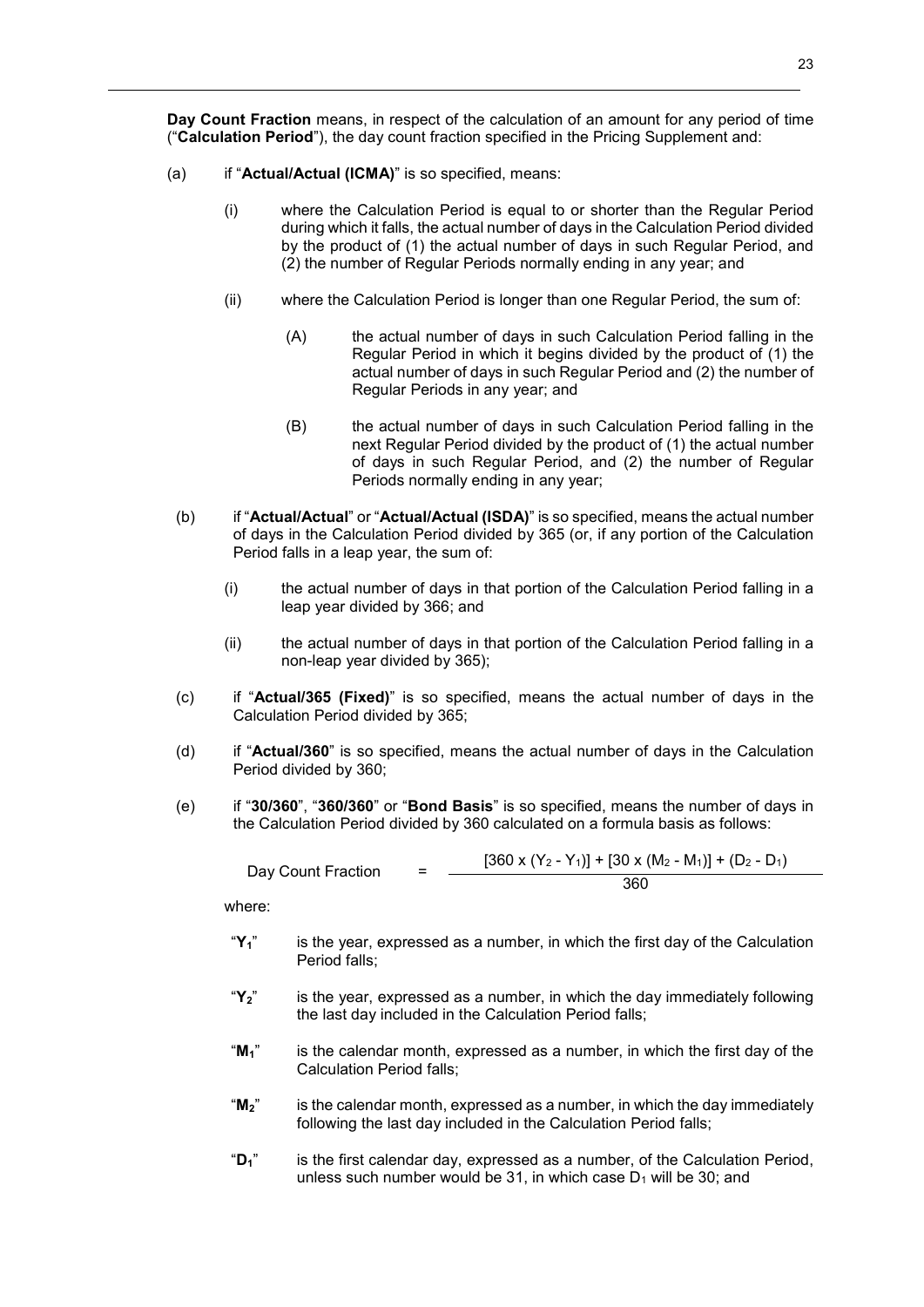- "**D2**" is the calendar day, expressed as a number, immediately following the last day included in the Calculation Period, unless such number would be 31 and  $D_1$  is greater than 29, in which case  $D_2$  will be 30;
- (f) if "**30E/360**" or "**Eurobond Basis**" is so specified means, the number of days in the Interest Period divided by 360 calculated on a formula basis as follows:

| Day Count Fraction | $\overline{\phantom{0}}$ | $[360 \times (Y_2 - Y_1)] + [30 \times (M_2 - M_1)] + (D_2 - D_1)$ |
|--------------------|--------------------------|--------------------------------------------------------------------|
|                    |                          | 360                                                                |

where:

- "**Y1**" is the year, expressed as a number, in which the first day of the Calculation Period falls;
- "**Y2**" is the year, expressed as a number, in which the day immediately following the last day included in the Calculation Period falls;
- "**M1**" is the calendar month, expressed as a number, in which the first day of the Calculation Period falls;
- "**M2**" is the calendar month, expressed as a number, in which the day immediately following the last day included in the Calculation Period falls;
- "**D1**" is the first calendar day, expressed as a number, of the Calculation Period, unless such number would be 31, in which case  $D_1$  will be 30; and
- "**D2**" is the calendar day, expressed as a number, immediately following the last day included in the Calculation Period, unless such number would be 31, in which case  $D_2$  will be 30;
- (g) if "**30E/360 (ISDA)**" is so specified means, the number of days in the Calculation Period divided by 360, calculated on a formula basis as follows:

| Day Count Fraction | $\overline{\phantom{a}}$<br>- | $[360 \times (Y_2 - Y_1)] + [30 \times (M_2 - M_1)] + (D_2 - D_1)$ |
|--------------------|-------------------------------|--------------------------------------------------------------------|
|                    |                               | 360                                                                |

where:

- "**Y1**" is the year, expressed as a number, in which the first day of the Calculation Period falls;
- "**Y2**" is the year, expressed as a number, in which the day immediately following the last day included in the Calculation Period falls;
- "**M1**" is the calendar month, expressed as a number, in which the first day of the Calculation Period falls;
- "**M2**" is the calendar month, expressed as a number, in which the day immediately following the last day included in the Calculation Period falls;
- "**D1**" is the first calendar day, expressed as a number, of the Calculation Period, unless (i) that day is the last day of February or (ii) such number would be 31, in which case  $D_1$  will be 30; and
- "**D2**" is the calendar day, expressed as a number, immediately following the last day included in the Calculation Period, unless (i) that day is the last day of February but not the Maturity Date or (ii) such number would be 31, in which case D<sub>2</sub> will be 30;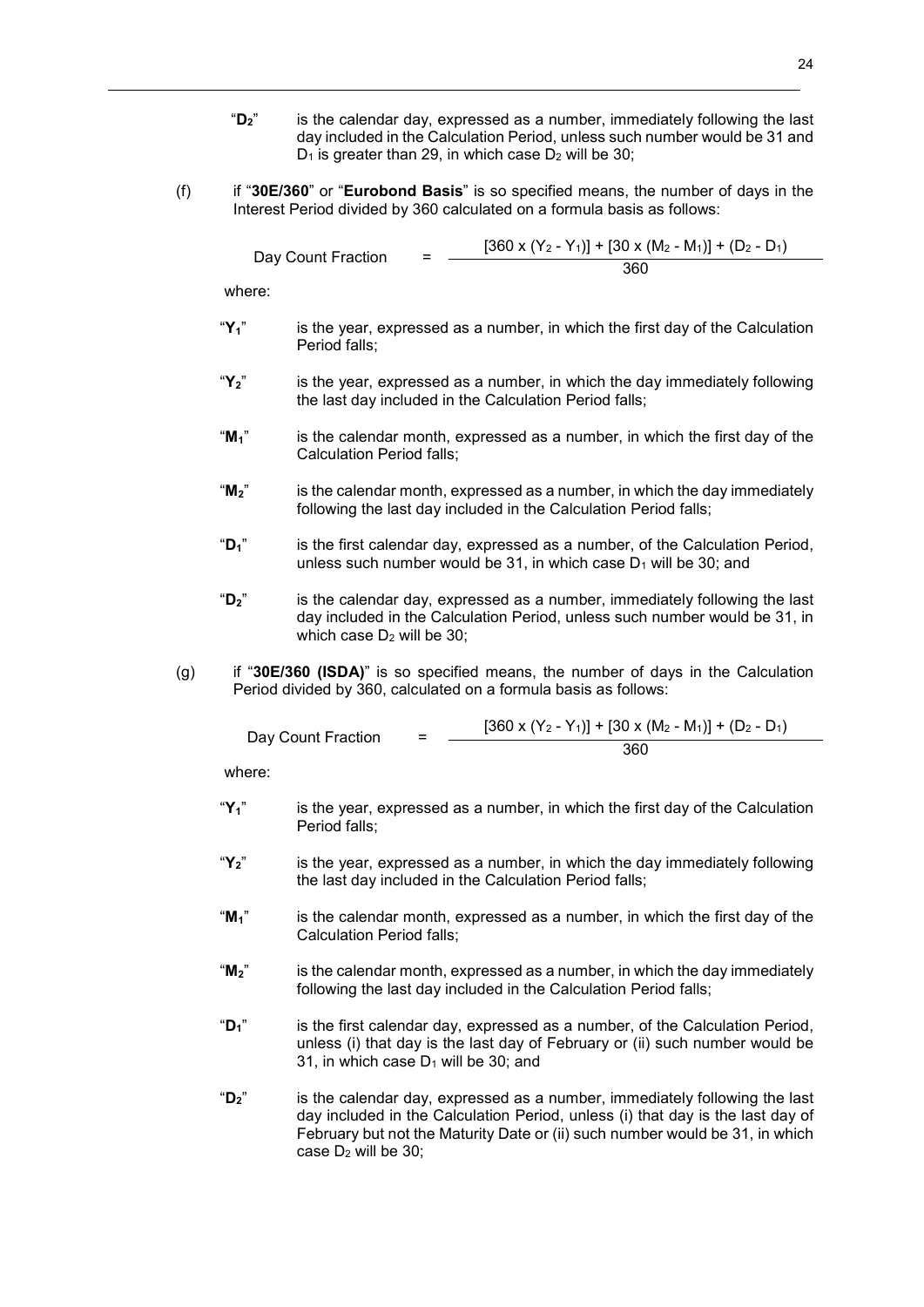- (h) if "**RBA Bond Basis**" or "**Australian Bond Basis**" is so specified, means one divided by the number of Interest Payment Dates in a year (or where the Calculation Period does not constitute an Interest Period, the actual number of days in the Calculation Period divided by 365 (or, if any portion of the Calculation Period falls in a leap year, the sum of:
	- (i) the actual number of days in that portion of the Calculation Period falling in a leap year divided by 366; and
	- (ii) the actual number of days in that portion of the Calculation Period falling in a non-leap year divided by 365)); and
- (i) any other day count fraction specified in the Pricing Supplement;

## **Deed Poll** means:

- (a) the Second Note and TD Deed Poll dated 18 April 2016; and
- (b) such other deed poll that supplements, amends, amends and restates, modifies or replaces the deed referred to above, or which is otherwise acknowledged in writing to be a deed poll for the purposes of the Programme,

in each case executed by the Issuer;

**Denomination** means the notional face value of a Senior Note as specified in the relevant Pricing Supplement;

**Early Termination Amount** means in relation to a Senior Note, the Outstanding Principal Amount or, if the Senior Note is non-interest bearing, the Amortised Face Amount or such other redemption amount as may be specified in, or determined in accordance with the provisions of, the Pricing Supplement;

**Event of Default** in relation to a Senior Note has the meaning given to it in Condition 7.1 ("Events of Default - Senior Notes");

**Extraordinary Resolution** has the same meaning as in the Meetings Provisions;

**FATCA** means:

- (a) sections 1471 to 1474 of the U.S. Internal Revenue Code of 1986 or any associated regulations;
- (b) any treaty, law or regulation of any other jurisdiction, or relating to an intergovernmental agreement between the United States of America and any other jurisdiction, which (in either case) facilitates the implementation of any law or regulation referred to in paragraph (a) above; or
- (c) any agreement pursuant to the implementation of any treaty, law or regulation referred to in paragraphs (a) or (b) above with the United States of America Internal Revenue Service, the United States of America government or any governmental or taxation authority in any other jurisdiction;

**Final Broken Amount** has the meaning given to it in the Pricing Supplement;

**Government Agency** means any government or any governmental, semi-governmental, administrative, fiscal or judicial body, department, commission, authority, tribunal, agency or entity;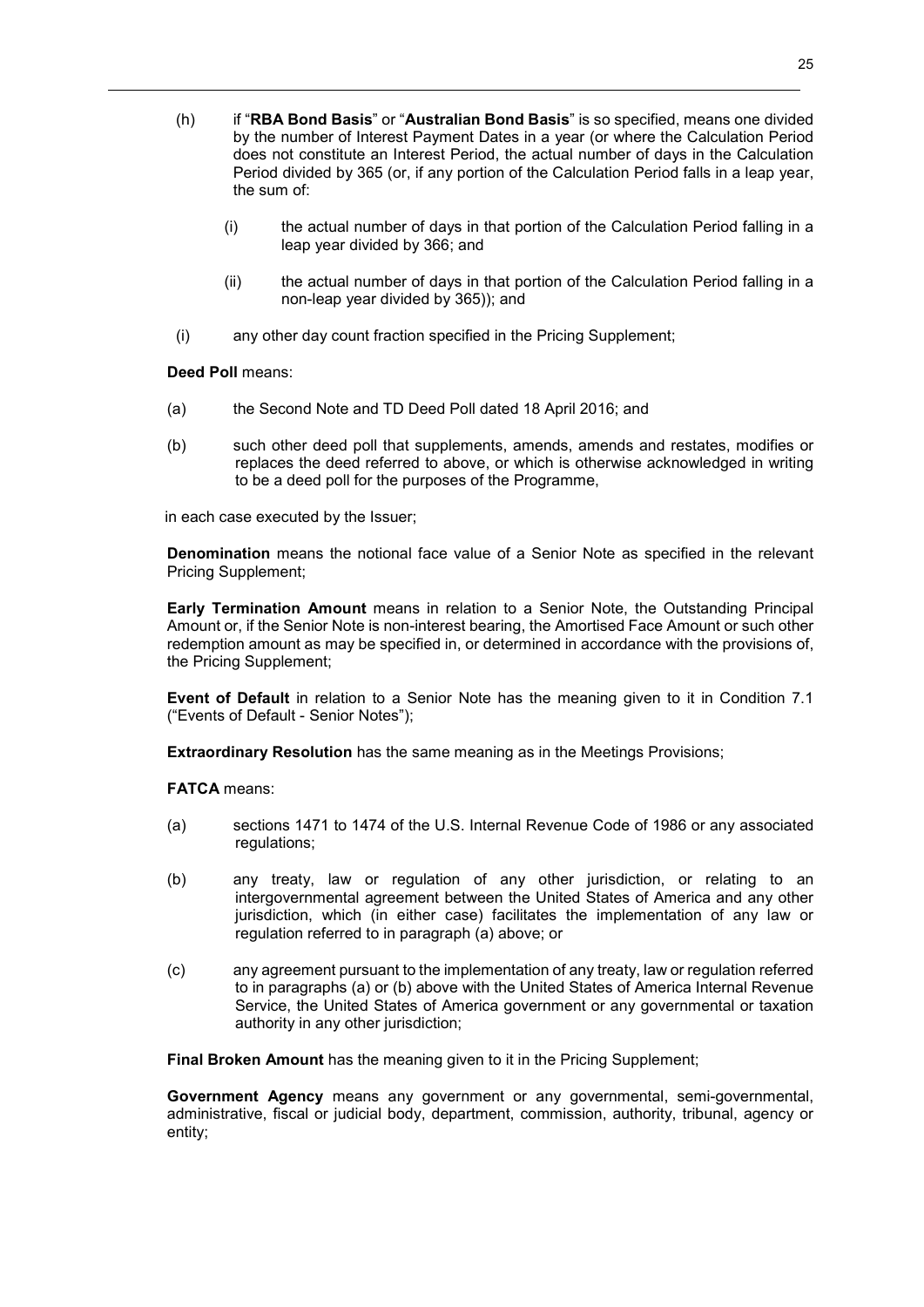**Information Memorandum** means, in respect of a Senior Note:

- (a) the Information Memorandum dated 17 December 2019 or the then latest information memorandum which replaces that document; or
- (b) the information memorandum or other offering document referred to in the Pricing Supplement,

in each case prepared by, or on behalf of, and approved in writing by, the Issuer in connection with the issue of that Senior Note and all other documents incorporated by reference in it, including any applicable Pricing Supplement and any other applicable amendments or supplements to it;

**Initial Broken Amount** has the meaning given to it in the Pricing Supplement;

**Interest Accrual Period** means, in respect of an Interest Period, each successive period beginning on and including an Interest Period End Date and ending on but excluding the next succeeding Interest Period End Date during that Interest Period provided that the first Interest Accrual Period commences on and includes the Interest Commencement Date and the final Interest Accrual Period ends on but excludes the Maturity Date;

**Interest Commencement Date** means the Issue Date or such other date as may be specified as such in the Pricing Supplement;

**Interest Determination Date** means the date so specified in, or determined in accordance with, the Pricing Supplement;

**Interest Payment Date** means the date or dates specified as such in, or determined in accordance with the provisions of, the Pricing Supplement and adjusted, if necessary, in accordance with the Applicable Business Day Convention;

**Interest Period** means each successive period beginning on and including an Interest Payment Date and ending on but excluding the next succeeding Interest Payment Date provided that the first Interest Period commences on and includes the Interest Commencement Date and the final Interest Period ends on but excludes the Maturity Date;

**Interest Period End Date** means the dates specified as such in, or determined in accordance with the provisions of, the Pricing Supplement as adjusted, if necessary, in accordance with the Applicable Business Day Convention or, if no date or dates are specified in the Pricing Supplement, means the dates which correspond with the Interest Payment Dates in respect of the Senior Notes;

**Interest Rate** means the rate or rates (expressed as a percentage per annum) or amount or amounts (expressed as a price per unit of relevant currency) of interest payable in respect of the Senior Notes specified in, or calculated or determined in accordance with the provisions of, the Pricing Supplement and in the case of floating rate Senior Notes, the rate determined in accordance with Condition 5.3 ("Interest - floating rate");

**Issue Date** means the day on which any Senior Note is or is to be issued as specified in or determined in accordance with the provisions of the Pricing Supplement;

**Issuer** means Bank of Queensland Limited (ABN 32 009 656 740);

**Margin** means the margin specified in, or determined in accordance with the provisions of, the Pricing Supplement;

**Maturity Date** means the date for redemption of a Senior Note or, in the case of an amortising Senior Note, the date on which the last instalment of principal is payable, in each case, as specified in the Pricing Supplement;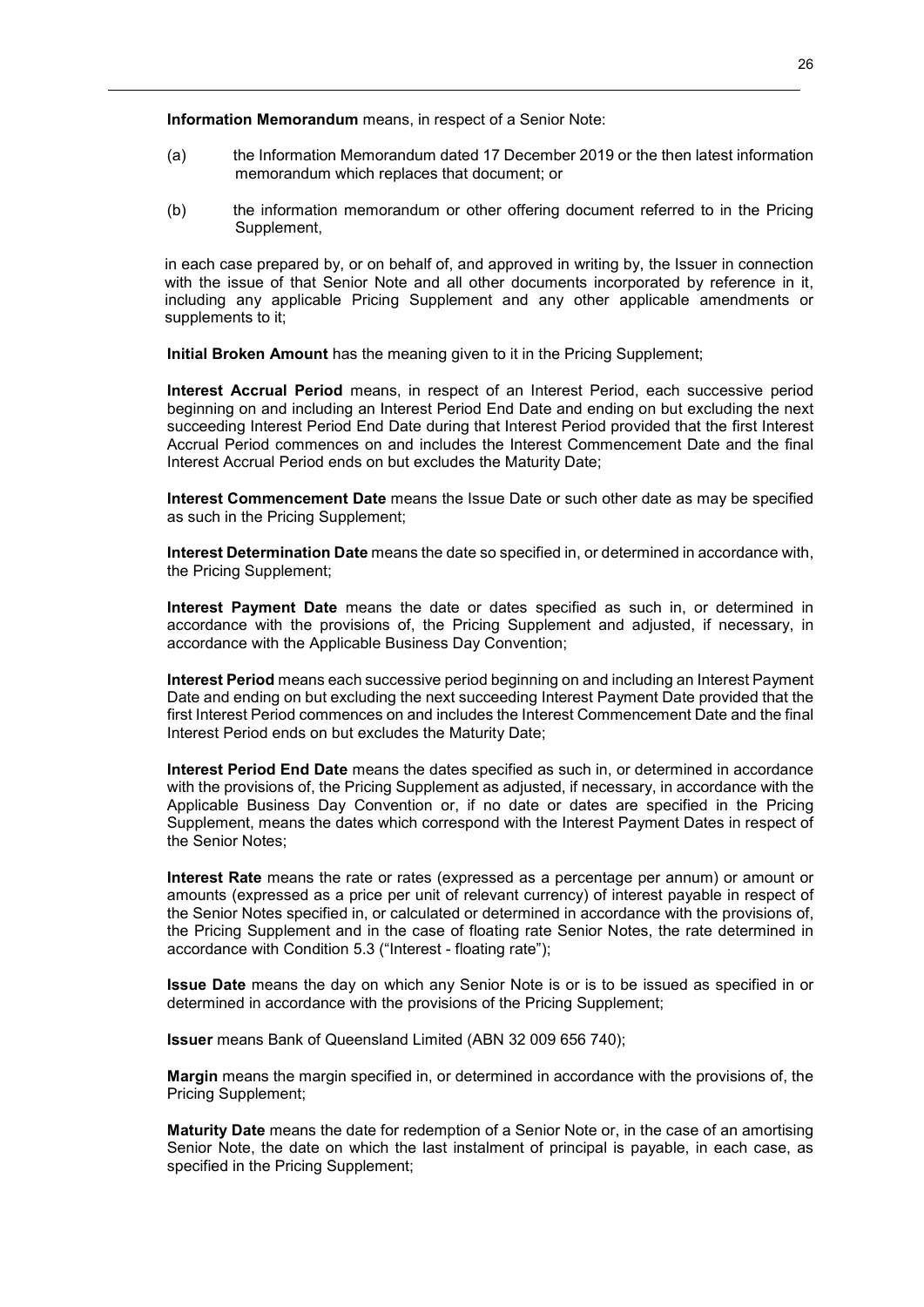**Maturity Redemption Amount** means in relation to a Senior Note, the Outstanding Principal Amount or such other redemption amount as may be specified in, or calculated or determined in accordance with the provisions of, the Pricing Supplement;

**Maximum Interest Rate** means the Maximum Interest Rate specified in, or calculated or determined in accordance with the provisions of, the Pricing Supplement;

**Meetings Provisions** means the provisions for the convening of meetings of, and passing of resolutions by, Noteholders set out in the schedule to the Deed Poll;

**Minimum Interest Rate** means the Minimum Interest Rate specified in, or calculated or determined in accordance with the provisions of, the Pricing Supplement;

**Noteholder** means a means a person whose name is for the time being entered in the Register as the holder of a Senior Note or, where a Senior Note is owned jointly by two or more persons, the persons whose names appear in the Register as the joint owners of that Senior Note;

**Ordinary Resolution** has the same meaning as in the Meetings Provisions;

**Outstanding** means, on any date, Senior Notes which have not been redeemed or satisfied in full by the Issuer;

**Outstanding Principal Amount** means in respect of a Senior Note which is Outstanding at any time, the Denomination of the Senior Note less the aggregate of any part of the principal amount of that Senior Note that has been paid or otherwise satisfied by the Issuer and for such purposes:

- (a) the premium of a Senior Note issued or to be redeemed at a premium is to be taken to be added to the principal amount;
- (b) the principal amount of a Senior Note issued at a discount is to be taken as at any time to equal its Denomination or, if provided for in its terms and conditions, its amortised principal amount at that time;
- (c) the principal amount of a partly paid Senior Note is to be taken to equal its outstanding principal amount; and
- (d) if an amount is required to be determined in Australian Dollars, the Australian Dollar equivalent of the Alternate Currency is to be determined on the basis of the spot rate of exchange for the sale of Australian Dollars against the purchase of such relevant Alternate Currency in the Sydney foreign exchange market quoted by any leading bank selected by the Issuer on the relevant calculation date. The calculation date is, at the discretion of the Issuer, either the date of the Pricing Supplement for such Senior Notes or the preceding day on which commercial banks and foreign exchange markets are open for business in Sydney or such other date as may be specified by the Issuer in the Pricing Supplement;

**Payment Date** means, in respect of a Senior Note, an Interest Payment Date, the Maturity Date or other relevant payment date (including an early payment date);

#### **Pricing Supplement** means:

- (a) in the case of Term Instruments, a pricing supplement prepared and issued in relation to Term Instruments of a relevant Tranche or Series confirmed in writing by the Issuer; or
- (b) in the case of Short Term Instruments, a confirmation of acceptance of an offer for Short Term Instruments confirmed in writing by the Issuer;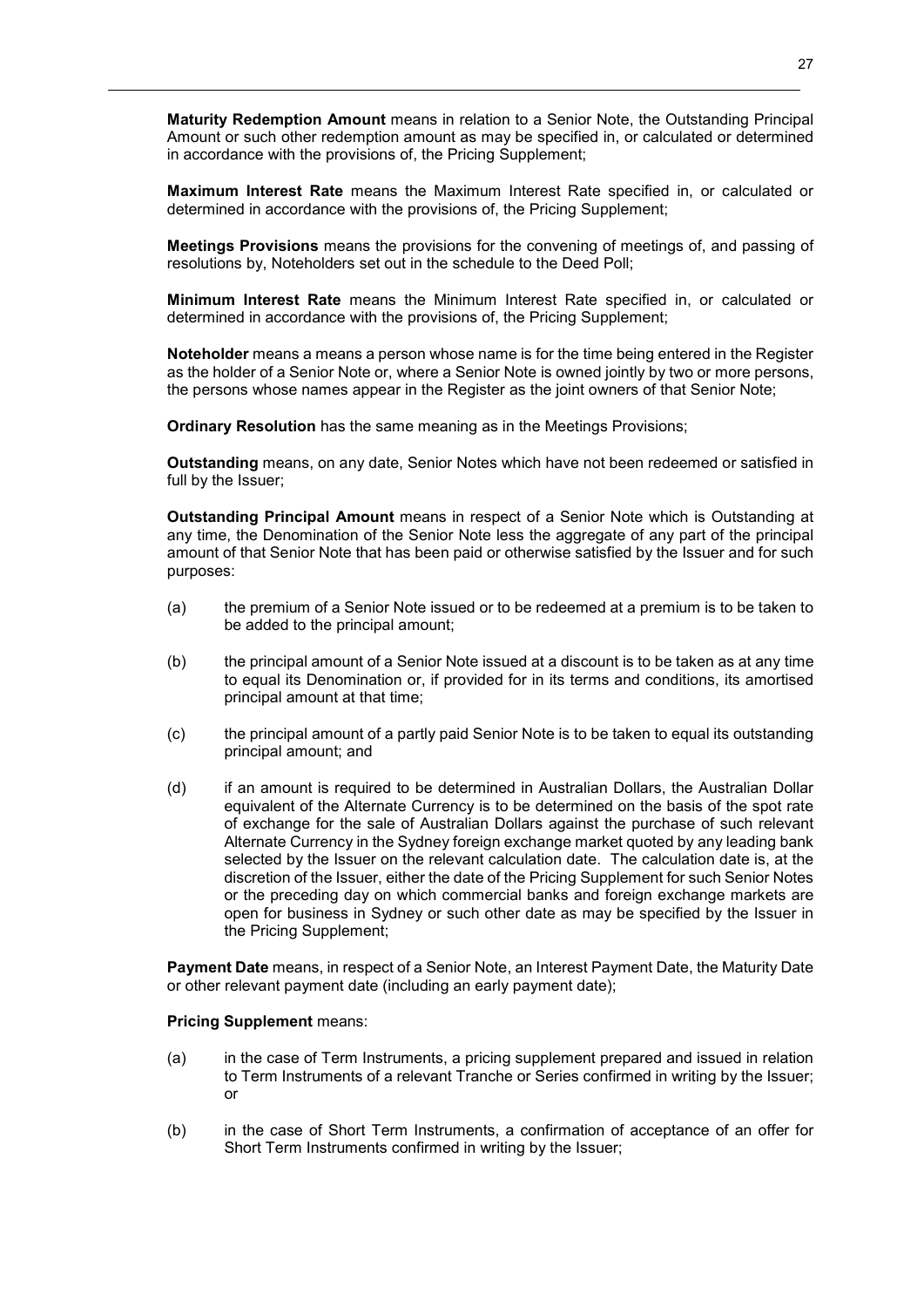**Programme** means the Issuer's uncommitted revolving programme for the issuance of Senior Notes and other debt instruments under the Transaction Documents;

**Purchase Price** means, in respect of a Senior Note, the purchase price so specified in the relevant Pricing Supplement;

**Record Date** means, in the case of payments of interest or principal, the eighth calendar day before the relevant date for payment or such date that may be specified in the relevant Pricing Supplement;

**Reference Banks** means the institutions specified as such in the Pricing Supplement or, if none, four major banks selected by the Calculation Agent in the inter-bank market that is most closely connected with the Reference Rate;

**Reference Rate** means, in relation to a Senior Note, the rate so specified in the relevant Pricing Supplement**;**

**Register** means a register, including any branch register, of Noteholders established and maintained by the Issuer in which is entered the names and addresses of Noteholders whose Senior Notes are carried on that register, the amount of Senior Notes held by each Noteholder and the Tranche, Series and date of issue and transfer of those Senior Notes, and any other particulars which the Issuer sees fit;

#### **Registrar** means:

- (a) Computershare Investor Services Pty Limited (ABN 48 078 279 277); and/or
- (b) any other person appointed by the Issuer pursuant to a Registry Services Agreement to establish and maintain the Register on the Issuer's behalf from time to time;

#### **Registry Services Agreement** means:

- (a) the agreement entitled "Registrar and Paying Agency Agreement" dated 18 December 2018 between the Issuer and Computershare Investor Services Pty Limited; and/or
- (b) any other agreement between the Issuer and a Registrar in relation to the establishment and maintenance of a Register;

#### **Regular Period** means:

- (a) in the case of Senior Notes where interest is scheduled to be paid only by means of regular payments, each Interest Period;
- (b) in the case of Senior Notes where, apart from the first Interest Period, interest is scheduled to be paid only by means of regular payments, each period from and including a Regular Date falling in any year to but excluding the next Regular Date, where "**Regular Date**" means the day and month (but not the year) on which any Interest Payment Date falls; and
- (c) in the case of Senior Notes where, apart from one Interest Period other than the first Interest Period, interest is scheduled to be paid only by means of regular payments, each period from and including a Regular Date falling in any year to but excluding the next Regular Date, where "**Regular Date**" means the day and month (but not the year) on which any Interest Payment Date falls other than the Interest Payment Date falling at the end of the irregular Interest Period;

**Relevant Date** means the date on which a payment in respect of the Senior Notes just becomes due, except that if the full amount payable has not been received by the Registrar on or before the due date, it means the date on which, the full amount having been so received, notice to that effect is given to the Noteholders in accordance with Condition 11 ("Notices");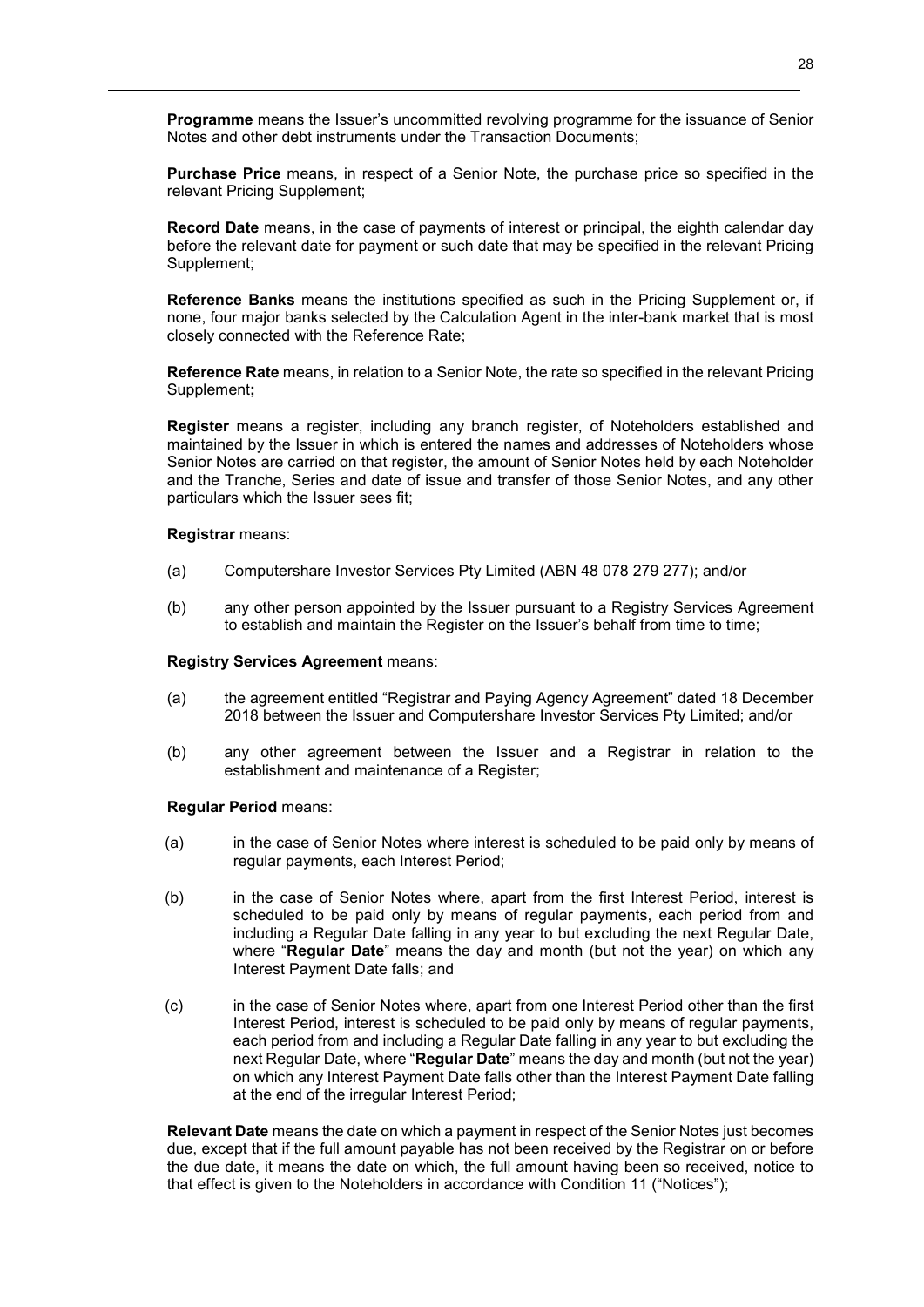**Resolution** means an Extraordinary Resolution or Ordinary Resolution, as the context requires;

**Security Interest** includes any mortgage, pledge, lien or charge or any security or preferential interest or arrangement of any kind (including, without limitation, retention of title and any deposit of money by way of security), but excluding:

- (a) any charge or lien arising in favour of any Government Agency by operation of statute (provided there is no default in payment of moneys owing under such charge or lien);
- (b) a right of title retention in connection with the acquisition of goods in the ordinary course of business on the terms of sale of the supplier (provided there is no default in connection with the relevant acquisition); and
- (c) any security or preferential interest or arrangement arising under or created pursuant to any right of set-off:

**Senior Note** means a note being a debt obligation of the Issuer constituted by and owing under the Deed Poll to a Noteholder, the details of which are recorded in, and evidenced by, inscription in the Register. References to a particular type of "Senior Note" shall be read and construed accordingly and all references to "Senior Notes" must, unless the context otherwise requires, be read and construed as references to the Senior Notes of a particular Series;

**Series** means a Tranche or Tranches of Senior Notes which are identical, except that:

- (a) the Issue Date and the amount of the first payment of interest may be different in respect of different Tranches of a Series; and
- (b) a Series may comprise Senior Notes in more than one Denomination;

**Short Term Instrument** means a Senior Note which has a Tenor of less than 365 days;

**Subsidiary** of an entity means another entity which is a subsidiary of the first within the meaning of part 1.2 division 6 of the Corporations Act;

**Tax Act** means the Income Tax Assessment Act 1936 of Australia and where applicable, the Income Tax Assessment Act 1997 of Australia;

**Taxes** has the meaning given to that term in Condition 8.6 ("Taxation");

**Tenor** of a Senior Note means the number of days from and including its Issue Date to, and excluding, its Maturity Date;

**Term Instrument** means a Senior Note which will have a Tenor of not less than 365 days;

**Terms and Conditions** means, in respect of a Senior Note, these terms and conditions as amended, supplement, modified or replaced by the Pricing Supplement applicable to such Senior Note;

**Tranche** means Senior Notes which are issued on the same Issue Date and the terms of which are identical in all respects (except that a Tranche may comprise Senior Notes in more than one denomination); and

**Transaction Documents** means each of the Deed Poll, each Senior Note, each Pricing Supplement and the Registry Services Agreement.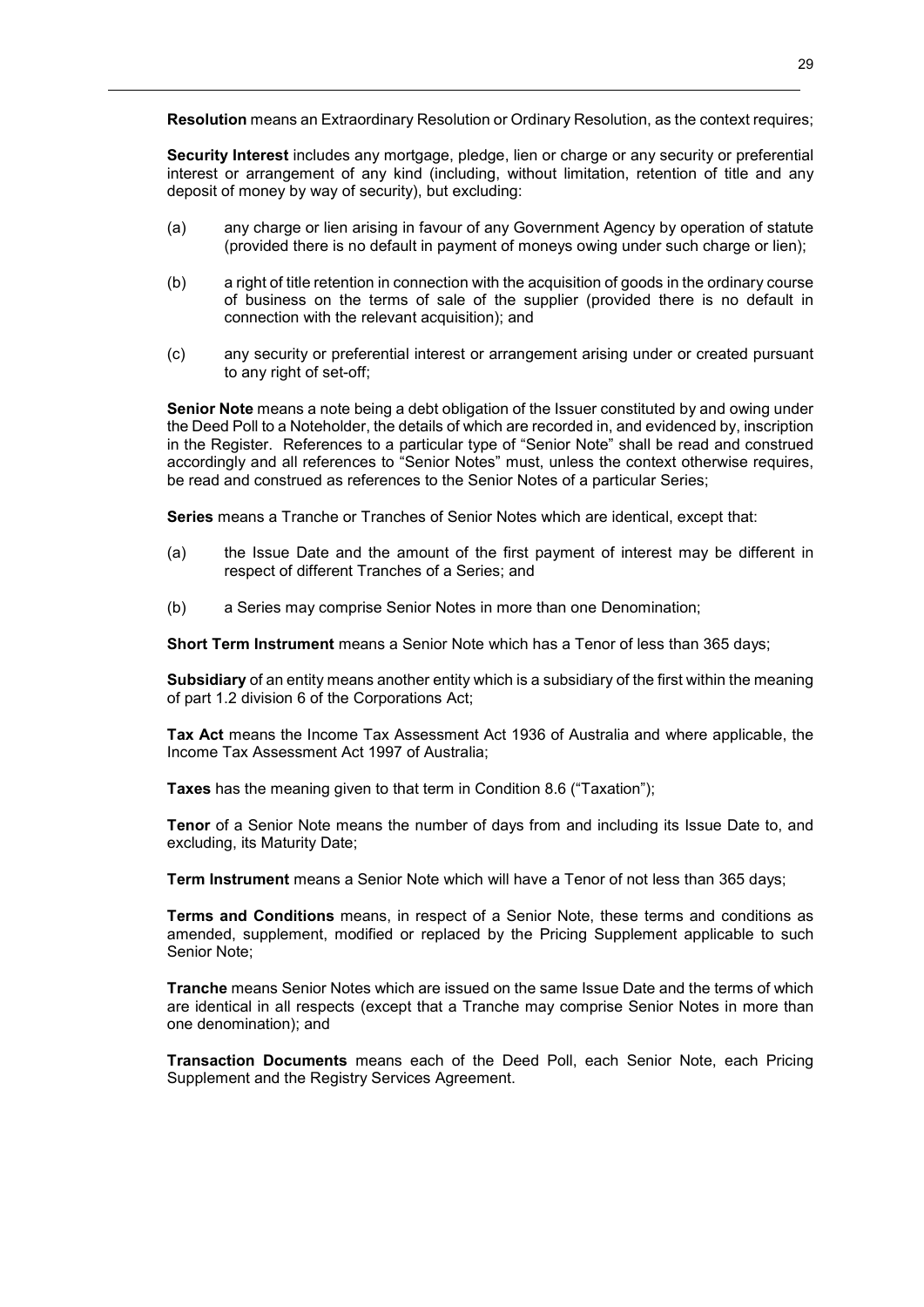#### **1.2 References to certain general terms**

Unless the contrary intention appears, a reference in these Terms and Conditions to:

- (a) these Terms and Conditions is a reference to these terms and conditions as modified, supplemented or replaced by the Pricing Supplement;
- (b) "**Australian Dollars**", "**A\$**" or "**dollars**" is a reference to the lawful currency of the Commonwealth of Australia;
- (c) a "**law**" includes common law, principles of equity, decree and any statute or other law made by any parliament (where a "**statute**" or "**other law**" made by parliament includes regulations and other instruments under it and consolidations, amendments, reenactments or replacements of any of them);
- (d) a "**directive**" includes a treaty, official directive, request, regulation, guideline or policy (whether or not having the force of law) with which responsible participants in the relevant market generally comply;
- (e) a document (including these Terms and Conditions) includes any variation or replacement of it;
- (f) the singular includes the plural and vice versa;
- (g) the word "**person**" includes a firm, body corporate, an unincorporated association or an authority;
- (h) a particular person includes a reference to the person's executors, administrators, successors, substitutes (including, without limitation, persons taking by novation) and assigns;
- (i) anything (including, without limitation, any amount) is a reference to the whole and each part of it and a reference to a group of persons is a reference to all of them collectively and to each of them individually;
- (j) a time of day is a reference to Sydney time;
- (k) an agreement, representation or warranty in favour of two or more persons is for the benefit of them jointly and each of them individually;
- (l) the words "**including**", "**for example**" or "**such as**" when introducing an example, do not limit the meaning of the words to which the example relates to that example or examples of a similar kind;
- (m) the Issuer, the Registrar, the Calculation Agent or another Agent is a reference to the person so specified in the Pricing Supplement;
- (n) if the Senior Notes are Zero Coupon Senior Notes which do not bear interest, references to interest are not applicable; and
- (o) a particular date is a reference to that date adjusted in accordance with the applicable Business Day Convention.

#### **1.3 References to principal and interest**

Unless the contrary intention appears, in these Terms and Conditions:

(a) any reference to "**principal**" is taken to include the Maturity Redemption Amount, any premium payable in respect of a Senior Note, and any other amount in the nature of principal payable in respect of the Senior Notes under these Terms and Conditions;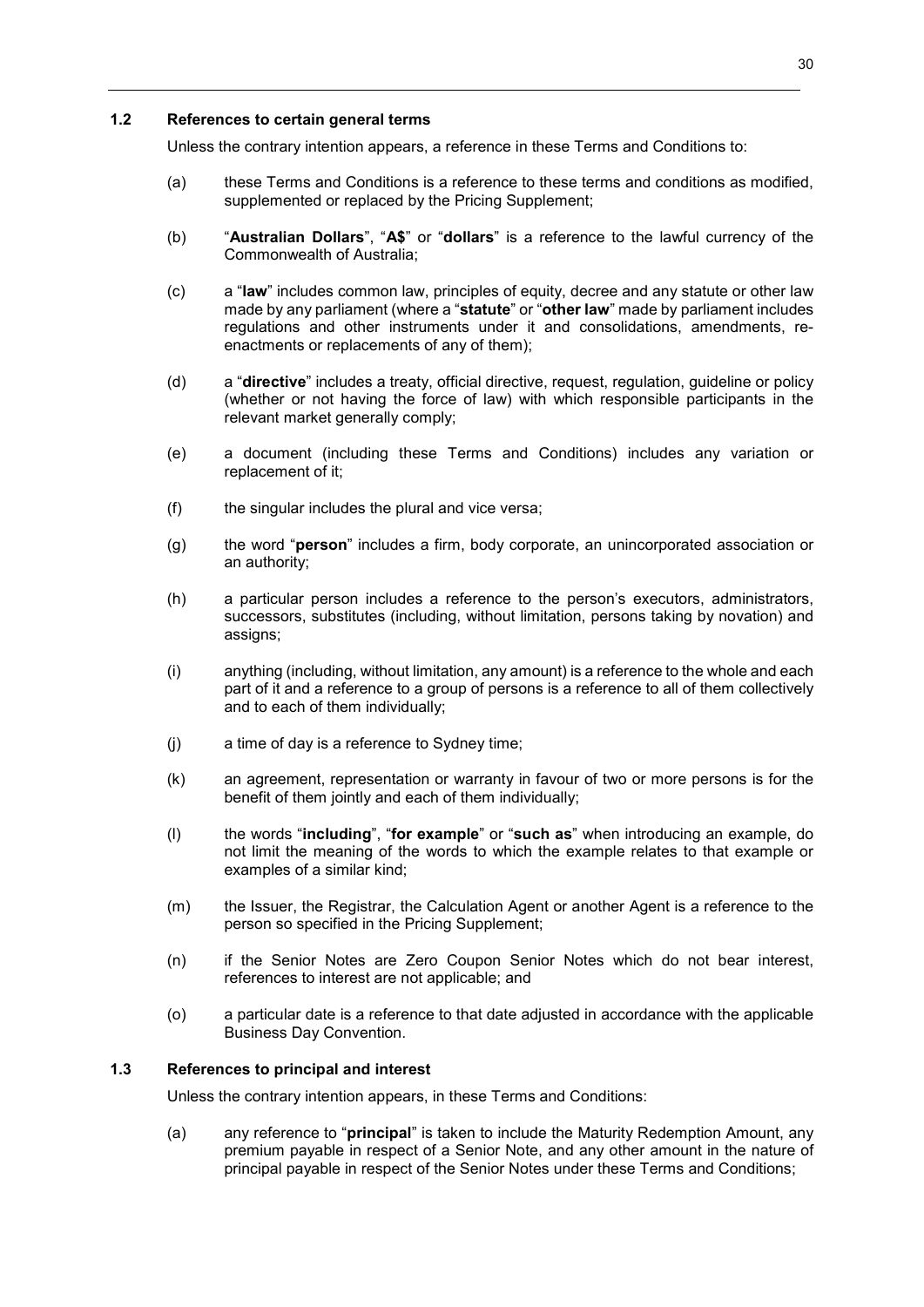- (b) the principal amount of a Senior Note issued at a discount is to be taken as at any time to equal the lesser of:
	- (i) its denomination; and
	- (ii) if specified in the Pricing Supplement, its Amortised Face Amount at that time;
- (c) the principal amount of a Senior Note which is to vary by reference to a schedule or formula (where such determination has been previously made in accordance with these Terms and Conditions) is to be taken as at any time to equal its varied amount;
- (d) the principal amount of a partly paid Senior Note is to be taken to equal its paid up principal amount; and
- (e) any reference to "**interest**" is taken to include any Additional Amounts and any other amount in the nature of interest payable in respect of the Senior Notes under these Terms and Conditions.

#### **1.4 Headings**

Headings (including those in brackets at the beginning of paragraphs) are for convenience only and do not affect the interpretation of these Terms and Conditions.

#### **1.5 Terms defined in Pricing Supplement**

Terms which are defined in the Pricing Supplement as having a defined meaning have the same meaning when used in these Terms and Conditions but if the Pricing Supplement gives no meaning or specifies that the definition is "Not Applicable", then that definition is not applicable to the Senior Notes.

### **2 Form, denomination and title**

## **2.1 Constitution under Deed Poll**

The Senior Notes are registered debt obligations of the Issuer constituted by, and owing under, the Deed Poll and take the form of entries in the Register. Each entry in the Register constitutes a separate and individual acknowledgment to the Noteholder of the indebtedness of the Issuer to the Noteholder.

# **2.2 Independent obligations**

The obligations of the Issuer in respect of each Senior Note constitute separate and independent obligations which the Noteholder to whom those obligations are owed is entitled to enforce without having to join any other Noteholder or any predecessor in title of a Noteholder.

# **2.3 Currency**

Senior Notes may be denominated in Australian Dollars or an Alternate Currency specified in the Pricing Supplement.

#### **2.4 Denomination**

Unless otherwise specified in the Pricing Supplement, Senior Notes are issued in the denominations of A\$10,000.

#### **2.5 Register conclusive**

Entries in the Register in relation to a Senior Note constitute conclusive evidence that the person so entered is the registered owner of the Senior Note subject to rectification for fraud or error. No Senior Note will be registered in the name of more than 4 persons. A Senior Note registered in the name of more than one person is held by those persons as joint tenants. Senior Notes will be registered by name only without reference to any trusteeship. The person registered in the Register as a Noteholder of a Senior Note will be treated by the Issuer and the Registrar as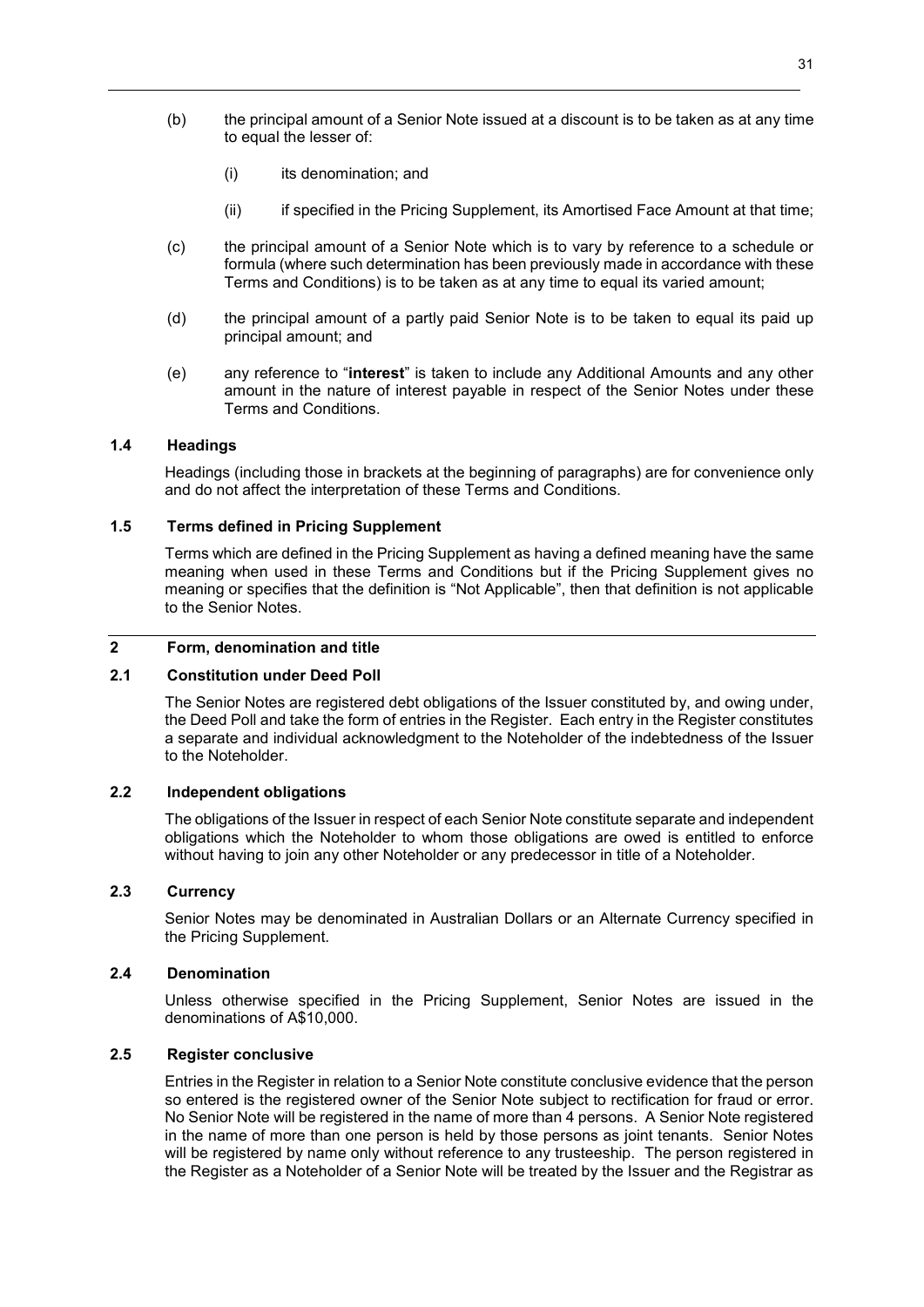absolute owner of that Senior Note and neither the Issuer nor the Registrar is, except as ordered by a court or as required by statute, obliged to take notice of any other claim to a Senior Note.

# **2.6 Holder absolutely entitled**

Upon a person acquiring title to any Senior Note by virtue of becoming registered as the owner of that Senior Note, all rights and entitlements arising by virtue of the Deed Poll in respect of that Senior Note vest absolutely in the registered owner of the Senior Note, such that no person who has previously been registered as the owner of the Senior Note has or is entitled to assert against the Issuer or the Registrar or the registered owner of the Senior Note for the time being and from time to time any rights, benefits or entitlements in respect of the Senior Note.

#### **2.7 Location of Register**

The Register will be established and maintained in New South Wales unless otherwise agreed with the Registrar.

## **2.8 Certificates**

The Senior Notes are issued in registered form. No certificate or other evidence of title will be issued by or on behalf of the Issuer to evidence title to a Senior Note unless the Issuer determines that certificates should be made available or it is required to do so pursuant to any applicable law or regulation.

# **2.9 Acknowledgment**

Where the Austraclear System is recorded in the Register as the Noteholder, each person in whose account that Senior Note is recorded is deemed to acknowledge in favour of the Registrar and Austraclear that:

- (a) the Registrar's decision to act as the Registrar of the Senior Note does not constitute a recommendation or endorsement by the Registrar or Austraclear in relation to the Senior Note but only indicates that such Senior Note is considered by the Registrar to be compatible with the performance by it of its obligations as Registrar under its agreement with the Issuer to act as Registrar of the Senior Note; and
- (b) the Noteholder does not rely on any fact, matter or circumstance contrary to Condition 2.9(a).

# **3 Transfers**

# **3.1 Limit on transfer**

Senior Notes may only be transferred in whole.

#### **3.2 Compliance with law**

Unless otherwise specified in the Pricing Supplement, Senior Notes may only be transferred if:

- (a) in the case of Senior Notes to be transferred in or into Australia:
	- (i) the offer or invitation giving rise to the transfer of the Senior Notes is for an aggregate consideration of at least A\$500,000 (or its equivalent in an alternative currency and either case, disregarding monies lent by the transferor or its associates to the transferee) or transfer does not require disclosure to investors under Parts 6D.2 or 7.9 of the Corporations Act; and
	- (ii) the transfer is not to a "retail client" for the purposes of section 761G of the Corporations Act; and
- (b) at all times, the transfer complies with all applicable laws or directives of the jurisdiction where the transfer takes place.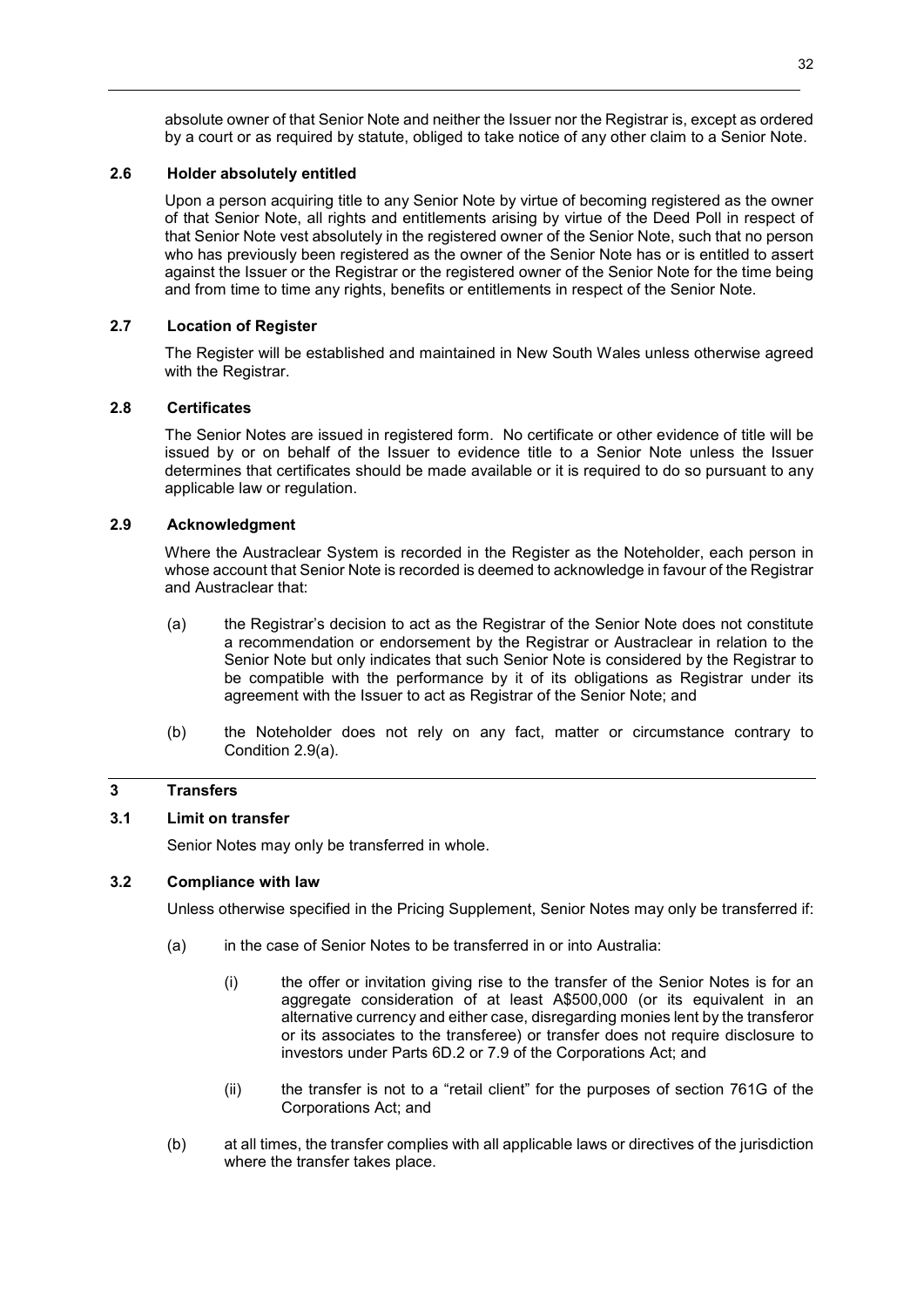#### **3.3 Transfer procedures**

Unless Senior Notes are lodged in the Austraclear System, application for the transfer of Senior Notes must be made by the lodgment of a transfer form with the Registrar. Transfer forms are available from the Registrar. Each transfer form must be duly completed, signed by both the transferor and transferee, and accompanied by such evidence (if any) as the Registrar may require to prove the title of the transferor or the transferor's right to transfer the Senior Note.

Senior Notes entered in the Austraclear System will be transferable only in accordance with the Austraclear Regulations.

#### **3.4 Registration of transfer**

The transferor of a Senior Note is deemed to remain the holder of that Senior Note until the name of the transferee is entered in the Register in respect of that Senior Note. Transfers will not be registered during the period between 5.00 pm (Sydney time) on the relevant Record Date and the corresponding date for payment of principal or interest or later than 5.00 pm (Sydney time) on the Record Date prior to the Maturity Date of the Senior Note.

#### **3.5 No charge on transfer**

Transfers will be registered without charge provided taxes, duties or other governmental charges (if any) imposed in relation to the transfer have been paid.

#### **3.6 Estates**

A person becoming entitled to a Senior Note as a consequence of the death or bankruptcy of a Noteholder or of a vesting order or a person administering the estate of a Noteholder may, upon producing such evidence as to that entitlement or status as the Registrar considers sufficient, transfer the Senior Note or, if so entitled, become registered as the holder of the Senior Note.

#### **3.7 Unincorporated associations**

A transfer to an unincorporated association is not permitted.

#### **3.8 Transfer of unidentified Senior Notes**

Where the transferor executes a transfer of less than all Senior Notes of the relevant Tranche or Series registered in its name, and the specific Senior Notes to be transferred are not identified, the Registrar may (subject to the limit on minimum holdings) register the transfer in respect of such of the Senior Notes of the relevant Tranche or Series registered in the name of the transferor as the Registrar thinks fit, provided the aggregate principal amount of the Senior Notes registered as having been transferred equals the aggregate principal amount of the Senior Notes expressed to be transferred in the transfer.

#### **3.9 CHESS**

Senior Notes which are listed on the Australian Securities Exchange will not be transferred through or registered on, the Clearing House Electronic Subregister System operated by ASX Settlement Pty Limited (ABN 49 008 504 532) and are not "Approved Financial Products" (as defined for the purposes of that system).

#### **4 Status**

#### **4.1 Nature of obligations**

The Senior Notes will be issued as unsubordinated debt obligations of the Issuer, as specified in the relevant Pricing Supplement.

*The Issuer is an "authorised deposit-taking institution" ("ADI") as that term is defined under the Banking Act 1959 of Australia ("Banking Act").* 

*Section 13A(3) of the Banking Act provides that the assets of an ADI in Australia would, in the event of the ADI becoming unable to meet its obligations or suspending payment, be available to meet certain liabilities in priority to all other liabilities of that ADI. The liabilities which have*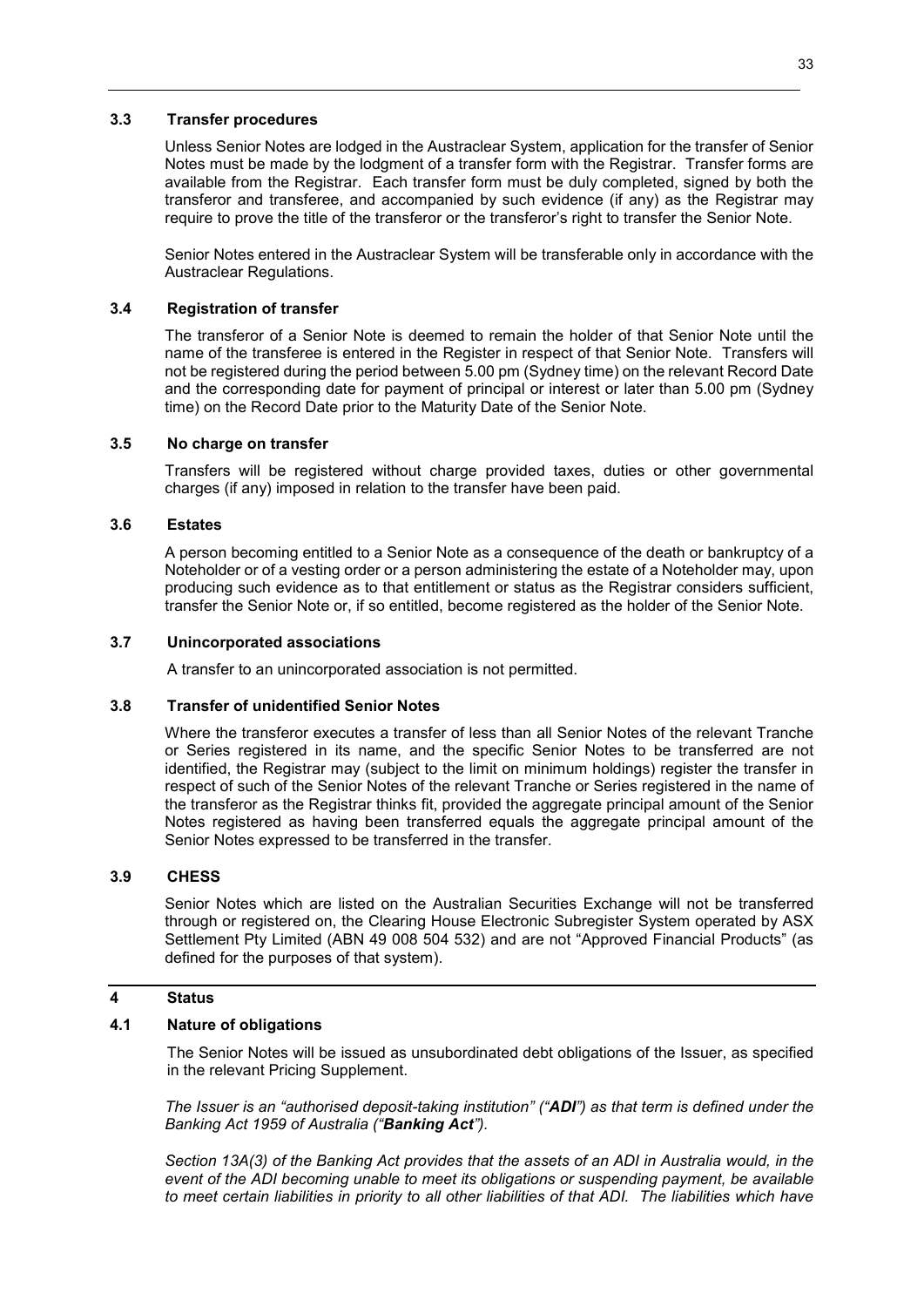*priority, by virtue of section 13A(3) of the Banking Act, to the claims of holders in respect of the Senior Notes will be substantial, as such liabilities include (but are not limited to) liabilities owed to APRA in respect of any payments by APRA to holders of protected accounts held with that ADI under the Banking Act, the costs of APRA in certain circumstances, liabilities in Australia owed to holders of protected accounts held with that ADI, debts due to the Reserve Bank of Australia ("RBA") and liabilities under certified industry support contracts. A "protected account" is an account or covered financial product that is kept by an account-holder (whether alone or jointly with one or more other account-holders) with an ADI and either:* 

- (a) *is an account, or covered financial product that is kept under an agreement between the account-holder and the ADI requiring the ADI to pay the account-holder, on demand by the account-holder or at an agreed time by them, the net credit balance of the account or covered financial product at the time of the demand or the agreed time (as appropriate); or*
- (b) *an account prescribed by regulations for the purposes of section 5(4)(a) of the Banking Act.*

*For the purposes of section 13(A) of the Banking Act, the assets of the ADI do not include any interest in an asset (or part of an asset) in a cover pool (as defined in the Banking Act) that may have been established for the issuance of any covered bonds.* 

*Section 16(2) of the Banking Act also provides that certain other debts of the ADI due to APRA shall in a winding-up of an ADI have, subject to section 13A(3) of the Banking Act, priority over all other unsecured debts of that ADI. Further, under section 86 of the Reserve Bank Act 1959 of Australia, debts due by an ADI to the RBA shall, in a winding-up of that ADI, subject to section 13A(3) of the Banking Act, have priority over all other debts of that ADI.* 

*The Senior Notes do not constitute deposit liabilities in Australia or protected accounts under such statutory provisions.* 

#### **4.2 Status - Senior Notes**

The Senior Notes are direct, unsubordinated and unsecured obligations of the Issuer and rank equally among themselves and at least equally with all other unsecured and unsubordinated obligations of the Issuer except liabilities mandatorily preferred by law.

The Senior Notes rank senior to the Issuer's subordinated obligations.

# **5 Interest**

# **5.1 General**

Senior Notes may be either interest-bearing or non-interest-bearing, as specified in the relevant Pricing Supplement. Interest-bearing Senior Notes may bear interest at either a fixed rate or a floating rate. In relation to any Tranche of Senior Notes, the relevant Pricing Supplement may specify actual amounts of interest payable ("**Interest Amounts**") rather than, or in addition to, a rate or rates at which interest accrues.

The Pricing Supplement in relation to each Tranche of interest-bearing Senior Notes will specify which of Conditions 5.2 ("Interest - fixed rate"), 5.3 ("Interest - floating rate") and 5.4 ("Interest other rates") will be applicable to the Senior Notes. Condition 5.5 ("Interest - supplemental provisions") will be applicable to each Tranche of interest-bearing Senior Notes save to the extent of any inconsistency with the relevant Pricing Supplement.

# **5.2 Interest - fixed rate**

Each Senior Note in relation to which this Condition 5.2 ("Interest - fixed rate") is specified in the relevant Pricing Supplement as being applicable ("**Fixed Rate Senior Notes**") will bear interest on its Outstanding Principal Amount at the fixed coupon rate or the fixed rate or rates per annum specified in the relevant Pricing Supplement from the Issue Date of the Senior Notes.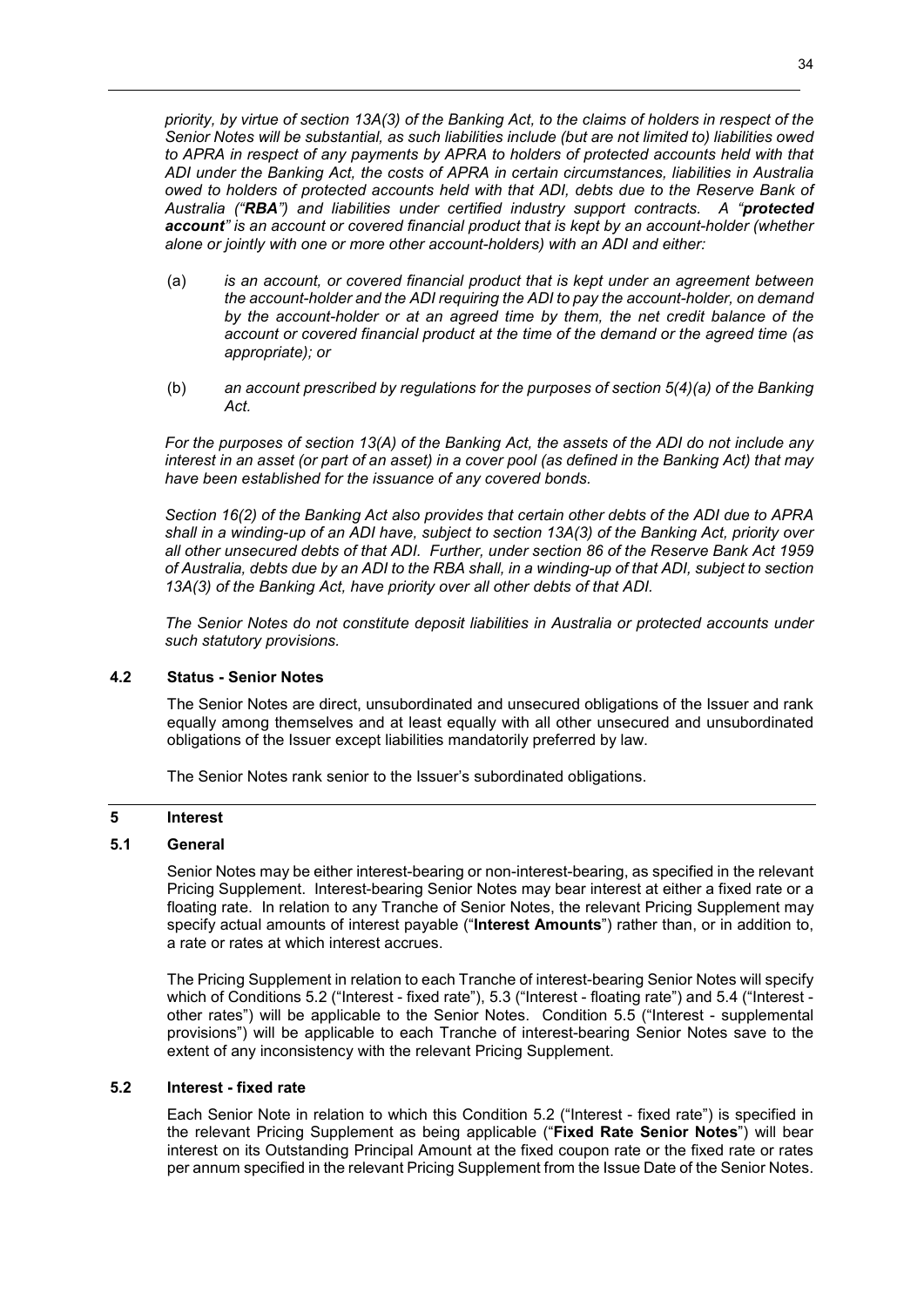Interest will be payable in arrear on the Interest Payment Dates specified in the relevant Pricing Supplement.

Interest which is required to be calculated for a period of other than a full year will be calculated on such basis as is specified as the Day Count Fraction in the relevant Pricing Supplement.

The first payment of interest will be made on the Interest Payment Date next following the Interest Commencement Date and, if the first anniversary of the Interest Commencement Date is not an Interest Payment Date, will amount to the Initial Broken Amount (as defined in the Pricing Supplement).

If the Maturity Date is not an Interest Payment Date, interest from (and including) the preceding Interest Payment Date (or the Interest Commencement Date, as the case may be) to (but excluding) the Maturity Date will amount to the Final Broken Amount (as defined in the Pricing Supplement).

## **5.3 Interest - floating rate**

(a) *Accrual of interest* 

Senior Notes in relation to which this Condition 5.3("Interest - floating rate") is specified in the relevant Pricing Supplement as being applicable ("**Floating Rate Senior Notes**") will bear interest in respect of each Interest Period at the rate or rates per annum determined in accordance with this Condition 5.3 ("Interest - floating rate").

Each Floating Rate Senior Note will bear interest on its Outstanding Principal Amount at the Interest Rate (as defined below) from the Interest Commencement Date. Interest will be payable in arrear on each Interest Payment Date. If any Interest Payment Date in respect of a Floating Rate Senior Note would otherwise fall on a day which is not a Business Day, such Interest Payment Date shall be determined in accordance with the Business Day Convention specified in the Pricing Supplement.

#### (b) *Interest Rate*

The Interest Rate payable in respect of Floating Rate Senior Notes shall be determined by the Calculation Agent as specified in the relevant Pricing Supplement.

#### (c) *Calculation of interest amount payable*

The Calculation Agent will, as soon as practicable on or after determining the Interest Rate in relation to each Interest Period, calculate the amount of interest payable for the relevant Interest Period in respect of the Outstanding Principal Amount of each Senior Note. The amount of interest payable will be calculated by multiplying the product of the Interest Rate for such Interest Period and the Outstanding Principal Amount by the applicable Day Count Fraction and rounding the resultant figure to the nearest cent (with halves being rounded upwards).

#### **5.4 Interest - other rates**

Senior Notes in relation to which this Condition 5.4 ("Interest - other rates") is specified in the relevant Pricing Supplement as being applicable will bear interest at the rate or rates calculated on the basis specified in, and be payable in the amounts and in the manner determined in accordance with, the relevant Pricing Supplement.

#### **5.5 Interest - supplemental provisions**

#### *(a) Interest Payment Dates*

Interest on each Senior Note will be payable in arrear at such intervals and on such Interest Payment Dates as are specified in the relevant Pricing Supplement and on the Maturity Date.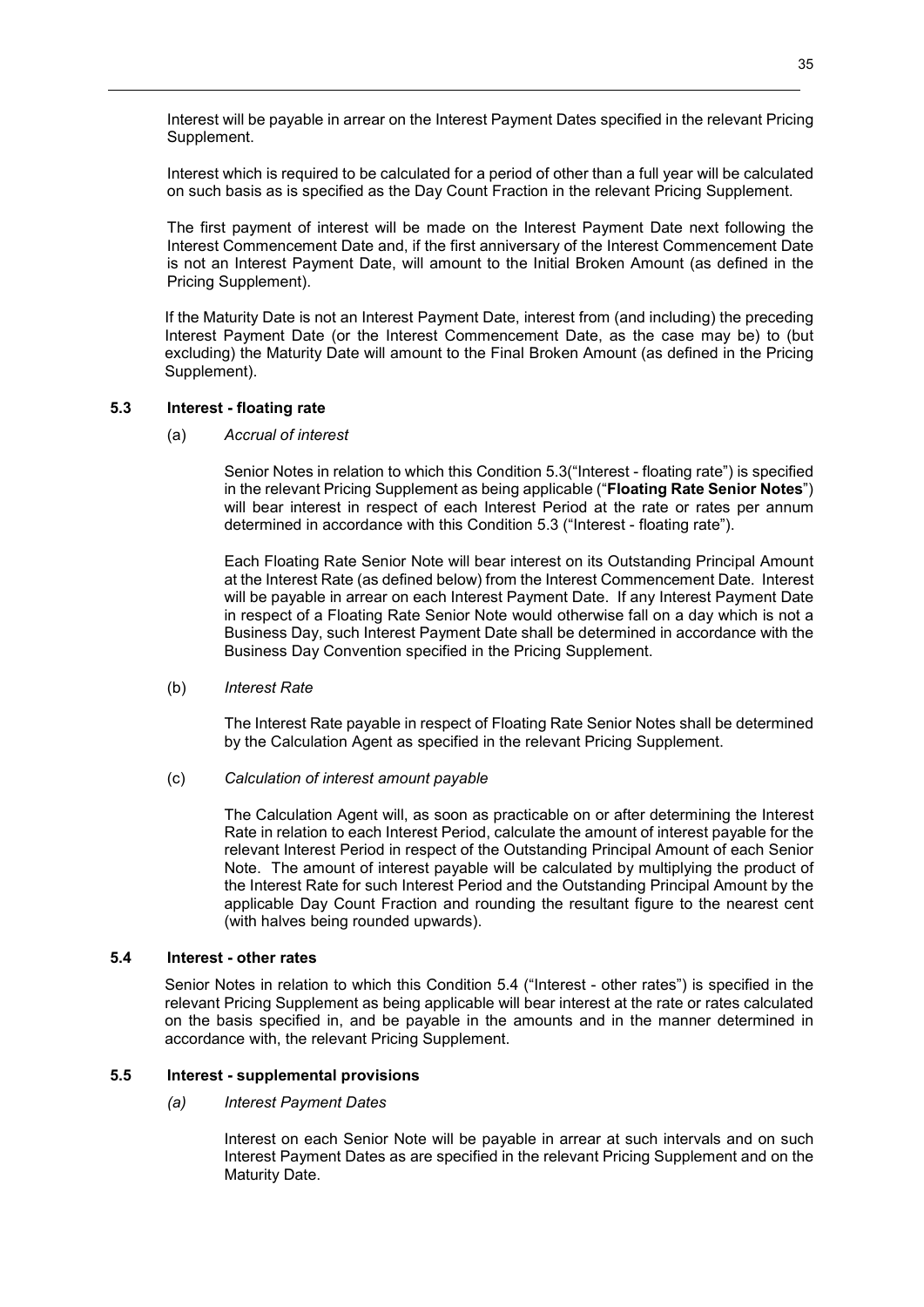## *(b) Notification of Interest Rate, interest payable and other items*

The Calculation Agent will cause each Interest Rate, the amount of interest payable and each other amount, item or date, as the case may be, determined or calculated by it to be notified to the Issuer, the Registrar and to be notified to Noteholders in accordance with Condition 11 ("Notices") as soon as practicable after such determination or calculation but in any event not later than the fourth Business Day thereafter. The Calculation Agent will be entitled to amend any such amount, item or date (or to make appropriate alternative arrangements by way of adjustment) without prior notice in the event of the extension or abbreviation of any relevant Interest Period or calculation period and such amendment will be notified in accordance with the previous sentence.

## *(c) Determination final*

The determination by the Calculation Agent of all amounts, rates and dates falling to be determined by it pursuant to these Conditions (including, without limitation, the Interest Rate for any Interest Period and the amount of interest payable for any Interest Period in respect of any Senior Note) is, in the absence of manifest error, final and binding on the Issuer, each Noteholder, the Registrar, and the Calculation Agent.

# *(d) Accrual of interest*

Interest accrues on the Outstanding Principal Amount of each Senior Note or as otherwise indicated in the relevant Pricing Supplement. Interest ceases to accrue as from the due date for redemption of a Senior Note unless the relevant payment is not made in which case interest will continue to accrue thereon (as well after as before any demand or judgement) at the rate then applicable to the Outstanding Principal Amount of the Senior Note or such other default rate (if any) as may be specified in the relevant Pricing Supplement until the date on which the relevant payment is made or, if earlier, the seventh day after the date on which the Registrar receives the funds required to make such payment (provided that notice of such circumstance is given to the Noteholders in accordance with Condition 11 ("Notices")) except to the extent that there is failure in the subsequent payment thereof to the Noteholders.

## **5.6 Zero Coupon Senior Notes**

If the amount due and payable in respect of a non-interest bearing Senior Note ("**Zero Coupon Senior Note**") on the redemption date is not paid when due, the Interest Rate for any such overdue principal is a rate per annum (expressed as a percentage) equal to the Amortisation Yield specified in the relevant Pricing Supplement.

## **5.7 Calculations and adjustments**

The amount of interest payable in respect of any Senior Note for any period of less than one year is calculated by multiplying the product of the Interest Rate and the Outstanding Principal Amount by the Day Count Fraction, save that if the Pricing Supplement specifies an amount in respect of such period, the amount of interest payable in respect of such Senior Note for such period is equal to such specified amount. Where any Interest Period comprises two or more Interest Accrual Periods, the amount of interest payable in respect of such Interest Period is the sum of the amounts of interest payable in respect of each of those Interest Accrual Periods.

If any Maximum Interest Rate or Minimum Interest Rate is specified in the Pricing Supplement, then the Interest Rate will not in any event exceed the maximum or be less than the minimum so specified.

For the purposes of any calculations referred to in these Terms and Conditions and unless otherwise specified in these Terms and Conditions or the Pricing Supplement:

(a) all percentages resulting from such calculations will be rounded, if necessary, to the nearest fifth decimal place (with 0.000005% being rounded to 0.00001%); and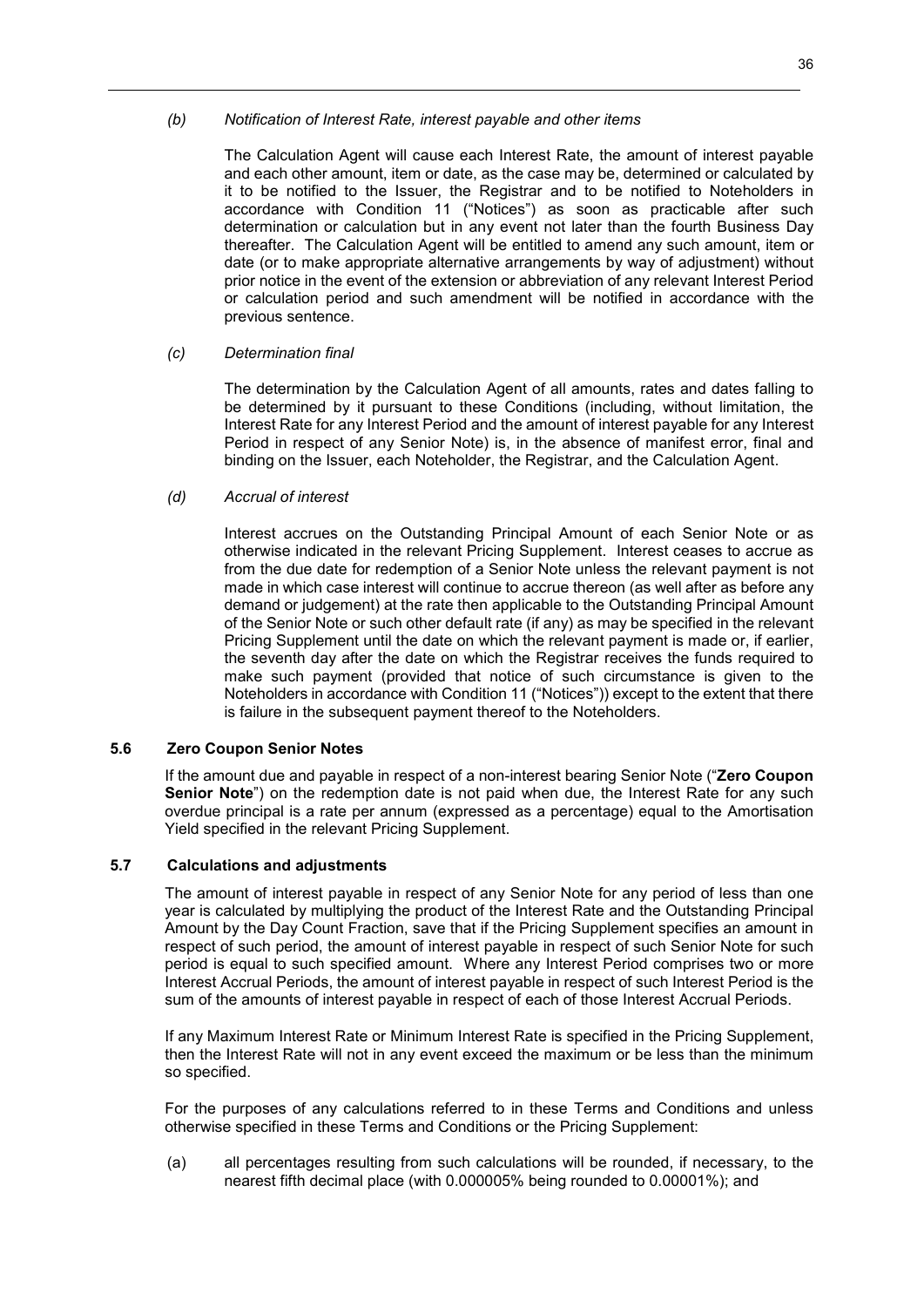(b) all Australian dollar amounts used in or resulting from such calculations will be rounded to the nearest cent (with one half cent being rounded up).

# **5.8 Calculation Agent**

As soon as practicable after the relevant time on such date as these Terms and Conditions or the Pricing Supplement may require:

- (a) any Amortised Face Amount, Early Termination Amount, Maturity Redemption Amount or any other amount to be calculated; or
- (b) any quote to be obtained or any determination or calculation to be made by the Calculation Agent,

the Calculation Agent will be required to:

- (i) determine the Interest Rate in respect of each Series of the Senior Notes for the relevant Interest Accrual Period, Interest Period or Interest Payment Date;
- (ii) calculate the Amortised Face Amount, Early Termination Amount, Maturity Redemption Amount or other amount; or
- (iii) obtain such quote or make such determination or calculation,

and cause the Interest Rate for each Interest Accrual Period, Interest Period or Interest Payment Date and, if required to be calculated, any Amortised Face Amount, Early Termination Amount, Maturity Redemption Amount or other amount, to be notified to the Registrar and the Issuer as soon as possible after their determination but in no event later than 5.00pm on the Business Day on which such calculation is made.

The Calculation Agent must obtain relevant quotes from appropriate banks or reference agents or obtain information from such other sources as are specified in these Terms and Conditions or the Pricing Supplement or, failing which, as the Calculation Agent deems appropriate.

The calculations and determinations made by the Calculation Agent shall, in the absence of manifest error, be final and binding on the parties.

# **6 Redemption and purchase**

# **6.1 Redemption on maturity**

Unless previously redeemed, or purchased and cancelled or unless such Senior Note is stated in the Pricing Supplement as having no fixed maturity date, each Senior Note shall be redeemed on maturity at its Maturity Redemption Amount.

## **6.2 Purchase of Senior Notes**

The Issuer or any of its Subsidiaries may at any time purchase Senior Notes in the open market or otherwise and at any price. All unmatured Senior Notes purchased in accordance with this condition may be held, resold or cancelled at the discretion of the Issuer, subject to compliance with all legal and regulatory requirements.

## **6.3 Redemption for taxation reasons**

If, in respect of the Senior Notes of any Series, the Issuer, on the occasion of the next payment due in respect of the Senior Notes, would be required to make payment of any Additional Amounts (as defined in Condition 8.6 ("Taxation")), then the Issuer may give not more than 30 days nor less than 15 days' notice to the Registrar and the Noteholders in accordance with Condition 11 ("Notices"), and upon expiry of such notice shall redeem all (but not some only) of the Senior Notes at their early redemption amount applicable for tax redemptions ("**Early Redemption Amount (Tax)**") (which is their Outstanding Principal Amount or such other Early Redemption Amount (Tax) as is specified in the Pricing Supplement) together with (unless otherwise specified in the Pricing Supplement) accrued interest (if any) thereon.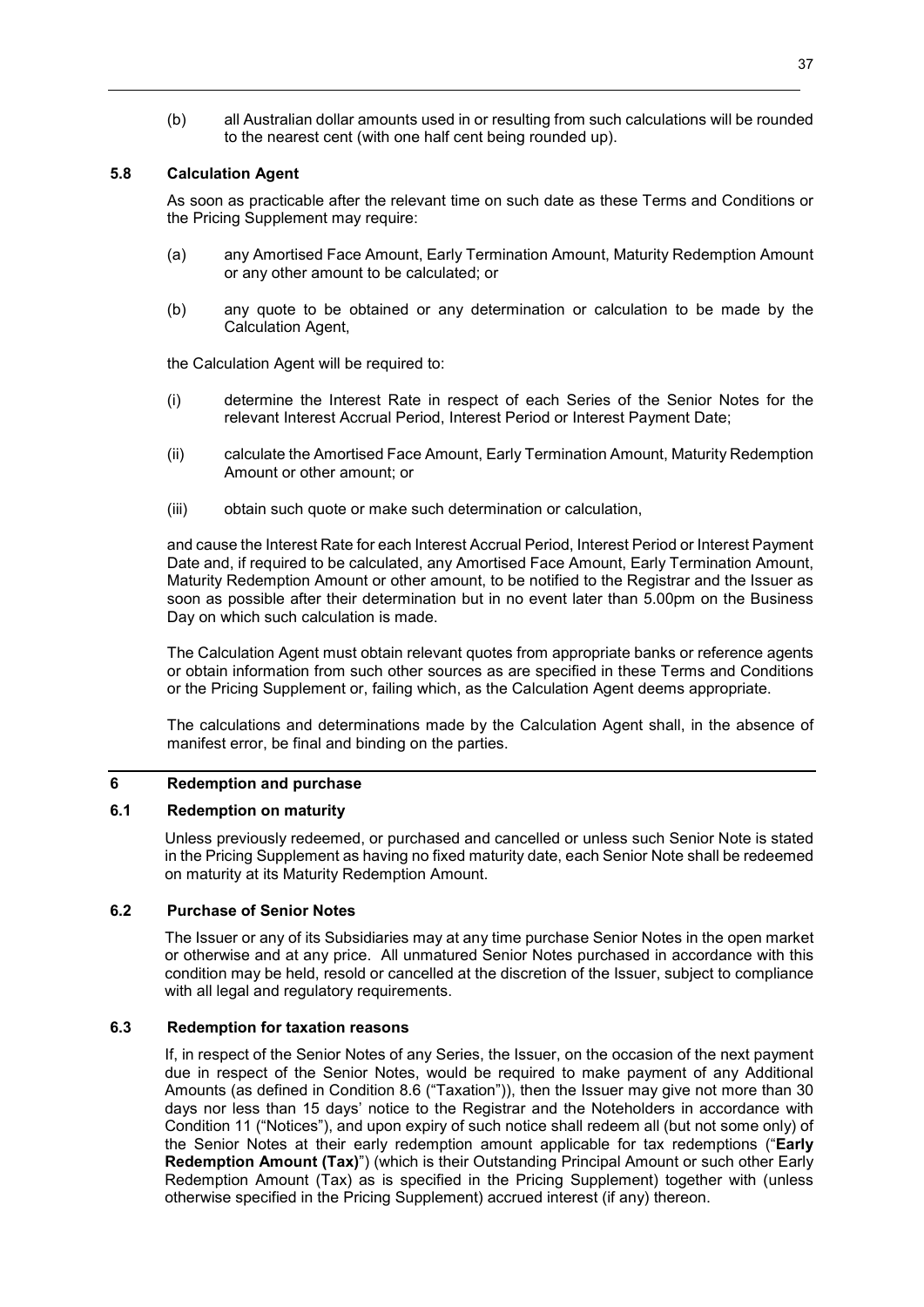Prior to the giving of any such notice of redemption, the Issuer shall deliver to the Registrar:

- (a) a certificate signed by an authorised person of the Issuer showing that the conditions precedent to the right of the Issuer so to redeem have occurred; and
- (b) an opinion of legal advisers of recognised standing to the Issuer in its jurisdiction of incorporation to the effect that the Issuer would be required to pay Additional Amounts referred to in Condition 8.6 ("Taxation") on the occasion of the next payment due in respect of the Senior Notes of that Series.

## **6.4 Early redemption at the option of the Issuer**

If this Condition 6.4 ("Early redemption at the option of the Issuer") is specified in the relevant Pricing Supplement as being applicable then the Issuer, having given at least the minimum period (if any) (but not more than the maximum period (if any)) of notice specified in the relevant Pricing Supplement to Noteholders in accordance with Condition 11 ("Notices") (which notice must comply with the following paragraph and shall be irrevocable) and subject to satisfaction of any relevant conditions specified in the relevant Pricing Supplement, may redeem all (but not, unless and to the extent that the relevant Pricing Supplement specifies otherwise, some only) of the Senior Notes on any Business Day (being, in the case of interest-bearing Senior Notes (unless otherwise specified in the relevant Pricing Supplement), an Interest Payment Date) at their early redemption amount applicable for calls by the Issuer ("**Early Redemption Amount (Call)**") (which is their Outstanding Principal Amount or such other Early Redemption Amount (Call) as is specified in, or determined in accordance with, the relevant Pricing Supplement) together with (unless otherwise specified in the Pricing Supplement) accrued interest (if any) thereon.

The notice referred to in the preceding paragraph shall specify:

- (a) the Series of Senior Notes subject to redemption;
- (b) subject to the Pricing Supplement specifying that a partial redemption is permissible, whether such Series is to be redeemed in whole or in part only and, if in part only, the aggregate principal amount of the Senior Notes of the relevant Series which are to be redeemed;
- (c) the due date for redemption;
- (d) the Early Redemption Amount (Call) at which such Senior Notes are to be redeemed; and
- (e) whether or not accrued interest is to be paid upon redemption and, if so, the amount thereof or the basis or method of calculation thereof, all as provided in the relevant Pricing Supplement.

In the case of a partial redemption of Senior Notes, the Senior Notes to be redeemed will be selected by the Registrar, and notice of the Senior Notes selected for redemption will be given in accordance with Condition 11 ("Notices") not less than 15 days prior to the date fixed for redemption.

Any notice given under this Condition 6.4 ("Early redemption at the option of the Issuer") is irrevocable and obliges the Issuer to redeem the Senior Notes at the time and in the manner specified in the notice.

## **6.5 Redemption at the option of Noteholders**

If this Condition 6.5 ("Redemption at the option of Noteholders") is specified in the relevant Pricing Supplement as being applicable then, at the option of the Noteholder and provided that any conditions to the exercise of such option as are specified in the relevant Pricing Supplement have been satisfied, the Issuer will redeem the Senior Note on any day (being, in the case of an interest-bearing Senior Note (unless otherwise specified in the relevant Pricing Supplement) an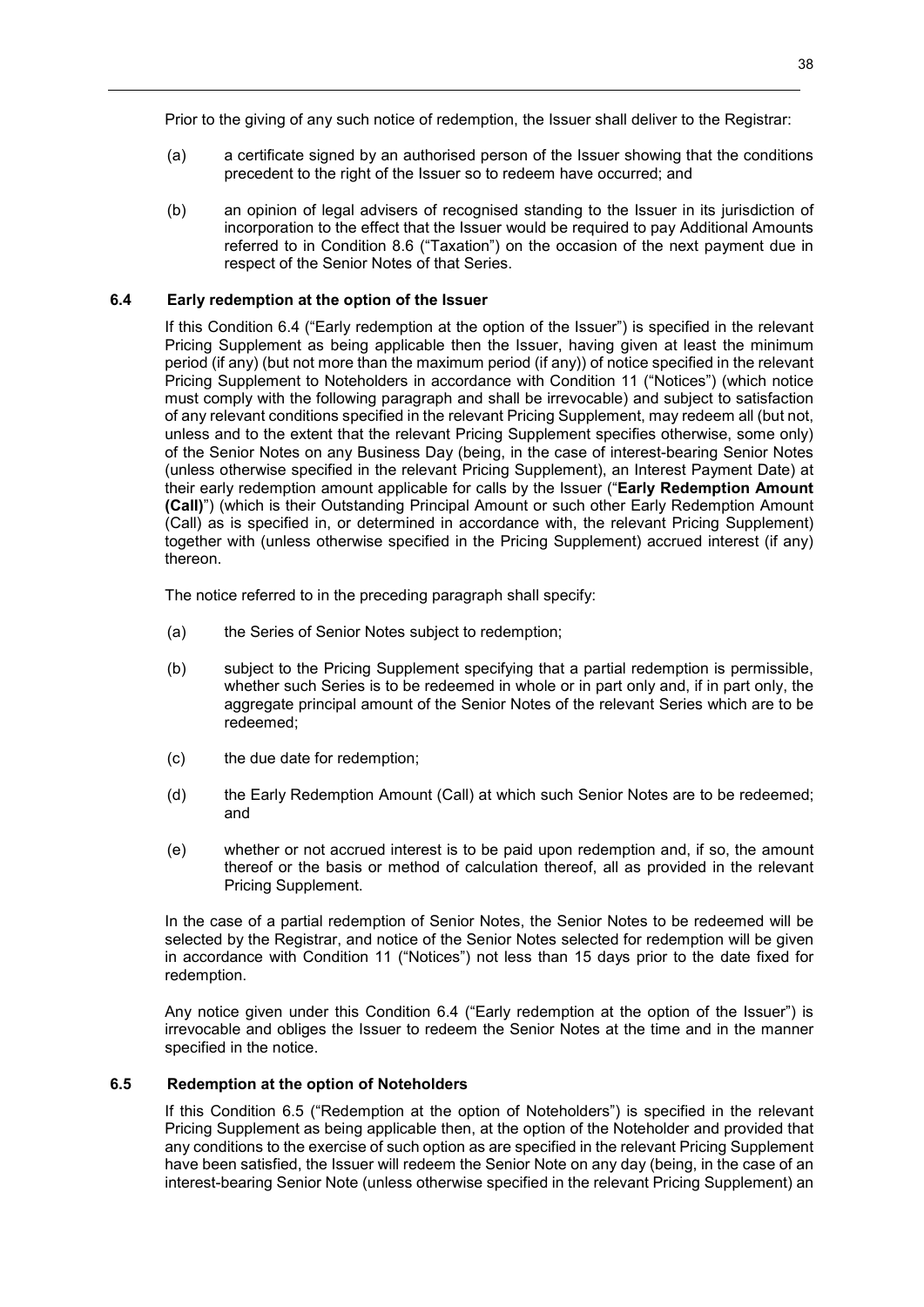Interest Payment Date) at its early redemption amount applicable for puts ("**Early Redemption Amount (Put)**") (which is its Outstanding Principal Amount or such other Early Redemption Amount (Put) as is specified in, or determined in accordance with, the relevant Pricing Supplement) together with (unless otherwise specified in the Pricing Supplement) accrued interest (if any) thereon.

To exercise such option, the Noteholder must complete, sign and deliver to the specified office of the Registrar not less than 45 days before the redemption date (or such other period as may be specified in the relevant Pricing Supplement), a redemption notice (in the form obtainable from the Registrar) together with the relevant extract for the Senior Notes.

# **6.6 Zero Coupon Senior Notes**

In the case of a Zero Coupon Senior Note (unless otherwise specified in the Pricing Supplement), the Early Termination Amount is the Amortised Face Amount or such other amount specified in the Pricing Supplement.

## **7 Events of Default**

## **7.1 Events of Default - Senior Notes**

An Event of Default occurs in relation to the Senior Notes of any Series if:

- (a) the Issuer fails to pay any principal or any interest in respect of the Senior Notes within five Business Days of the relevant due date;
- (b) the Issuer is in default in the performance, or is otherwise in breach, of any covenant or undertaking or other agreement of the Issuer in respect of the Senior Notes (other than any obligation for the payment of any amount due in respect of any of the Senior Notes) and such default or breach continues for a period of 14 days after notice thereof has been given to the Issuer;
- (c) it is or will become unlawful for the Issuer to perform or comply with any one or more of its obligations under the Senior Notes;
- (d) the Issuer:
	- (i) becomes insolvent, is unable to pay its debts as they fall due or fails to comply with a statutory demand (which is still in effect) under section 459F of the Corporations Act;
	- (ii) stops or suspends or threatens to stop or suspend payment of all or a material part of its debts or appoints an administrator under section 436A of the Corporations Act; or
	- (iii) begins negotiations or takes any proceeding or other step with a view to readjustment, rescheduling or deferral of all its indebtedness (or any part of its indebtedness which it will or might otherwise be unable to pay when due) or proposes or makes a general assignment or an arrangement or composition with or for the benefit of its creditors, or a moratorium is agreed or declared in respect of or affecting indebtedness of the Issuer,

except in any case referred to in (iii) above for the purposes of a solvent reconstruction or amalgamation the terms of which have previously been approved by an Extraordinary Resolution of the Noteholders;

(e) an order is made or an effective resolution is passed for the winding-up of the Issuer, except in any such case for the purposes of a solvent reconstruction or amalgamation the terms of which have previously been approved by an Extraordinary Resolution of the Noteholders;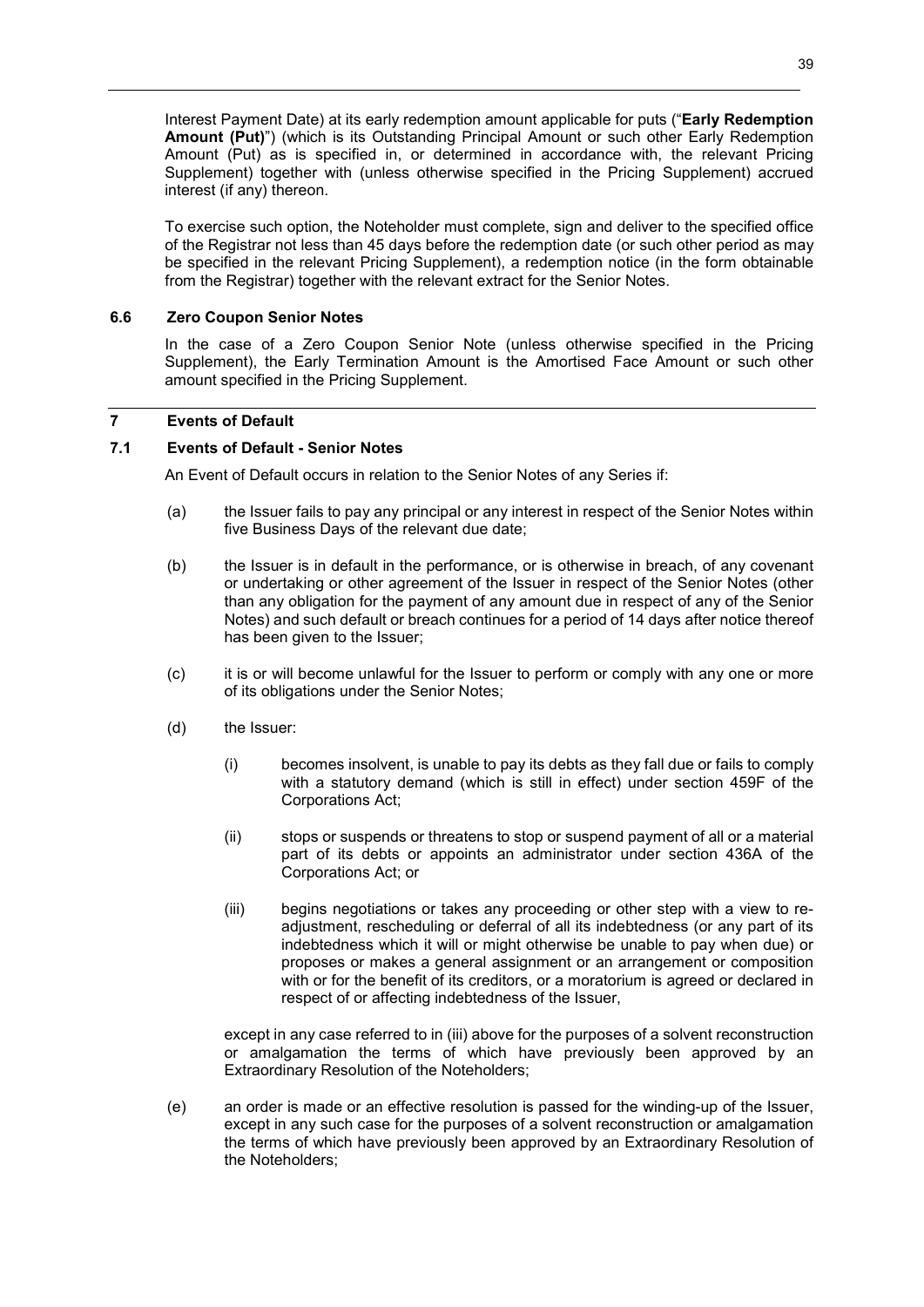- 40
- (f) an administrator is appointed to the Issuer by a provisional liquidator of the Issuer under section 436B of the Corporations Act;
- (g) a distress, attachment, execution or other legal process is levied, enforced or sued out against or on the Issuer or against all or a material part of the assets of the Issuer and is not stayed, satisfied or discharged within 21 days;
- (h) any present or future Security Interest on or over the assets of the Issuer becomes enforceable and any step (including the taking of possession or the appointment of a receiver, manager or similar officer which is not vacated or discharged within 14 days) is taken to enforce that Security Interest be reason of a default or event of default (howsoever described) having occurred; or
- (i) any event occurs which, under the law of any relevant jurisdiction, has an analogous or equivalent effect to any of the events mentioned in this Condition,

then any Noteholder may, by written notice to the Issuer, effective upon the date of receipt thereof by the Issuer, declare the Senior Note held by the holder to be forthwith due and payable whereupon the same shall become forthwith due and payable at the Early Termination Amount, together with accrued interest (if any) to the date of repayment, without presentment, demand, protest or other notice of any kind.

No Event of Default in respect of the Senior Notes shall occur solely on account of any failure by the Issuer to perform or observe any of its obligations in relation to, the agreement or declaration of any moratorium with respect to, the suspension of any payments on or the taking of any proceeding in respect of, any share, note or other security or instrument constituting Tier 1 Capital or Tier 2 Capital (as defined by APRA from time to time).

# **7.2 Consequences of an Event of Default - Senior Notes**

Subject to Condition 7.3 ("Rectification"), if any Event of Default occurs in relation to the Senior Notes of any Series or any of them, then a Noteholder in that Series may by written notice to the Issuer (with a copy to the Registrar) declare the Early Termination Amount (together with all accrued interest (if any)) applicable to each Senior Note held by the Noteholder to be due and payable immediately or on such other date specified in the notice.

# **7.3 Rectification**

A Noteholder's right to declare Senior Notes due terminates if the situation giving cause to it has been cured before such right is exercised.

# **7.4 Notification**

If an Event of Default occurs, the Issuer must promptly after becoming aware of it notify the Registrar of the occurrence of the Event of Default (specifying details of it) and procure that the Registrar promptly notifies the Noteholders of the occurrence of the Event of Default by registered post to the address of the Noteholder recorded in the Register.

# **7.5 Events of Default not applicable to Short Term Instruments.**

This Condition 7 ("Events of Default") is not applicable to Short Term Instruments.

## **8 Payments**

# **8.1 Record Date**

Payments to Noteholders will be made according to the particulars recorded in the Register at 5.00 pm (Sydney time) on the relevant Record Date.

## **8.2 Joint holders**

When a Senior Note is held jointly, payment will be made to the holders in their joint names unless requested otherwise.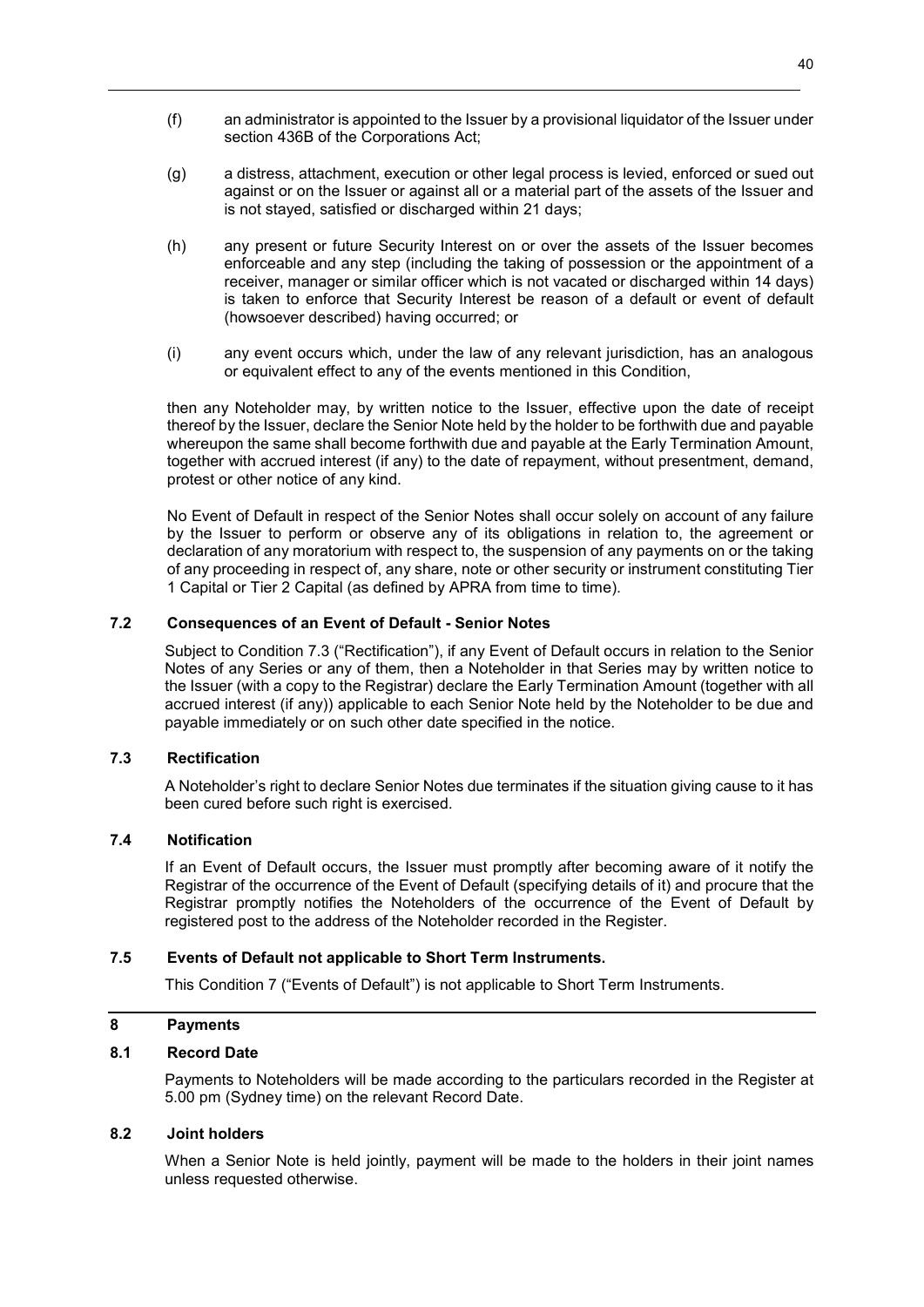# **8.3 Method of payments**

Payments in respect of each Senior Note will be made:

- (a) if the Senior Notes are in the Austraclear System, by crediting on the relevant Payment Date the amount then due to the account of the Noteholder in accordance with the Austraclear Regulations; or
- (b) if the Senior Notes are not in the Austraclear System, by crediting on the Payment Date the amount then due to an account previously notified by the registered owner of the Senior Note to the Issuer and the Registrar. If the registered owner of the Senior Note has not notified the Issuer and the Registrar of such an account by close of business on the relevant Record Date or upon application by the registered owner of the Senior Note to the Issuer and the Registrar no later than close of business on the relevant Record Date, payments in respect of the relevant Senior Note will be made by cheque, mailed on the Business Day immediately preceding the relevant Interest Payment Date in the case of payments of interest or on the due date for redemption or repayment, in the case of payments of principal, at the Noteholder's risk to the registered owner (or to the first named of joint registered owners) of such Senior Note at the address appearing in the Register as at the Record Date. Cheques to be despatched to the nominated address of a Noteholder will in such cases be deemed to have been received by the Noteholder on the relevant Payment Date and no further amount will be payable by the Issuer in respect of the relevant Senior Note as a result of payment not being received by the Noteholder on the due date.

## **8.4 Business Days**

All payments must be made in accordance with the Applicable Business Day Convention.

## **8.5 Payment subject to fiscal laws**

Payments (whether in respect of principal, redemption amount, interest or otherwise) in respect of the Senior Notes are subject in all cases to:

- (a) applicable provisions of fiscal and other laws and directives; and
- (b) any withholding or deduction made under or in connection with, or in order to ensure compliance with FATCA.

## **8.6 Taxation**

Unless this Condition 8.6 ("Taxation") is specified in the Pricing Supplement as not being applicable, all payments (whether in respect of principal redemption amount, interest or otherwise) in respect of the Senior Notes will be made without set-off or counterclaim and free and clear of, and without withholding or deduction for or on account of any taxes, levies, duties, charges, deductions or withholding of any nature (together, "**Taxes**") now or hereafter imposed, levied, collected, withheld or assessed, unless such withholding or deduction is made under or in connection with, or in order to ensure compliance with FATCA or is required by law. In the event that any such Taxes are imposed, levied, collected, withheld or assessed by the Commonwealth of Australia or any political subdivision therein or thereof, the Issuer will pay such additional amounts ("**Additional Amounts**") as may be necessary in order that the net amount received by the Noteholders after such withholding or deduction equals the respective amounts which would otherwise have been receivable in respect of the Senior Notes in the absence of such withholding or deduction, except that no Additional Amounts are payable in relation to any payments in respect of any Senior Note:

- (a) in respect of any Tax imposed on, or calculated having regard to, the net income of a Noteholder;
- (b) to, or to a third party on behalf of, a Noteholder who is liable to such Taxes in respect of such Senior Note by reason of the Noteholders having some connection with the Commonwealth of Australia (or any political subdivision therein or thereof) other than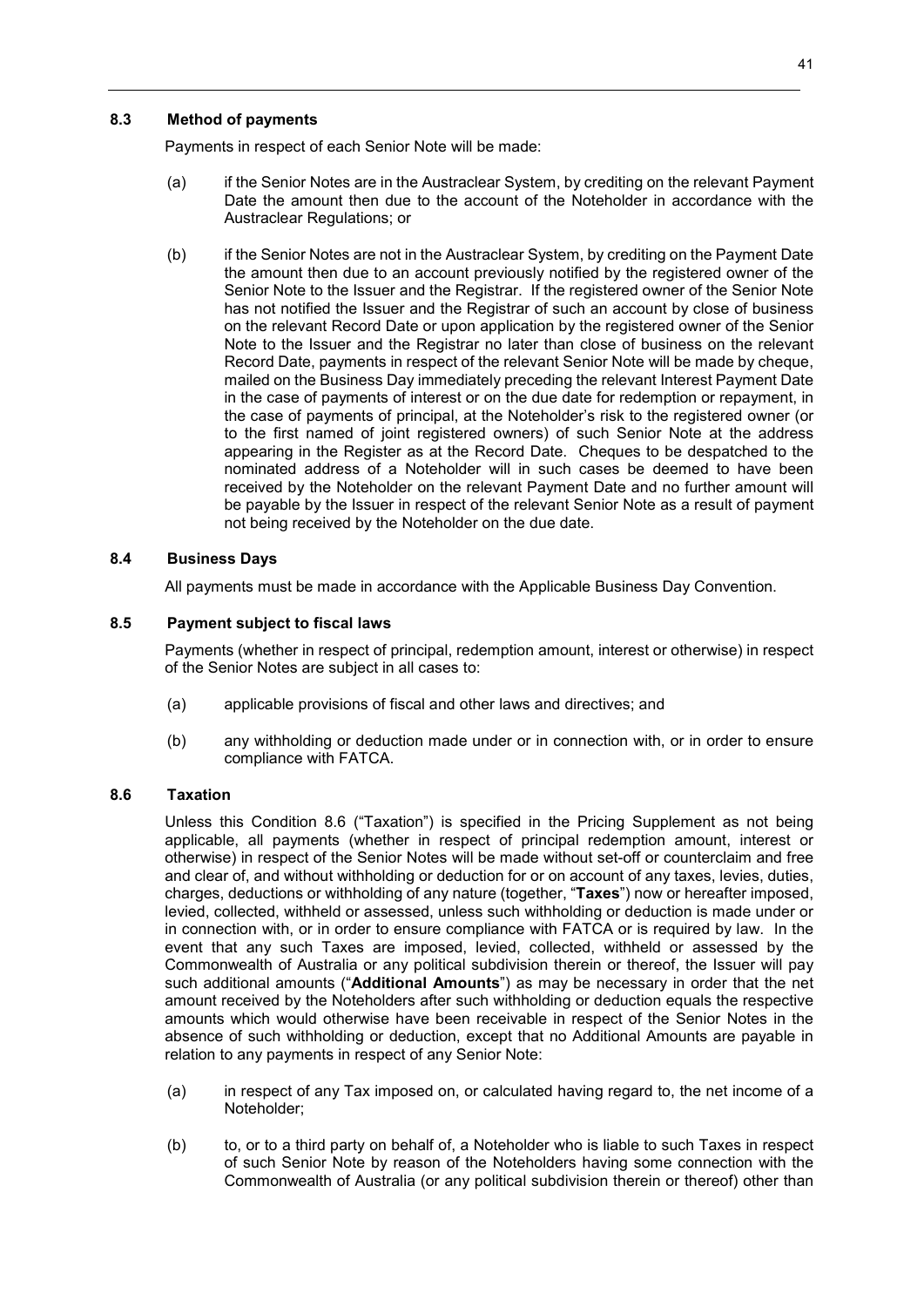the mere holding of such Senior Note or receipt of payment (whether in respect of principal, redemption amount, interest or otherwise) in respect of it;

- (c) to, or to a third party on behalf of, a Noteholder who could lawfully avoid (but has not so avoided) such deduction or withholding by complying or procuring that any third party complies with any statutory requirements or by making or procuring that any third party makes a declaration of non-residence or similar claim for exemption to any relevant tax authority or other person in the place where payment under the Senior Note is made;
- (d) to, or to a third party on behalf of, a Noteholder who is liable to the Taxes in respect of the Senior Note by reason of the Noteholder, or an entity having an interest in a Senior Note, being an associate of the Issuer within the meaning of section 128F(9) of the Tax Act;
- (e) to, or to a third party on behalf of, a Noteholder where such withholding or deduction is required to be made pursuant to a notice or direction issued by the Commissioner of Taxation under section 255 of the Tax Act or section 260-5 of Schedule 1 to the Taxation Administration Act 1953 of the Commonwealth of Australia or any similar law;
- (f) to, or to a third party on behalf of an Australian resident Noteholder or a non-resident Noteholder carrying on business in Australia at or through a permanent establishment of the non-resident in Australia, if that person has not supplied a tax file number, (if applicable) an Australian business number or exemption details as may be necessary to enable the payment to be made without such withholding or deduction; or
- (g) in such other circumstances as may be specified in the Pricing Supplement.

Notwithstanding any other provision of these Terms and Conditions, if the Issuer, or any other person through whom payments on the Senior Notes are made, is required to withhold or deduct amounts under or in connection with, or in order to ensure compliance with FATCA, the Issuer shall be entitled to make such withholding or deduction and shall have no obligation to gross up any payment under these Terms and Conditions or to pay any Additional Amount or other amount for such withholding or deduction.

# **8.7 Currency indemnity**

The Issuer waives any right it has in any jurisdiction to pay an amount other than in the currency in which it is due. However, if a Noteholder receives an amount in a currency other than that in which it is due:

- (a) it may convert the amount received into the due currency (even though it may be necessary to convert through a third currency to do so) on the day and at such rates (including spot rate, same day value rate or value tomorrow rate) as it reasonably considers appropriate. It may deduct its usual Costs in connection with the conversion; and
- (b) the Issuer satisfies its obligation to pay in the due currency only to the extent of the amount of the due currency obtained from the conversion after deducting the Costs of the conversion.

# **9 Further issues**

The Issuer may from time to time, without the consent of any Noteholder, issue further Senior Notes having the same terms and conditions as the Senior Notes of any Series in all respects (or in all respects except for the first payment of interest, if any, on them and/or their denomination) so as to form a single Series with the Senior Notes of that Series. References in these Terms and Conditions to the Senior Notes include (unless the context requires otherwise) any other Senior Notes issued under this Condition 9 ("Further issues") and forming a single Series with the Senior Notes.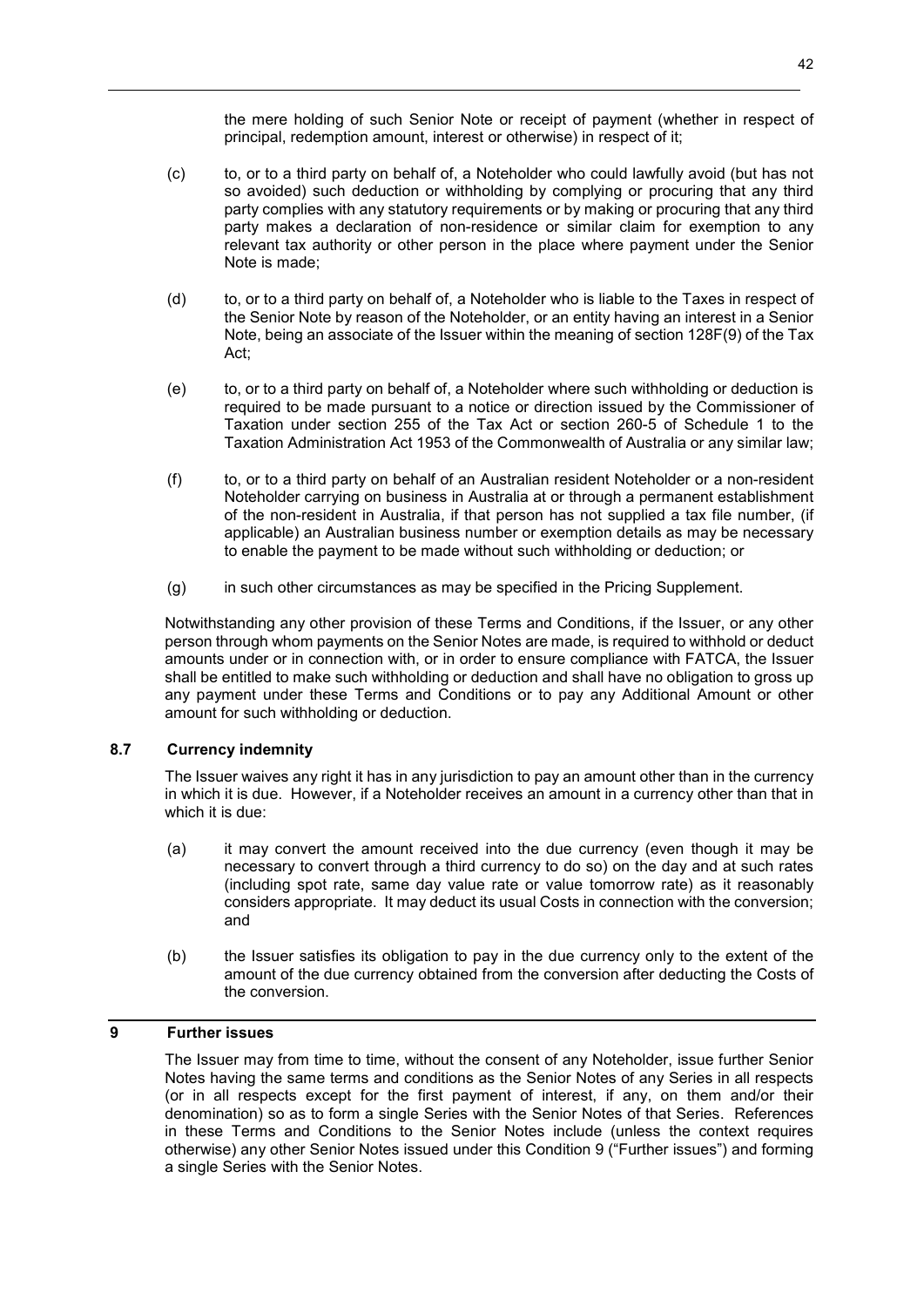#### **10 Time limit for claims**

A claim against the Issuer for a payment under a Senior Note is void unless such claim is made within 5 years from the Relevant Date of payment.

## **11 Notices**

## **11.1 To the Issuer and the Registrar**

A notice or other communication in connection with a Senior Note to the Issuer, or the Registrar must be in writing and may be given by prepaid post or delivery to the address of the addressee or by facsimile to the facsimile number of the addressee specified:

- (a) in the Information Memorandum; or
- (b) as otherwise agreed between those parties from time to time and notified to the Noteholders.

## **11.2 To Noteholders**

A notice or other communication in connection with a Senior Note to the Noteholder must be in writing and may be given by:

- (a) an advertisement published in The Australian Financial Review or any other newspaper or newspapers circulating in Australia generally; or
- (b) if an additional or alternate newspaper is specified in the Pricing Supplement, that newspaper; or
- (c) prepaid post (airmail if posted to or from a place outside Australia) or delivery to the address of each Noteholder or any relevant Noteholder as shown in the Register at the close of business 3 Business Days prior to the dispatch of the relevant notice or communication.

## **11.3 Effective on receipt**

Unless a later time is specified in it a notice, approval, consent or other communication takes effect from the time it is received, except that if it is received after 5.00pm in the place of receipt or on a non-business day in that place, it is to be taken to be received at 9.00am on the next succeeding Business Day in that place.

# **11.4 Proof of receipt**

Subject to Condition 11.3 ("Effective on receipt"), proof of posting of a letter or of publication of a notice is proof of receipt:

- (a) in the case of a letter, on the third (seventh, if outside Australia) day after posting; and
- (b) in the case of publication, on the date of such publication.

## **12 Meetings of Noteholders**

Meetings of Noteholders may be convened in accordance with the Meeting Provisions. Any such meeting may consider any matters affecting the interests of Noteholders, including, without limitation, the variation of the terms of the Senior Notes by the Issuer and the granting of approvals, consents and waivers, and the declaration of an Event of Default.

#### **13 Amendments**

## **13.1 To cure ambiguities**

The Terms and Conditions and the Pricing Supplement may be amended by the Issuer, and the Registry Services Agreement may be amended by the parties to such document, without the consent of any Noteholder for the purposes of curing any ambiguity, or correcting or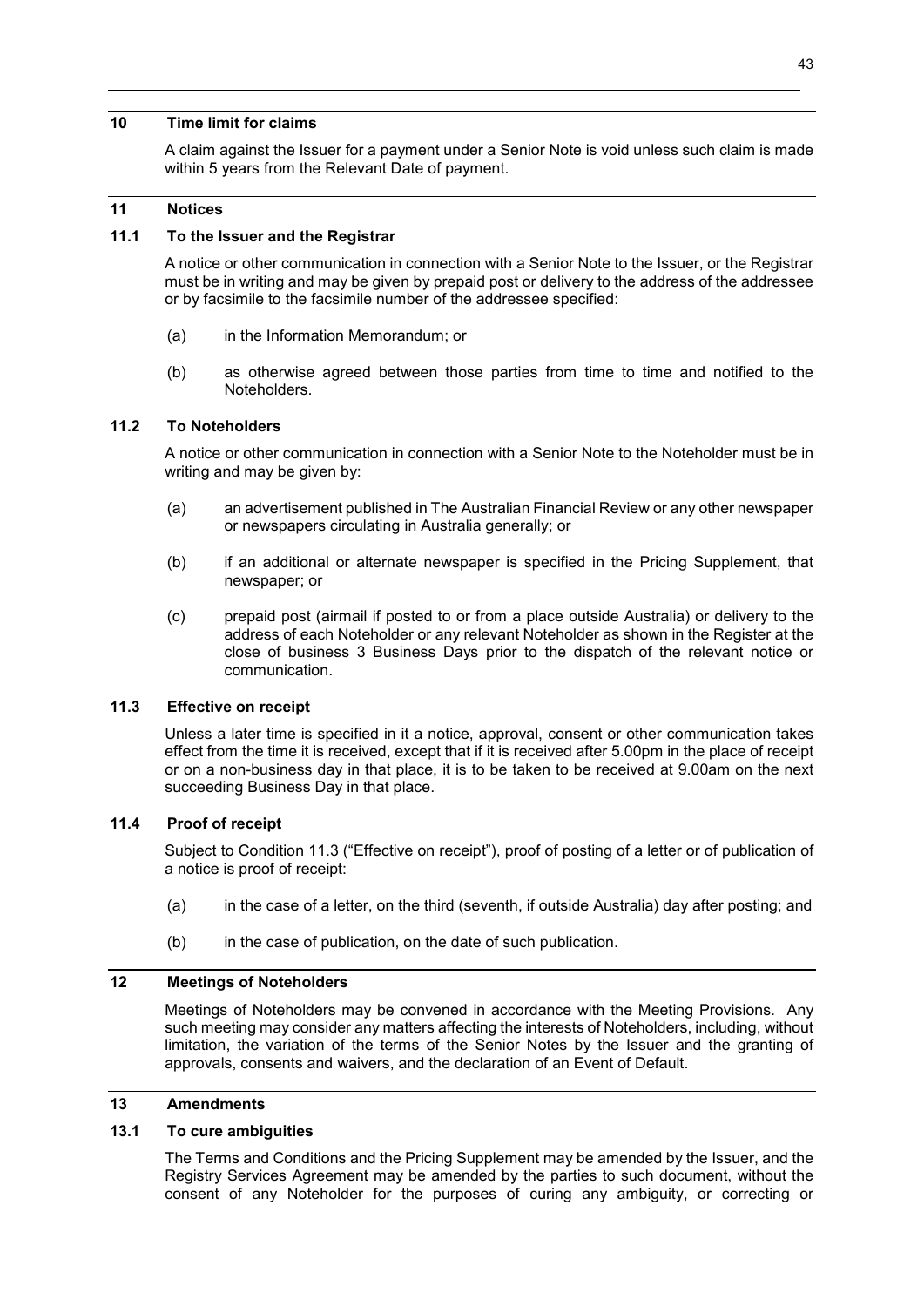supplementing any defective or inconsistent provisions therein and such amendment does not adversely affect the interests of the Noteholders.

# **13.2 Approval by Noteholders**

The Terms and Conditions, Pricing Supplement and Registry Services Agreement may otherwise be varied by the Issuer with the approval of the Noteholders by Extraordinary Resolution. No other variation to the Terms and Conditions has effect in relation to the Noteholders who hold Senior Notes at the date of any amending deed, unless they otherwise agree in writing. A variation will take effect in relation to all subsequent Noteholders. A variation which affects only a particular Series or Tranche of Senior Notes may be approved solely by the Noteholders of such Series or Tranche.

## **14 Registrar**

#### **14.1 Role of the Registrar**

In acting under the Registry Services Agreement in connection with the Senior Notes, the Registrar acts solely as agent of the Issuer and does not assume any obligations towards or relationship of agency or trust for or with any of the Noteholders save insofar as that any funds received by the Registrar in accordance with the Registry Services Agreement shall, pending their application in accordance with the Registry Services Agreement, be held by it in a segregated account for the persons entitled thereto.

## **14.2 Change of Registrar**

The Issuer reserves the right at any time to terminate the appointment of the Registrar in accordance with the Registry Services Agreement and to appoint a successor or additional registrars, provided, however, that the Issuer must at all times maintain the appointment of a registrar. Notice of any such termination of appointment will be given to the Noteholders in accordance with Condition 11 ("Notices").

## **14.3 Appointment of replacement Registrar**

If the then current Registrar ceases to be Registrar (whether as a result of termination under Condition 14.2 ("Change of Registrar"), resignation as a result of the Senior Notes ceasing to be lodged in the Austraclear System or otherwise), the Issuer must ensure that a replacement Registrar is appointed with effect from the relevant date.

# **15 Calculation Agent**

The Calculation Agent and its initial specified officers are as set out in the relevant Pricing Supplement for the Senior Notes issued by the Issuer. The Issuer reserves the right at any time to terminate the appointment of the Calculation Agent or to appoint additional or other Calculation Agents, provided that it will ensure that at all times for so long as any Senior Notes are outstanding the Calculation Agent acts in respect of Senior Notes for which these Conditions require a Calculation Agent to make calculations.

#### **16 Governing law and jurisdiction**

#### **16.1 Governing law**

The Senior Notes are governed by the law in force in the State of Queensland.

## **16.2 Jurisdiction**

The Issuer irrevocably and unconditionally submits to the non-exclusive jurisdiction of the courts of the State of Queensland and courts of appeal from them.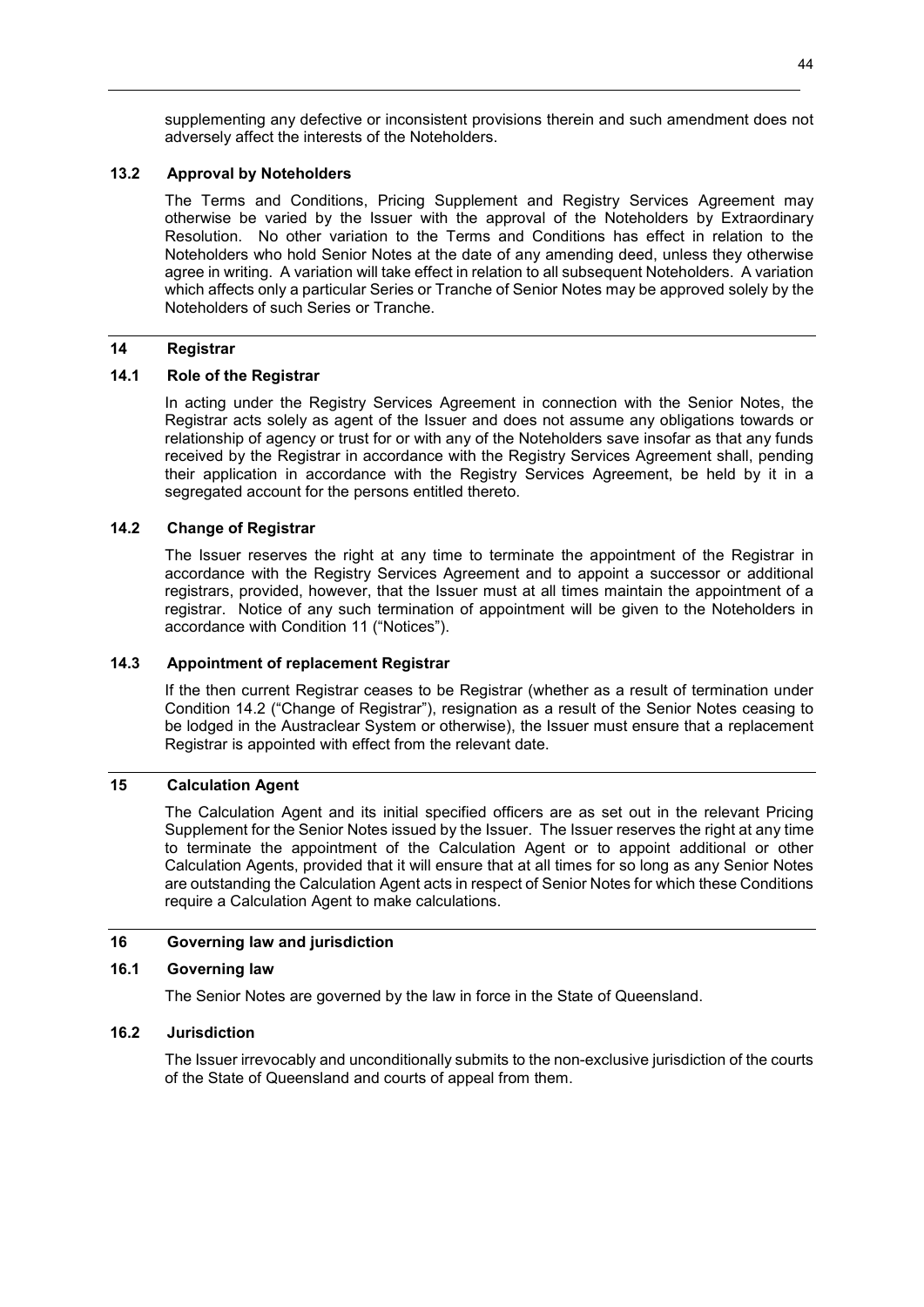# **Terms and Conditions of TDs**

*The following are the Terms and Conditions of the TDs which, as supplemented, modified or replaced in relation to any TDs by the relevant Pricing Supplement, will be applicable to each Series of TDs.*

*Each Tranche will be the subject of a Pricing Supplement. References in the Terms and Conditions to a Pricing Supplement are references to the Pricing Supplement applicable to the relevant Tranche of TDs.* 

*Each TD Holder and any person claiming through or under a TD Holder is deemed to have notice of and is bound by these Terms and Conditions, the Deed Poll, the Information Memorandum and the relevant Pricing Supplement. Copies of each of these documents (to the extent they relate to a Tranche of TDs) are available for inspection by the holder of any TD of such Tranche at the offices of the Issuer at its address specified in the Information Memorandum.* 

## **1 Interpretation**

## **1.1 Definitions**

The following words have these meanings in these Terms and Conditions unless the contrary intention appears:

**Additional Amounts** has the meaning given in Condition 8.6 ("Taxation");

**Alternate Currency** means a currency (other than Australian Dollars) which is specified in the Pricing Supplement;

**Amortised Face Amount** means in relation to a TD, an amount equal to the sum of:

- (a) the Purchase Price specified in the Pricing Supplement; and
- (b) the product of the Amortisation Yield specified in the Pricing Supplement (compounded annually) being applied to the Purchase Price (as specified in the Pricing Supplement) from (and including) the Issue Date specified in the Pricing Supplement to (but excluding) the date fixed for redemption or (as the case may be) the date upon which the TD becomes due and repayable.

Where such calculation is to be made for a period which is not a whole number of years, the calculation in respect of the period of less than a full year shall be made on the basis of the Day Count Fraction specified in the Pricing Supplement;

**Applicable Business Day Convention** means the Business Day Convention specified in the Pricing Supplement as applicable to any date in respect of the TD or, if none is specified, the Applicable Business Day Convention for such purpose is the Following Business Day Convention. Different Business Day Conventions may apply, or be specified in relation to, the Interest Payment Dates and any other date or dates in respect of any TDs;

**APRA** means the Australian Prudential Regulation Authority;

**Austraclear** means Austraclear Ltd (ABN 94 002 060 773);

**Austraclear Regulations** means the regulations known as the "Austraclear Regulations" together with any instructions or directions (as amended or replaced from time to time), established by Austraclear to govern the use of the Austraclear System and binding on the participants in that system;

**Austraclear System** means the clearing and settlement system operated by Austraclear for holding securities and electronic recording and settling of transactions in those securities between the participants of that system;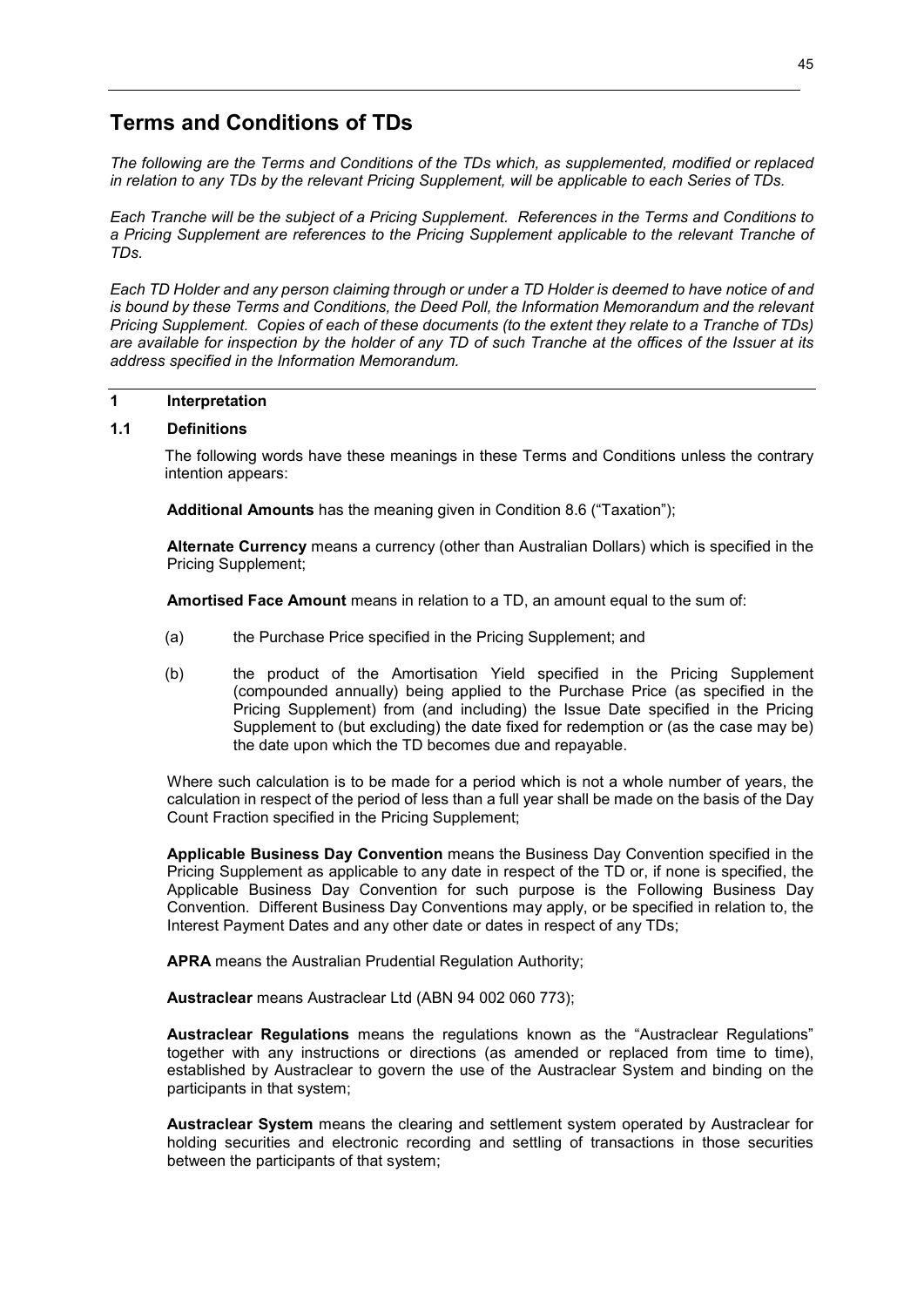**Australian Dollar Equivalent** means for an amount denominated in an Alternate Currency, the Australian Dollar Equivalent of that amount determined on the basis of the spot rate of exchange for the sale of Australian Dollars against the purchase of the relevant Alternate Currency in the Sydney foreign exchange market quoted by any leading bank selected by the Issuer on the relevant calculation date. The calculation date is, at the discretion of the Issuer, either the date of the relevant Pricing Supplement for such TDs or the preceding day on which commercial banks and foreign exchange markets are open for business in Sydney;

**Australian Securities Exchange** means the securities exchange operated by ASX Limited (ABN 98 008 624 691);

**Business Day** means:

- (a) a day (other than a Saturday, Sunday or public holiday) on which commercial banks are open for general banking business in the place specified in the Pricing Supplement, or, if no such place is specified, Sydney and Brisbane; and
- (b) if a TD is to be issued or paid on such Business Day, a day on which commercial banks settle payments in the relevant currency in Sydney and Brisbane and a day on which the Austraclear System is operating;

**Business Day Convention** means a convention for adjusting any date if it would otherwise fall on a day that is not a Business Day and the following Business Day Conventions, where specified in the Pricing Supplement in relation to any date applicable to any TD, have the following meanings:

- (a) **Floating Rate Convention** means that the date is postponed to the next following day which is a Business Day unless that day falls in the next calendar month, in which event:
	- (i) such date is brought forward to the first preceding day that is a Business Day; and
	- (ii) each subsequent Interest Payment Date is the last Business Day in the month which falls the number of months or other period specified as the Interest Period in the applicable Pricing Supplement after the preceding applicable Interest Payment Date occurred;
- (b) **Following Business Day Convention** means that the date is postponed to the first following day that is a Business Day;
- (c) **Modified Following Business Day Convention** or **Modified Business Day Convention** means that the date is postponed to the first following day that is a Business Day unless that day falls in the next calendar month in which case that date is the first preceding day that is a Business Day; and
- (d) **Preceding Business Day Convention** means that the date is brought forward to the first preceding day that is a Business Day;

**Calculation Agent** means, in respect of a Tranche, the person (if any) specified as such in the relevant Pricing Supplement. The Calculation Agent must be the same for all TDs in a Series;

**Condition** means the correspondingly numbered condition in these Terms and Conditions;

**Corporations Act** means the Corporations Act 2001 of Australia;

**Costs** includes costs, charges and expenses, including those incurred in connection with advisers;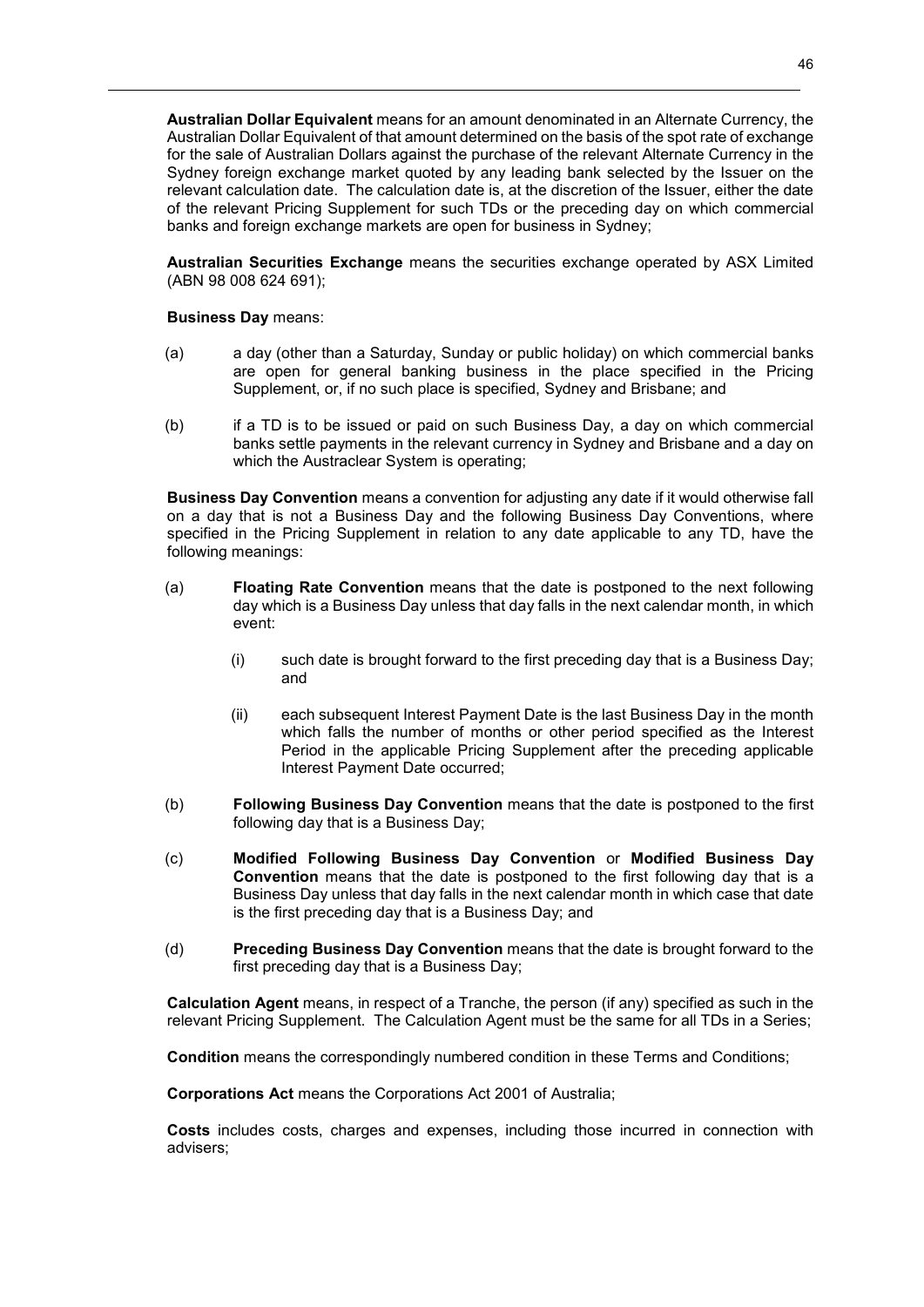**Day Count Fraction** means, in respect of the calculation of an amount for any period of time ("**Calculation Period**"), the day count fraction specified in the Pricing Supplement and:

- (a) if "**Actual/Actual (ICMA)**" is so specified, means:
	- (i) where the Calculation Period is equal to or shorter than the Regular Period during which it falls, the actual number of days in the Calculation Period divided by the product of (1) the actual number of days in such Regular Period, and (2) the number of Regular Periods normally ending in any year; and
	- (ii) where the Calculation Period is longer than one Regular Period, the sum of:
		- (A) the actual number of days in such Calculation Period falling in the Regular Period in which it begins divided by the product of (1) the actual number of days in such Regular Period and (2) the number of Regular Periods in any year; and
		- (B) the actual number of days in such Calculation Period falling in the next Regular Period divided by the product of (1) the actual number of days in such Regular Period, and (2) the number of Regular Periods normally ending in any year;
- (b) if "**Actual/Actual**" or "**Actual/Actual (ISDA)**" is so specified, means the actual number of days in the Calculation Period divided by 365 (or, if any portion of the Calculation Period falls in a leap year, the sum of:
	- (i) the actual number of days in that portion of the Calculation Period falling in a leap year divided by 366; and
	- (ii) the actual number of days in that portion of the Calculation Period falling in a non-leap year divided by 365);
- (c) if "**Actual/365 (Fixed)**" is so specified, means the actual number of days in the Calculation Period divided by 365;
- (d) if "**Actual/360**" is so specified, means the actual number of days in the Calculation Period divided by 360;
- (e) if "**30/360**", "**360/360**" or "**Bond Basis**" is so specified, means the number of days in the Calculation Period divided by 360 calculated on a formula basis as follows:

| Day Count Fraction | $=$ | $[360 \times (Y_2 - Y_1)] + [30 \times (M_2 - M_1)] + (D_2 - D_1)$ |
|--------------------|-----|--------------------------------------------------------------------|
|                    |     | 360                                                                |

where:

- "**Y1**" is the year, expressed as a number, in which the first day of the Calculation Period falls;
- "**Y2**" is the year, expressed as a number, in which the day immediately following the last day included in the Calculation Period falls;
- "**M1**" is the calendar month, expressed as a number, in which the first day of the Calculation Period falls;
- "**M2**" is the calendar month, expressed as a number, in which the day immediately following the last day included in the Calculation Period falls;
- "**D1**" is the first calendar day, expressed as a number, of the Calculation Period, unless such number would be 31, in which case  $D_1$  will be 30; and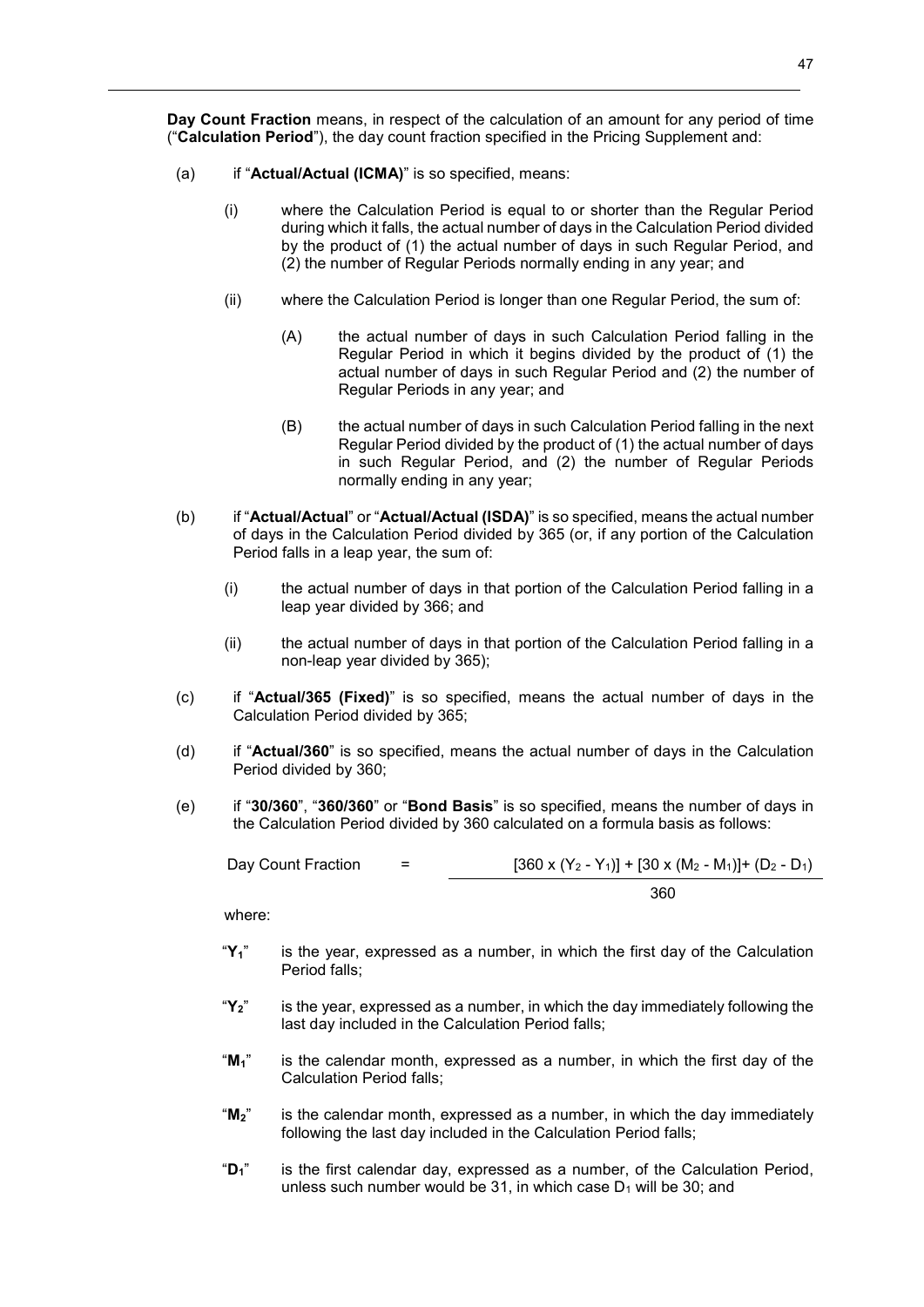- "**D2**" is the calendar day, expressed as a number, immediately following the last day included in the Calculation Period, unless such number would be 31 and  $D_1$  is greater than 29, in which case  $D_2$  will be 30;
- (f) if "**30E/360**" or "**Eurobond Basis**" is so specified, means the number of days in the Interest Period divided by 360 calculated on a formula basis as follows:

Day Count Fraction  $=$  [360 x  $(Y_2 - Y_1)$ ] + [30 x  $(M_2 - M_1)$ ] +  $(D_2 - D_1)$ 360

where:

- "**Y1**" is the year, expressed as a number, in which the first day of the Calculation Period falls;
- "**Y2**" is the year, expressed as a number, in which the day immediately following the last day included in the Calculation Period falls;
- "**M1**" is the calendar month, expressed as a number, in which the first day of the Calculation Period falls;
- "**M2**" is the calendar month, expressed as a number, in which the day immediately following the last day included in the Calculation Period falls;
- "**D1**" is the first calendar day, expressed as a number, of the Calculation Period, unless such number would be 31, in which case  $D_1$  will be 30; and
- "**D2**" is the calendar day, expressed as a number, immediately following the last day included in the Calculation Period, unless such number would be 31, in which case D2 will be 30;
- (g) if "**30E/360 (ISDA)**" is so specified, means the number of days in the Calculation Period divided by 360, calculated on a formula basis as follows:

| Day Count Fraction | = | $[360 \times (Y_2 - Y_1)] + [30 \times (M_2 - M_1)] + (D_2 - D_1)$ |
|--------------------|---|--------------------------------------------------------------------|
|                    |   | 360                                                                |

where:

- "**Y1**" is the year, expressed as a number, in which the first day of the Calculation Period falls;
- "**Y2**" is the year, expressed as a number, in which the day immediately following the last day included in the Calculation Period falls;
- "**M1**" is the calendar month, expressed as a number, in which the first day of the Calculation Period falls;
- "**M2**" is the calendar month, expressed as a number, in which the day immediately following the last day included in the Calculation Period falls;
- "**D1**" is the first calendar day, expressed as a number, of the Calculation Period, unless (i) that day is the last day of February or (ii) such number would be 31, in which case  $D_1$  will be 30; and
- "**D2**" is the calendar day, expressed as a number, immediately following the last day included in the Calculation Period, unless (i) that day is the last day of February but not the Maturity Date or (ii) such number would be 31, in which case D<sub>2</sub> will be 30;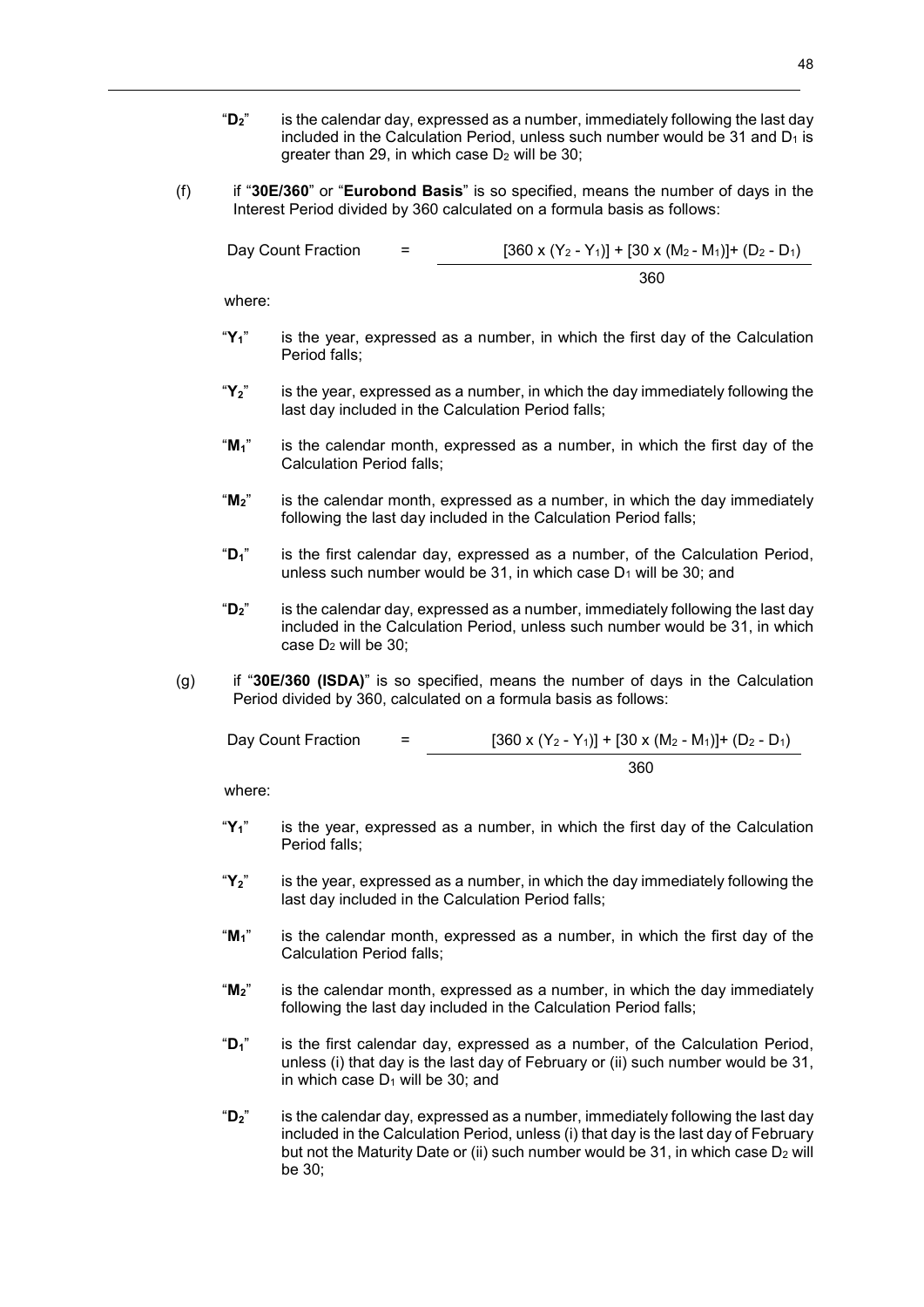- (h) if "**RBA Bond Basis**" or "**Australian Bond Basis**" is so specified, means one divided by the number of Interest Payment Dates in a year (or where the Calculation Period does not constitute an Interest Period, the actual number of days in the Calculation Period divided by 365 (or, if any portion of the Calculation Period falls in a leap year, the sum of:
	- (i) the actual number of days in that portion of the Calculation Period falling in a leap year divided by 366; and
	- (ii) the actual number of days in that portion of the Calculation Period falling in a non-leap year divided by 365)); and
- (i) any other day count fraction specified in the Pricing Supplement;

## **Deed Poll** means:

- (a) the Second Note and TD Deed Poll dated 18 April 2016; and
- (b) such other deed poll that supplements, amends, amends and restates, modifies or replaces the deed referred to above, or which is otherwise acknowledged in writing to be a deed poll for the purposes of the Programme,

in each case executed by the Issuer;

**Denomination** means the notional face value of a TD as specified in the relevant Pricing Supplement;

**Early Termination Amount** means in relation to a TD, the Outstanding Principal Amount or, if the TD is non-interest bearing, the Amortised Face Amount or such other redemption amount as may be specified in, or determined in accordance with the provisions of, the Pricing Supplement;

**Event of Default** has the meaning given to it in Condition 7 ("Events of Default");

**Extraordinary Resolution** has the same meaning as in the Meetings Provisions;

**FATCA** means:

- (a) sections 1471 to 1474 of the U.S. Internal Revenue Code of 1986 or any associated regulations;
- (b) any treaty, law or regulation of any other jurisdiction, or relating to an intergovernmental agreement between the United States of America and any other jurisdiction, which (in either case) facilitates the implementation of any law or regulation referred to in paragraph (a) above; or
- (c) any agreement pursuant to the implementation of any treaty, law or regulation referred to in paragraphs (a) or (b) above with the United States of America Internal Revenue Service, the United States of America government or any governmental or taxation authority in any other jurisdiction;

**Final Broken Amount** has the meaning given to it in the Pricing Supplement;

**Government Agency** means any government or any governmental, semi-governmental, administrative, fiscal or judicial body, department, commission, authority, tribunal, agency or entity;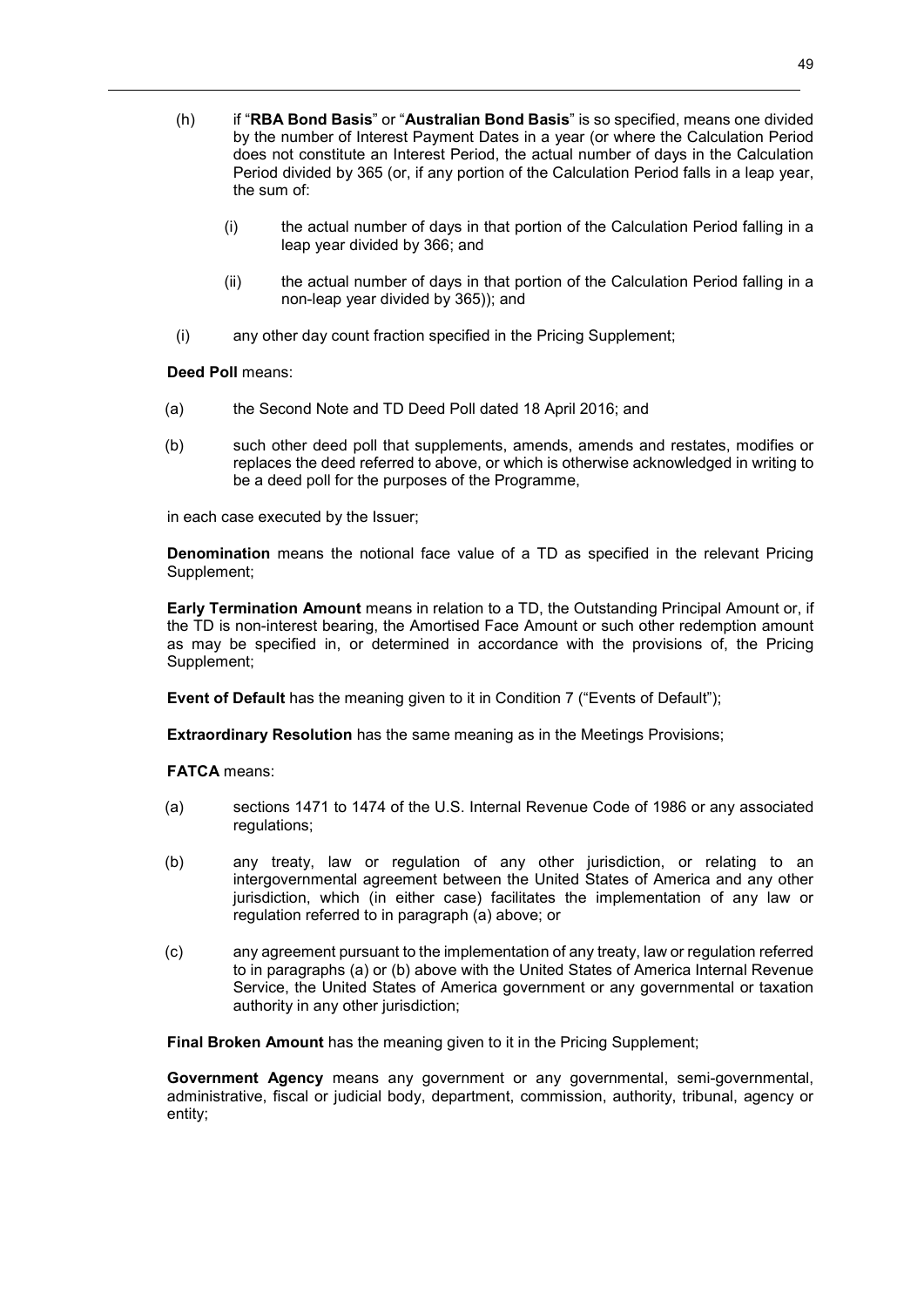**Information Memorandum** means, in respect of a TD:

- (a) the Information Memorandum dated 17 December 2019 or the then latest information memorandum which replaces that document; or
- (b) the information memorandum or other offering document referred to in the Pricing Supplement,

in each case prepared by, or on behalf of, and approved in writing by, the Issuer in connection with the issue of that TD and all other documents incorporated by reference in it, including any applicable Pricing Supplement and any other applicable amendments or supplements to it;

**Initial Broken Amount** has the meaning given to it in the Pricing Supplement;

**Interest Accrual Period** means, in respect of an Interest Period, each successive period beginning on and including an Interest Period End Date and ending on but excluding the next succeeding Interest Period End Date during that Interest Period provided that the first Interest Accrual Period commences on and includes the Interest Commencement Date and the final Interest Accrual Period ends on but excludes the Maturity Date;

**Interest Commencement Date** means the Issue Date or such other date as may be specified as such in the Pricing Supplement;

**Interest Determination Date** means the date so specified in, or determined in accordance with, the Pricing Supplement;

**Interest Payment Date** means the date or dates specified as such in, or determined in accordance with the provisions of, the Pricing Supplement and adjusted, if necessary, in accordance with the Applicable Business Day Convention;

**Interest Period** means each successive period beginning on and including an Interest Payment Date and ending on but excluding the next succeeding Interest Payment Date provided that the first Interest Period commences on and includes the Interest Commencement Date and the final Interest Period ends on but excludes the Maturity Date;

**Interest Period End Date** means the dates specified as such in, or determined in accordance with the provisions of, the Pricing Supplement as adjusted, if necessary, in accordance with the Applicable Business Day Convention or, if no date or dates are specified in the Pricing Supplement, means the dates which correspond with the Interest Payment Dates in respect of the TDs;

**Interest Rate** means the rate or rates (expressed as a percentage per annum) or amount or amounts (expressed as a price per unit of relevant currency) of interest payable in respect of the TDs specified in, or calculated or determined in accordance with the provisions of, the Pricing Supplement and in the case of floating rate TDs, the rate determined in accordance with Condition 5.3 ("Interest - floating rate");

**Issue Date** means the day on which any TD is or is to be accepted as specified in or determined in accordance with the provisions of the Pricing Supplement;

**Issuer** means Bank of Queensland Limited (ABN 32 009 656 740);

**Margin** means the margin specified in, or determined in accordance with the provisions of, the Pricing Supplement;

**Maturity Date** means the date for redemption of a TD or, in the case of an amortising TD, the date on which the last instalment of principal is payable, in each case, as specified in the Pricing Supplement;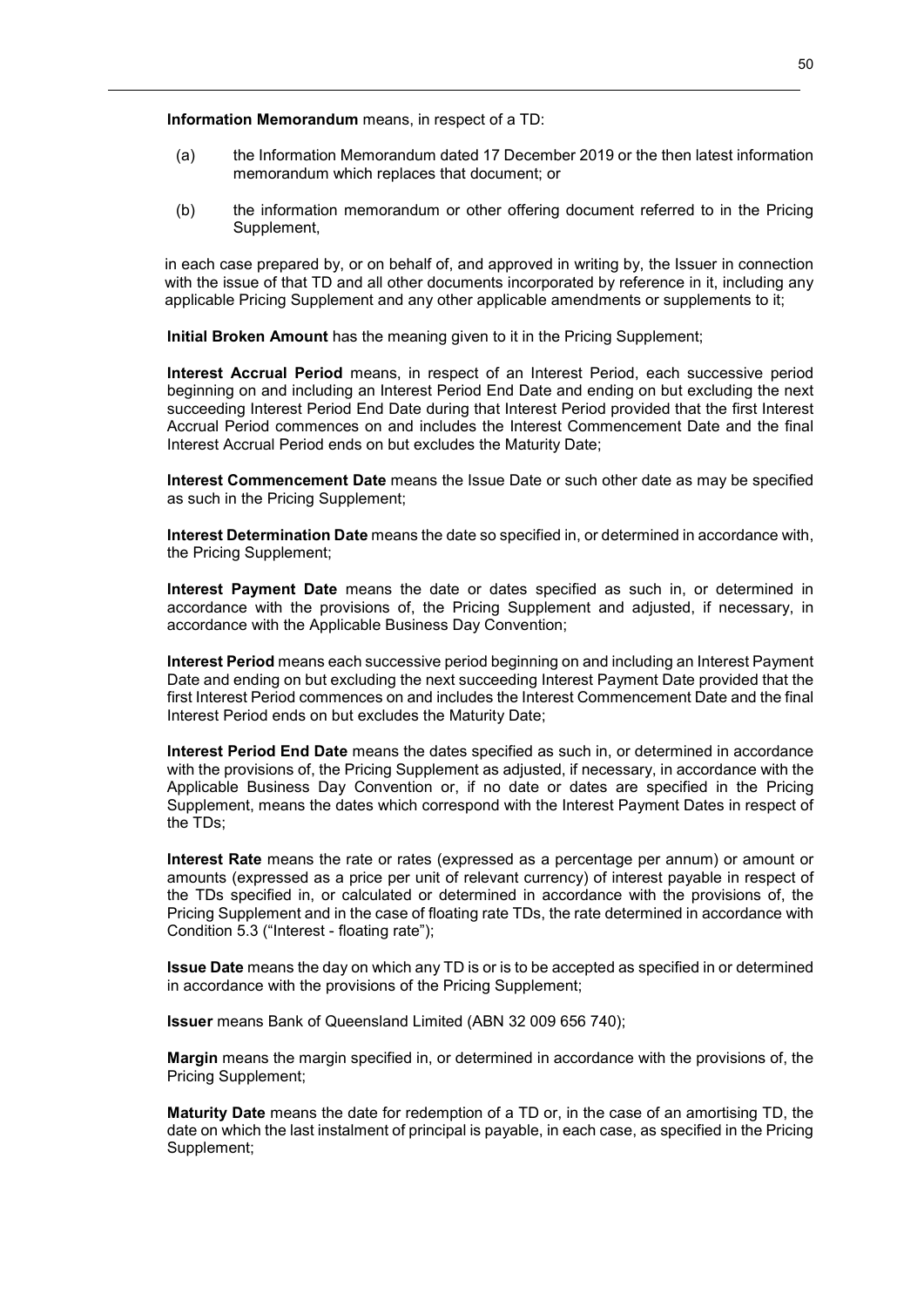**Maturity Redemption Amount** means in relation to a TD, the Outstanding Principal Amount or such other redemption amount as may be specified in, or calculated or determined in accordance with the provisions of, the Pricing Supplement;

**Maximum Interest Rate** means the Maximum Interest Rate specified in, or calculated or determined in accordance with the provisions of, the Pricing Supplement;

**Meetings Provisions** means the provisions for the convening of meetings of, and passing of resolutions by, TD Holders set out in the schedule to the Deed Poll;

**Minimum Interest Rate** means the Minimum Interest Rate specified in, or calculated or determined in accordance with the provisions of, the Pricing Supplement;

**Ordinary Resolution** has the same meaning as in the Meetings Provisions;

**Outstanding** means, on any date, TDs which have not been redeemed or satisfied in full by the Issuer;

**Outstanding Principal Amount** means in respect of a TD which is Outstanding at any time, the Denomination of the TD less the aggregate of any part of the principal amount of that TD that has been paid or otherwise satisfied by the Issuer and for such purposes:

- (a) the premium of a TD issued or to be redeemed at a premium is to be taken to be added to the principal amount;
- (b) the principal amount of a TD issued at a discount is to be taken as at any time to equal its Denomination or, if provided for in its terms and conditions, its amortised principal amount at that time;
- (c) the principal amount of a partly paid TD is to be taken to equal its Denomination; and
- (d) if an amount is required to be determined in Australian Dollars, the Australian Dollar equivalent of the Alternate Currency is to be determined on the basis of the spot rate of exchange for the sale of Australian Dollars against the purchase of such relevant Alternate Currency in the Sydney foreign exchange market quoted by any leading bank selected by the Issuer on the relevant calculation date. The calculation date is, at the discretion of the Issuer, either the date of the Pricing Supplement for such TDs or the preceding day on which commercial banks and foreign exchange markets are open for business in Sydney or such other date as may be specified by the Issuer in the Pricing Supplement;

**Payment Date** means, in respect of a TD, an Interest Payment Date, the Maturity Date or other relevant payment date (including an early payment date);

## **Pricing Supplement** means:

- (a) in the case of Term Instruments, a pricing supplement prepared and issued in relation to Term Instruments of a relevant Tranche or Series confirmed in writing by the Issuer; or
- (b) in the case of Short Term Instruments, a confirmation of acceptance of an offer for Short Term Instruments confirmed in writing by the Issuer;

**Programme** means the Issuer's uncommitted revolving programme for the issuance of TDs and other debt instruments under the Transaction Documents;

**Purchase Price** means, in respect of a TD, the purchase price so specified in the relevant Pricing Supplement;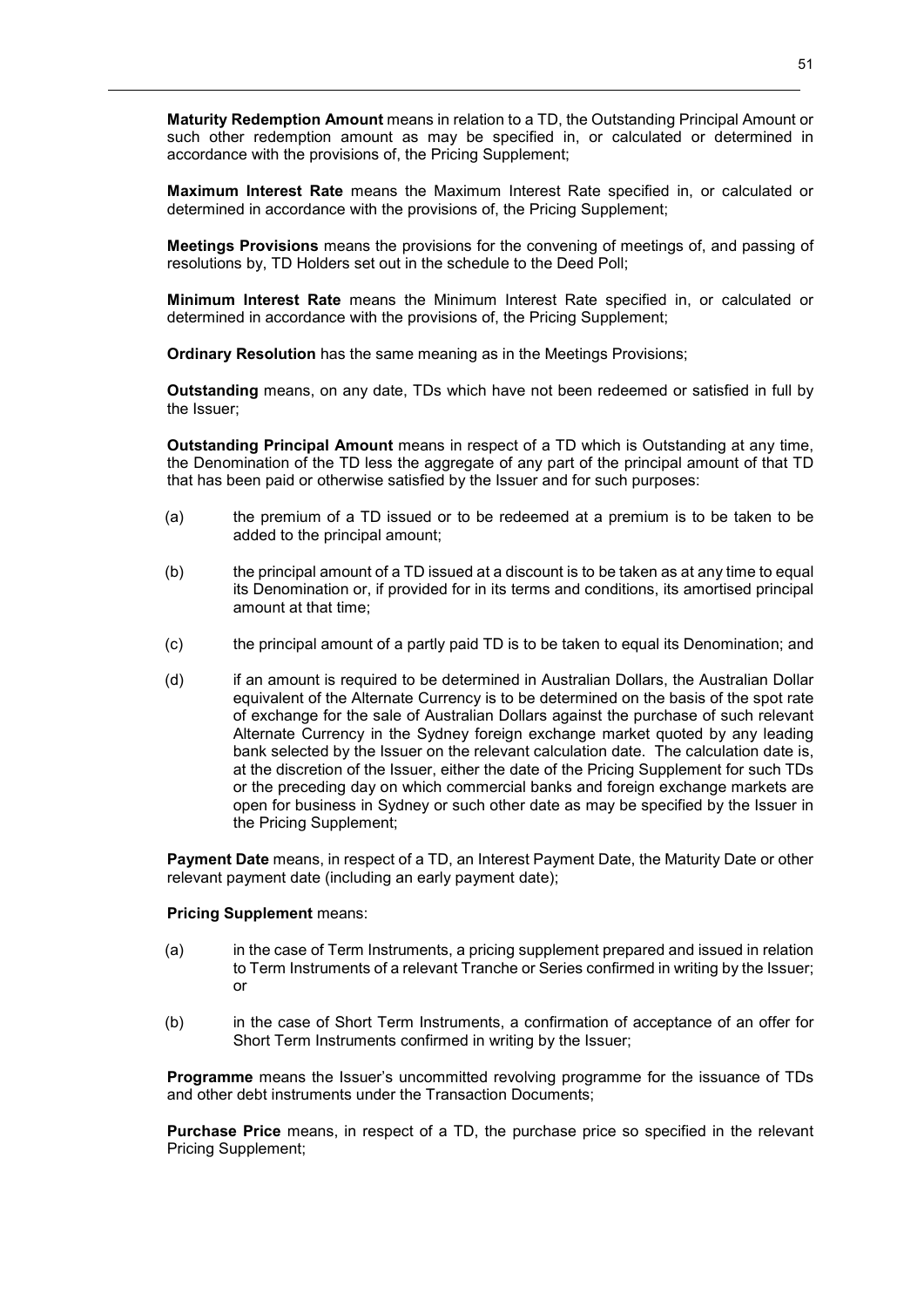**Record Date** means, in the case of payments of interest or principal, the eighth calendar day before the relevant date for payment or such date that may be specified in the relevant Pricing Supplement;

**Reference Banks** means the institutions specified as such in the Pricing Supplement or, if none, four major banks selected by the Calculation Agent in the inter-bank market that is most closely connected with the Reference Rate;

**Reference Rate** means, in relation to a TD, the rate so specified in the relevant Pricing Supplement;

**Register** means a register, including any branch register, of TD Holders established and maintained by the Issuer in which is entered the names and addresses of TD Holders whose TDs are carried on that register, the amount of TDs held by each TD Holder and the Tranche, Series and date of issue and transfer of those TDs, and any other particulars which the Issuer sees fit;

## **Registrar** means:

- (a) Computershare Investor Services Pty Limited (ABN 48 078 279 277); and/or
- (b) any other person appointed by the Issuer pursuant to a Registry Services Agreement to establish and maintain the Register on the Issuer's behalf from time to time;

## **Registry Services Agreement** means:

- (a) the agreement entitled "Registrar and Paying Agency Agreement" dated 18 December 2018 between the Issuer and Computershare Investor Services Pty Limited; and/or
- (b) any other agreement between the Issuer and a Registrar in relation to the establishment and maintenance of a Register;

## **Regular Period** means:

- (a) in the case of TDs where interest is scheduled to be paid only by means of regular payments, each Interest Period;
- (b) in the case of TDs where, apart from the first Interest Period, interest is scheduled to be paid only by means of regular payments, each period from and including a Regular Date falling in any year to but excluding the next Regular Date, where "**Regular Date**" means the day and month (but not the year) on which any Interest Payment Date falls; and
- (c) in the case of TDs where, apart from one Interest Period other than the first Interest Period, interest is scheduled to be paid only by means of regular payments, each period from and including a Regular Date falling in any year to but excluding the next Regular Date, where "**Regular Date**" means the day and month (but not the year) on which any Interest Payment Date falls other than the Interest Payment Date falling at the end of the irregular Interest Period;

**Relevant Date** means the date on which a payment in respect of the TDs just becomes due, except that if the full amount payable has not been received by the Registrar on or before the due date, it means the date on which, the full amount having been so received, notice to that effect is given to the TD Holders in accordance with Condition 11 ("Notices");

**Resolution** means an Extraordinary Resolution or Ordinary Resolution, as the context requires;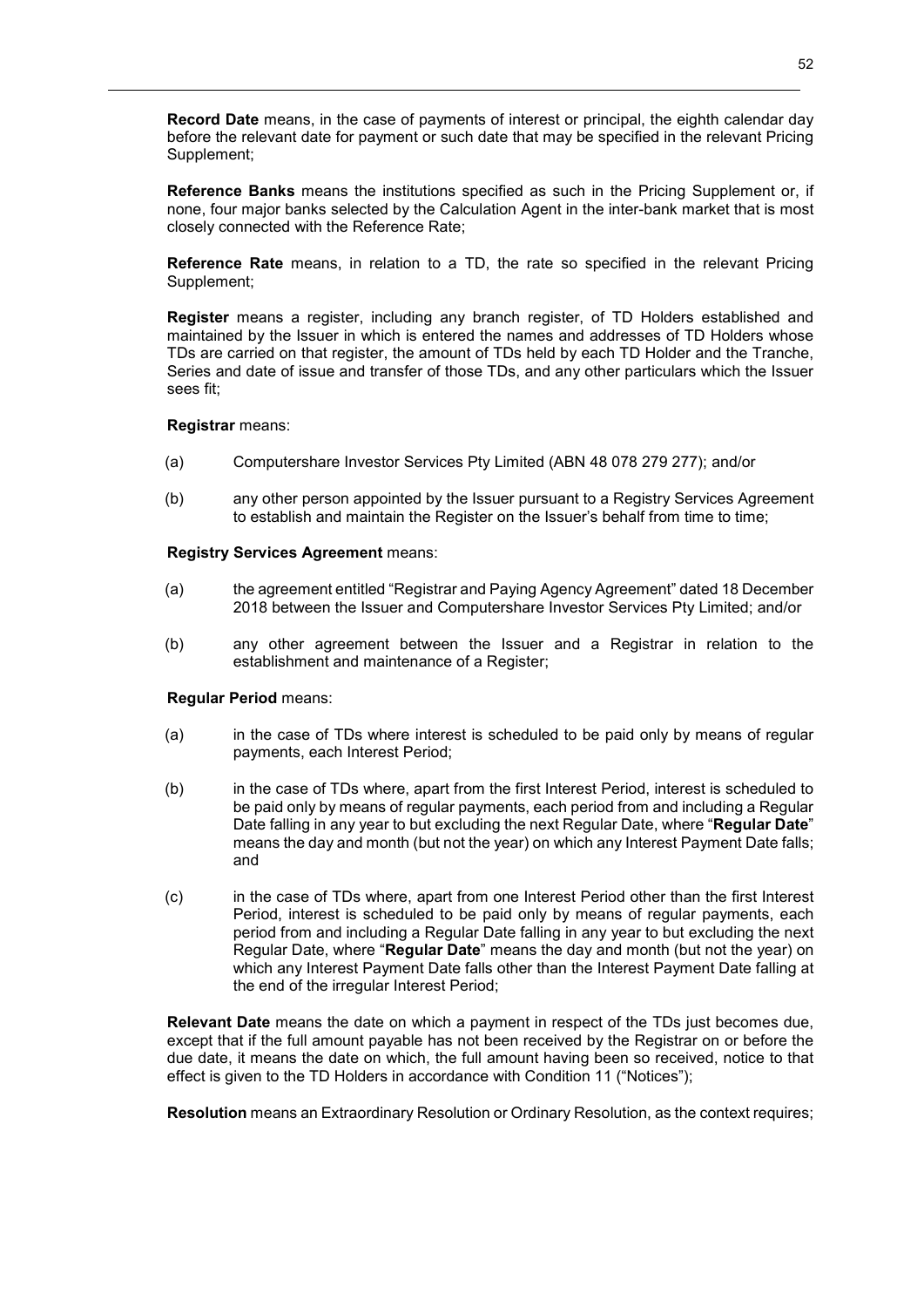**Security Interest** includes any mortgage, pledge, lien or charge or any security or preferential interest or arrangement of any kind (including, without limitation, retention of title and any deposit of money by way of security), but excluding:

- (a) any charge or lien arising in favour of any Government Agency by operation of statute (provided there is no default in payment of moneys owing under such charge or lien);
- (b) a right of title retention in connection with the acquisition of goods in the ordinary course of business on the terms of sale of the supplier (provided there is no default in connection with the relevant acquisition); and
- (c) any security or preferential interest or arrangement arising under or created pursuant to any right of set-off;

**Series** means a Tranche or Tranches of TDs which are identical, except that:

- (a) the Issue Date and the amount of the first payment of interest may be different in respect of different Tranches of a Series; and
- (b) a Series may comprise TDs in more than one Denomination;

**Short Term Instrument** means a TD which has a Tenor of less than 365 days;

**Subsidiary** of an entity means another entity which is a subsidiary of the first within the meaning of part 1.2 division 6 of the Corporations Act;

**Tax Act** means the Income Tax Assessment Act 1936 of Australia and where applicable, the Income Tax Assessment Act 1997 of Australia;

**Taxes** has the meaning given to that term in Condition 8.6 ("Taxation");

**Tenor** of a TD means the number of days from and including its Issue Date to, and excluding, its Maturity Date;

**Term Instrument** means a TD which will have a Tenor of not less than 365 days;

**Terms and Conditions** means, in respect of a TD, these terms and conditions as amended, supplement, modified or replaced by the Pricing Supplement applicable to such TD;

**Tranche** means TDs which are issued on the same Issue Date and the terms of which are identical in all respects (except that a Tranche may comprise TDs in more than one denomination);

**TD** means each transferable deposit obligation of the Issuer owing under the Deed Poll to a holder of the deposit obligation, the details of which are recorded in, and evidenced by, inscription in the Register and TDs means the aggregate of all such rights;

**TD Holder** means a person whose name is for the time being entered in the Register as the holder of a TD or, where a TD is owned jointly by two or more persons, the persons whose names appear in the Register as the joint owners of that TD; and

**Transaction Documents** means each of the Deed Poll, each TD, each Pricing Supplement and the Registry Services Agreement.

# **1.2 References to certain general terms**

Unless the contrary intention appears, a reference in these Terms and Conditions to:

(a) these Terms and Conditions is a reference to these terms and conditions as modified, supplemented or replaced by the Pricing Supplement;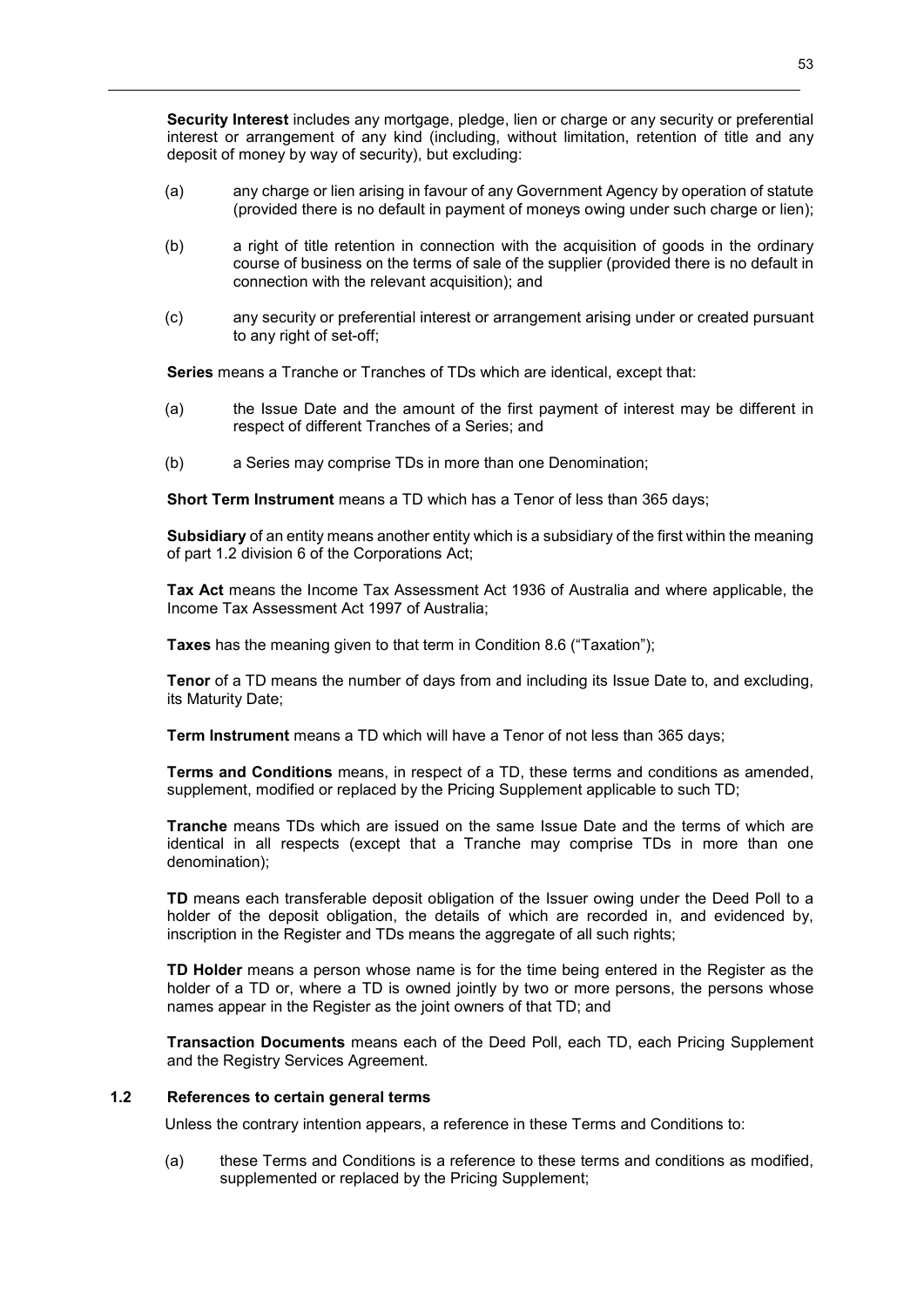- (b) "**Australian Dollars**", "**A\$**" or "**dollars**" is a reference to the lawful currency of the Commonwealth of Australia;
- (c) a "**law**" includes common law, principles of equity, decree and any statute or other law made by any parliament (where a "statute" or "other law" made by parliament includes regulations and other instruments under it and consolidations, amendments, reenactments or replacements of any of them);
- (d) a "**directive**" includes a treaty, official directive, request, regulation, guideline or policy (whether or not having the force of law) with which responsible participants in the relevant market generally comply;
- (e) a document (including these Terms and Conditions) includes any variation or replacement of it;
- (f) the singular includes the plural and vice versa;
- (g) the word "**person**" includes a firm, body corporate, an unincorporated association or an authority;
- (h) a particular person includes a reference to the person's executors, administrators, successors, substitutes (including, without limitation, persons taking by novation) and assigns;
- (i) anything (including, without limitation, any amount) is a reference to the whole and each part of it and a reference to a group of persons is a reference to all of them collectively and to each of them individually;
- (j) an issue or purchase of TDs will be construed as an acceptance of TDs by the Issuer as a deposit obligation of the Issuer to the relevant TD Holder;
- (k) a time of day is a reference to Sydney time;
- (l) an agreement, representation or warranty in favour of two or more persons is for the benefit of them jointly and each of them individually;
- (m) the words "**including**", "**for example**" or "**such as**" when introducing an example, do not limit the meaning of the words to which the example relates to that example or examples of a similar kind;
- (n) the Issuer, the Registrar, the Calculation Agent or another Agent is a reference to the person so specified in the Pricing Supplement;
- (o) a TD Holder is a reference to the holder of TDs of a particular Series;
- (p) if the TDs are Zero Coupon TDs which do not bear interest, references to interest are not applicable; and
- (q) a particular date is a reference to that date adjusted in accordance with the applicable Business Day Convention.

#### **1.3 References to principal and interest**

Unless the contrary intention appears, in these Terms and Conditions:

(a) any reference to "**principal**" is taken to include the Maturity Redemption Amount, any premium payable in respect of a TD, and any other amount in the nature of principal payable in respect of the TDs under these Terms and Conditions;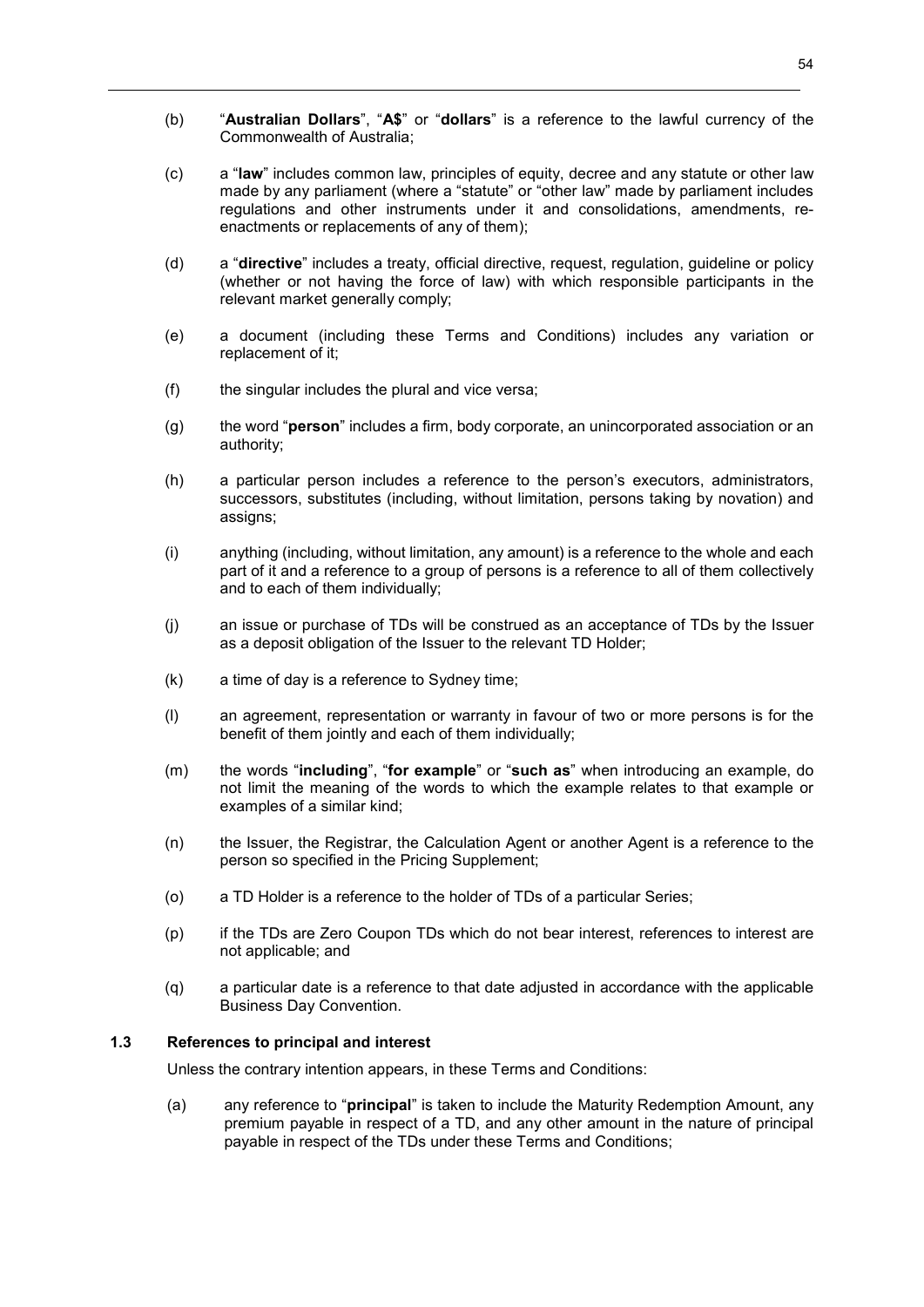- (b) the principal amount of a TD issued at a discount is to be taken as at any time to equal the lesser of:
	- (i) its denomination; and
	- (ii) if specified in the Pricing Supplement, its Amortised Face Amount at that time;
- (c) the principal amount of a TD which is to vary by reference to a schedule or formula (where such determination has been previously made in accordance with these Terms and Conditions) is to be taken as at any time to equal its varied amount;
- (d) the principal amount of a partly paid TD is to be taken to equal its paid up principal amount; and
- (e) any reference to "**interest**" is taken to include any Additional Amounts and any other amount in the nature of interest payable in respect of the TDs under these Terms and Conditions.

## **1.4 Headings**

Headings (including those in brackets at the beginning of paragraphs) are for convenience only and do not affect the interpretation of these Terms and Conditions.

## **1.5 Terms defined in Pricing Supplement**

Terms which are defined in the Pricing Supplement as having a defined meaning have the same meaning when used in these Terms and Conditions but if the Pricing Supplement gives no meaning or specifies that the definition is "Not Applicable", then that definition is not applicable to the TDs.

# **2 Form, denomination and title**

## **2.1 Constitution**

The TDs are registered deposit obligations of the Issuer arising on the acceptance by the Issuer of the principal amount deposited and take the form of entries in the Register. Each entry in the Register constitutes a separate and individual acknowledgment to the relevant TD Holder of the indebtedness of the Issuer to the relevant TD Holder.

# **2.2 Independent obligations**

The obligations of the Issuer in respect of each TD constitute separate and independent obligations which the TD Holder to whom those obligations are owed is entitled to enforce without having to join any other TD Holder or any predecessor in title of a TD Holder.

# **2.3 Currency**

TDs may be denominated in Australian Dollars or an Alternate Currency specified in the Pricing Supplement.

## **2.4 Denomination**

Unless otherwise specified in the Pricing Supplement TDs are issued in the denomination of A\$10,000.

## **2.5 Register conclusive**

Entries in the Register in relation to a TD constitute conclusive evidence that the person so entered is the registered owner of the TD subject to rectification for fraud or error. No TD will be registered in the name of more than 4 persons. A TD registered in the name of more than one person is held by those persons as joint tenants. TDs will be registered by name only without reference to any trusteeship. The person registered in the Register as a TD Holder of a TD will be treated by the Issuer and the Registrar as absolute owner of that TD and neither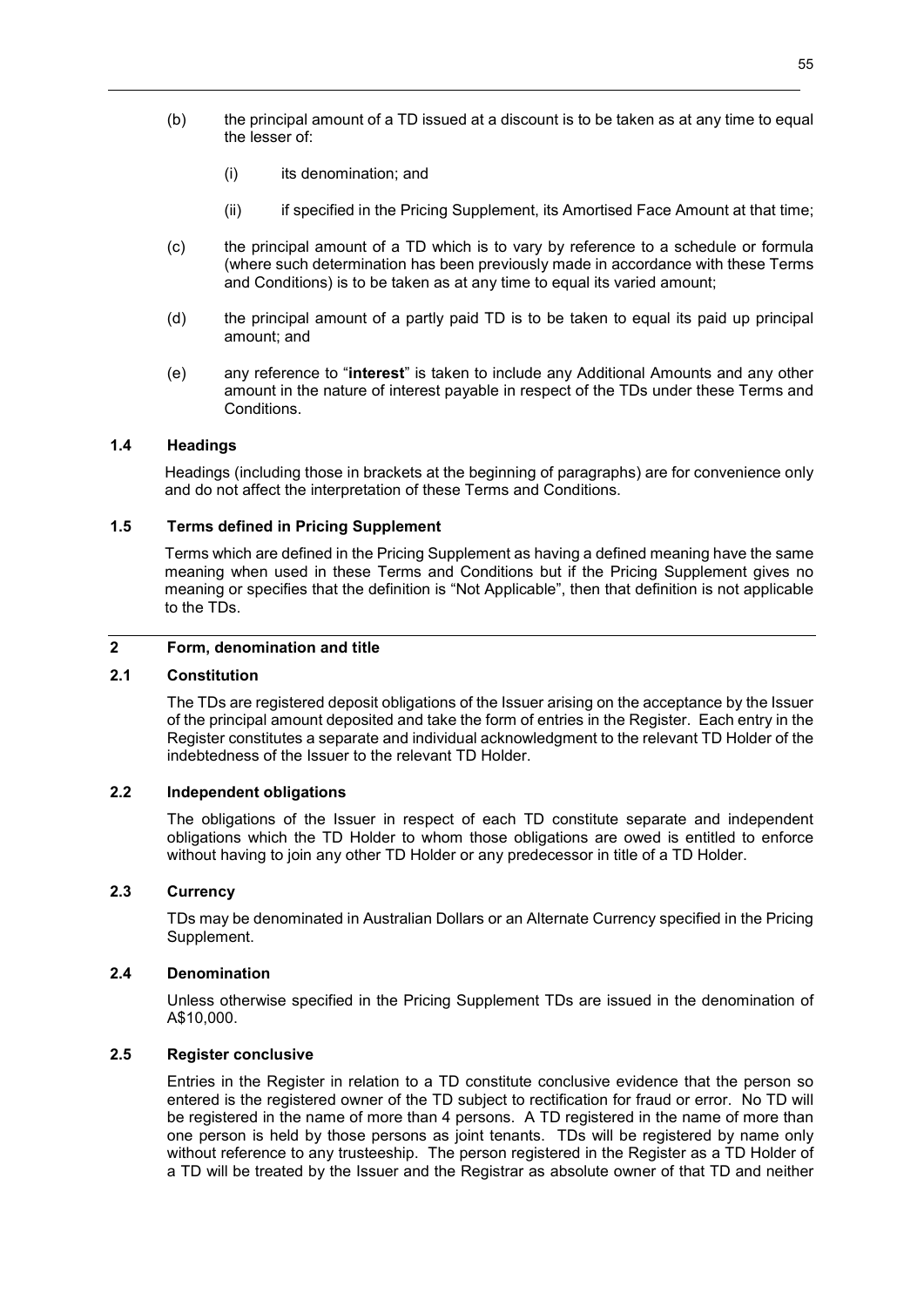the Issuer nor the Registrar is, except as ordered by a court or as required by statute, obliged to take notice of any other claim to a TD.

## **2.6 Holder absolutely entitled**

Upon a person acquiring title to any TD by virtue of becoming registered as the owner of that TD, all rights and entitlements arising by virtue of the Deed Poll in respect of that TD vest absolutely in the registered owner of the TD, such that no person who has previously been registered as the owner of the TD has or is entitled to assert against the Issuer or the Registrar or the registered owner of the TD for the time being and from time to time any rights, benefits or entitlements in respect of the TD.

## **2.7 Location of Register**

The Register will be established and maintained in New South Wales unless otherwise agreed with the Registrar.

## **2.8 Certificates**

The TDs are issued in registered form. No certificate or other evidence of title will be issued by or on behalf of the Issuer to evidence title to a TD unless the Issuer determines that certificates should be made available or it is required to do so pursuant to any applicable law or regulation.

## **2.9 Acknowledgment**

Where the Austraclear System is recorded in the Register as the TD Holder, each person in whose account that TD is recorded is deemed to acknowledge in favour of the Registrar and Austraclear that:

- (a) the Registrar's decision to act as the Registrar of the TD does not constitute a recommendation or endorsement by the Registrar or Austraclear in relation to the TD but only indicates that such TD is considered by the Registrar to be compatible with the performance by it of its obligations as Registrar under its agreement with the Issuer to act as Registrar of the TD; and
- (b) the TD Holder does not rely on any fact, matter or circumstance contrary to Condition 2.9(a).

# **3 Transfers**

# **3.1 Limit on transfer**

- (a) TDs may only be transferred in whole.
- (b) Unless otherwise specified in the Pricing Supplement, TDs may only be transferred within Australia if:
	- (i) the consideration payable at the time of transfer is a minimum amount of A\$500,000 (or Australian Dollar Equivalent) (disregarding any moneys lent by the transferor or its associates to the transferee) or the offer or invitation giving rise to the transfer otherwise does not require disclosure to be made to investors under Parts 6D.2 or 7.9 of the Corporations Act;
	- (ii) the transfer is not to a "retail client" for the purposes of section 761G of the Corporations Act; and
	- (iii) at all times, the transfer complies with all applicable laws or directives of the jurisdiction where the transfer takes place.

## **3.2 Transfer procedures**

Unless TDs are lodged in the Austraclear System, application for the transfer of TDs must be made by the lodgment of a transfer form with the Registrar. Transfer forms are available from the Registrar. Each transfer form must be duly completed, signed by both the transferor and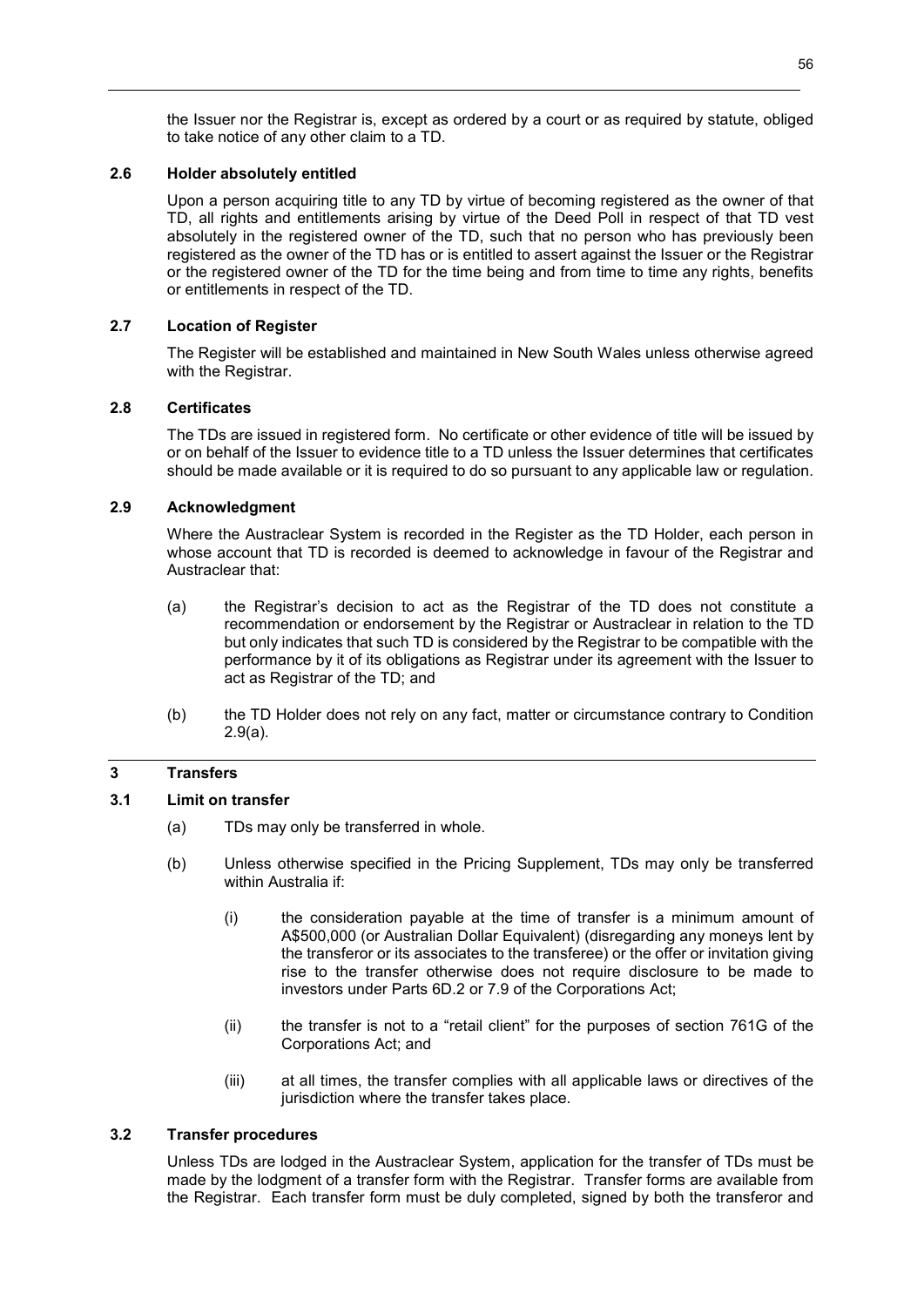transferee, and accompanied by such evidence (if any) as the Registrar may require to prove the title of the transferor or the transferor's right to transfer the TD.

TDs entered in the Austraclear System will be transferable only in accordance with the Austraclear Regulations.

## **3.3 Registration of transfer**

The transferor of a TD is deemed to remain the holder of that TD until the name of the transferee is entered in the Register in respect of that TD. Transfers will not be registered during the period between 5.00 pm (Sydney time) on the relevant Record Date and the corresponding date for payment of principal or interest or later than 5.00 pm (Sydney time) on the Record Date prior to the Maturity Date of the TD.

## **3.4 No charge on transfer**

Transfers will be registered without charge provided taxes, duties or other governmental charges (if any) imposed in relation to the transfer have been paid.

## **3.5 Estates**

A person becoming entitled to a TD as a consequence of the death or bankruptcy of a TD Holder or of a vesting order or a person administering the estate of a TD Holder may, upon producing such evidence as to that entitlement or status as the Registrar considers sufficient, transfer the TD or, if so entitled, become registered as the holder of the TD.

## **3.6 Unincorporated associations**

A transfer to an unincorporated association is not permitted.

## **3.7 Transfer of unidentified TDs**

Where the transferor executes a transfer of less than all TDs of the relevant Tranche or Series registered in its name, and the specific TDs to be transferred are not identified, the Registrar may (subject to the limit on minimum holdings) register the transfer in respect of such of the TDs of the relevant Tranche or Series registered in the name of the transferor as the Registrar thinks fit, provided the aggregate principal amount of the TDs registered as having been transferred equals the aggregate principal amount of the TDs expressed to be transferred in the transfer.

## **3.8 CHESS**

TDs which are listed on the Australian Securities Exchange will not be transferred through or registered on, the Clearing House Electronic Subregister System operated by ASX Settlement Pty Limited (ABN 49 008 504 532) and are not "Approved Financial Products" (as defined for the purposes of that system).

## **4 Status**

## **4.1 Status**

The TDs:

- (a) constitute direct, unsubordinated and unsecured deposit liabilities of the Issuer (within the meaning of section 13A(3) of the Banking Act 1959 of Australia ("**Banking Act**")) ranking *pari passu* amongst themselves and with all other deposit liabilities of the Issuer; and
- (b) rank at least *pari passu* with all other unsecured and unsubordinated obligations of the Issuer except liabilities mandatorily preferred by law.

*The Issuer is an "authorised deposit-taking institution" ("ADI") as that term is defined under the Banking Act.*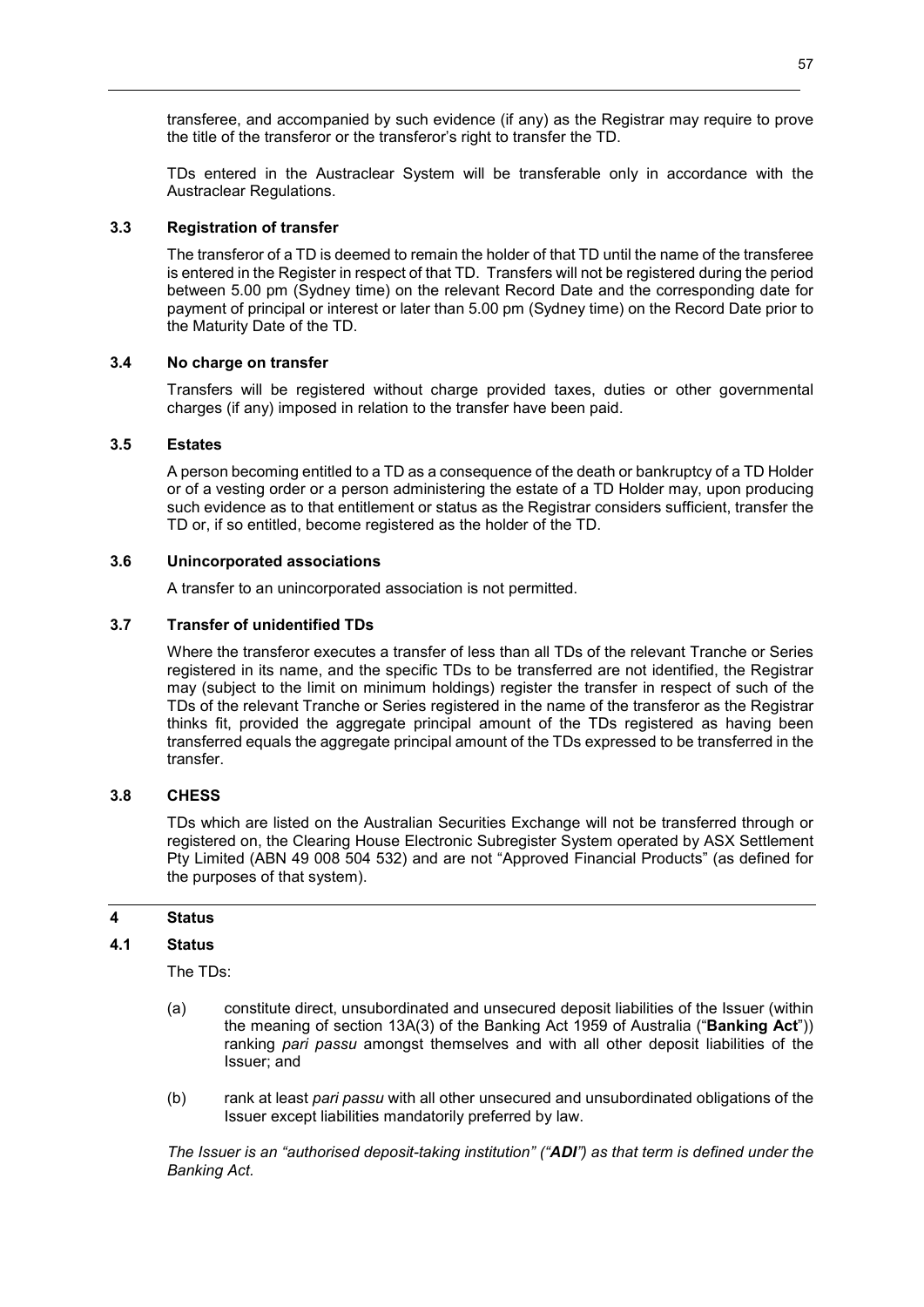58

*Section 13A(3) of the Banking Act provides that the assets of an ADI in Australia would, in the event of the ADI becoming unable to meet its obligations or suspending payment, be available to meet certain liabilities in priority to all other liabilities of that ADI. The liabilities which have priority, by virtue of section 13A(3) of the Banking Act, to the claims of holders in respect of the TDs will be substantial, as such liabilities include (but are not limited to) liabilities owed to APRA in respect of any payments by APRA to holders of protected accounts held with that ADI under the Banking Act, the costs of APRA in certain circumstances, liabilities in Australia owed to holders of protected accounts held with that ADI, debts due to the Reserve Bank of Australia ("RBA") and liabilities under certified industry support contracts. A "protected account" is an account or covered financial product that is kept by an account-holder (whether alone or jointly with one or more other account-holders) with an ADI and either:* 

- *(i) is an account, or covered financial product, that is kept under an agreement between the account-holder and the ADI requiring the ADI to pay the account-holder, on demand by the account-holder or at an agreed time by them, the net credit balance of the account or covered financial product at the time of the demand or the agreed time (as appropriate); or*
- *(ii) an account prescribed by regulations for the purposes of section 5(4)(a) of the Banking Act.*

*For the purposes of section 13(A) of the Banking Act, the assets of the ADI do not include any interest in an asset (or part of an asset) in a cover pool (as defined in the Banking Act) that may have been established for the issuance of any covered bonds.* 

*Section 16(2) of the Banking Act also provides that certain other debts of the ADI due to APRA shall in a winding-up of an ADI have, subject to section 13A(3) of the Banking Act, priority over all other unsecured debts of that ADI. Further, under section 86 of the Reserve Bank Act 1959 of Australia, debts due by an ADI to the RBA shall, in a winding-up of that ADI, subject to section 13A(3) of the Banking Act, have priority over all other debts of that ADI.*

*The TDs do not constitute protected accounts of the Issuer in Australia under such statutory provisions.* 

## **5 Interest**

## **5.1 General**

TDs may be either interest-bearing or non-interest-bearing, as specified in the relevant Pricing Supplement. Interest-bearing TDs may bear interest at either a fixed rate or a floating rate. In relation to any Tranche of TDs, the relevant Pricing Supplement may specify actual amounts of interest payable ("**Interest Amounts**") rather than, or in addition to, a rate or rates at which interest accrues.

The Pricing Supplement in relation to each Tranche of interest-bearing TDs will specify which of Conditions 5.2 ("Interest - fixed rate"), 5.3 ("Interest - floating rate") and 5.4 ("Interest - other rates") will be applicable to the TDs. Condition 5.5 ("Interest - supplemental provisions") will be applicable to each Tranche of interest-bearing TDs save to the extent of any inconsistency with the relevant Pricing Supplement.

# **5.2 Interest - fixed rate**

Each TD in relation to which this Condition 5.2 ("Interest - fixed rate") is specified in the relevant Pricing Supplement as being applicable ("**Fixed Rate TDs**") will bear interest on its Outstanding Principal Amount at the fixed coupon rate or the fixed rate or rates per annum specified in the relevant Pricing Supplement from the Issue Date of the TDs. Interest will be payable in arrear on the Interest Payment Dates specified in the relevant Pricing Supplement.

Interest which is required to be calculated for a period of other than a full year will be calculated on such basis as is specified as the Day Count Fraction in the relevant Pricing Supplement.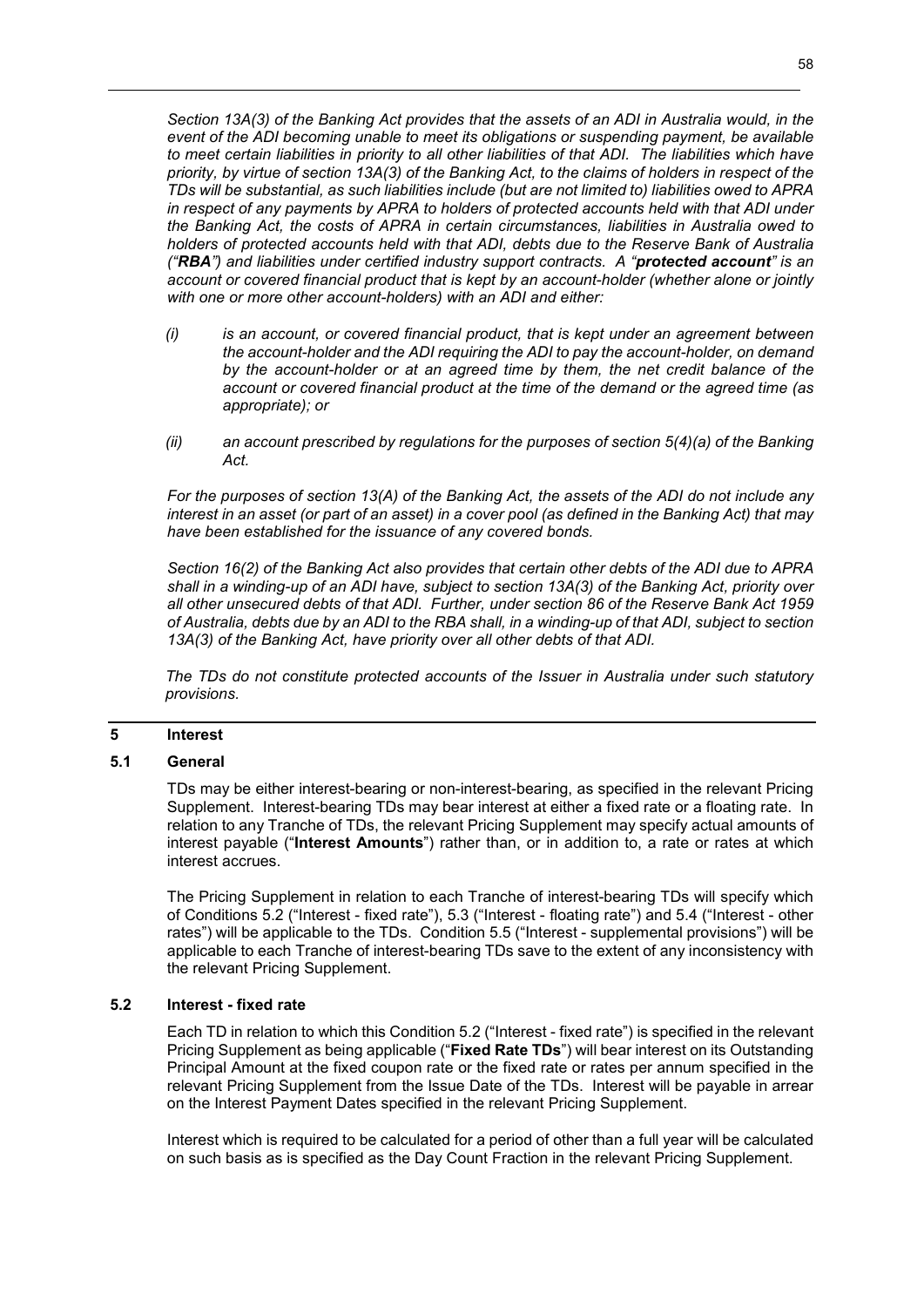The first payment of interest will be made on the Interest Payment Date next following the Interest Commencement Date and, if the first anniversary of the Interest Commencement Date is not an Interest Payment Date, will amount to the Initial Broken Amount (as defined in the Pricing Supplement).

If the Maturity Date is not an Interest Payment Date, interest from (and including) the preceding Interest Payment Date (or the Interest Commencement Date, as the case may be) to (but excluding) the Maturity Date will amount to the Final Broken Amount (as defined in the Pricing Supplement).

# **5.3 Interest - floating rate**

## (a) *Accrual of interest*

TDs in relation to which this Condition 5.3 ("Interest - floating rate") is specified in the relevant Pricing Supplement as being applicable ("**Floating Rate TDs**") will bear interest in respect of each Interest Period at the rate or rates per annum determined in accordance with this Condition 5.3 ("Interest - floating rate").

Each Floating Rate TD will bear interest on its Outstanding Principal Amount at the Interest Rate (as defined below) from the Interest Commencement Date. Interest will be payable in arrear on each Interest Payment Date. If any Interest Payment Date in respect of a Floating Rate TD would otherwise fall on a day which is not a Business Day, such Interest Payment Date shall be determined in accordance with the Business Day Convention specified in the Pricing Supplement.

## (b) *Interest Rate*

The Interest Rate payable in respect of Floating Rate TDs shall be determined by the Calculation Agent as specified in the relevant Pricing Supplement.

## (c) *Calculation of interest amount payable*

The Calculation Agent will, as soon as practicable on or after determining the Interest Rate in relation to each Interest Period, calculate the amount of interest payable for the relevant Interest Period in respect of the Outstanding Principal Amount of each TD. The amount of interest payable will be calculated by multiplying the product of the Interest Rate for such Interest Period and the Outstanding Principal Amount by the applicable Day Count Fraction and rounding the resultant figure to the nearest cent (with halves being rounded upwards).

## **5.4 Interest - other rates**

TDs in relation to which this Condition 5.4 ("Interest - other rates") is specified in the relevant Pricing Supplement as being applicable will bear interest at the rate or rates calculated on the basis specified in, and be payable in the amounts and in the manner determined in accordance with, the relevant Pricing Supplement.

## **5.5 Interest - supplemental provisions**

(a) *Interest Payment Dates*

Interest on each TD will be payable in arrear at such intervals and on such Interest Payment Dates as are specified in the relevant Pricing Supplement and on the Maturity Date.

(b) *Notification of Interest Rate, interest payable and other items* 

The Calculation Agent will cause each Interest Rate, the amount of interest payable and each other amount, item or date, as the case may be, determined or calculated by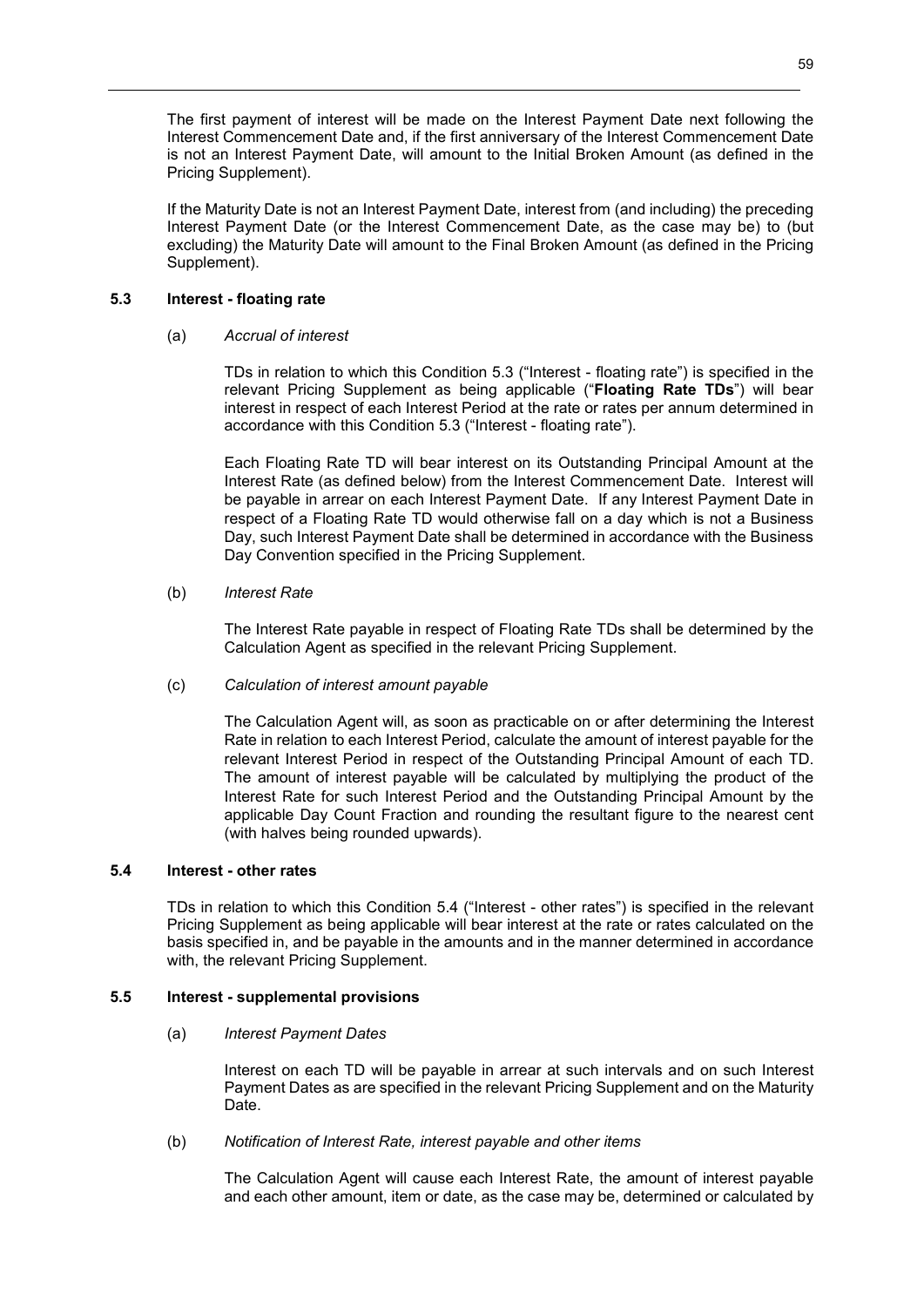it to be notified to the Issuer, the Registrar and to be notified to TD Holders in accordance with Condition 11 ("Notices") as soon as practicable after such determination or calculation but in any event not later than the fourth Business Day thereafter. The Calculation Agent will be entitled to amend any such amount, item or date (or to make appropriate alternative arrangements by way of adjustment) without prior notice in the event of the extension or abbreviation of any relevant Interest Period or calculation period and such amendment will be notified in accordance with the previous sentence.

## (c) *Determination final*

The determination by the Calculation Agent of all amounts, rates and dates falling to be determined by it pursuant to these Conditions (including, without limitation, the Interest Rate for any Interest Period and the amount of interest payable for any Interest Period in respect of any TD) is, in the absence of manifest error, final and binding on the Issuer, each TD Holder, the Registrar, and the Calculation Agent.

## (d) *Accrual of interest*

Interest accrues on the Outstanding Principal Amount of each TD or as otherwise indicated in the relevant Pricing Supplement. Interest ceases to accrue as from the due date for redemption of a TD unless the relevant payment is not made in which case interest will continue to accrue thereon (as well after as before any demand or judgement) at the rate then applicable to the Outstanding Principal Amount of the TD or such other default rate (if any) as may be specified in the relevant Pricing Supplement until the date on which the relevant payment is made or, if earlier, the seventh day after the date on which the Registrar receives the funds required to make such payment (provided that notice of such circumstance is given to the TD Holders in accordance with Condition 11 ("Notices")) except to the extent that there is failure in the subsequent payment thereof to the relevant TD Holders.

## **5.6 Zero Coupon TDs**

If the amount due and payable in respect of a non-interest bearing TD ("**Zero Coupon TD**") on the redemption date is not paid when due, the Interest Rate for any such overdue principal is a rate per annum (expressed as a percentage) equal to the Amortisation Yield specified in the relevant Pricing Supplement.

## **5.7 Calculations and adjustments**

The amount of interest payable in respect of any TD for any period of less than one year is calculated by multiplying the product of the Interest Rate and the Outstanding Principal Amount by the Day Count Fraction, save that if the Pricing Supplement specifies an amount in respect of such period, the amount of interest payable in respect of such TD for such period is equal to such specified amount. Where any Interest Period comprises two or more Interest Accrual Periods, the amount of interest payable in respect of such Interest Period is the sum of the amounts of interest payable in respect of each of those Interest Accrual Periods.

If any Maximum Interest Rate or Minimum Interest Rate is specified in the Pricing Supplement, then the Interest Rate will not in any event exceed the maximum or be less than the minimum so specified.

For the purposes of any calculations referred to in these Terms and Conditions and unless otherwise specified in these Terms and Conditions or the Pricing Supplement:

- (a) all percentages resulting from such calculations will be rounded, if necessary, to the nearest fifth decimal place (with 0.000005% being rounded to 0.00001%); and
- (b) all Australian dollar amounts used in or resulting from such calculations will be rounded to the nearest cent (with one half cent being rounded up).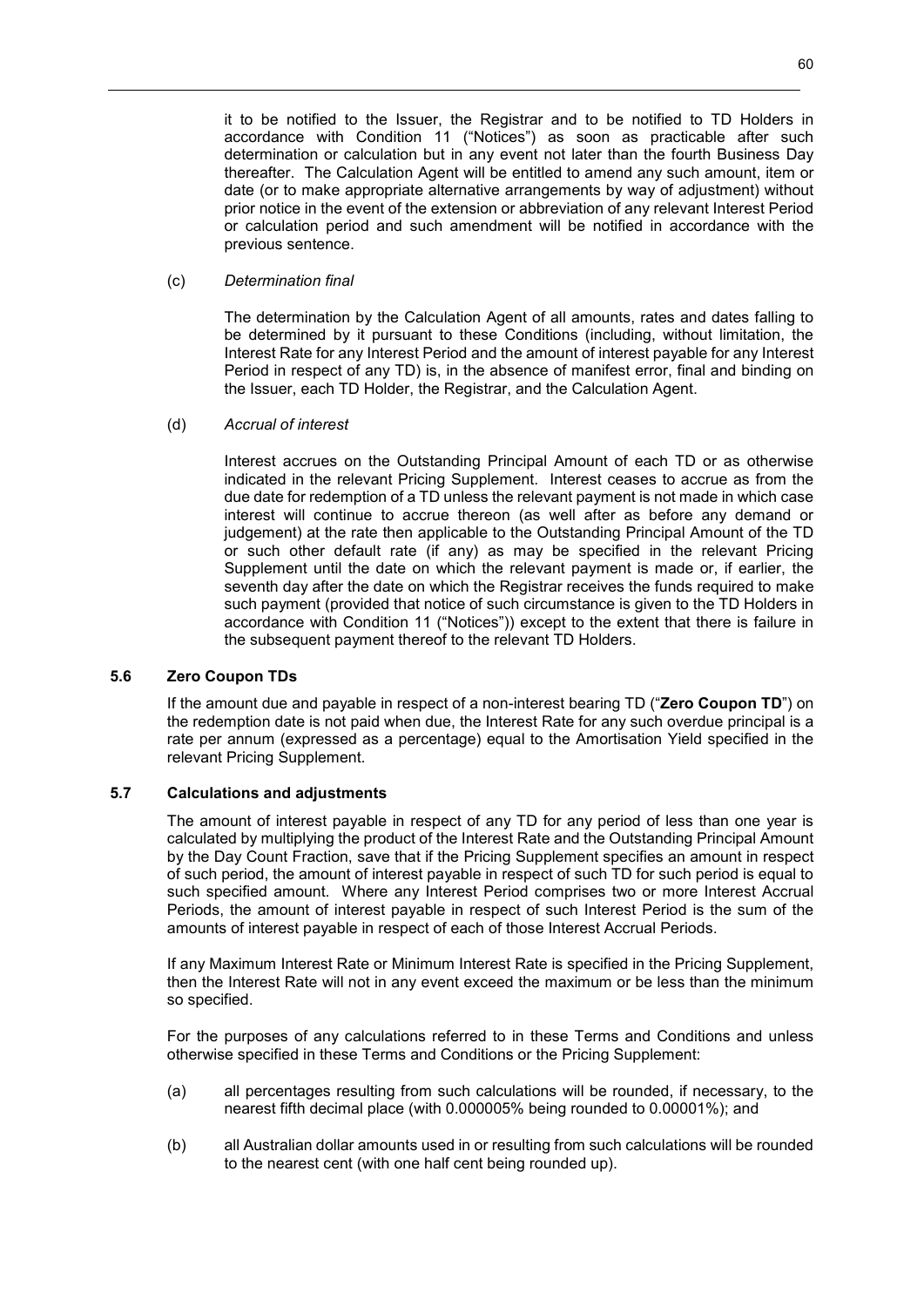## **5.8 Calculation Agent**

As soon as practicable after the relevant time on such date as these Terms and Conditions or the Pricing Supplement may require:

- (a) any Amortised Face Amount, Early Termination Amount, Maturity Redemption Amount or any other amount to be calculated; or
- (b) any quote to be obtained or any determination or calculation to be made by the Calculation Agent,

the Calculation Agent will be required to:

- (i) determine the Interest Rate in respect of each Series of the TDs for the relevant Interest Accrual Period, Interest Period or Interest Payment Date;
- (ii) calculate the Amortised Face Amount, Early Termination Amount, Maturity Redemption Amount or other amount; or
- (iii) obtain such quote or make such determination or calculation,

and cause the Interest Rate for each Interest Accrual Period, Interest Period or Interest Payment Date and, if required to be calculated, any Amortised Face Amount, Early Termination Amount, Maturity Redemption Amount or other amount, to be notified to the Registrar and the Issuer as soon as possible after their determination but in no event later than 5.00pm on the Business Day on which such calculation is made.

The Calculation Agent must obtain relevant quotes from appropriate banks or reference agents or obtain information from such other sources as are specified in these Terms and Conditions or the Pricing Supplement or, failing which, as the Calculation Agent deems appropriate.

The calculations and determinations made by the Calculation Agent shall, in the absence of manifest error, be final and binding on the parties.

## **6 Redemption and purchase**

## **6.1 Redemption on maturity**

Unless previously redeemed, or purchased and cancelled or unless such TD is stated in the Pricing Supplement as having no fixed maturity date, each TD shall be redeemed on maturity at its Maturity Redemption Amount.

## **6.2 Purchase of TDs**

The Issuer or any of its Subsidiaries may at any time purchase TDs in the open market or otherwise and at any price. All unmatured TDs purchased in accordance with this condition may be held, resold or cancelled at the discretion of the Issuer, subject to compliance with all legal and regulatory requirements.

## **6.3 Redemption for taxation reasons**

If, in respect of the TDs of any Series, the Issuer, on the occasion of the next payment due in respect of the TDs, would be required to make payment of any Additional Amounts (as defined in Condition 8.6 ("Taxation")), then the Issuer may give not more than 30 days nor less than 15 days' notice to the Registrar and the TD Holders in accordance with Condition 11 ("Notices"), and upon expiry of such notice shall redeem all (but not some only) of the TDs at their early redemption amount applicable for tax redemptions ("**Early Redemption Amount (Tax)**") (which is their Outstanding Principal Amount or such other Early Redemption Amount (Tax) as is specified in the Pricing Supplement) together with (unless otherwise specified in the Pricing Supplement) accrued interest (if any) thereon.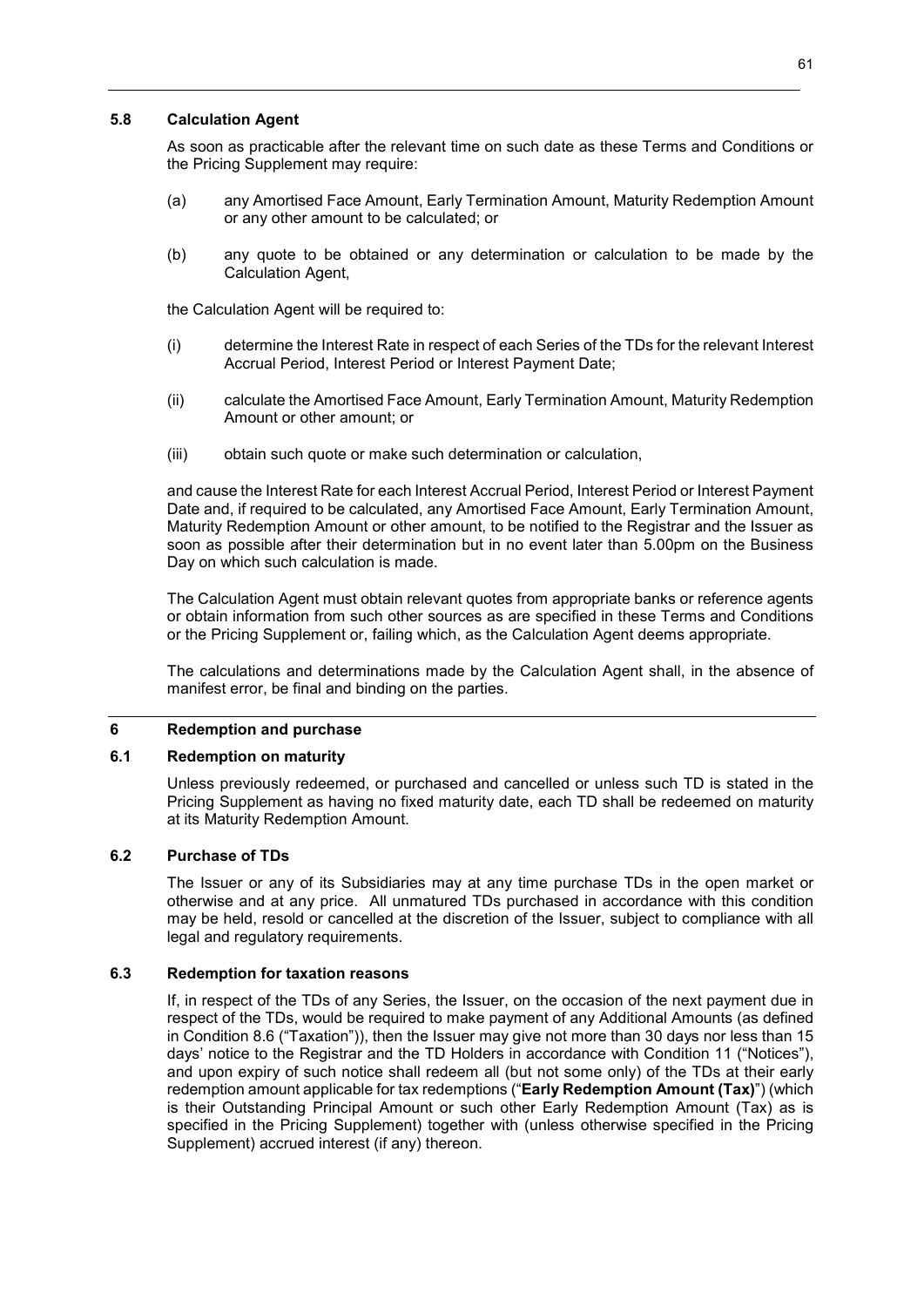Prior to the giving of any such notice of redemption, the Issuer shall deliver to the Registrar:

- (a) a certificate signed by an authorised person of the Issuer showing that the conditions precedent to the right of the Issuer so to redeem have occurred; and
- (b) an opinion of legal advisers of recognised standing to the Issuer in its jurisdiction of incorporation to the effect that the Issuer would be required to pay Additional Amounts referred to in Condition 8.6 ("Taxation") on the occasion of the next payment due in respect of the TDs of that Series.

## **6.4 Early redemption at the option of the Issuer**

If this Condition 6.4 ("Early redemption at the option of the Issuer") is specified in the relevant Pricing Supplement as being applicable then the Issuer, having given at least the minimum period (if any) (but not more than the maximum period (if any)) of notice specified in the relevant Pricing Supplement to TD Holders in accordance with Condition 11 ("Notices") (which notice must comply with the following paragraph and shall be irrevocable) and subject to satisfaction of any relevant conditions specified in the relevant Pricing Supplement, may redeem all (but not, unless and to the extent that the relevant Pricing Supplement specifies otherwise, some only) of the TDs on any Business Day (being, in the case of interest-bearing TDs (unless otherwise specified in the relevant Pricing Supplement), an Interest Payment Date) at their early redemption amount applicable for calls by the Issuer ("**Early Redemption Amount (Call)**") (which is their Outstanding Principal Amount or such other Early Redemption Amount (Call) as is specified in, or determined in accordance with, the relevant Pricing Supplement) together with (unless otherwise specified in the Pricing Supplement) accrued interest (if any) thereon.

The notice referred to in the preceding paragraph shall specify:

- (a) the Series of TDs subject to redemption;
- (b) subject to the Pricing Supplement specifying that a partial redemption is permissible, whether such Series is to be redeemed in whole or in part only and, if in part only, the aggregate principal amount of the TDs of the relevant Series which are to be redeemed;
- (c) the due date for redemption;
- (d) the Early Redemption Amount (Call) at which such TDs are to be redeemed; and
- (e) whether or not accrued interest is to be paid upon redemption and, if so, the amount thereof or the basis or method of calculation thereof, all as provided in the relevant Pricing Supplement.

In the case of a partial redemption of TDs, the TDs to be redeemed will be selected by the Registrar, and notice of the TDs selected for redemption will be given in accordance with Condition 11 ("Notices") not less than 15 days prior to the date fixed for redemption.

Any notice given under this Condition 6.4 ("Early redemption at the option of the Issuer") is irrevocable and obliges the Issuer to redeem the TDs at the time and in the manner specified in the notice.

# **6.5 Redemption at the option of TD Holders**

If this Condition 6.5 ("Redemption at the option of TD Holders") is specified in the relevant Pricing Supplement as being applicable then, at the option of the TD Holder and provided that any conditions to the exercise of such option as are specified in the relevant Pricing Supplement have been satisfied, the Issuer will redeem the TD on any day (being, in the case of an interestbearing TD (unless otherwise specified in the relevant Pricing Supplement) an Interest Payment Date) at its early redemption amount applicable for puts ("**Early Redemption Amount (Put)**") (which is its Outstanding Principal Amount or such other Early Redemption Amount (Put) as is specified in, or determined in accordance with, the relevant Pricing Supplement) together with (unless otherwise specified in the Pricing Supplement) accrued interest (if any) thereon.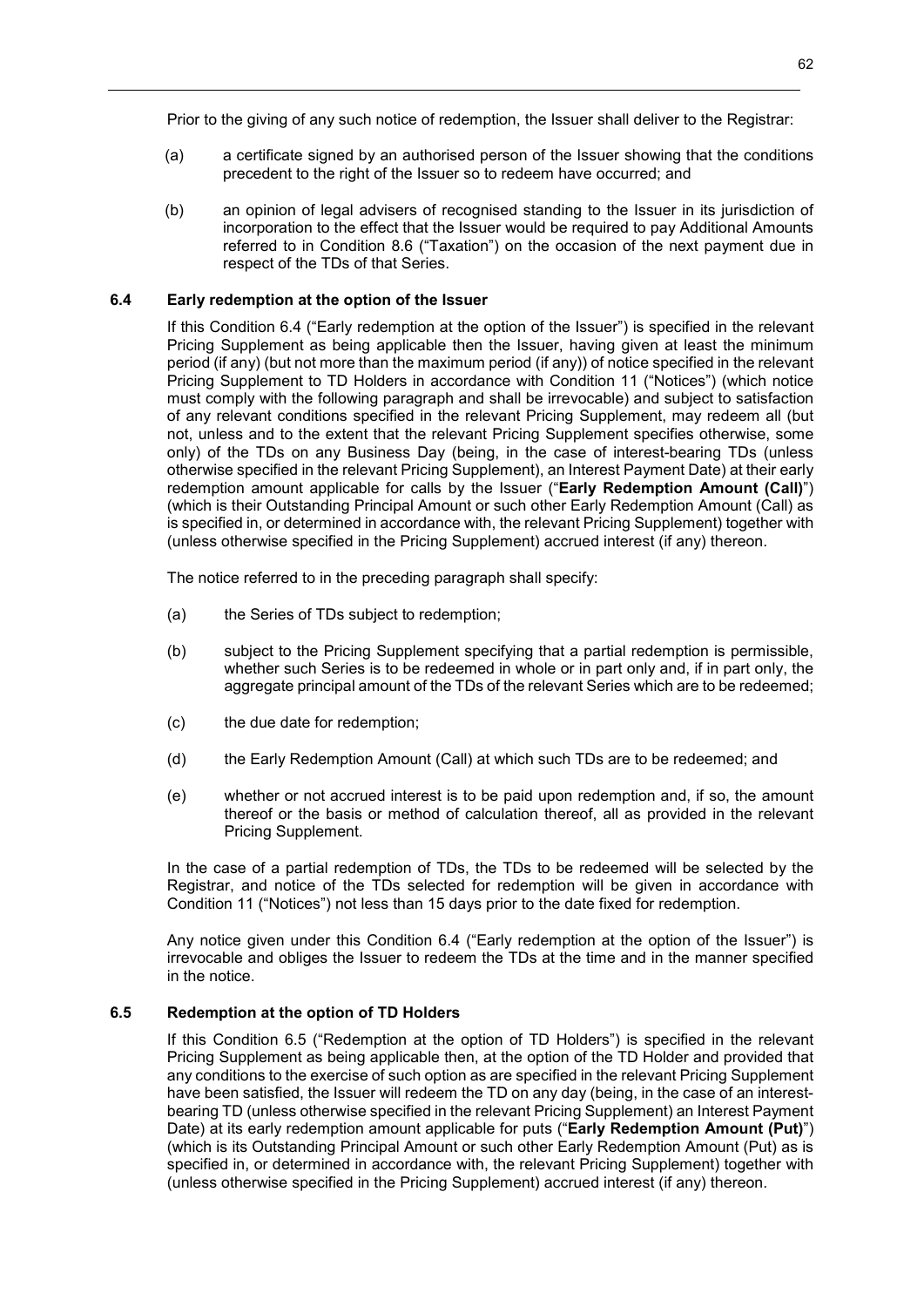To exercise such option, the TD Holder must complete, sign and deliver to the specified office of the Registrar not less than 45 days before the redemption date (or such other period as may be specified in the relevant Pricing Supplement), a redemption notice (in the form obtainable from the Registrar) together with the relevant extract for the TDs.

## **6.6 Zero Coupon TDs**

In the case of a Zero Coupon TD (unless otherwise specified in the Pricing Supplement), the Early Termination Amount is the Amortised Face Amount or such other amount specified in the Pricing Supplement.

# **7 Events of Default**

## **7.1 Events of Default**

An Event of Default occurs in relation to the TDs of any Series if:

- (a) if the Issuer fails to pay any principal or any interest in respect of the TDs within five Business Days of the relevant due date;
- (b) if the Issuer is in default in the performance, or is otherwise in breach, of any covenant or undertaking or other agreement of the Issuer in respect of the TDs (other than any obligation for the payment of any amount due in respect of any of the TDs) and such default or breach continues for a period of 14 days after notice thereof has been given to the Issuer;
- (c) if it is or will become unlawful for the Issuer to perform or comply with any one or more of its obligations under the TDs;
- (d) if the Issuer:
	- (i) becomes insolvent, is unable to pay its debts as they fall due or fails to comply with a statutory demand (which is still in effect) under section 459F of the Corporations Act;
	- (ii) stops or suspends or threatens to stop or suspend payment of all or a material part of its debts or appoints an administrator under section 436A of the Corporations Act; or
	- (iii) begins negotiations or takes any proceeding or other step with a view to readjustment, rescheduling or deferral of all its indebtedness (or any part of its indebtedness which it will or might otherwise be unable to pay when due) or proposes or makes a general assignment or an arrangement or composition with or for the benefit of its creditors, or a moratorium is agreed or declared in respect of or affecting indebtedness of the Issuer,

 except in any case referred to in (iii) above for the purposes of a solvent reconstruction or amalgamation the terms of which have previously been approved by an Extraordinary Resolution of the TD Holders;

- (e) if an order is made or an effective resolution is passed for the winding-up of the Issuer, except in any such case for the purposes of a solvent reconstruction or amalgamation the terms of which have previously been approved by an Extraordinary Resolution of the TD Holders;
- (f) an administrator is appointed to the Issuer by a provisional liquidator of the Issuer under section 436B of the Corporations Act;
- (g) if a distress, attachment, execution or other legal process is levied, enforced or sued out against or on the Issuer or against all or a material part of the assets of the Issuer and is not stayed, satisfied or discharged within 21 days;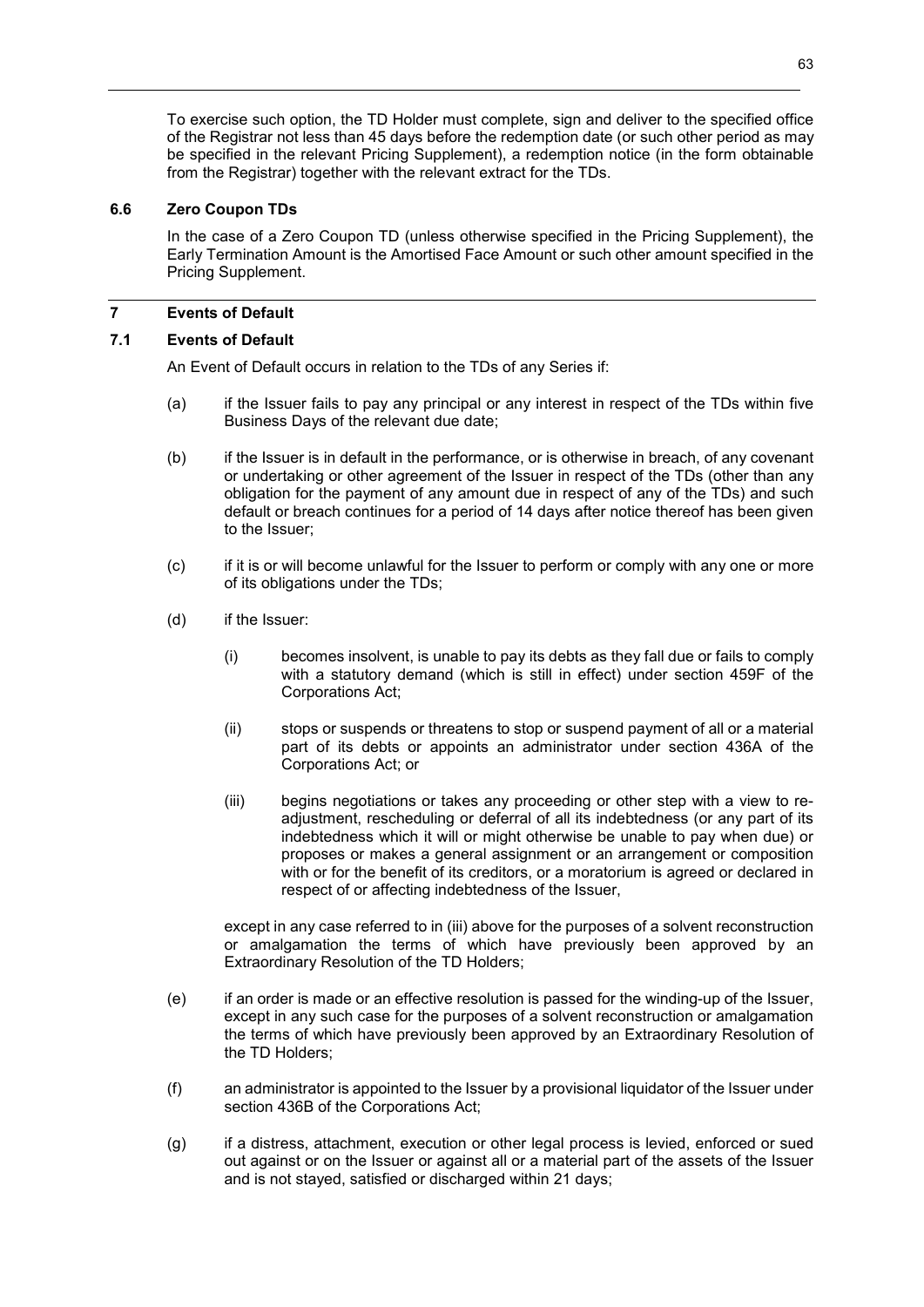- (h) if any present or future Security Interest on or over the assets of the Issuer becomes enforceable and any step (including the taking of possession or the appointment of a receiver, manager or similar officer which is not vacated or discharged within 14 days) is taken to enforce that Security Interest be reason of a default or event of default (howsoever described) having occurred; or
- (i) if any event occurs which, under the law of any relevant jurisdiction, has an analogous or equivalent effect to any of the events mentioned in this Condition,

then any TD Holder may, by written notice to the Issuer, effective upon the date of receipt thereof by the Issuer, declare the TD held by the holder to be forthwith due and payable whereupon the same shall become forthwith due and payable at the Early Termination Amount, together with accrued interest (if any) to the date of repayment, without presentment, demand, protest or other notice of any kind.

No Event of Default in respect of the TDs shall occur solely on account of any failure by the Issuer to perform or observe any of its obligations in relation to, the agreement or declaration of any moratorium with respect to, the suspension of any payments on or the taking of any proceeding in respect of, any share, note or other security or instrument constituting Tier 1 Capital or Tier 2 Capital (as defined by APRA from time to time).

## **7.2 Consequences of an Event of Default**

Subject to Condition 7.3 ("Rectification"), if any Event of Default occurs in relation to the TDs of any Series or any of them, then a TD Holder in that Series may by written notice to the Issuer (with a copy to the Registrar) declare the Early Termination Amount (together with all accrued interest (if any)) applicable to each TD held by the TD Holder to be due and payable immediately or on such other date specified in the notice.

## **7.3 Rectification**

A TD Holder's right to declare TDs due terminates if the situation giving cause to it has been cured before such right is exercised.

## **7.4 Notification**

If an Event of Default occurs, the Issuer must promptly after becoming aware of it notify the Registrar of the occurrence of the Event of Default (specifying details of it) and procure that the Registrar promptly notifies TD Holders of the occurrence of the Event of Default by registered post to the address of the TD Holder recorded in the Register.

## **7.5 Events of Default not applicable to Short Term Instruments**

This Condition 7 ("Events of Default") is not applicable to Short Term Instruments.

# **8 Payments**

# **8.1 Record Date**

Payments to TD Holders will be made according to the particulars recorded in the Register at 5.00 pm (Sydney time) on the relevant Record Date.

## **8.2 Joint holders**

When a TD is held jointly, payment will be made to the holders in their joint names unless requested otherwise.

# **8.3 Method of payments**

Payments in respect of each TD will be made:

(a) if the TDs are in the Austraclear System, by crediting on the relevant Payment Date the amount then due to the account of the TD Holder in accordance with the Austraclear Regulations; or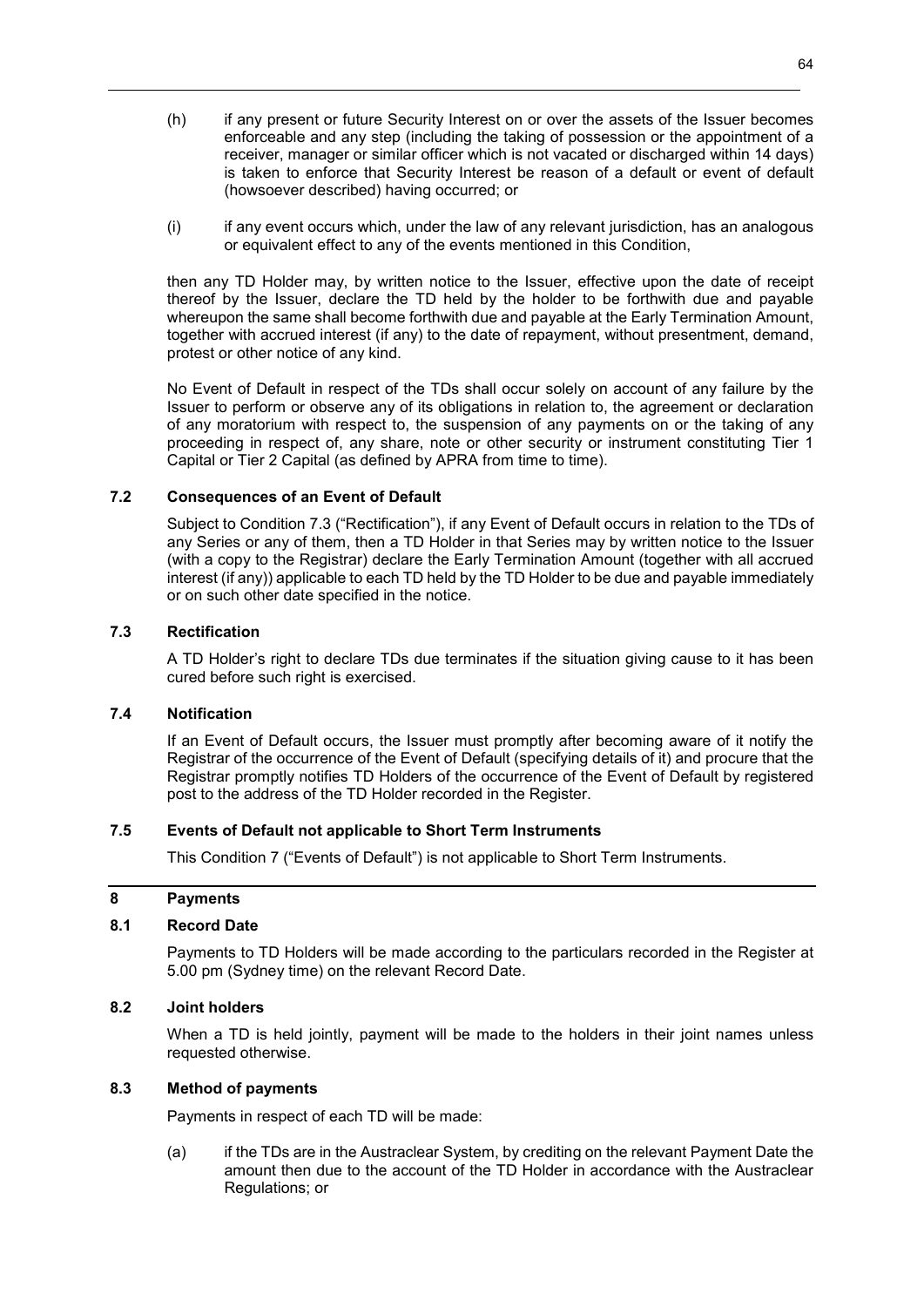(b) if the TDs are not in the Austraclear System, by crediting on the Payment Date the amount then due to an account previously notified by the registered owner of the TD to the Issuer and the Registrar. If the registered owner of the TD has not notified the Issuer and the Registrar of such an account by close of business on the relevant Record Date or upon application by the registered owner of the TD to the Issuer and the Registrar no later than close of business on the relevant Record Date, payments in respect of the relevant TD will be made by cheque, mailed on the Business Day immediately preceding the relevant Interest Payment Date in the case of payments of interest or on the due date for redemption or repayment, in the case of payments of principal, at the TD Holder's risk to the registered owner (or to the first named of joint registered owners) of such TD at the address appearing in the Register as at the Record Date. Cheques to be despatched to the nominated address of a TD Holder will in such cases be deemed to have been received by the TD Holder on the relevant Payment Date and no further amount will be payable by the Issuer in respect of the relevant TD as a result of payment not being received by the TD Holder on the due date.

# **8.4 Business Days**

All payments must be made in accordance with the Applicable Business Day Convention.

## **8.5 Payment subject to fiscal laws**

Payments (whether in respect of principal, redemption amount, interest or otherwise) in respect of the TDs are subject in all cases to:

- (a) applicable provisions of fiscal and other laws and directives; and
- (b) any withholding or deduction made under or in connection with, or in order to ensure compliance with FATCA.

## **8.6 Taxation**

Unless this Condition 8.6 ("Taxation") is specified in the Pricing Supplement as not being applicable, all payments (whether in respect of principal redemption amount, interest or otherwise) in respect of the TDs will be made without set-off or counterclaim and free and clear of, and without withholding or deduction for or on account of any taxes, levies, duties, charges, deductions or withholding of any nature (together, "**Taxes**") now or hereafter imposed, levied, collected, withheld or assessed, unless such withholding or deduction is made under or in connection with, or in order to ensure compliance with FATCA or is required by law. In the event that any such Taxes are imposed, levied, collected, withheld or assessed by the Commonwealth of Australia or any political subdivision therein or thereof, the Issuer will pay such additional amounts ("**Additional Amounts**") as may be necessary in order that the net amount received by the TD Holders after such withholding or deduction equals the respective amounts which would otherwise have been receivable in respect of the TDs in the absence of such withholding or deduction, except that no Additional Amounts are payable in relation to any payments in respect of any TD:

- (a) in respect of any Tax imposed on, or calculated having regard to, the net income of a TD Holder;
- (b) to, or to a third party on behalf of, a TD Holder who is liable to such Taxes in respect of such TD by reason of the TD Holders having some connection with the Commonwealth of Australia (or any political subdivision therein or thereof) other than the mere holding of such TD or receipt of payment (whether in respect of principal, redemption amount, interest or otherwise) in respect of it;
- (c) to, or to a third party on behalf of, a TD Holder who could lawfully avoid (but has not so avoided) such deduction or withholding by complying or procuring that any third party complies with any statutory requirements or by making or procuring that any third party makes a declaration of non-residence or similar claim for exemption to any relevant tax authority or other person in the place where payment under the TD is made;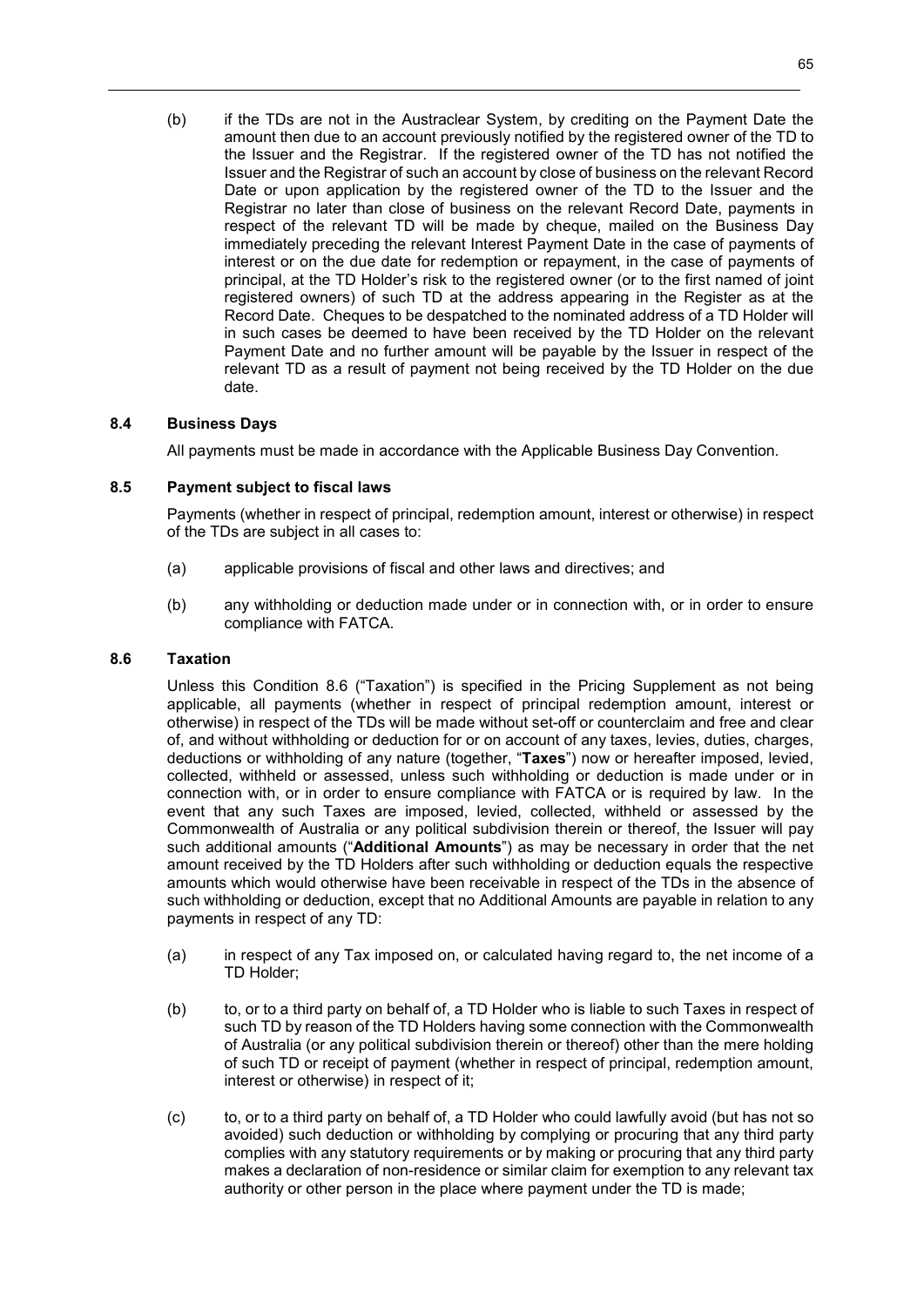- (d) to, or to a third party on behalf of, a TD Holder who is liable to the Taxes in respect of the TD by reason of the TD Holder, or an entity having an interest in a TD, being an associate of the Issuer within the meaning of section 128F(9) of the Tax Act;
- (e) to, or to a third party on behalf of, a TD Holder where such withholding or deduction is required to be made pursuant to a notice or direction issued by the Commissioner of Taxation under section 255 of the Tax Act or section 260-5 of Schedule 1 to the Taxation Administration Act 1953 of the Commonwealth of Australia or any similar law;
- (f) to, or to a third party on behalf of an Australian resident TD Holder or a non-resident TD Holder carrying on business in Australia at or through a permanent establishment of the non-resident in Australia, if that person has not supplied a tax file number, (if applicable) an Australian business number or exemption details as may be necessary to enable the payment to be made without such withholding or deduction; or
- (g) in such other circumstances as may be specified in the Pricing Supplement.

Notwithstanding any other provision of these Terms and Conditions, if the Issuer, or any other person through whom payments on the TDs are made, is required to withhold or deduct amounts under or in connection with, or in order to ensure compliance with FATCA, the Issuer shall be entitled to make such withholding or deduction and shall have no obligation to gross up any payment under these Terms and Conditions or to pay any Additional Amount or other amount for such withholding or deduction.

# **8.7 Currency indemnity**

The Issuer waives any right it has in any jurisdiction to pay an amount other than in the currency in which it is due. However, if a TD Holder receives an amount in a currency other than that in which it is due:

- (a) it may convert the amount received into the due currency (even though it may be necessary to convert through a third currency to do so) on the day and at such rates (including spot rate, same day value rate or value tomorrow rate) as it reasonably considers appropriate. It may deduct its usual Costs in connection with the conversion; and
- (b) the Issuer satisfies its obligation to pay in the due currency only to the extent of the amount of the due currency obtained from the conversion after deducting the Costs of the conversion.

# **9 Further issues**

The Issuer may from time to time, without the consent of any TD Holder, issue further TDs having the same terms and conditions as the TDs of any Series in all respects (or in all respects except for the first payment of interest, if any, on them and/or their denomination) so as to form a single Series with the TDs of that Series. References in these Terms and Conditions to the TDs include (unless the context requires otherwise) any other TDs issued under this Condition 9 ("Further issues") and forming a single Series with the TDs.

# **10 Time limit for claims**

A claim against the Issuer for a payment under a TD is void unless such claim is made within 5 years from the Relevant Date of payment.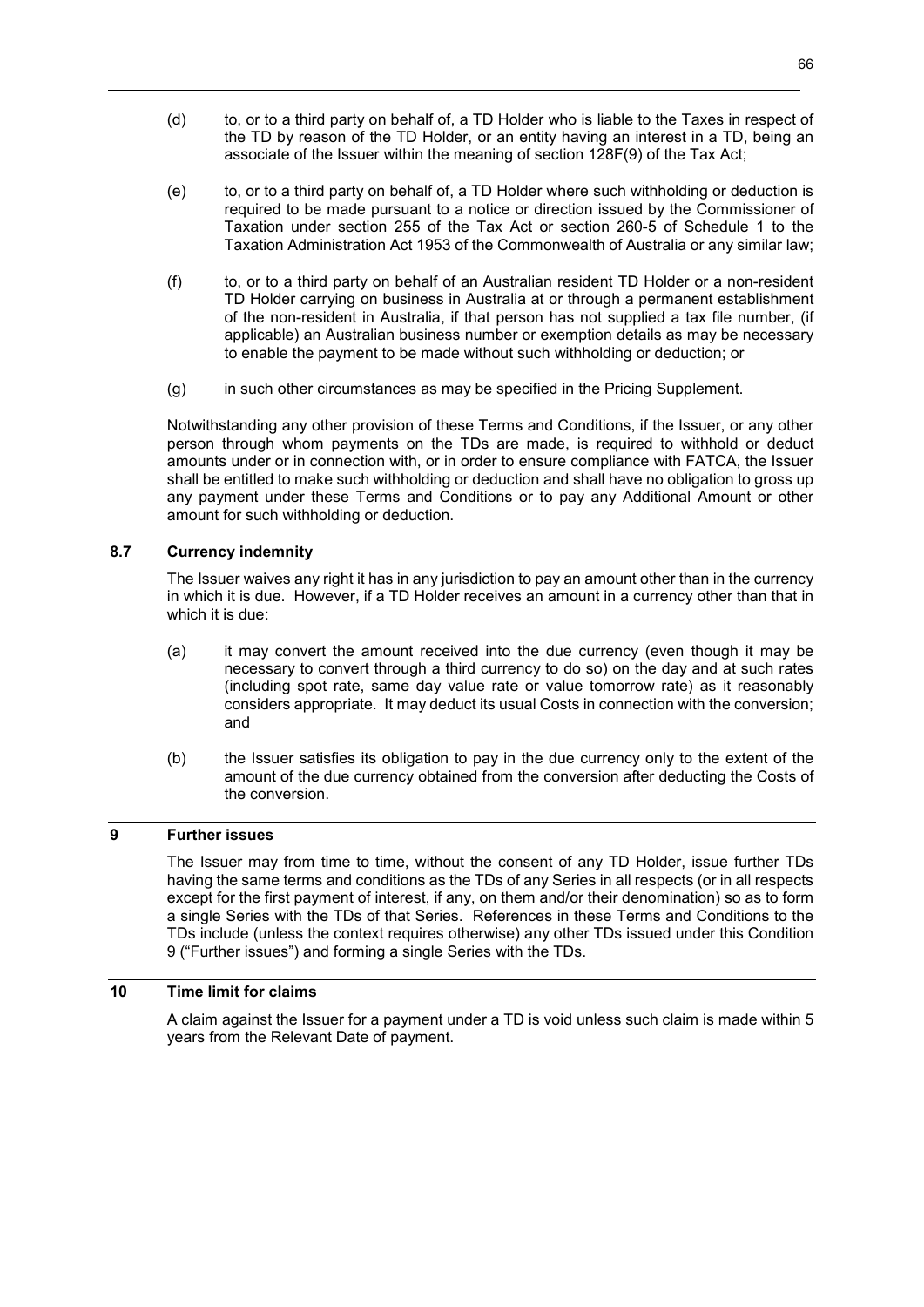## **11 Notices**

# **11.1 To the Issuer and the Registrar**

A notice or other communication in connection with a TD to the Issuer, or the Registrar must be in writing and may be given by prepaid post or delivery to the address of the addressee or by facsimile to the facsimile number of the addressee specified:

- (a) in the Information Memorandum; or
- (b) as otherwise agreed between those parties from time to time and notified to the TD Holders.

## **11.2 To TD Holders**

A notice or other communication in connection with a TD to the TD Holder must be in writing and may be given by:

- (a) an advertisement published in The Australian Financial Review or any other newspaper or newspapers circulating in Australia generally; or
- (b) if an additional or alternate newspaper is specified in the Pricing Supplement, that newspaper; or
- (c) prepaid post (airmail if posted to or from a place outside Australia) or delivery to the address of each TD Holder or any relevant TD Holder as shown in the Register at the close of business 3 Business Days prior to the dispatch of the relevant notice or communication.

# **11.3 Effective on receipt**

Unless a later time is specified in it a notice, approval, consent or other communication takes effect from the time it is received, except that if it is received after 5.00pm in the place of receipt or on a non-business day in that place, it is to be taken to be received at 9.00am on the next succeeding Business Day in that place.

## **11.4 Proof of receipt**

Subject to Condition 11.3 ("Effective on receipt"), proof of posting of a letter or of publication of a notice is proof of receipt:

- (a) in the case of a letter, on the third (seventh, if outside Australia) day after posting; and
- (b) in the case of publication, on the date of such publication.

# **12 Meetings of TD Holders**

Meetings of TD Holders may be convened in accordance with the Meeting Provisions. Any such meeting may consider any matters affecting the interests of TD Holders, including, without limitation, the variation of the terms of the TDs by the Issuer and the granting of approvals, consents and waivers, and the declaration of an Event of Default.

# **13 Amendments**

# **13.1 To cure ambiguities**

The Terms and Conditions and the Pricing Supplement may be amended by the Issuer, and the Registry Services Agreement may be amended by the parties to such document, without the consent of any TD Holder for the purposes of curing any ambiguity, or correcting or supplementing any defective or inconsistent provisions therein and such amendment does not adversely affect the interests of the TD Holders.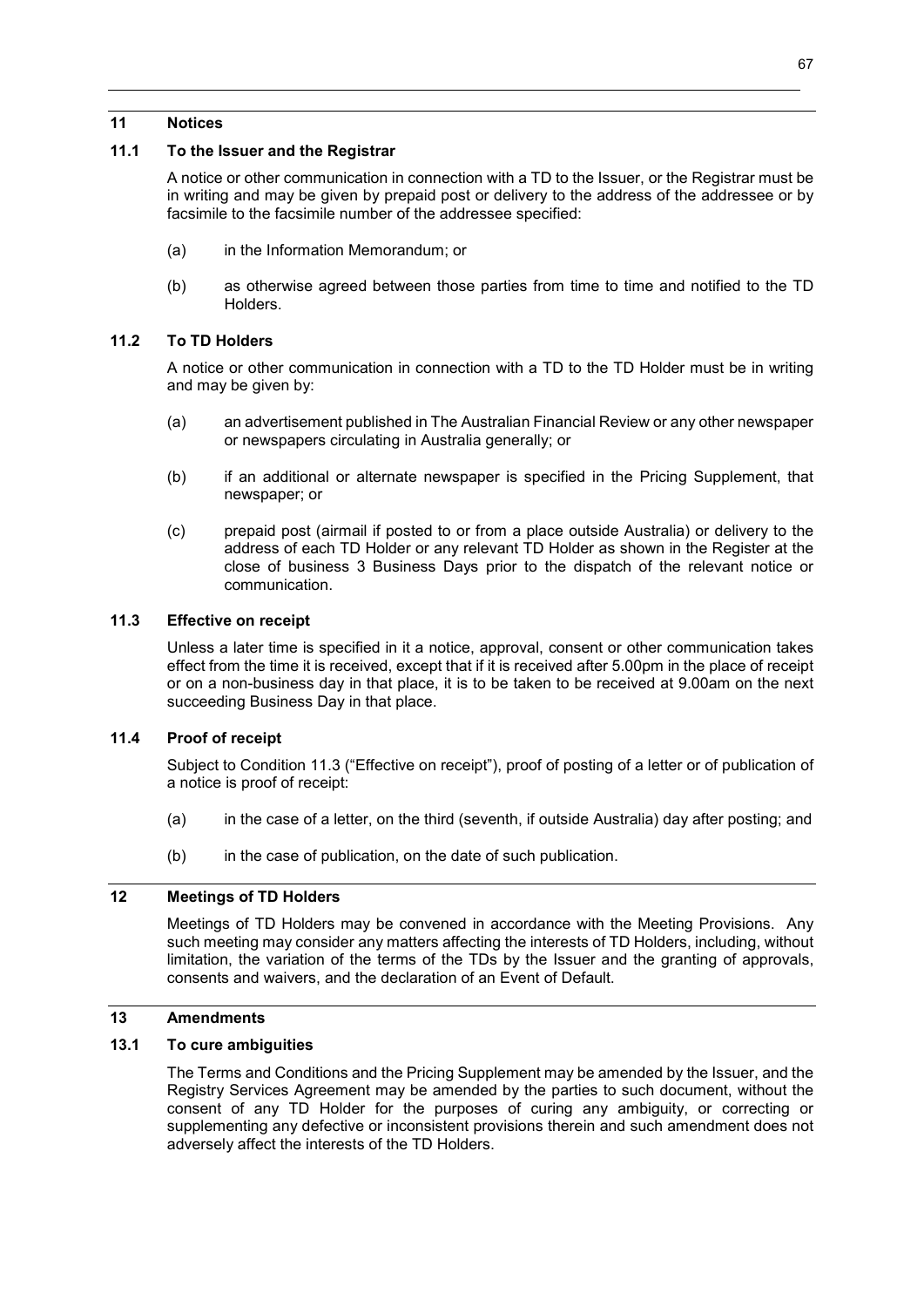#### **13.2 Approval by TD Holders**

The Terms and Conditions, Pricing Supplement and Registry Services Agreement may otherwise be varied by the Issuer with the approval of the TD Holders by Extraordinary Resolution. No other variation to the Terms and Conditions has effect in relation to the TD Holders who hold TDs at the date of any amending deed, unless they otherwise agree in writing. A variation will take effect in relation to all subsequent TD Holders. A variation which affects only a particular Series or Tranche of TDs may be approved solely by the TD Holders of such Series or Tranche.

## **14 Registrar**

# **14.1 Role of the Registrar**

In acting under the Registry Services Agreement in connection with the TDs, the Registrar acts solely as agent of the Issuer and does not assume any obligations towards or relationship of agency or trust for or with any of the TD Holders save insofar as that any funds received by the Registrar in accordance with the Registry Services Agreement shall, pending their application in accordance with the Registry Services Agreement, be held by it in a segregated account for the persons entitled thereto.

## **14.2 Change of Registrar**

The Issuer reserves the right at any time to terminate the appointment of the Registrar in accordance with the Registry Services Agreement and to appoint a successor or additional registrars, provided, however, that the Issuer must at all times maintain the appointment of a registrar. Notice of any such termination of appointment will be given to the TD Holders in accordance with Condition 11 ("Notices").

#### **14.3 Appointment of replacement Registrar**

If the then current Registrar ceases to be Registrar (whether as a result of termination under Condition 14.2 ("Change of Registrar"), resignation as a result of the TDs ceasing to be lodged in the Austraclear System or otherwise), the Issuer must ensure that a replacement Registrar is appointed with effect from the relevant date.

## **15 Calculation Agent**

The Calculation Agent and its initial specified officers are as set out in the relevant Pricing Supplement for the TDs issued by the Issuer. The Issuer reserves the right at any time to terminate the appointment of the Calculation Agent or to appoint additional or other Calculation Agents, provided that it will ensure that at all times for so long as any TDs are outstanding the Calculation Agent acts in respect of TDs for which these Conditions require a Calculation Agent to make calculations.

#### **16 Governing law and jurisdiction**

#### **16.1 Governing law**

The TDs are governed by the law in force in the State of Queensland.

## **16.2 Jurisdiction**

The Issuer irrevocably and unconditionally submits to the non-exclusive jurisdiction of the courts of the State of Queensland and courts of appeal from them.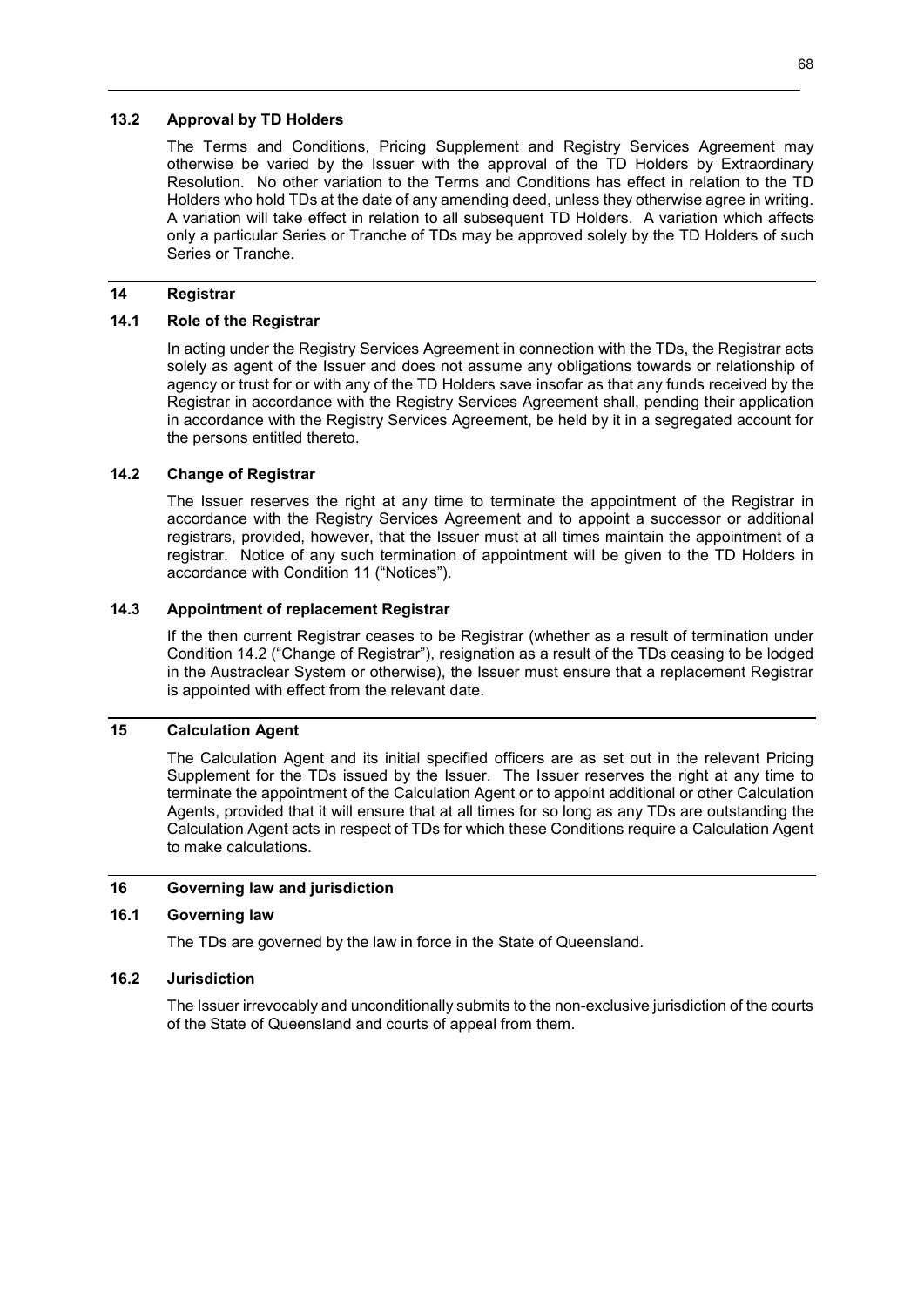# **Terms and Conditions of Subordinated Notes**

*The following are the Terms and Conditions of the Subordinated Notes which, as supplemented, modified or replaced in relation to any Subordinated Notes by the relevant Pricing Supplement, will be applicable to each Series of Subordinated Notes.* 

*Each Tranche will be the subject of a Pricing Supplement. References in the Terms and Conditions to a Pricing Supplement are references to the Pricing Supplement applicable to the relevant Tranche of Subordinated Notes.* 

*Each Noteholder and any person claiming through or under a Noteholder is deemed to have notice of and is bound by these Terms and Conditions, the Deed Poll, the Information Memorandum, and the relevant Pricing Supplement. Copies of each of these documents (to the extent they relate to a Tranche of Subordinated Notes) are available for inspection by the holder of any Subordinated Note of such Tranche at the offices of the Issuer at its address specified in the Information Memorandum.* 

# **1 Interpretation**

## **1.1 Definitions**

The following words have these meanings in these Terms and Conditions unless the contrary intention appears:

**Additional Amounts** has the meaning given in Condition 10.6 ("Taxation");

**Additional Tier 1 Capital** has the meaning given to it in the Prudential Standards;

**Alternate Currency** means a currency (other than Australian Dollars) which is specified in the Pricing Supplement (in the case of Subordinated Notes) or in the terms of issue (in the case of Relevant Tier 2 Securities);

**Applicable Business Day Convention** means the Business Day Convention specified in the Pricing Supplement as applicable to any date in respect of the Subordinated Note or, if none is specified, the Applicable Business Day Convention for such purpose is the Following Business Day Convention. Different Business Day Conventions may apply, or be specified in relation to, the Interest Payment Dates and any other date or dates in respect of any Subordinated Notes;

**Approved Successor** means a holding company that replaces, or is proposed to replace, the Issuer as the ultimate holding company of the Bank of Queensland Group and that satisfies the following requirements:

- (a) the proposed successor holding company complies with all applicable legal requirements and obtains any necessary regulatory approvals (including, to the extent required, APRA's prior written approval);
- (b) the proposed successor holding company agrees to take any necessary action to give effect to an amendment to the Conditions as contemplated in Condition 6.14 ("Amendment of Terms and Conditions relating to Conversion for Successor Holding Company");
- (c) the ordinary shares of the proposed successor holding company are to be listed on the Australian Securities Exchange or any internationally recognised stock exchange;
- (d) the proposed successor holding company has a place of business in Queensland or has appointed a process agent in Queensland to receive service of process on its behalf in relation to any legal proceedings arising out of or in connection with the Subordinated Notes;
- (e) the proposed successor holding company has in the reasonable opinion of the Issuer, the financial capacity to perform the Issuer's obligations under these Terms and Conditions and the Deed Poll in respect of the relevant Subordinated Notes; and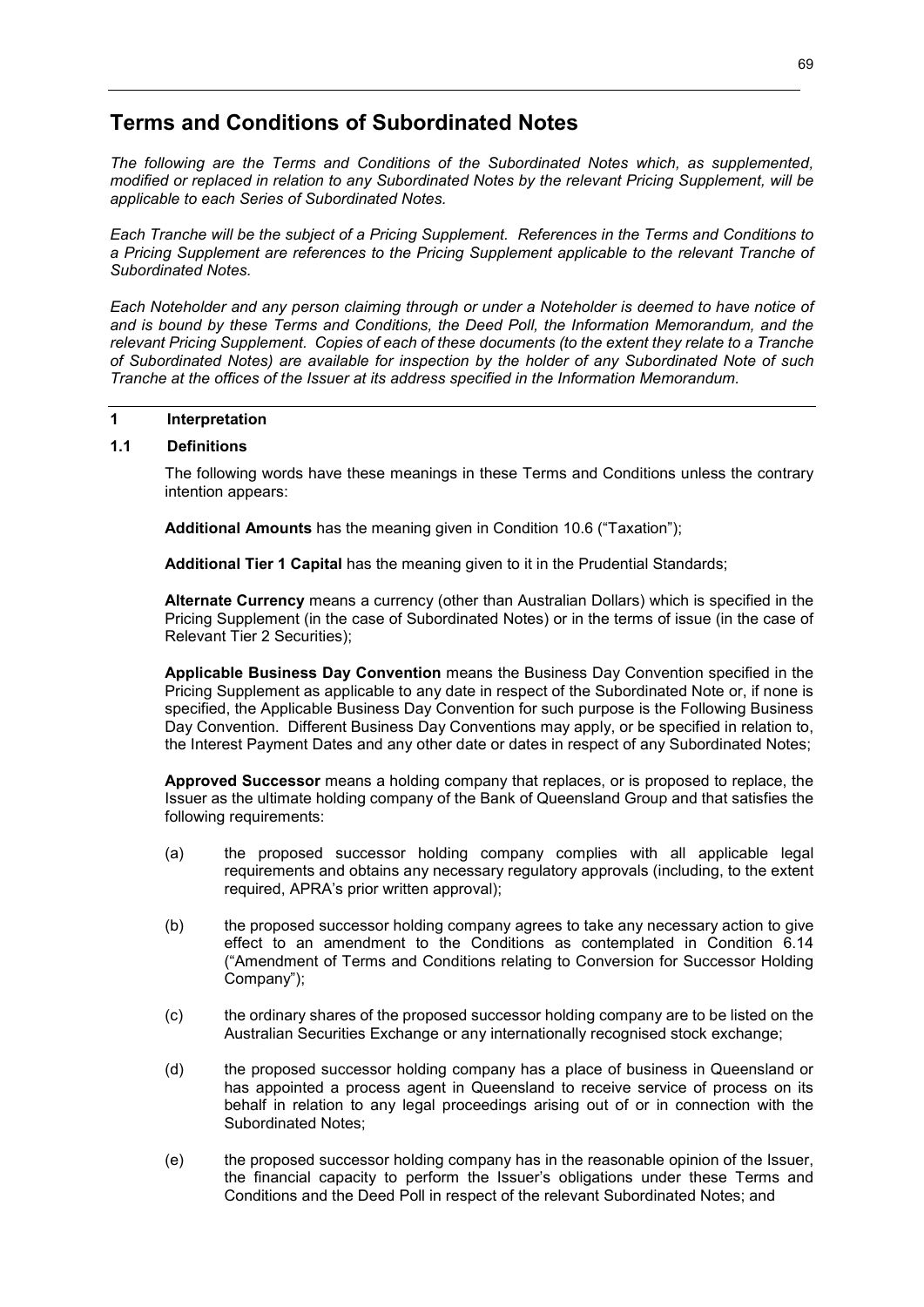(f) the proposed replacement of the Issuer and the requirements described in paragraphs (a) to (c) would not, in the reasonable opinion of the Issuer, otherwise adversely affect the interests of Noteholders;

**APRA** means the Australian Prudential Regulation Authority;

**ASIC** means the Australian Securities and Investments Commission;

**Assets** means, in respect of the Issuer, its total non-consolidated gross assets as shown by the latest published audited accounts of the Issuer, but adjusted for events subsequent to the date of such accounts in such manner and to such extent as two authorised signatories of the Issuer or, if the Issuer is in Winding-Up, the Liquidator may determine to be appropriate;

**ASX Listing Rules** means the listing rules of the Australian Securities Exchange from time to time with any modifications or waivers in their application to the Issuer, which the Australian Securities Exchange may grant;

**Austraclear** means Austraclear Ltd (ABN 94 002 060 773);

**Austraclear Regulations** means the regulations known as the "Austraclear Regulations" together with any instructions or directions (as amended or replaced from time to time), established by Austraclear to govern the use of the Austraclear System and binding on the participants in that system;

**Austraclear System** means the clearing and settlement system operated by Austraclear for holding securities and electronic recording and settling of transactions in those securities between the participants of that system;

**Australian Securities Exchange** means the securities exchange operated by ASX Limited (ABN 98 008 624 691);

**Bank of Queensland Group** means the Bank of Queensland Limited (ABN 32 009 656 740) and its controlled entities;

**Business Day** means:

- (a) a day (other than a Saturday, Sunday or public holiday) on which commercial banks are open for general banking business in the place specified in the Pricing Supplement, or, if no such place is specified, Sydney and Brisbane; and
- (b) if a Subordinated Note is to be issued or paid on such Business Day, a day on which commercial banks settle payments in the relevant currency in Sydney and Brisbane and a day on which the Austraclear System is operating;

**Business Day Convention** means a convention for adjusting any date if it would otherwise fall on a day that is not a Business Day and the following Business Day Conventions, where specified in the Pricing Supplement in relation to any date applicable to any Subordinated Note, have the following meanings:

- (a) **Floating Rate Convention** means that the date is postponed to the next following day which is a Business Day unless that day falls in the next calendar month, in which event:
	- (i) such date is brought forward to the first preceding day that is a Business Day; and
	- (ii) each subsequent Interest Payment Date is the last Business Day in the month which falls the number of months or other period specified as the Interest Period in the applicable Pricing Supplement after the preceding applicable Interest Payment Date occurred;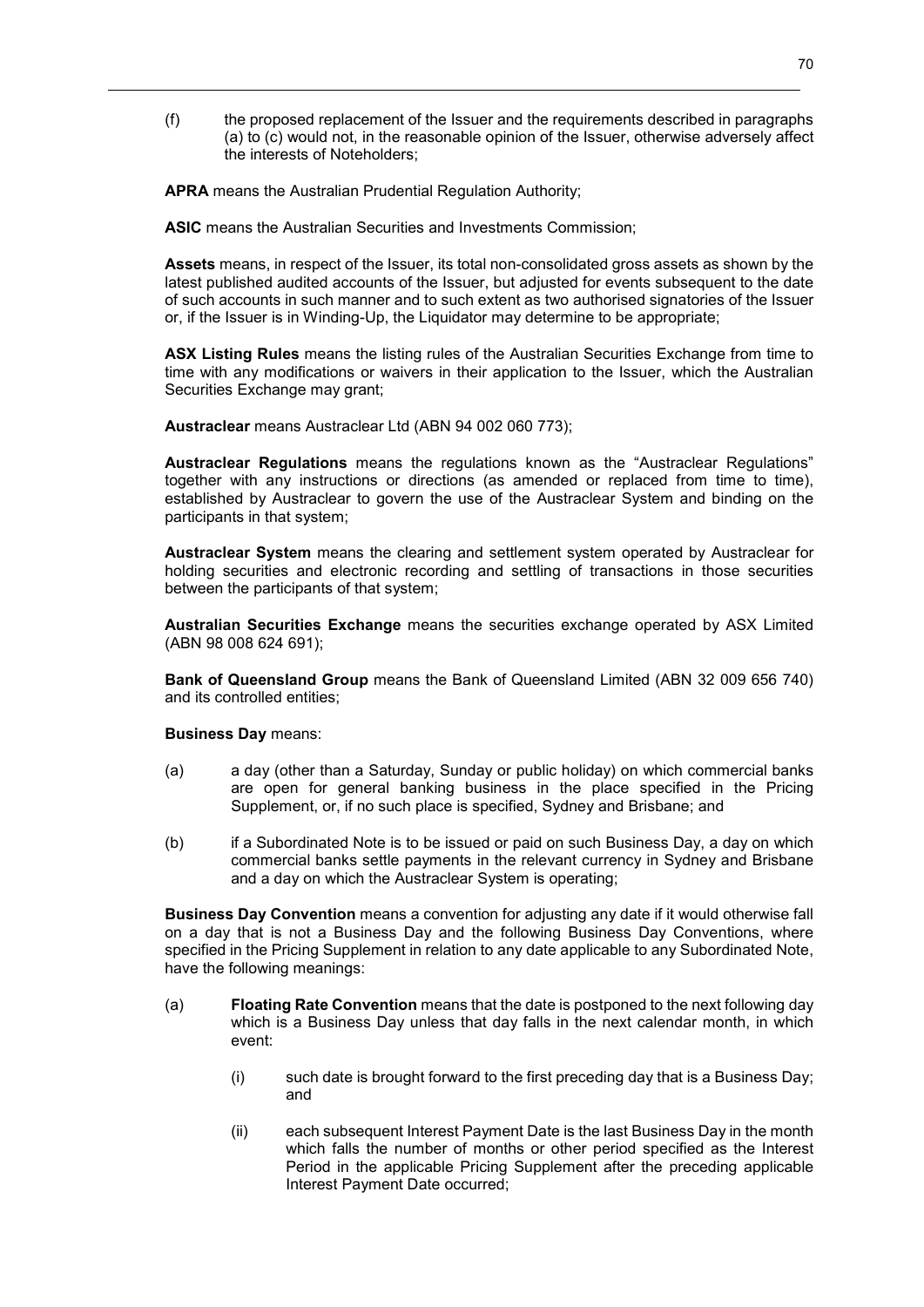- (b) **Following Business Day Convention** means that the date is postponed to the first following day that is a Business Day;
- (c) **Modified Following Business Day Convention** or **Modified Business Day Convention** means that the date is postponed to the first following day that is a Business Day unless that day falls in the next calendar month in which case that date is the first preceding day that is a Business Day; and
- (d) **Preceding Business Day Convention** means that the date is brought forward to the first preceding day that is a Business Day;

**Calculation Agent** means, in respect of a Tranche, the person (if any) specified as such in the relevant Pricing Supplement. The Calculation Agent must be the same for all Subordinated Notes in a Series;

**CHESS** means the Clearing House Electronic Sub-register System operated by ASX Settlement Pty Limited (ABN 49 008 504 532);

#### **Clearing System** means:

- (a) the Austraclear System; or
- (b) any other clearing system specified in the Pricing Supplement;

**Common Equity Tier 1 Capital** has the meaning given to it in the Prudential Standards;

**Condition** means the correspondingly numbered condition in these Terms and Conditions;

**Conversion** means, upon the occurrence of a Non-Viability Trigger Event, the conversion of all or some Subordinated Notes (or a percentage of the Outstanding Principal Amount of each Subordinated Note) into Ordinary Shares of the Issuer in accordance with these Terms and Conditions. **Convert** and **Converted** shall have corresponding meanings;

**Conversion Date** means the applicable Non-Viability Trigger Event Date;

**Conversion Number** has the meaning given in Condition 6.1 ("Conversion");

**Cum Value** has the meaning given in Condition 6.2(a);

**Corporations Act** means the Corporations Act 2001 of Australia;

**Costs** includes costs, charges and expenses, including those incurred in connection with advisers;

**Day Count Fraction** means, in respect of the calculation of an amount for any period of time ("**Calculation Period**"), the day count fraction specified in the Pricing Supplement and:

- (a) if "**Actual/Actual (ICMA)**" is so specified, means:
	- (i) where the Calculation Period is equal to or shorter than the Regular Period during which it falls, the actual number of days in the Calculation Period divided by the product of (1) the actual number of days in such Regular Period, and (2) the number of Regular Periods normally ending in any year; and
	- (ii) where the Calculation Period is longer than one Regular Period, the sum of:
		- (A) the actual number of days in such Calculation Period falling in the Regular Period in which it begins divided by the product of (1) the actual number of days in such Regular Period and (2) the number of Regular Periods in any year; and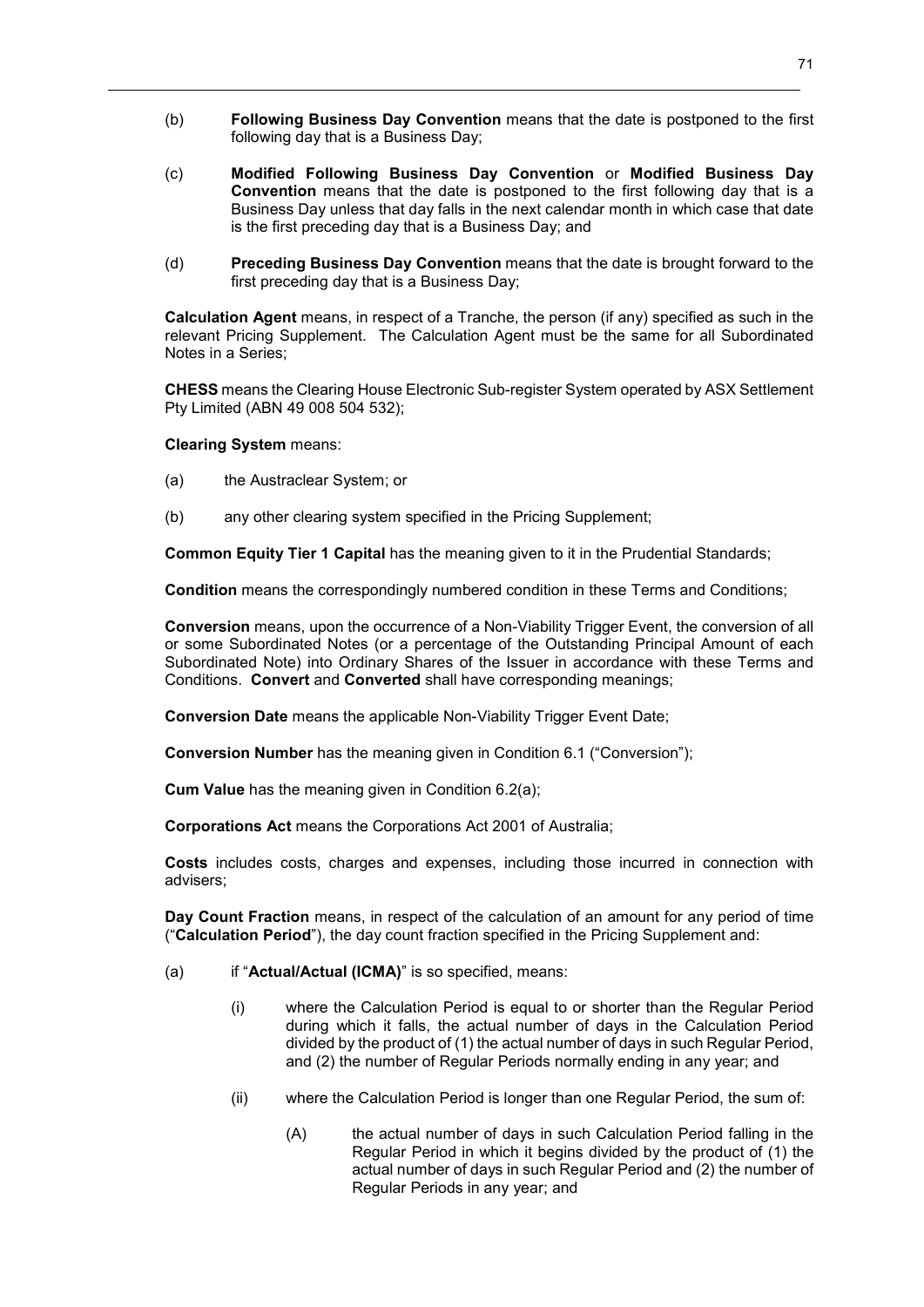- (B) the actual number of days in such Calculation Period falling in the next Regular Period divided by the product of (1) the actual number of days in such Regular Period, and (2) the number of Regular Periods normally ending in any year;
- (b) if "**Actual/Actual**" or "**Actual/Actual (ISDA)**" is so specified, means the actual number of days in the Calculation Period divided by 365 (or, if any portion of the Calculation Period falls in a leap year, the sum of:
	- (i) the actual number of days in that portion of the Calculation Period falling in a leap year divided by 366; and
	- (ii) the actual number of days in that portion of the Calculation Period falling in a non-leap year divided by 365);
- (c) if "**Actual/365 (Fixed)**" is so specified, means the actual number of days in the Calculation Period divided by 365;
- (d) if "**Actual/360**" is so specified, means the actual number of days in the Calculation Period divided by 360;
- (e) if "**30/360**", "**360/360**" or "**Bond Basis**" is so specified, means the number of days in the Calculation Period divided by 360 calculated on a formula basis as follows:

Day Count Fraction = 
$$
\frac{[360 \times (Y_2 - Y_1)] + [30 \times (M_2 - M_1)] + (D_2 - D_1)}{360}
$$

where:

- "**Y1**" is the year, expressed as a number, in which the first day of the Calculation Period falls;
- "**Y2**" is the year, expressed as a number, in which the day immediately following the last day included in the Calculation Period falls;
- "**M1**" is the calendar month, expressed as a number, in which the first day of the Calculation Period falls;
- "**M2**" is the calendar month, expressed as a number, in which the day immediately following the last day included in the Calculation Period falls;
- "**D1**" is the first calendar day, expressed as a number, of the Calculation Period, unless such number would be 31, in which case  $D_1$  will be 30; and
- "**D2**" is the calendar day, expressed as a number, immediately following the last day included in the Calculation Period, unless such number would be 31 and  $D_1$  is greater than 29, in which case  $D_2$  will be 30;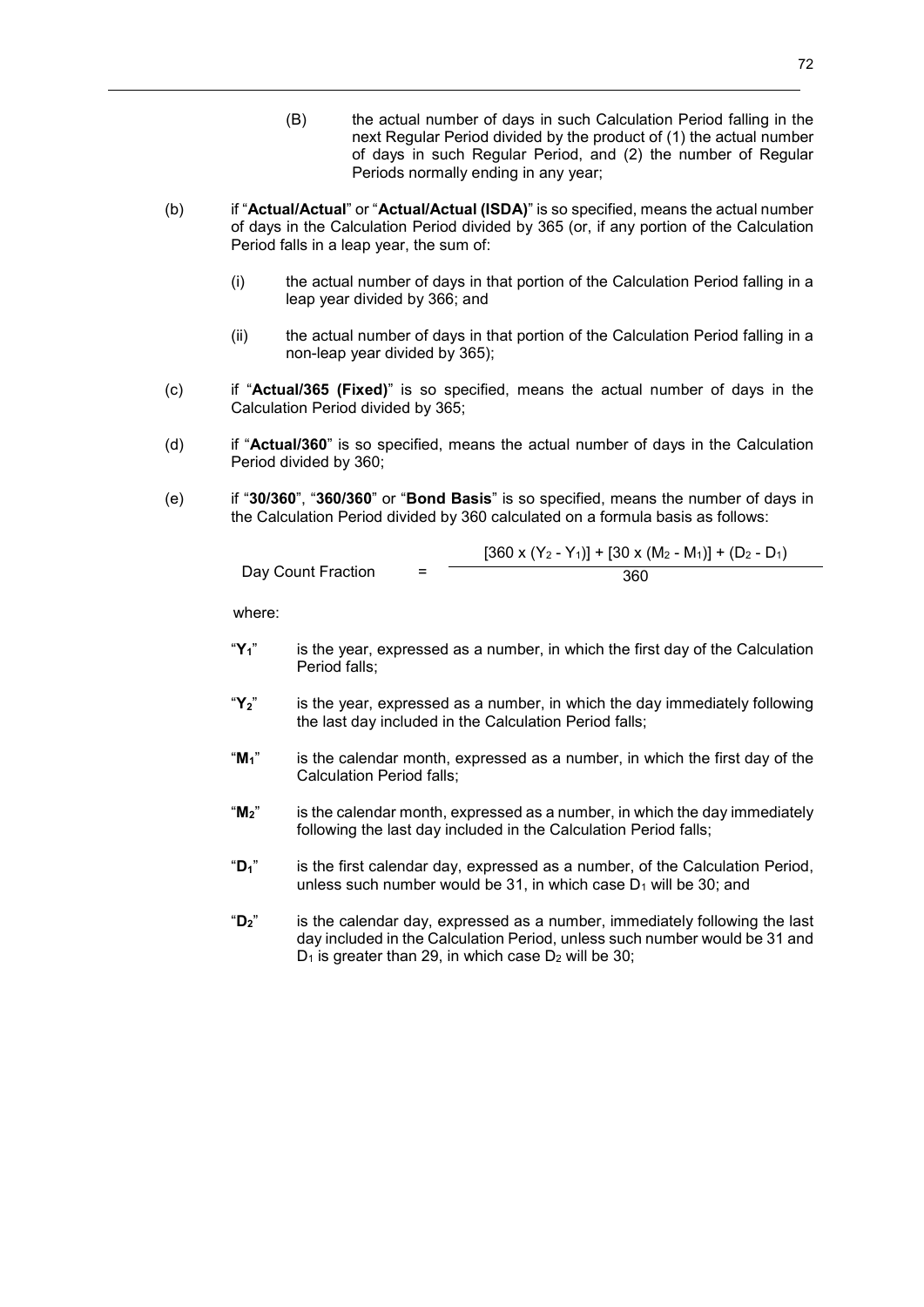(f) if "**30E/360**" or "**Eurobond Basis**" is so specified, means the number of days in the Interest Period divided by 360 calculated on a formula basis as follows:

Day Count Fraction = 
$$
\frac{[360 \times (Y_2 - Y_1)] + [30 \times (M_2 - M_1)] + (D_2 - D_1)}{360}
$$

where:

- "**Y1**" is the year, expressed as a number, in which the first day of the Calculation Period falls;
- "**Y2**" is the year, expressed as a number, in which the day immediately following the last day included in the Calculation Period falls;
- "**M1**" is the calendar month, expressed as a number, in which the first day of the Calculation Period falls;
- "**M2**" is the calendar month, expressed as a number, in which the day immediately following the last day included in the Calculation Period falls;
- "**D1**" is the first calendar day, expressed as a number, of the Calculation Period, unless such number would be 31, in which case  $D_1$  will be 30; and
- "**D2**" is the calendar day, expressed as a number, immediately following the last day included in the Calculation Period, unless such number would be 31, in which case  $D_2$  will be 30:
- (g) if "**30E/360 (ISDA)**" is so specified, means the number of days in the Calculation Period divided by 360, calculated on a formula basis as follows:

|                    | $[360 \times (Y_2 - Y_1)] + [30 \times (M_2 - M_1)] + (D_2 - D_1)$ |
|--------------------|--------------------------------------------------------------------|
| Day Count Fraction | 360                                                                |

where:

- "**Y1**" is the year, expressed as a number, in which the first day of the Calculation Period falls;
- "**Y2**" is the year, expressed as a number, in which the day immediately following the last day included in the Calculation Period falls;
- "**M1**" is the calendar month, expressed as a number, in which the first day of the Calculation Period falls;
- "**M2**" is the calendar month, expressed as a number, in which the day immediately following the last day included in the Calculation Period falls;
- "**D1**" is the first calendar day, expressed as a number, of the Calculation Period, unless (i) that day is the last day of February or (ii) such number would be 31, in which case  $D_1$  will be 30; and
- "**D2**" is the calendar day, expressed as a number, immediately following the last day included in the Calculation Period, unless (i) that day is the last day of February but not the Maturity Date or (ii) such number would be 31, in which case  $D_2$  will be 30:
- (h) if "**RBA Bond Basis**" or "**Australian Bond Basis**" is so specified, means one divided by the number of Interest Payment Dates in a year (or where the Calculation Period does not constitute an Interest Period, the actual number of days in the Calculation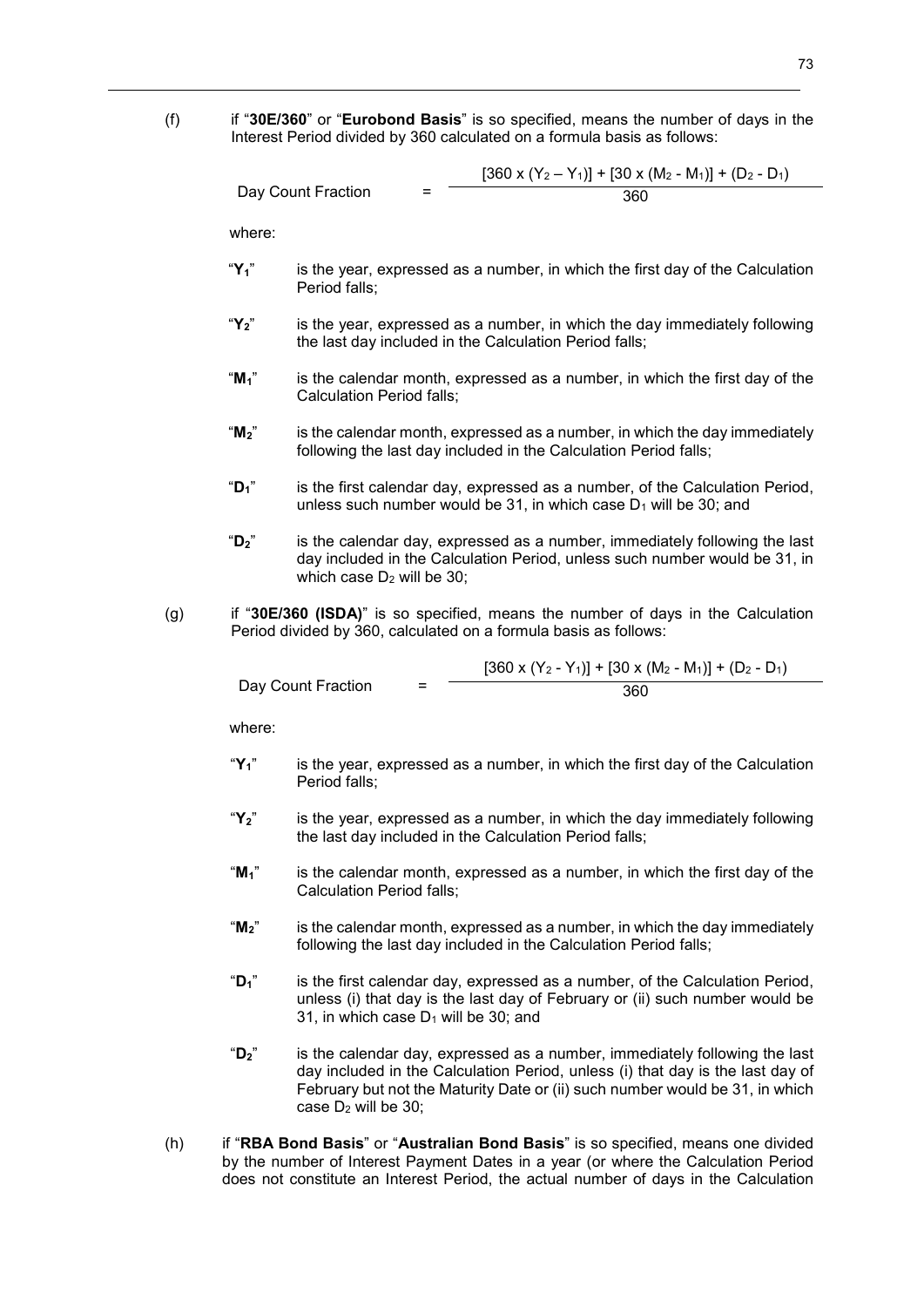Period divided by 365 (or, if any portion of the Calculation Period falls in a leap year, the sum of:

- (i) the actual number of days in that portion of the Calculation Period falling in a leap year divided by 366; and
- (ii) the actual number of days in that portion of the Calculation Period falling in a non-leap year divided by 365)); and
- (i) any other day count fraction specified in the Pricing Supplement;

# **Deed Poll** means:

- (a) the Second Note and TD Deed Poll dated 18 April 2016; and
- (b) such other deed poll that supplements, amends, amends and restates, modifies or replaces the deed referred to above, or which is otherwise acknowledged in writing to be a deed poll for the purposes of the Programme,

in each case executed by the Issuer;

**Denomination** means the notional face value of a Subordinated Note as specified in the relevant Pricing Supplement;

**Early Termination Amount** means in relation to a Subordinated Note, the Outstanding Principal Amount;

**Equal Ranking Instruments** means instruments which satisfy the requirements set out in one of the following paragraphs (a) or (b):

- (a) any instruments, present and future, issued by the Issuer after 1 January 2013 which:
	- (i) by their terms are, or are expressed to be, subordinated in a Winding-Up to the claims of Senior Creditors;
	- (ii) qualify as Tier 2 Capital of the Issuer as described in the Prudential Standards; and
	- (iii) in a Winding-Up rank, or are expressed to rank, prior to, and senior in right of payment to, instruments which constitute Additional Tier 1 Capital or Common Equity Tier 1 Capital of the Issuer; and
- (b) any other instruments, present and future, issued by the Issuer where, the right to repayment ranks, or is expressed to rank, in a Winding-Up equally with the claims of Noteholders (irrespective of whether or not such instruments qualify as Tier 2 Capital of the Issuer as described in the Prudential Standards);

**Event of Default** in relation to a Subordinated Note has the meaning given to it in Condition 9.1 ("Events of Default");

**Extraordinary Resolution** has the same meaning as in the Meetings Provisions;

# **FATCA** means:

- (a) sections 1471 to 1474 of the U.S. Internal Revenue Code of 1986 or any associated regulations;
- (b) any treaty, law or regulation of any other jurisdiction, or relating to an intergovernmental agreement between the United States of America and any other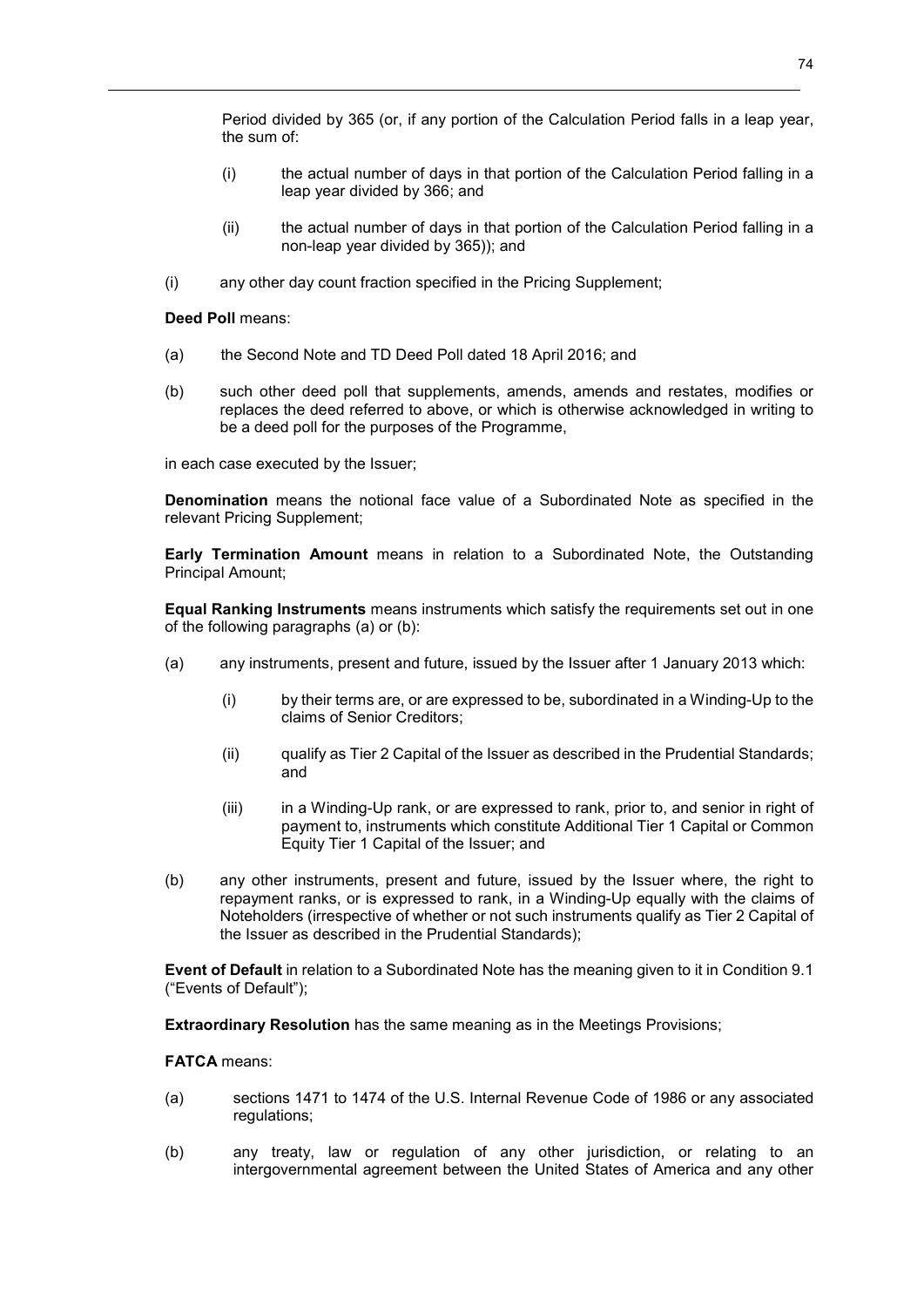jurisdiction, which (in either case) facilitates the implementation of any law or regulation referred to in paragraph (a) above; or

(c) any agreement pursuant to the implementation of any treaty, law or regulation referred to in paragraphs (a) or (b) above with the United States of America Internal Revenue Service, the United States of America government or any governmental or taxation authority in any other jurisdiction;

**Final Broken Amount** has the meaning given to it in the Pricing Supplement;

**Foreign Holder** means a Noteholder (a) whose address in the Register is a place outside Australia or (b) who the Issuer otherwise believes may not be a resident of Australia and, in either case, the Issuer is not satisfied that the laws of the Noteholder's country of residence would permit the offer to, or the holding or acquisition of Ordinary Shares by, the Noteholder (but the Issuer will not be bound to enquire into those laws), either unconditionally or after compliance with conditions which the Issuer, in its absolute discretion, regards as acceptable and not unduly onerous;

**Government Agency** means any government or any governmental, semi-governmental, administrative, fiscal or judicial body, department, commission, authority, tribunal, agency or entity;

### **Ineligible Holder** means:

- (a) a Noteholder who is prohibited or restricted by any applicable law or regulation in force in Australia (including, but not limited to, Chapter 6 of the Corporations Act, the Foreign Acquisitions and Takeovers Act 1975 of Australia, the Financial Sector (Shareholdings) Act 1998 of Australia and Part IV of the Competition and Consumer Act 2010 of Australia) from being offered, holding or acquiring Ordinary Shares (provided that if the relevant prohibition or restriction only applies to the Noteholder in respect of some of its Subordinated Notes, it shall only be treated as an Ineligible Holder in respect of those Subordinated Notes and not in respect of the balance of its Subordinated Notes). The Issuer will be entitled to treat a Noteholder as not being an Ineligible Holder unless the Noteholder has otherwise notified it after the Issue Date and prior to the Non-Viability Trigger Event Date; or
- (b) a Foreign Holder;

**Information Memorandum** means, in respect of a Subordinated Note:

- (a) the Information Memorandum dated 17 December 2019 or the then latest information memorandum which replaces that document; or
- (b) the information memorandum or other offering document referred to in the Pricing Supplement,

in each case prepared by, or on behalf of, and approved in writing by, the Issuer in connection with the issue of that Subordinated Note and all other documents incorporated by reference in it, including any applicable Pricing Supplement and any other applicable amendments or supplements to it;

**Initial Broken Amount** has the meaning given to it in the Pricing Supplement;

**Interest Accrual Period** means, in respect of an Interest Period, each successive period beginning on and including an Interest Period End Date and ending on but excluding the next succeeding Interest Period End Date during that Interest Period provided that the first Interest Accrual Period commences on and includes the Interest Commencement Date and the final Interest Accrual Period ends on but excludes the Maturity Date;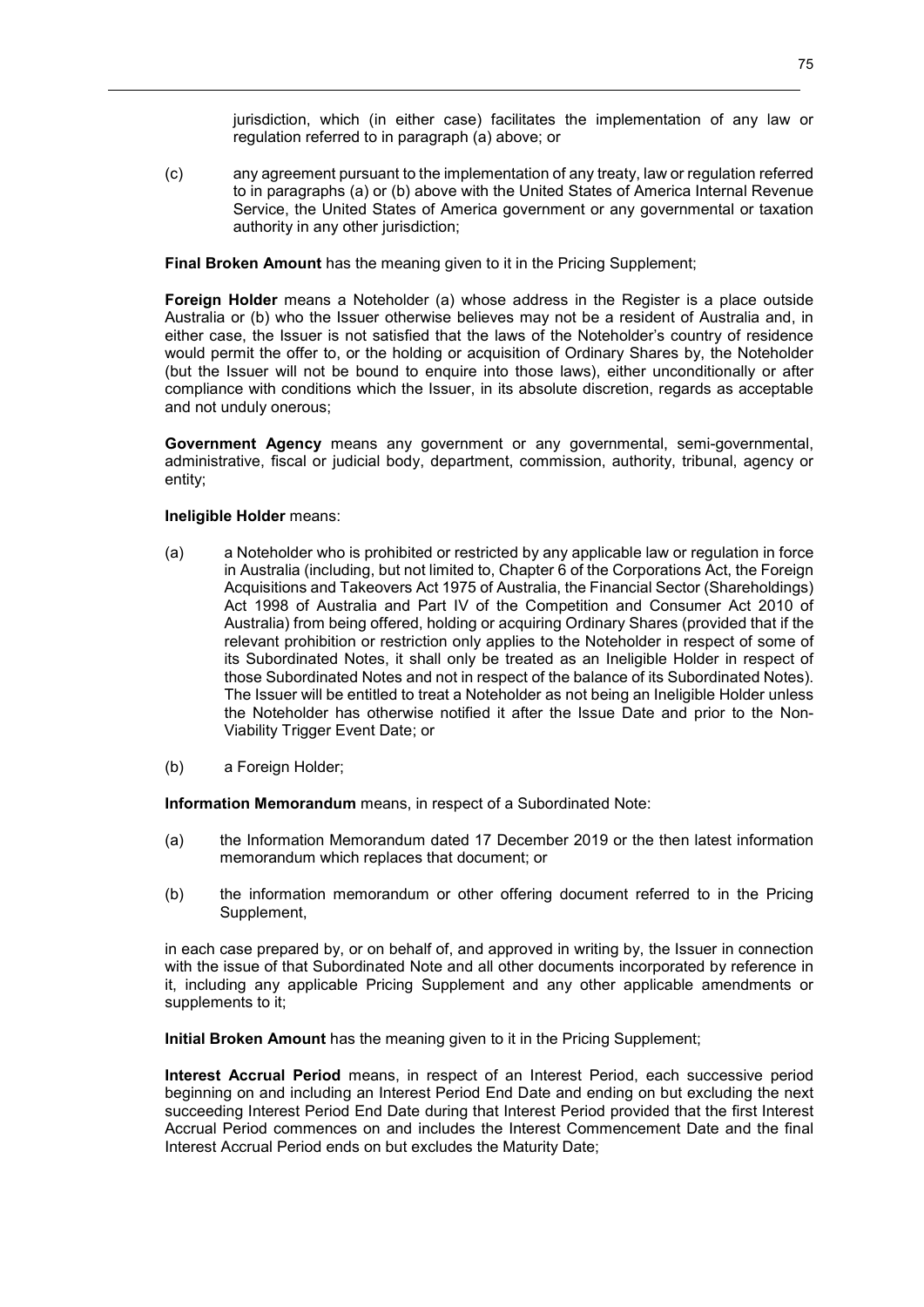**Interest Commencement Date** means the Issue Date or such other date as may be specified as such in the Pricing Supplement;

**Interest Determination Date** means the date so specified in, or determined in accordance with, the Pricing Supplement;

**Interest Payment Date** means the date or dates specified as such in, or determined in accordance with the provisions of, the Pricing Supplement and adjusted, if necessary, in accordance with the Applicable Business Day Convention;

**Interest Period** means each successive period beginning on and including an Interest Payment Date and ending on but excluding the next succeeding Interest Payment Date provided that the first Interest Period commences on and includes the Interest Commencement Date and the final Interest Period ends on but excludes the Maturity Date;

**Interest Period End Date** means the dates specified as such in, or determined in accordance with the provisions of, the Pricing Supplement as adjusted, if necessary, in accordance with the Applicable Business Day Convention or, if no date or dates are specified in the Pricing Supplement, means the dates which correspond with the Interest Payment Dates in respect of the Subordinated Notes;

**Interest Rate** means the rate or rates (expressed as a percentage per annum) or amount or amounts (expressed as a price per unit of relevant currency) of interest payable in respect of the Subordinated Notes specified in, or calculated or determined in accordance with the provisions of, the Pricing Supplement and in the case of floating rate Subordinated Notes, the rate determined in accordance with Condition 7.3 ("Interest - floating rate");

**Issue Date** means the day on which any Subordinated Note is or is to be issued as specified in or determined in accordance with the provisions of the Pricing Supplement;

**Issue Date VWAP** means the VWAP during the period of 20 ASX Business Days on which trading in Ordinary Shares took place immediately preceding but not including the Issue Date, as adjusted in accordance with Condition 6 ("Procedures for Conversion");

**Issuer** means Bank of Queensland Limited (ABN 32 009 656 740);

**Junior Ranking Capital Instruments** means instruments, present and future, issued by the Issuer which:

- (a) by their terms are, or are expressed to be, subordinated in a Winding-Up to the claims of Noteholders and other Equal Ranking Instruments; and
- (b) qualify as Additional Tier 1 Capital or Common Equity Tier 1 Capital of the Issuer (or, in the case of any instruments issued prior to 1 January 2013, were treated as constituting Tier 1 Capital in accordance with the Prudential Standards which applied prior to 1 January 2013 irrespective of whether or not such instruments are treated as constituting Tier 1 Capital in accordance with any transitional arrangements approved by APRA);

**Liabilities** means, in respect of the Issuer, its total non-consolidated gross liabilities as shown by its latest published audited accounts, but adjusted for events subsequent to the date of such accounts in such manner and to such extent as two authorised signatories of the Issuer or, if the Issuer is in Winding-Up, the Liquidator may determine to be appropriate;

**Liquidator** means the liquidator or other official responsible for the conduct and administration of a Winding-Up;

**Margin** means the margin specified in, or determined in accordance with the provisions of, the Pricing Supplement;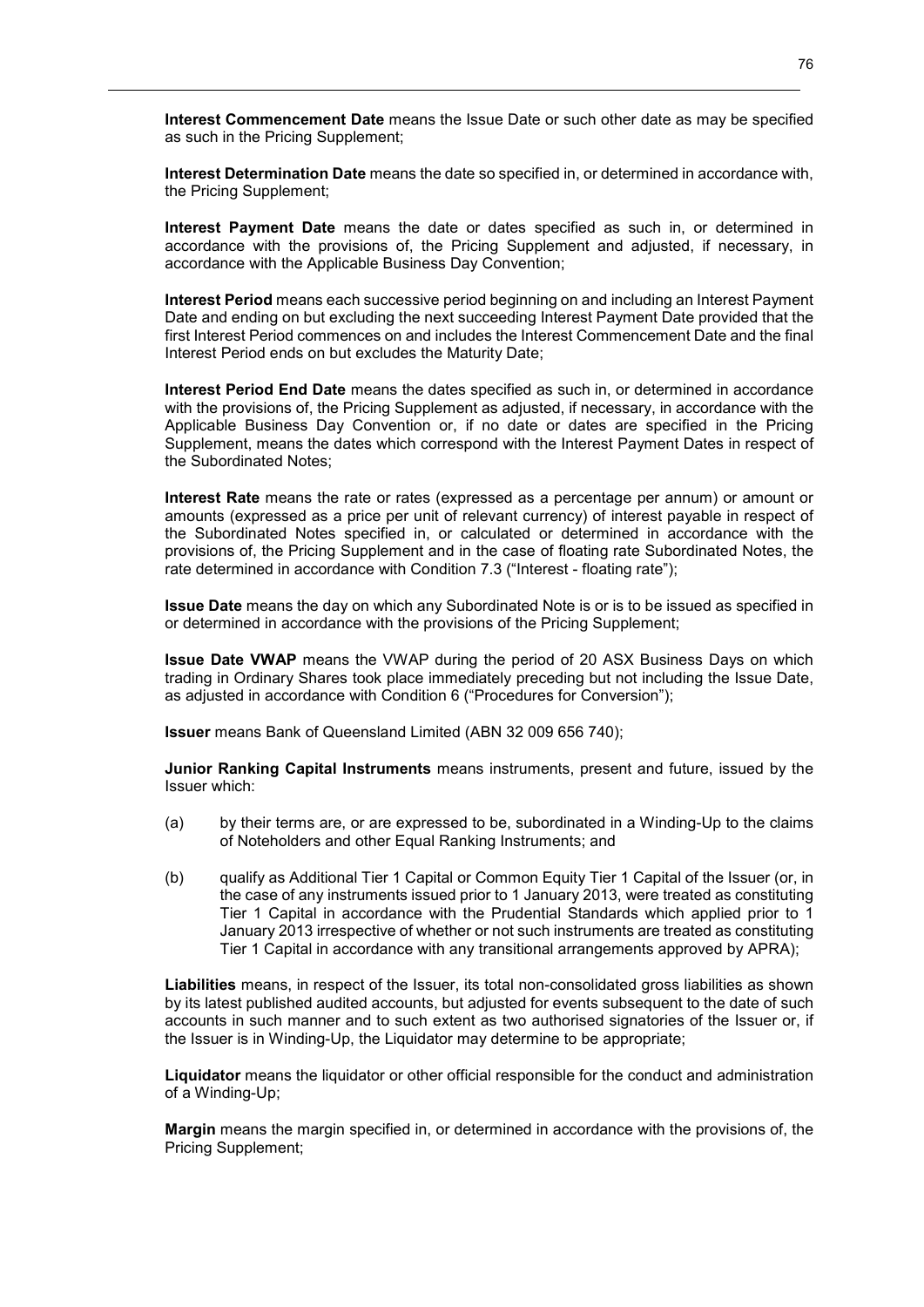**Maturity Date** means the date for redemption of a Subordinated Note as specified in the Pricing Supplement;

**Maturity Redemption Amount** means in relation to a Subordinated Note, the Outstanding Principal Amount or such other redemption amount as may be specified in, or calculated or determined in accordance with the provisions of, the Pricing Supplement;

**Maximum Conversion Number** has the meaning given in Condition 6.1 ("Conversion");

**Meetings Provisions** means the provisions for the convening of meetings of, and passing of resolutions by, Noteholders set out in the schedule to the Deed Poll;

**Non-Viability Trigger Event** occurs when APRA notifies the Issuer in writing that it believes:

- (a) Conversion or Write-off of all or some Subordinated Notes or conversion, write-off or write-down of all or some of the capital instruments of the Issuer is necessary because, without it, the Issuer would become non-viable; or
- (b) without a public sector injection of capital, or equivalent support, the Issuer would become non-viable;

**Non-Viability Trigger Event Date** has the meaning given in Condition 5.1(c)(iii);

**Noteholder** means a means a person whose name is for the time being entered in the Register as the holder of a Subordinated Note or, where a Subordinated Note is owned jointly by two or more persons, the persons whose names appear in the Register as the joint owners of that Subordinated Note;

**Ordinary Resolution** has the same meaning as in the Meetings Provisions;

**Ordinary Share** means a fully paid ordinary share in the capital of the Issuer;

**Outstanding** means, on any date, Subordinated Notes which have not been redeemed, Converted, Written-off or satisfied in full by the Issuer;

**Outstanding Principal Amount** means in respect of a Subordinated Note which is Outstanding at any time, the Denomination of the Subordinated Note less the aggregate of any part of the principal amount of that Subordinated Note that has been paid or otherwise satisfied by the Issuer and for such purposes:

- (a) if the principal amount of a Subordinated Note has from time to time been Converted or Written-off as described in, and in accordance with, Conditions 5 ("Non-viability, Conversion and Write-off") and 6 ("Procedures for Conversion") the principal amount of the Subordinated Note will be reduced by the principal amount so Converted or Writtenoff; and
- (b) if an amount is required to be determined in Australian Dollars, the Australian Dollar equivalent of the Alternate Currency is to be determined on the basis of the spot rate of exchange for the sale of Australian Dollars against the purchase of such relevant Alternate Currency in the Sydney foreign exchange market quoted by any leading bank selected by the Issuer on the relevant calculation date. The calculation date is, at the discretion of the Issuer, either the date of the Pricing Supplement for such Subordinated Notes or the preceding day on which commercial banks and foreign exchange markets are open for business in Sydney or such other date as may be specified by the Issuer in the Pricing Supplement;

**Payment Date** means, in respect of a Subordinated Note, an Interest Payment Date, the Maturity Date or other relevant payment date (including an early payment date);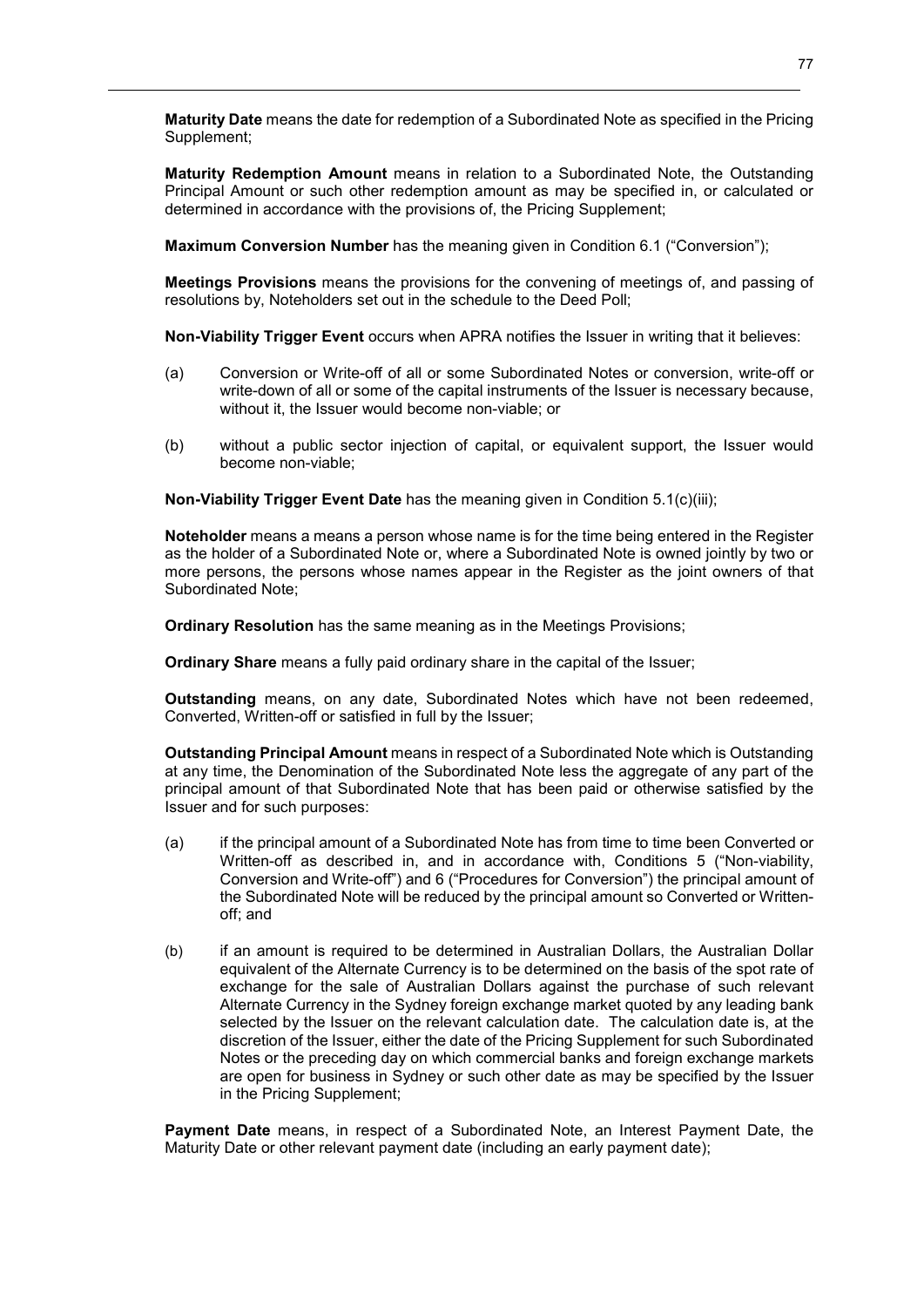**Pricing Supplement** means a pricing supplement prepared and issued in relation to Subordinated Notes of a relevant Tranche or Series confirmed in writing by the Issuer;

**Programme** means the Issuer's uncommitted revolving programme for the issuance of Subordinated Notes and other debt instruments established under the Transaction Documents;

**Prudential Standards** means the prudential standards and guidelines published by APRA and applicable to the Issuer from time to time;

**Purchase Price** means, in respect of a Subordinated Note, the purchase price so specified in the relevant Pricing Supplement;

**Reclassification** has the meaning given in Condition 6.3 ("Adjustments to VWAP for capital reconstruction");

**Record Date** means, in the case of payments of interest or principal, the eighth calendar day before the relevant date for payment or such date that may be specified in the relevant Pricing Supplement;

**Reference Banks** means the institutions specified as such in the Pricing Supplement or, if none, four major banks selected by the Calculation Agent in the inter-bank market that is most closely connected with the Reference Rate;

**Reference Rate** means, in relation to a Subordinated Note, the rate so specified in the relevant Pricing Supplement**;**

**Register** means a register, including any branch register, of Noteholders established and maintained by the Issuer in which is entered the names and addresses of Noteholders whose Subordinated Notes are carried on that register, the amount of Subordinated Notes held by each Noteholder and the Tranche, Series and date of issue and transfer of those Subordinated Notes, and any other particulars which the Issuer sees fit;

#### **Registrar** means:

- (a) Computershare Investor Services Pty Limited (ABN 48 078 279 277); and/or
- (b) any other person appointed by the Issuer pursuant to a Registry Services Agreement to establish and maintain the Register on the Issuer's behalf from time to time;

#### **Registry Services Agreement** means:

- (a) the agreement entitled "Registrar and Paying Agency Agreement" dated 18 December 2018 between the Issuer and Computershare Investor Services Pty Limited; and/or
- (b) any other agreement between the Issuer and a Registrar in relation to the establishment and maintenance of a Register;

#### **Regular Period** means:

- (a) in the case of Subordinated Notes where interest is scheduled to be paid only by means of regular payments, each Interest Period;
- (b) in the case of Subordinated Notes where, apart from the first Interest Period, interest is scheduled to be paid only by means of regular payments, each period from and including a Regular Date falling in any year to but excluding the next Regular Date, where "**Regular Date**" means the day and month (but not the year) on which any Interest Payment Date falls; and
- (c) in the case of Subordinated Notes where, apart from one Interest Period other than the first Interest Period, interest is scheduled to be paid only by means of regular payments,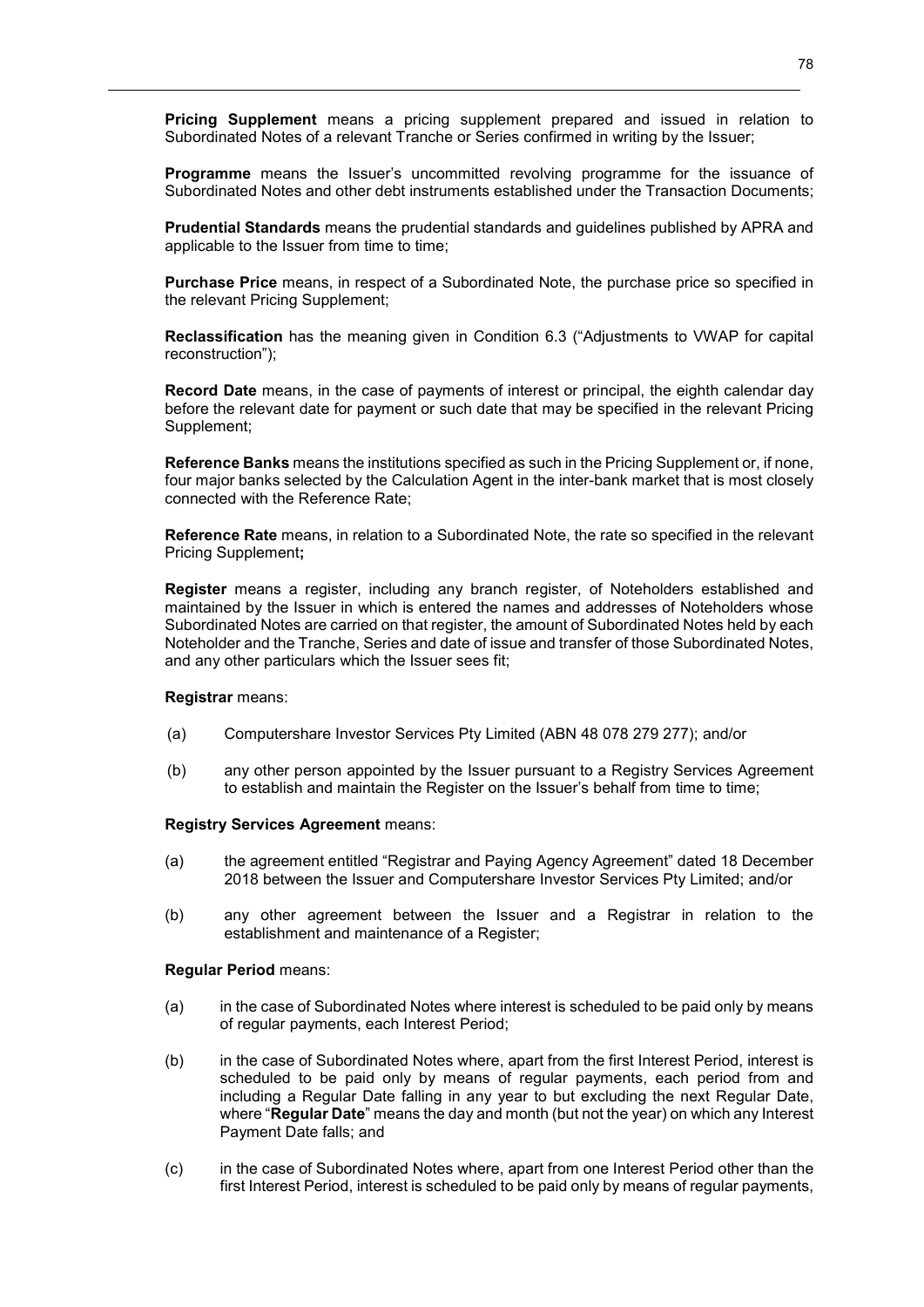each period from and including a Regular Date falling in any year to but excluding the next Regular Date, where "**Regular Date**" means the day and month (but not the year) on which any Interest Payment Date falls other than the Interest Payment Date falling at the end of the irregular Interest Period;

**Related Entity** means an entity over which the Issuer or any parent of the Issuer exercises control or significant influence, as determined by APRA from time to time;

**Relevant Date** means the date on which a payment in respect of the Subordinated Notes becomes due, except that if the full amount payable has not been received by the Registrar on or before the due date, it means the date on which, the full amount having been so received, notice to that effect is given to the Noteholders in accordance with Condition 13 ("Notices");

**Relevant Securities** means Relevant Tier 1 Securities and Relevant Tier 2 Securities;

**Relevant Tier 1 Security** means a security forming part of the Tier 1 Capital of the Issuer on a "Level 1 basis" or "Level 2 basis" in accordance with the Prudential Standards which, upon the occurrence of a Non-Viability Trigger Event, may be either:

- (a) converted into Ordinary Shares; or
- (b) written-off or written-down (and all rights and claims of the holders in respect of the security shall be written-off or written-down);

**Relevant Tier 2 Security** means a security (other than the Subordinated Notes) forming part of the Tier 2 Capital of the Issuer on a "Level 1 basis" or "Level 2 basis" in accordance with the Prudential Standards which, upon the occurrence of a Non-Viability Trigger Event, may be either:

- (a) converted into Ordinary Shares; or
- (b) written-off or written-down (and all rights and claims of the holders in respect of the security shall be written-off or written-down);

**Replacement** has the meaning given in Condition 6.14(a);

**Resolution** means an Extraordinary Resolution or Ordinary Resolution, as the context requires;

**Retail Issue** means an issue of Subordinated Notes all of which are specified in a Pricing Supplement as being a retail issue. A retail issue is one in respect of which Subordinated Notes are issued pursuant to a prospectus which has been lodged with, and registered by, ASIC;

**Sale and Transfer Agent** means each nominee (who cannot be a Related Entity) appointed by the Issuer under a facility established for the sale or transfer of Ordinary Shares issued on Conversion on behalf of:

- (a) if the Noteholder is the operator of a Clearing System or a nominee for a common depository for any one or more Clearing Systems (such operator or nominee for a common depository acting in such capacity as is specified in the rules and regulations of the relevant Clearing System or Clearing Systems), the participants in the relevant Clearing System or Clearing Systems;
- (b) Noteholders who do not wish to receive Ordinary Shares on Conversion; or
- (c) Noteholders who are Ineligible Holders,

in accordance with Condition 6.10 ("Conversion: Clearing Systems, where the Noteholder does not wish to receive Ordinary Shares or is an Ineligible Holder"). For the avoidance of doubt, the Issuer may appoint more than one Sale and Transfer Agent in respect of the Conversion of one or more Series of Subordinated Notes;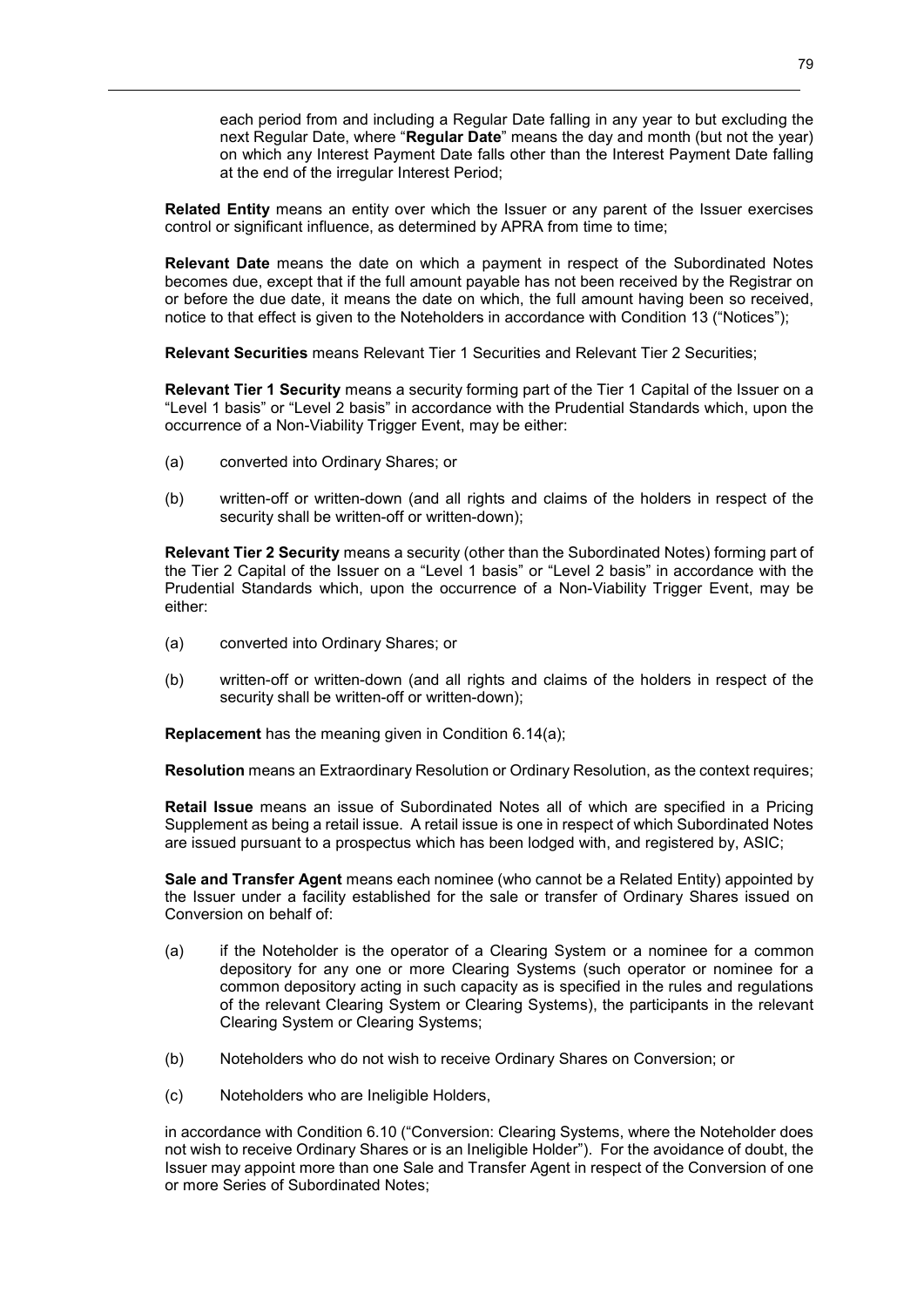**Senior Creditors** means all depositors and other creditors (present and future) of the Issuer, including all Noteholders of the Issuer's debt:

- (a) whose claims are admitted in a Winding-Up; and
- (b) whose claims are not made as holders of indebtedness arising under:
	- (i) an Equal Ranking Instrument; or
	- (ii) a Junior Ranking Capital Instrument;

**Series** means a Tranche or Tranches of Subordinated Notes which are identical, except that:

- (a) the Issue Date and the amount of the first payment of interest may be different in respect of different Tranches of a Series; and
- (b) a Series may comprise Subordinated Notes in more than one Denomination;

**Solvency Condition** has the meaning given in Condition 4.3 ("Solvency condition");

**Solvent** means that each of the following is satisfied:

- (a) the Issuer is able to pay its debts as they fall due; and
- (b) the Issuer's Assets exceed its Liabilities;

**Solvent Reconstruction** means a scheme of amalgamation or reconstruction, not involving a bankruptcy or insolvency, where the obligations of the Issuer in relation to the outstanding Subordinated Notes are assumed by the successor entity to which all, or substantially all of the property, assets and undertaking of the Issuer are transferred or where an arrangement with similar effect not involving a bankruptcy or insolvency is implemented;

**Subordinated Note** means a note being a debt obligation of the Issuer constituted by and owing under the Deed Poll to a Noteholder, the details of which are recorded in, and evidenced by, inscription in the Register;

**Subsidiary** of an entity means another entity which is a subsidiary of the first within the meaning of Part 1.2 Division 6 of the Corporations Act;

**Tax Act** means the Income Tax Assessment Act 1936 of Australia and where applicable, the Income Tax Assessment Act 1997 of Australia;

**Tax Legislation** means (a) the Income Tax Assessment Act 1936 of Australia or the Income Tax Assessment Act 1997 of Australia (both as amended from time to time, as the case may be), and a reference to any section of the Income Tax Assessment Act 1936 includes a reference to that section as rewritten in the Income Tax Assessment Act 1997, (b) any other law setting the rate of income tax payable by the Issuer, and (c) any regulation made under such laws;

**Taxes** has the meaning given to that term in Condition 10.6 ("Taxation");

**Tenor** of a Subordinated Note means the number of days from and including its Issue Date to, and excluding, its Maturity Date;

**Terms and Conditions** means, in respect of a Subordinated Note, these terms and conditions as amended, supplemented, modified or replaced by the Pricing Supplement applicable to such Subordinated Note;

**Tier 1 Capital** has the meaning given to it in the Prudential Standards;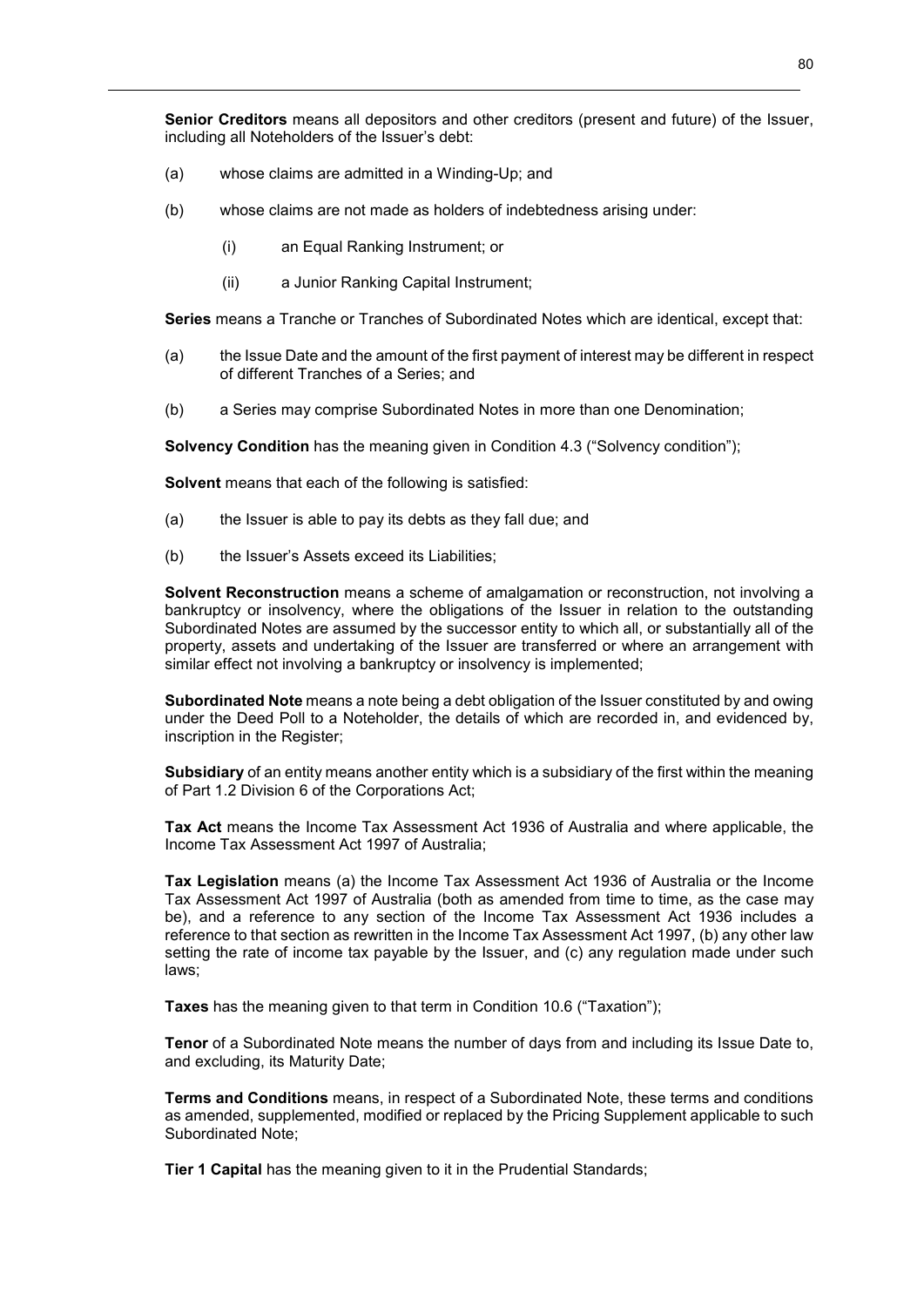**Tier 2 Capital** has the meaning given to it in the Prudential Standards;

**Tranche** means Subordinated Notes which are issued on the same Issue Date and the terms of which are identical in all respects (except that a Tranche may comprise Subordinated Notes in more than one denomination);

**Transaction Documents** means each of the Deed Poll, each Subordinated Note, each Pricing Supplement and the Registry Services Agreement;

**VWAP** means, subject to any adjustments under Condition 6.2 ("Adjustments to VWAP generally"), the average of the daily volume weighted average sale prices (expressed in Australian dollars and cents and rounded to the nearest full cent, with A\$0.005 being rounded upwards) of Ordinary Shares sold on ASX during the relevant period or on the relevant days but does not include any "crossing" transacted outside the "Open Session State" or any "special crossing" transacted at any time, each as defined in the ASX Market Rules or any overseas trades or trades pursuant to the exercise of options over Ordinary Shares;

# **VWAP Period** means:

- (a) in the case of a Conversion resulting from the occurrence of a Non-Viability Trigger Event, the period of 5 ASX Business Days on which trading in Ordinary Shares took place immediately preceding (but not including) the Non-Viability Trigger Event Date; or
- (b) otherwise, the period for which the VWAP is to be calculated in accordance with these Terms and Conditions;

**Winding-Up** means the legal procedure for the liquidation of the Issuer commenced when:

- (a) a court order is made for the winding-up of the Issuer and that time for appeal of the decision has passed; or
- (b) an effective resolution is passed by shareholders or members for the winding-up of the Issuer,

other than in connection with a Solvent Reconstruction.

*A Winding-Up must be commenced by a court order or an effective resolution of shareholders or members. Neither (i) the making of an application, the filing of a petition, or the taking of any other steps for the winding-up of the Issuer (or any other any procedure whereby the Issuer may be dissolved, liquidated, sequestered or cease to exist as a body corporate), nor (ii) the appointment of a receiver, administrator, administrative receiver, compulsory manager, ADI statutory manager or other similar officer (other than a Liquidator) in respect of the Issuer, constitutes a Winding-Up for the purposes of these Terms and Conditions;* 

**Write-down** means a partial Write-off. **Written-down** shall have a corresponding meaning; and

**Write-off** means termination, reduction and writing off or writing down in accordance with Condition 5.3 ("No further rights"). **Written-off** shall have a corresponding meaning.

### **1.2 References to certain general terms**

Unless the contrary intention appears, a reference in these Terms and Conditions to:

- (a) these Terms and Conditions is a reference to these terms and conditions as modified, supplemented or replaced by the Pricing Supplement;
- (b) "**Australian Dollars***"*, "**A\$***"* or "**dollars***"* is a reference to the lawful currency of the Commonwealth of Australia;
- (c) a "law" includes common law, principles of equity, decree and any statute or other law made by any parliament (where a "statute" or "other law" made by parliament includes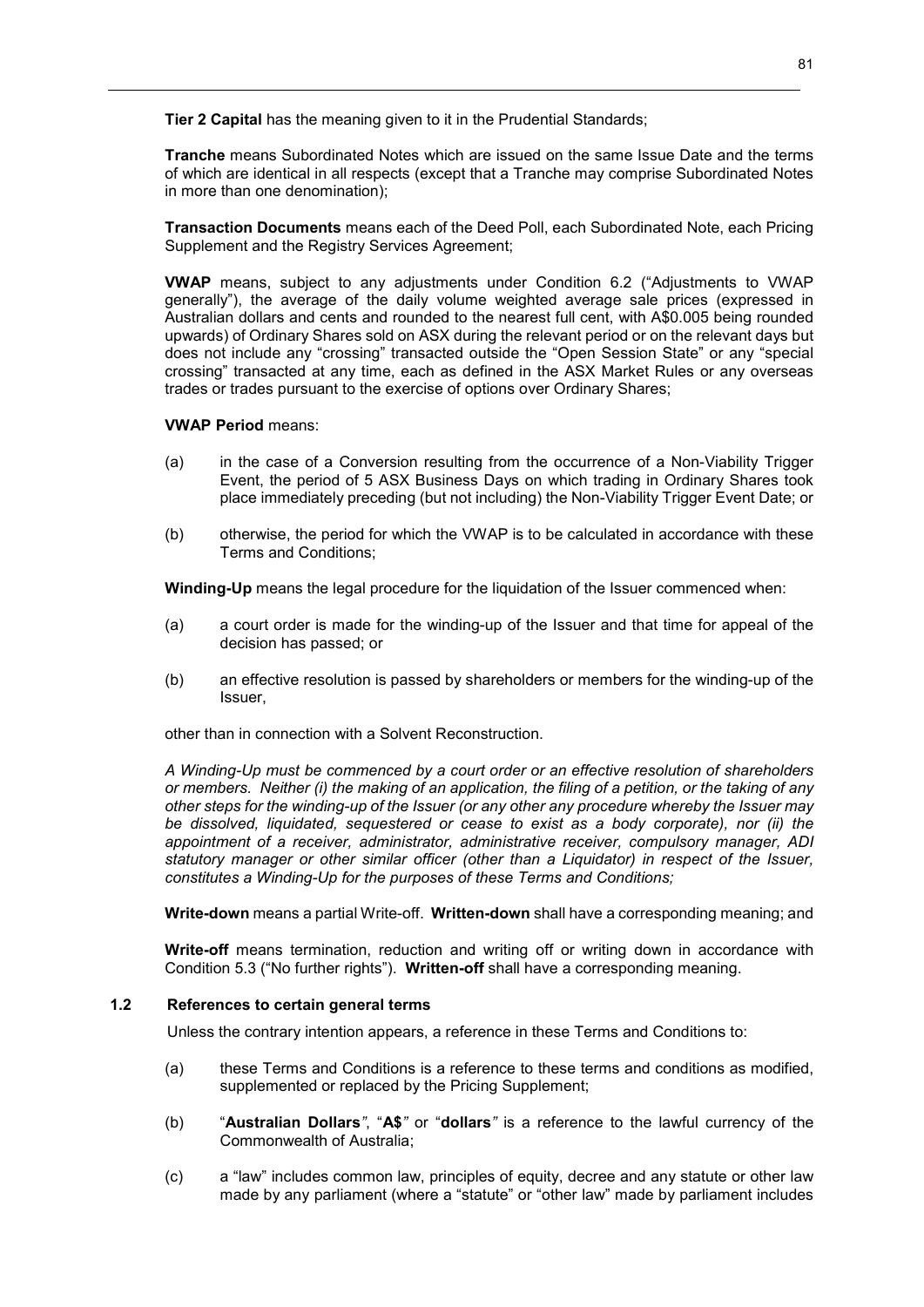regulations and other instruments under it and consolidations, amendments, reenactments or replacements of any of them);

- (d) a "**directive**" includes a treaty, official directive, request, regulation, guideline or policy (whether or not having the force of law) with which responsible participants in the relevant market generally comply;
- (e) a document (including these Terms and Conditions) includes any variation or replacement of it;
- (f) the singular includes the plural and vice versa;
- (g) the word "**person***"* includes a firm, body corporate, an unincorporated association or an authority;
- (h) a particular person includes a reference to the person's executors, administrators, successors, substitutes (including, without limitation, persons taking by novation) and assigns;
- (i) anything (including, without limitation, any amount) is a reference to the whole and each part of it and a reference to a group of persons is a reference to all of them collectively and to each of them individually;
- (j) a time of day is a reference to Sydney time;
- (k) an agreement, representation or warranty in favour of two or more persons is for the benefit of them jointly and each of them individually;
- (l) the words "**including**", "**for example**" or "**such as**" when introducing an example, do not limit the meaning of the words to which the example relates to that example or examples of a similar kind;
- (m) the Issuer, the Registrar, the Calculation Agent or another Agent is a reference to the person so specified in the Pricing Supplement; and
- (n) a particular date is a reference to that date adjusted in accordance with the applicable Business Day Convention but does not apply to the date on which a Non-Viability Trigger Event occurs.

# **1.3 References to principal and interest**

Unless the contrary intention appears, in these Terms and Conditions:

- (a) any reference to "**principal**" is taken to include the Maturity Redemption Amount and any other amount in the nature of principal payable in respect of the Subordinated Notes under these Terms and Conditions;
- (b) the principal amount of a Subordinated Note issued at a discount is to be taken as at any time to equal its denomination;
- (c) any reference to "**interest**" is taken to include any Additional Amounts and any other amount in the nature of interest payable in respect of the Subordinated Notes under these Terms and Conditions.

# **1.4 Headings**

Headings (including those in brackets at the beginning of paragraphs) are for convenience only and do not affect the interpretation of these Terms and Conditions.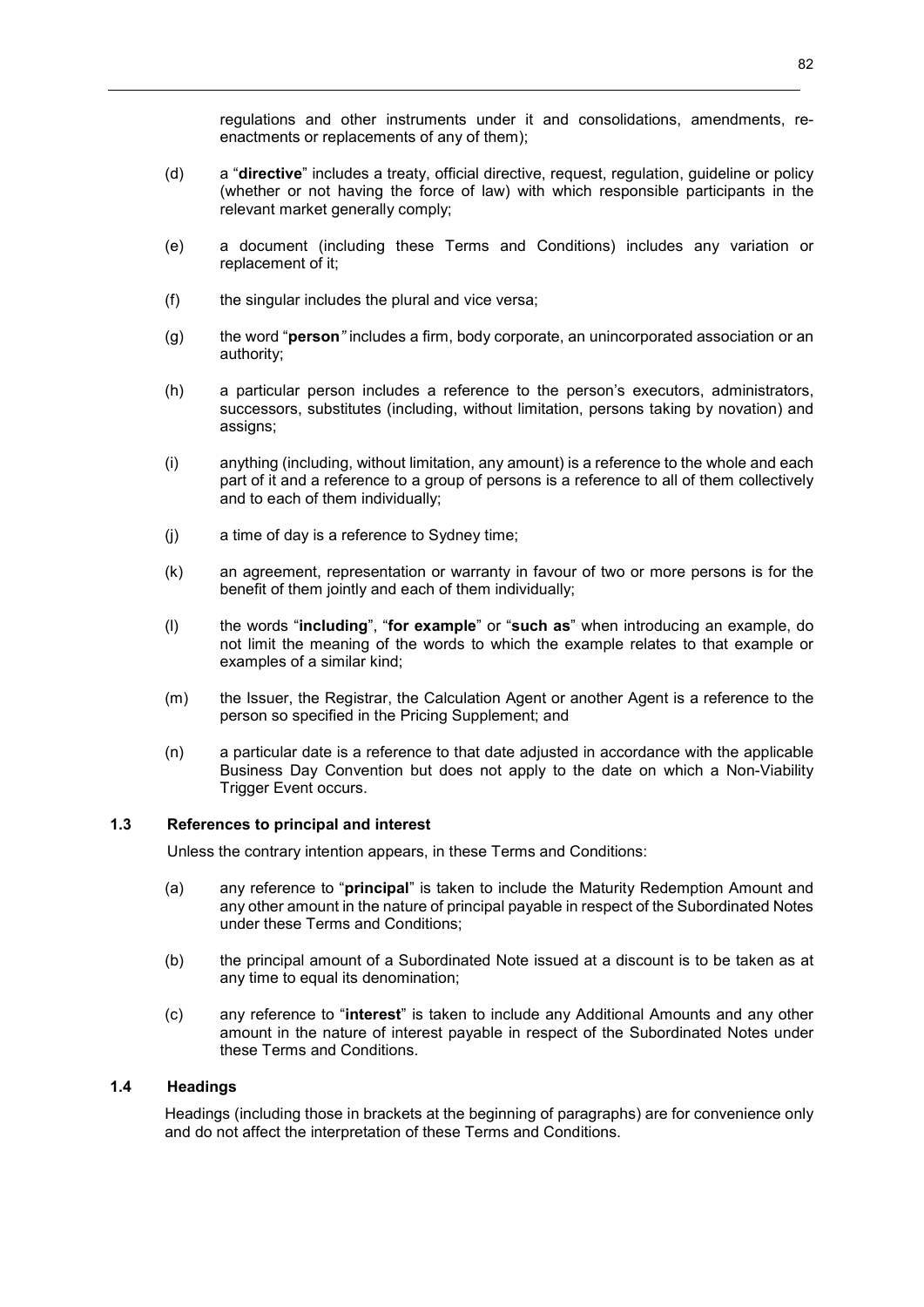# **1.5 Terms defined in Pricing Supplement**

Terms which are defined in the Pricing Supplement as having a defined meaning have the same meaning when used in these Terms and Conditions but if the Pricing Supplement gives no meaning or specifies that the definition is "Not Applicable", then that definition is not applicable to the Subordinated Notes.

# **2 Form, denomination and title**

# **2.1 Constitution under Deed Poll**

The Subordinated Notes are subordinated, registered debt obligations of the Issuer constituted by, and owing under, the Deed Poll and take the form of entries in the Register. Each entry in the Register constitutes a separate and individual acknowledgment to the Noteholder of the indebtedness of the Issuer to the Noteholder.

# **2.2 Independent obligations**

The obligations of the Issuer in respect of each Subordinated Note constitute separate and independent obligations which the Noteholder to whom those obligations are owed is entitled to enforce without having to join any other Noteholder or any predecessor in title of a Noteholder.

# **2.3 Currency**

Subordinated Notes may be denominated in Australian Dollars or an Alternate Currency specified in the Pricing Supplement.

# **2.4 Denomination**

Unless otherwise specified in the Pricing Supplement Subordinated Notes are issued in the denomination of A\$100,000. Subordinated Notes may only be issued if:

- (a) the consideration payable to the Issuer by the relevant Noteholder to whom the Subordinated Notes are issued is a minimum of A\$500,000 (or its equivalent in an Alternate Currency, in either case, disregarding any moneys lent by the Issuer or its associates to the Noteholder) or if the Subordinated Notes are otherwise issued in a manner which does not require disclosure to be made under Parts 6D.2 or 7.9 of the Corporations Act;
- (b) the issue is not to a "retail client" as defined for the purposes of section 761G of the Corporations Act;
- (c) such action does not require any document to be lodged with ASIC; and
- (d) the issue complies with all applicable laws and directives of the jurisdiction in which the issue takes place.

# **2.5 Register conclusive**

Entries in the Register in relation to a Subordinated Note constitute conclusive evidence that the person so entered is the registered owner of the Subordinated Note subject to rectification for fraud or error. No Subordinated Note will be registered in the name of more than 4 persons. A Subordinated Note registered in the name of more than one person is held by those persons as joint tenants. Subordinated Notes will be registered by name only without reference to any trusteeship. The person registered in the Register as a Noteholder of a Subordinated Note will be treated by the Issuer and the Registrar as absolute owner of that Subordinated Note and neither the Issuer nor the Registrar is, except as ordered by a court or as required by statute, obliged to take notice of any other claim to a Subordinated Note.

### **2.6 Noteholder absolutely entitled**

Upon a person acquiring title to any Subordinated Note by virtue of becoming registered as the owner of that Subordinated Note, all rights and entitlements arising by virtue of the Deed Poll in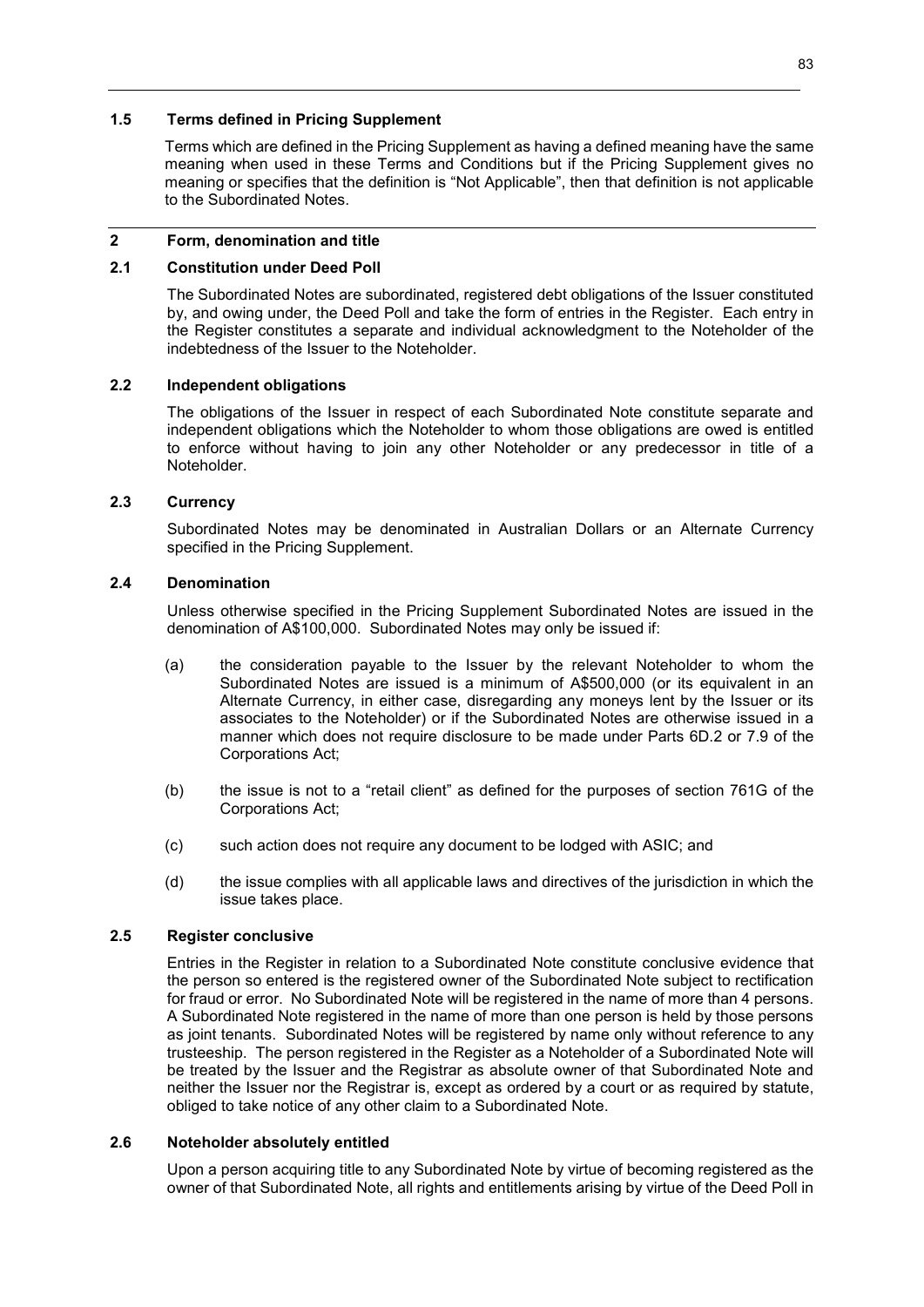respect of that Subordinated Note vest absolutely in the registered owner of the Subordinated Note, such that no person who has previously been registered as the owner of the Subordinated Note has or is entitled to assert against the Issuer or the Registrar or the registered owner of the Subordinated Note for the time being and from time to time any rights, benefits or entitlements in respect of the Subordinated Note.

# **2.7 Location of Register**

The Register will be established and maintained in Queensland unless otherwise agreed with the Registrar.

# **2.8 Certificates**

The Subordinated Notes are issued in registered form. No certificate or other evidence of title will be issued by or on behalf of the Issuer to evidence title to a Subordinated Note unless the Issuer determines that certificates should be made available or it is required to do so pursuant to any applicable law or regulation.

# **2.9 Acknowledgment**

Where the Austraclear System is recorded in the Register as the Noteholder, each person in whose account that Subordinated Note is recorded is deemed to acknowledge in favour of the Registrar and Austraclear that:

- (a) the Registrar's decision to act as the Registrar of the Subordinated Note does not constitute a recommendation or endorsement by the Registrar or Austraclear in relation to the Subordinated Note but only indicates that such Subordinated Note is considered by the Registrar to be compatible with the performance by it of its obligations as Registrar under its agreement with the Issuer to act as Registrar of the Subordinated Note; and
- (b) the Noteholder does not rely on any fact, matter or circumstance contrary to Condition 2.9(a).

# **3 Transfers**

### **3.1 Limit on transfer**

Subordinated Notes may only be transferred in whole. If the principal amount of a Subordinated Note has from time to time been Converted or Written-off as described in, and in accordance with, Conditions 5 ("Non-viability, Conversion and Write-off") and 6 ("Procedures for Conversion"), the residual principal amount of the Subordinated Note is a "whole" Subordinated Note for the purposes of this Condition 3.1 ("Limit on transfer").

### **3.2 Compliance with law**

Unless otherwise specified in the Pricing Supplement, Subordinated Notes may only be transferred if:

- (a) in the case of Subordinated Notes to be transferred in or into Australia:
	- (i) the offer or invitation giving rise to the transfer of the Subordinated Notes is for an aggregate consideration of at least A\$500,000 (or its equivalent in an alternative currency and either case, disregarding monies lent by the transferor or its associates to the transferee) or transfer does not require disclosure to investors under Parts 6D.2 and 7.9 of the Corporations Act;
	- (ii) the transfer is not to a "retail client" for the purposes of section 761G of the Corporations Act; and
	- (iii) such action does not require any document to be lodged with ASIC; and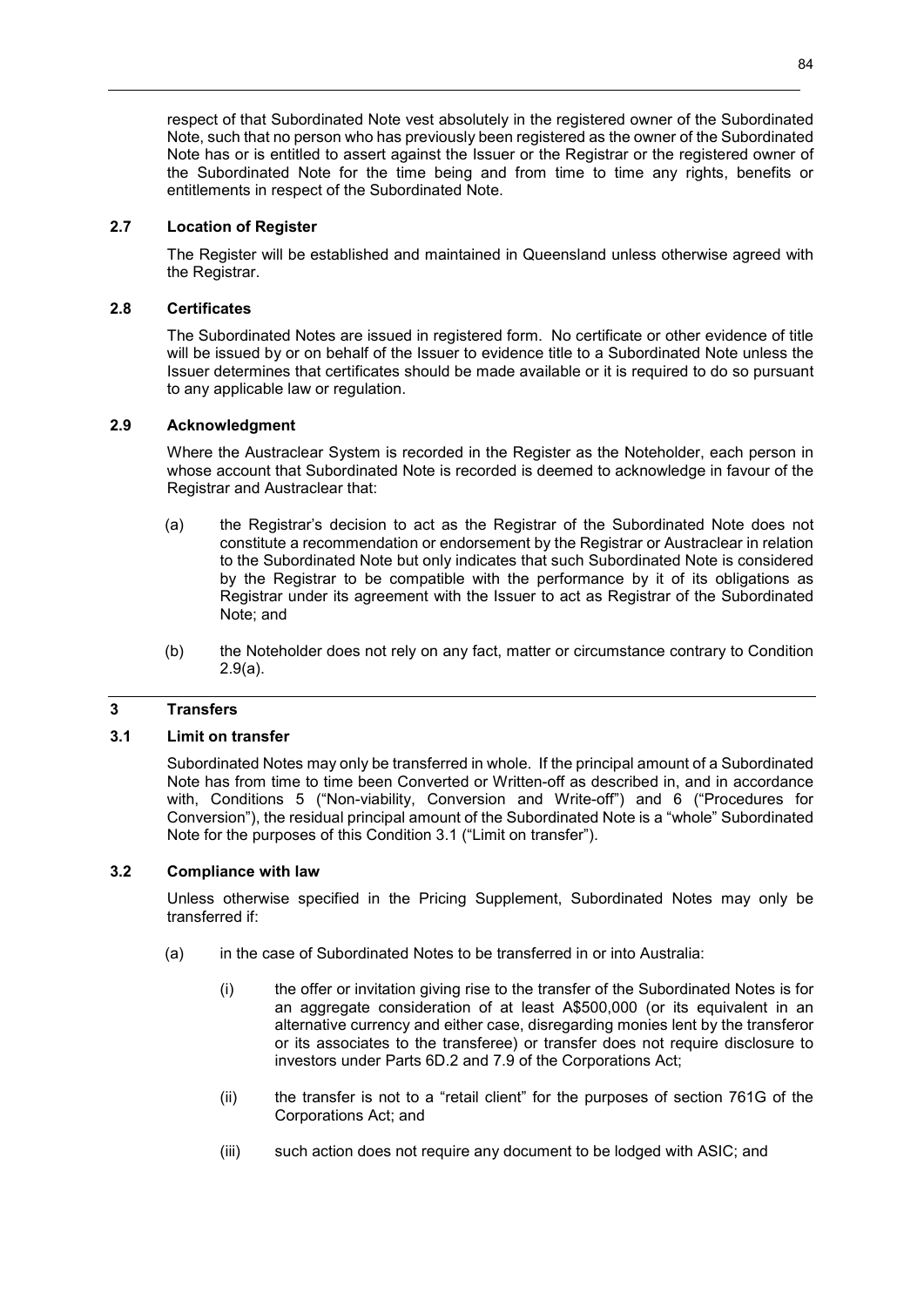(b) at all times, the transfer complies with all applicable laws or directives of the jurisdiction where the transfer takes place.

### **3.3 Transfer procedures**

Unless Subordinated Notes are lodged in the Austraclear System, application for the transfer of Subordinated Notes must be made by the lodgment of a transfer form with the Registrar. Transfer forms are available from the Registrar. Each transfer form must be duly completed, signed by both the transferor and transferee, and accompanied by such evidence (if any) as the Registrar may require to prove the title of the transferor or the transferor's right to transfer the Subordinated Note.

Subordinated Notes entered in the Austraclear System will be transferable only in accordance with the Austraclear Regulations.

### **3.4 Registration of transfer**

The transferor of a Subordinated Note is deemed to remain the holder of that Subordinated Note until the name of the transferee is entered in the Register in respect of that Subordinated Note. Transfers will not be registered during the period between 5.00 pm (Sydney time) on the relevant Record Date and the corresponding date for payment of principal or interest or later than 5.00 pm (Sydney time) on the Record Date prior to the Maturity Date of the Subordinated Note.

#### **3.5 No charge on transfer**

Transfers will be registered without charge provided taxes, duties or other governmental charges (if any) imposed in relation to the transfer have been paid.

#### **3.6 Estates**

A person becoming entitled to a Subordinated Note as a consequence of the death or bankruptcy of a Noteholder or of a vesting order or a person administering the estate of a Noteholder may, upon producing such evidence as to that entitlement or status as the Registrar considers sufficient, transfer the Subordinated Note or, if so entitled, become registered as the holder of the Subordinated Note.

#### **3.7 Unincorporated associations**

A transfer to an unincorporated association is not permitted.

#### **3.8 Transfer of unidentified Subordinated Notes**

Where the transferor executes a transfer of less than all Subordinated Notes of the relevant Tranche or Series registered in its name, and the specific Subordinated Notes to be transferred are not identified, the Registrar may (subject to the limit on minimum holdings) register the transfer in respect of such of the Subordinated Notes of the relevant Tranche or Series registered in the name of the transferor as the Registrar thinks fit, provided the aggregate principal amount of the Subordinated Notes registered as having been transferred equals the aggregate principal amount of the Subordinated Notes expressed to be transferred in the transfer.

#### **3.9 CHESS**

Subordinated Notes which are listed on the Australian Securities Exchange will not be transferred through or registered on, CHESS and are not "Approved Financial Products" (as defined for the purposes of that system).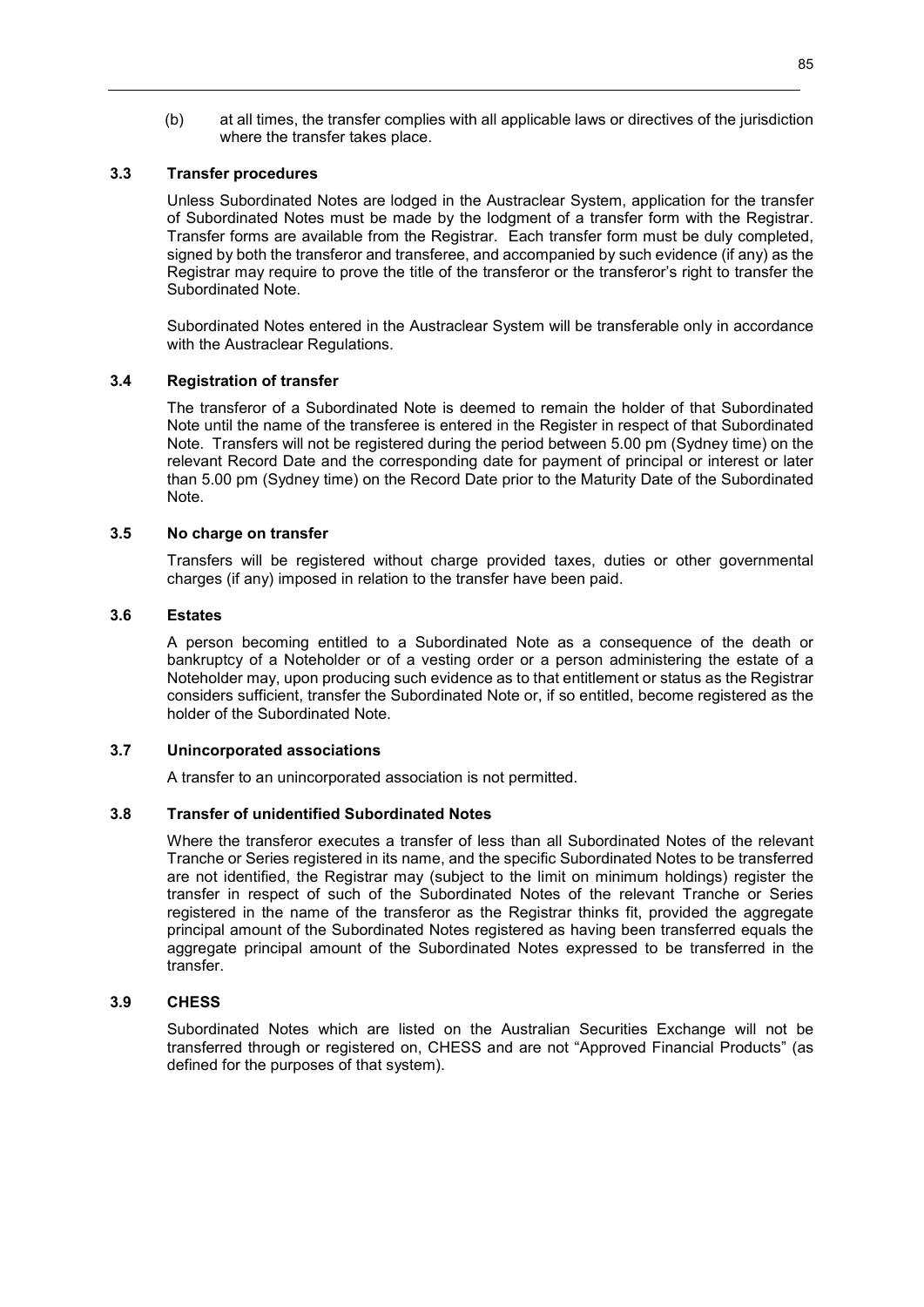#### **4 Status**

The *Issuer is an "authorised deposit-taking institution" ("ADI") as that term is defined under the Banking Act 1959 of Australia ("Banking Act").* 

*Section 13A(3) of the Banking Act provides that the assets of an ADI in Australia would, in the event of the ADI becoming unable to meet its obligations or suspending payment, be available to meet certain liabilities in priority to all other liabilities of that ADI. The liabilities which have priority, by virtue of section 13A(3) of the Banking Act, to the claims of holders in respect of the Subordinated Notes will be substantial, as such liabilities include (but are not limited to) liabilities owed to APRA in respect of any payments by APRA to holders of protected accounts held with that ADI under the Banking Act, the costs of APRA in certain circumstances, liabilities in Australia owed to holders of protected accounts held with that ADI, debts due to the Reserve Bank of Australia ("RBA") and liabilities under certified industry support contracts. A "protected account" is an account or covered financial product that is kept by an account-holder (whether alone or jointly with one or more other account-holders) with an ADI and either:* 

- *(i) is an account, or covered financial product that is kept under an agreement between the account-holder and the ADI requiring the ADI to pay the account-holder, on demand by the account-holder or at an agreed time by them, the net credit balance of the account or covered financial product at the time of the demand or the agreed time (as appropriate); or*
- *(ii) an account prescribed by regulations for the purposes of section 5(4)(a) of the Banking Act.*

*For the purposes of section 13(A) of the Banking Act, the assets of the ADI do not include any interest in an asset (or part of an asset) in a cover pool (as defined in the Banking Act) that may have been established for the issuance of any covered bonds.* 

*Section 16(2) of the Banking Act also provides that certain other debts of the ADI due to APRA shall in a winding-up of an ADI have, subject to section 13A(3) of the Banking Act, priority over all other unsecured debts of that ADI. Further, under section 86 of the Reserve Bank Act 1959 of Australia, debts due by an ADI to the RBA shall, in a winding-up of that ADI, subject to sections 13A(3) of the Banking Act, have priority over all other debts of that ADI.*

*The Subordinated Notes do not deposit liabilities in Australia or protected accounts under such statutory provisions.* 

### **4.1 Acknowledgements**

Each Noteholder by its purchase or holding of Subordinated Notes is taken to acknowledge that:

- (a) the Issuer intends that Subordinated Notes constitute Tier 2 Capital and be able to absorb losses at the point of non-viability as described in the Prudential Standards;
- (b) the Issuer's obligations in respect of Subordinated Notes are subordinated in the manner provided in Condition 4.2 ("Status and Subordination"); and
- (c) Subordinated Notes are subject to Conversion or Write-off in accordance with Conditions 5 ("Non-viability, Conversion and Write-off") and 6 ("Procedures for Conversion"). The Pricing Supplement will specify whether the primary method of loss absorption will be:
	- (i) Conversion, subject to possible Write-off in accordance with Condition 5.3 ("No further rights"); or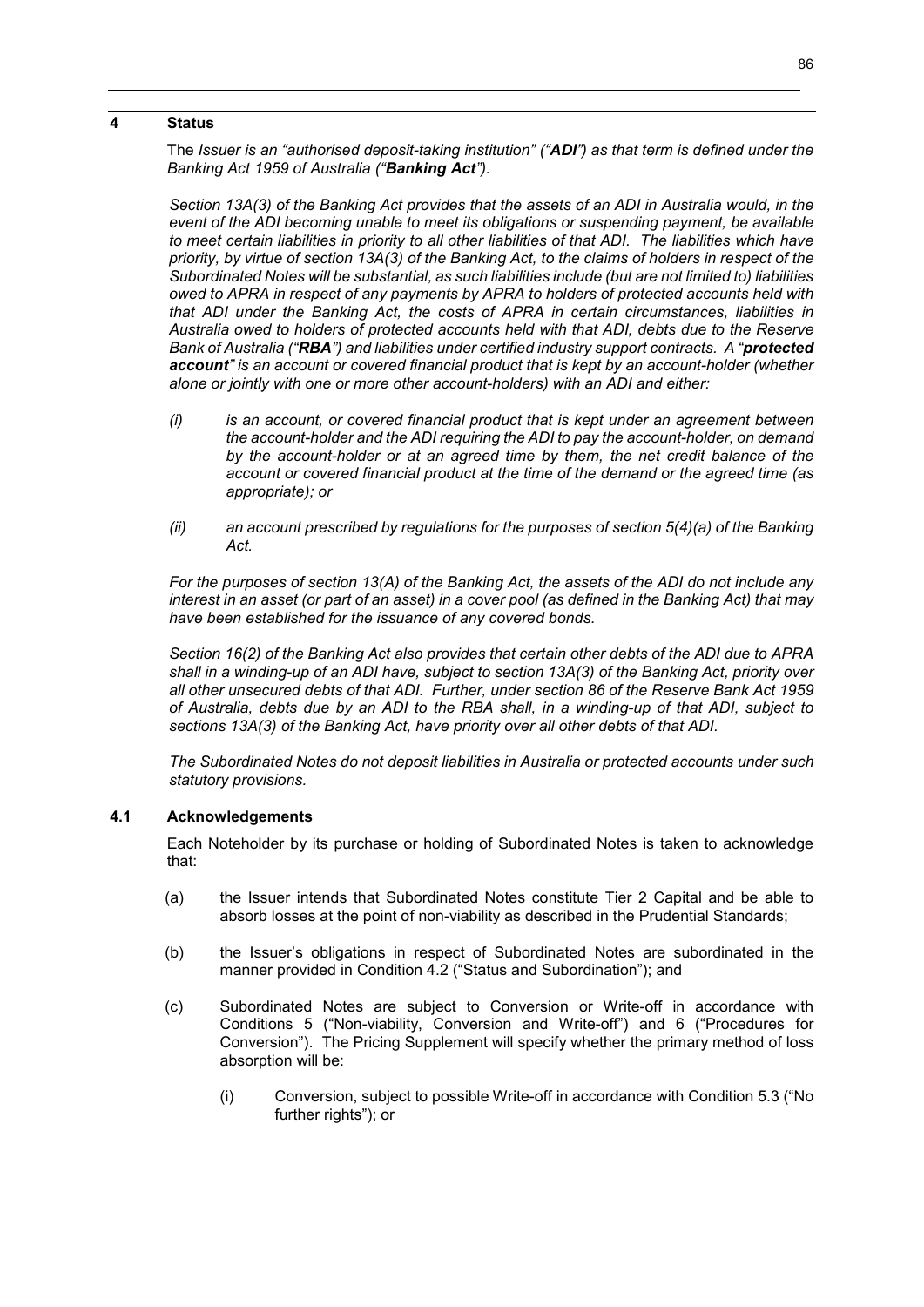(ii) Write-off without Conversion in accordance with Condition 5.3 ("No further rights").

If the Pricing Supplement does not specify the primary method of loss absorption, the primary method of loss absorption will be Conversion, subject to possible Write-off in accordance with Condition 5.3 ("No further rights").

# **4.2 Status and Subordination**

- (a) Noteholders do not have any right to prove in a Winding-Up in respect of Subordinated Notes, except as permitted under Condition 4.4 ("Winding-Up").
- (b) The Subordinated Notes are direct and unsecured subordinated obligations of the Issuer and will rank for payment in a Winding-Up as set out in Condition 4.4 ("Winding-Up").
- (c) Subordinated Notes will not constitute protected accounts or deposit liabilities of the Issuer in Australia for the purposes of the Banking Act.

# **4.3 Solvency condition**

Prior to a Winding-Up:

- (a) the obligation of the Issuer to make any payment of principal, interest or Additional Amounts in respect of Subordinated Notes shall be conditional upon the Issuer being Solvent at the time the payment or other amount owing falls due; and
- (b) no payment of principal, interest or Additional Amounts shall be made in respect of Subordinated Notes except to the extent that the Issuer may make such payment and still be Solvent immediately thereafter.

A certificate as to whether the Issuer is Solvent signed by two authorised signatories of the Issuer or, if the Issuer is in Winding-Up, the Liquidator, shall, in the absence of fraud or manifest or proven error, be conclusive evidence of the information contained in that certificate. In the absence of such a certificate, a Noteholder shall be entitled to assume (unless the contrary is proved) that the Issuer is and will after any payment aforesaid be Solvent.

For the avoidance of doubt, and provided that Subordinated Notes have not been Converted or Written-off:

- (i) interest will continue to accrue on any principal not paid as a consequence of Condition 4.3(b) at the Interest Rate; and
- (ii) any principal, interest or Additional Amounts not paid to a Noteholder as a consequence of Condition 4.3(b) accumulates with compounding.

Any amount not paid as a consequence of Condition 4.3(b): (x) remains a debt owing to the Noteholder by the Issuer until it is paid and shall be payable on the first date on which paragraphs (a) and (b) of this Condition 4.3 ("Solvency condition") would allow payment of that amount (whether or not such date is otherwise an Interest Payment Date or other date on which such amount falls due); and (y) shall not constitute an Event of Default.

# **4.4 Winding-Up**

In a Winding-Up:

(a) Noteholders shall have no right or claim against the Issuer in respect of the principal of, interest on or Additional Amounts relating to their Subordinated Notes, to the extent such Subordinated Notes have been Converted or Written-Off; and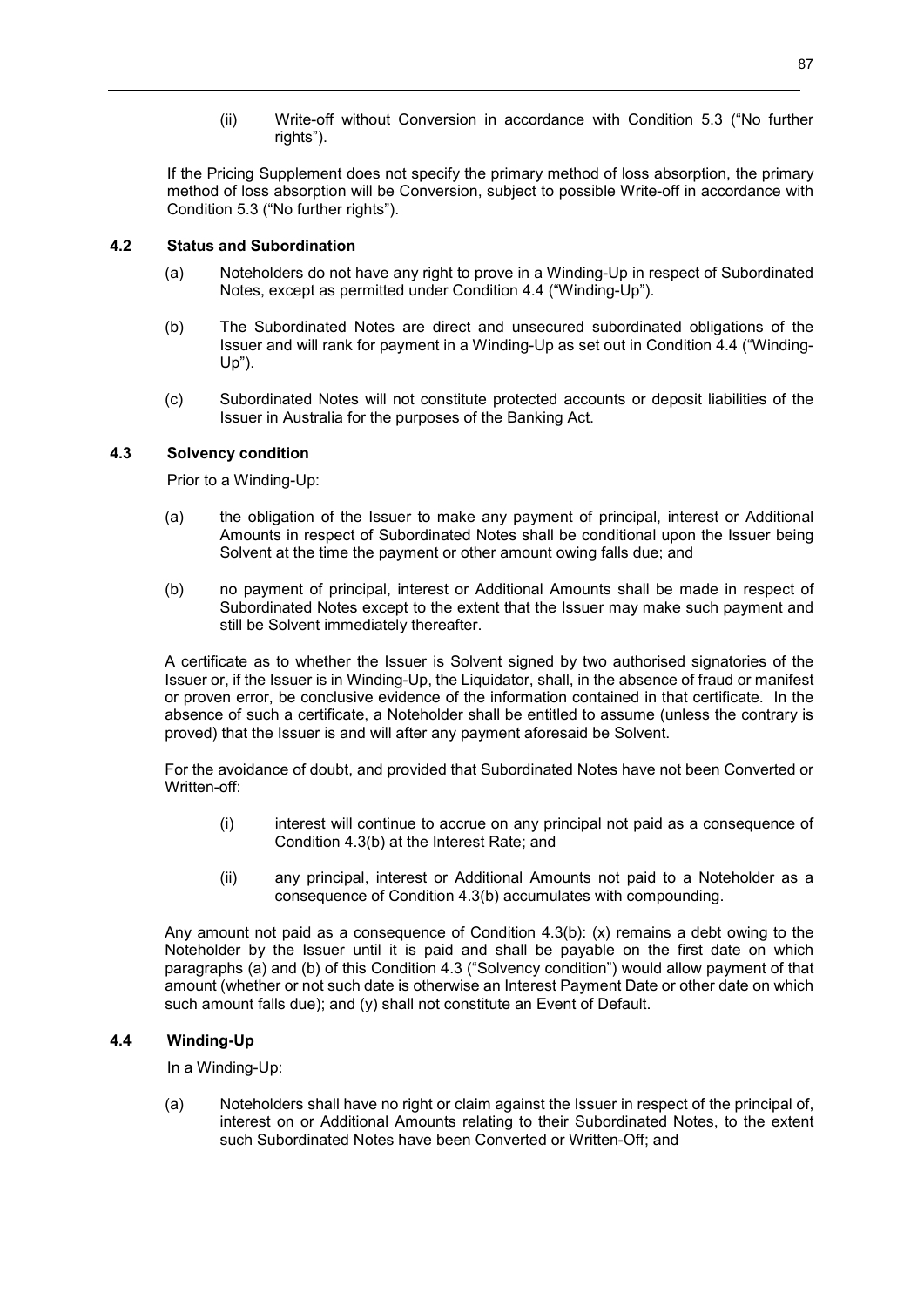- (b) the rights and claims of Noteholders against the Issuer to recover any principal, interest or Additional Amounts in respect of such Subordinated Notes that have not been Converted or Written-off:
	- (i) shall be subordinate to, and rank junior in right of payment to, the obligations of the Issuer to Senior Creditors and all such obligations to Senior Creditors shall be entitled to be paid in full before any payment shall be paid on account of any sums payable in respect of such Subordinated Notes;
	- (ii) shall rank equally with the obligations of the Issuer to the holders of other Subordinated Notes that have not been Converted or Written-off, and the obligations of the Issuer to holders of Equal Ranking Instruments; and
	- (iii) shall rank prior to, and senior in right of payment to, the obligations of the Issuer to holders of Ordinary Shares, and other Junior Ranking Capital Instruments.

Unless and until Senior Creditors have been paid in full, Noteholders must not claim in the Winding-Up in competition with Senior Creditors so as to diminish any payment which, but for that claim, Senior Creditors would have been entitled to receive.

In a Winding-Up, Noteholders shall only be entitled to prove for any sums payable in respect of their Subordinated Notes as a liability which is subject to prior payment in full of Senior Creditors. Noteholders waive, to the fullest extent permitted by law, any right to prove in a Winding-Up as a creditor ranking for payment in any other manner.

# **4.5 No Set-Off**

Neither the Issuer nor any Noteholder is entitled to set-off any amounts due in respect of Subordinated Notes held by the Noteholder against any amount of any nature owed by the Issuer to the Noteholder or by the Noteholder to the Issuer.

# **4.6 Clawback**

Each Noteholder by its purchase or holding of a Subordinated Note is taken to have irrevocably acknowledged and agreed that it shall pay or deliver to the Liquidator any payment or asset, whether voluntary or in any other circumstances, received by the Noteholder from or on account of the Issuer (including by way of credit, set-off or otherwise howsoever) or from any Liquidator (or any provisional or other liquidator, receiver, manager or statutory manager of the Issuer) in breach of either this Condition 4.6 ("Clawback") or Condition 9 ("Events of Default").

### **4.7 Other provisions**

Each Noteholder by its purchase or holding of a Subordinated Note is taken to have irrevocably acknowledged and agreed:

- (a) that Condition 4.2 ("Status and Subordination") constitutes a debt subordination for the purposes of section 563C of the Corporations Act;
- (b) without limiting its rights existing otherwise than as holder of a Subordinated Note, that it must not exercise its voting rights as an unsecured creditor in the Winding-Up of the Issuer to defeat, negate or in any way challenge the enforceability of the subordination in Condition 4.2 ("Status and Subordination"); and
- (c) that the debt subordination effected by Condition 4.2 ("Status and Subordination") is not affected by any act or omission of the Issuer or a Senior Creditor which might otherwise affect it at law or in equity.

No consent of any Senior Creditor shall be required for any amendment of Condition 4.2 ("Status and Subordination") in relation to any Outstanding Subordinated Notes.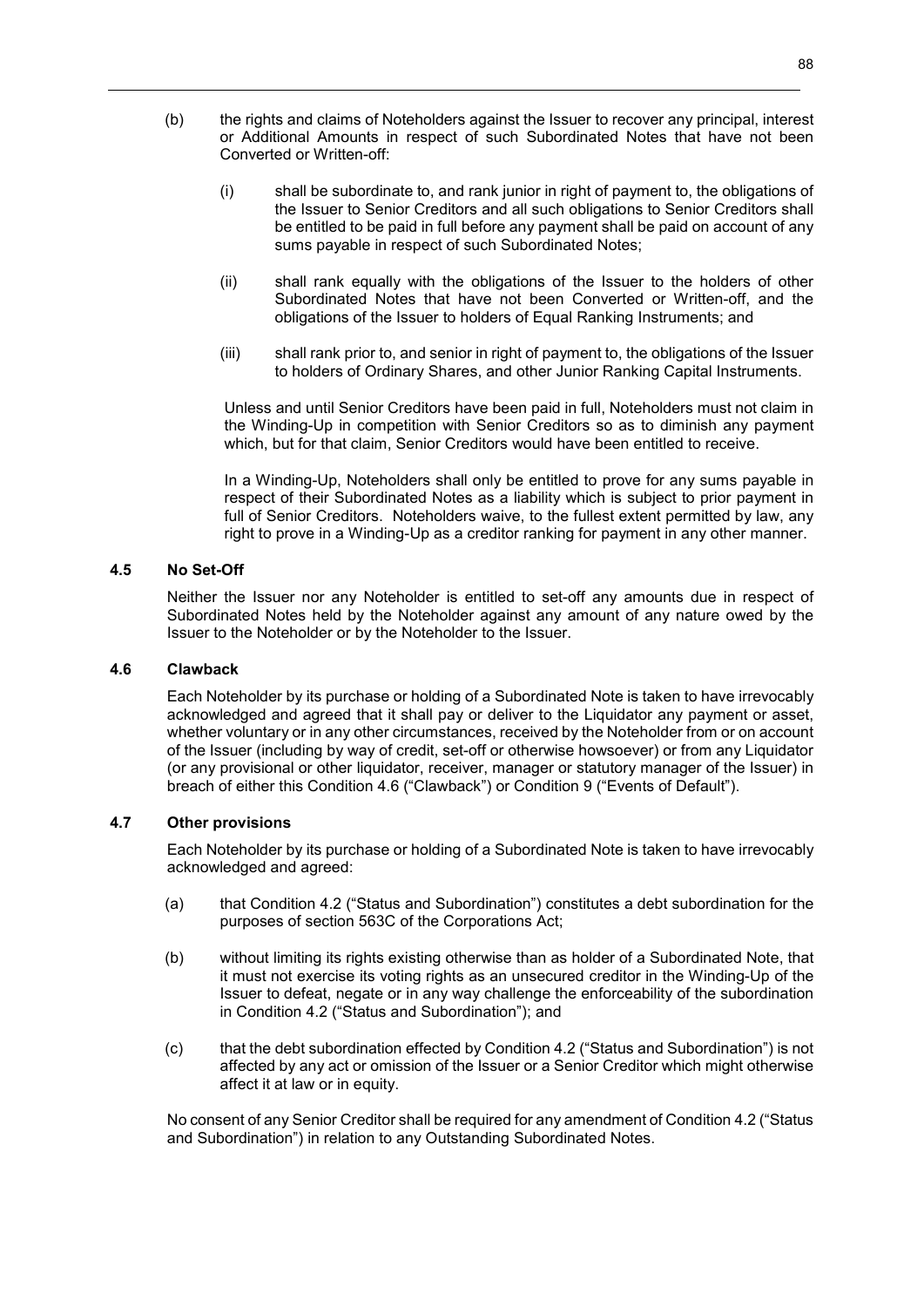# **4.8 Amendments affecting regulatory treatment**

No amendment to the Terms and Conditions of a Subordinated Note that at the time of such amendment qualifies as Tier 2 Capital is permitted without the prior written consent of APRA if such amendment may affect the eligibility of the Subordinated Note as Tier 2 Capital as described in the Prudential Standards.

# **5 Non-viability, Conversion and Write-off**

# **5.1 Non-Viability Trigger Event**

- (a) If a Non-Viability Trigger Event occurs, the Issuer must:
	- (i) subject to Condition 5.3 ("No further rights"), Convert; or
	- (ii) if the Pricing Supplement specifies that the primary method of loss absorption will be Write-off without Conversion in accordance with Condition 5.3 ("No further rights"), Write-off,

in either case, all Subordinated Notes or, where paragraph (a) of the definition of "Non-Viability Trigger Event" applies, an amount of Subordinated Notes (or a percentage of the Outstanding Principal Amount of each Subordinated Note) as is necessary to satisfy APRA that the Issuer will not become non-viable.

- (b) In determining the Subordinated Notes or percentage of the Outstanding Principal Amount of each Subordinated Note which must be Converted or Written-Off in accordance with Condition 5.1(a), the Issuer will:
	- (i) first, convert, write-off or write-down an amount of the face value or outstanding principal amount of all outstanding Relevant Tier 1 Securities before Conversion, Write-off or Write-down of the Subordinated Notes; and
	- (ii) second, if conversion, write-off or write-down of those Relevant Tier 1 Securities is not sufficient to satisfy APRA that the Issuer would not become non-viable, Convert, Write-off or Write-down (in the case of the Subordinated Notes) and convert, write-off or write-down (in the case of any other Relevant Tier 2 Securities), on a pro-rata basis or in a manner that is otherwise, in the opinion of the Issuer, fair and reasonable, the face value or Outstanding Principal Amount of the Subordinated Notes and any Relevant Tier 2 Securities (subject to such adjustments as the Issuer may determine to take into account the effect on marketable parcels and whole numbers of Ordinary Shares and any Subordinated Notes or Relevant Tier 2 Securities remaining on issue, and the need to effect the conversion immediately) and, for the purposes of this Condition 5.1(b)(ii), where the Subordinated Notes and any Relevant Tier 2 Securities are denominated in one or more currencies, the Issuer may treat the principal amount of the Subordinated Notes and any Relevant Tier 2 Securities which are denominated in an Alternate Currency as being converted into Australian Dollars at such rate of exchange as the Issuer in good faith considers reasonable,

but such determination will not impede the immediate Conversion or Write-off of the relevant Subordinated Notes or percentage of the Outstanding Principal Amount of each Subordinated Note (as the case may be).

- (c) If a Non-Viability Trigger Event occurs:
	- (i) the Subordinated Notes or the percentage of the Outstanding Principal Amount of each Subordinated Note determined in accordance with Conditions 5.1(a) and (b), shall be Converted or Written-off immediately upon the occurrence of the Non-Viability Trigger Event in accordance with Conditions 5.2 ("Automatic Conversion or Write-off upon the occurrence of a Non-Viability Trigger Event")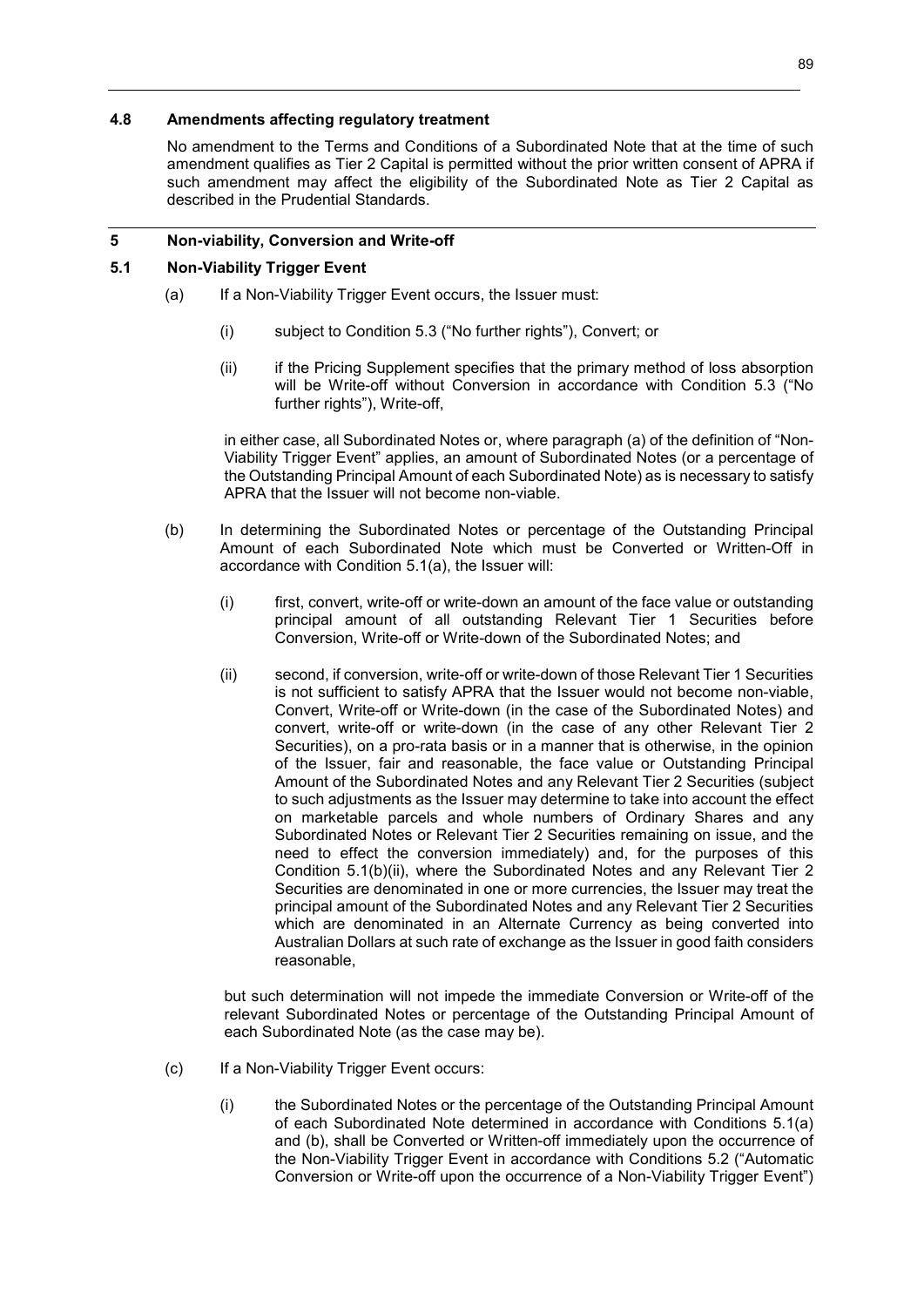and 6 ("Procedures for Conversion"). The Conversion or Write-off will be irrevocable;

- (ii) the Issuer must give notice to Noteholders in accordance with Condition 13 ("Notices") and the ASX (if the Subordinated Notes are listed on the ASX) as soon as practicable that a Non-Viability Trigger Event has occurred and that Conversion or Write-off has occurred on the Non-Viability Trigger Event Date;
- (iii) the notice must specify (A) the date on which Conversion or Write-off occurred ("**Non-Viability Trigger Event Date**") and the Subordinated Notes or the percentage of the Outstanding Principal Amount of each Subordinated Note which was Converted or, if Condition 5.3 ("No further rights") is applicable, Written-off, and (B) details of the Relevant Securities converted, written-off or written down in accordance with Condition 5.1(b); and
- (iv) in the case of Conversion, the notice must specify the details of the Conversion process, including any details which were taken into account in relation to the effect on marketable parcels and whole numbers of Ordinary Shares, and the impact on any Subordinated Notes remaining on issue.

Failure to undertake any of the steps in Conditions  $5.1(c)(ii)$  to (iv) does not prevent, invalidate or otherwise impede Conversion or Write-off.

### **5.2 Automatic Conversion or Write-off upon the occurrence of a Non-Viability Trigger Event**

If a Non-Viability Trigger Event has occurred and all or some Subordinated Notes are (or a percentage of the Outstanding Principal Amount of each Subordinated Note is) required to be Converted or Written-off in accordance with Condition 5.1 ("Non-Viability Trigger Event"), then:

- (a) Conversion or Write-off of the relevant Subordinated Notes or percentage of the Outstanding Principal Amount of each Subordinated Note will occur in accordance with Condition 5.1 ("Non-Viability Trigger Event") and, if applicable Condition 5.3 ("No further rights"), immediately upon the Non-Viability Trigger Event Date;
- (b) in the case of Conversion and subject to Condition 6.10 ("Conversion: Clearing Systems, where the Noteholder does not wish to receive Ordinary Shares or is an Ineligible Holder"), the entry with respect to a Noteholder's Subordinated Notes in the Register will constitute an entitlement of that Noteholder to (i) the Conversion Number of Ordinary Shares in respect of such Subordinated Notes or percentage of the Outstanding Principal Amount of each Subordinated Instrument in accordance with Condition 6.1 ("Conversion"), and (ii) unless the Subordinated Notes shall have been Written-off in full, to Subordinated Notes with an Outstanding Principal Amount equal to the aggregate of the remaining percentage of the Outstanding Principal Amount of each Subordinated Note, and the Issuer will recognise the Noteholder as having been issued the Conversion Number of Ordinary Shares for all purposes, in each case without the need for any further act or step by the Issuer, the Noteholder or any other person (and the Issuer will, as soon as possible thereafter and without delay on its part, take any appropriate procedural steps to record such Conversion, including updating the Register and the Ordinary Share register); and
- (c) a Noteholder has no further right or claim under these Terms and Conditions in respect of such Subordinated Notes or percentage of the Outstanding Principal Amount of each Subordinated Instrument (including to payments of interest or the repayment of principal), except in the case of Conversion and subject to Condition 6.10 ("Conversion: Clearing Systems, where the Noteholder does not wish to receive Ordinary Shares or is an Ineligible Holder") in relation to the Noteholder's entitlement to the Conversion Number of Ordinary Shares in accordance with Condition 6 ("Procedures for Conversion") and the Noteholder's entitlement, if any, to Subordinated Notes representing the Outstanding Principal Amount of such Subordinated Notes which have not been required to be Converted.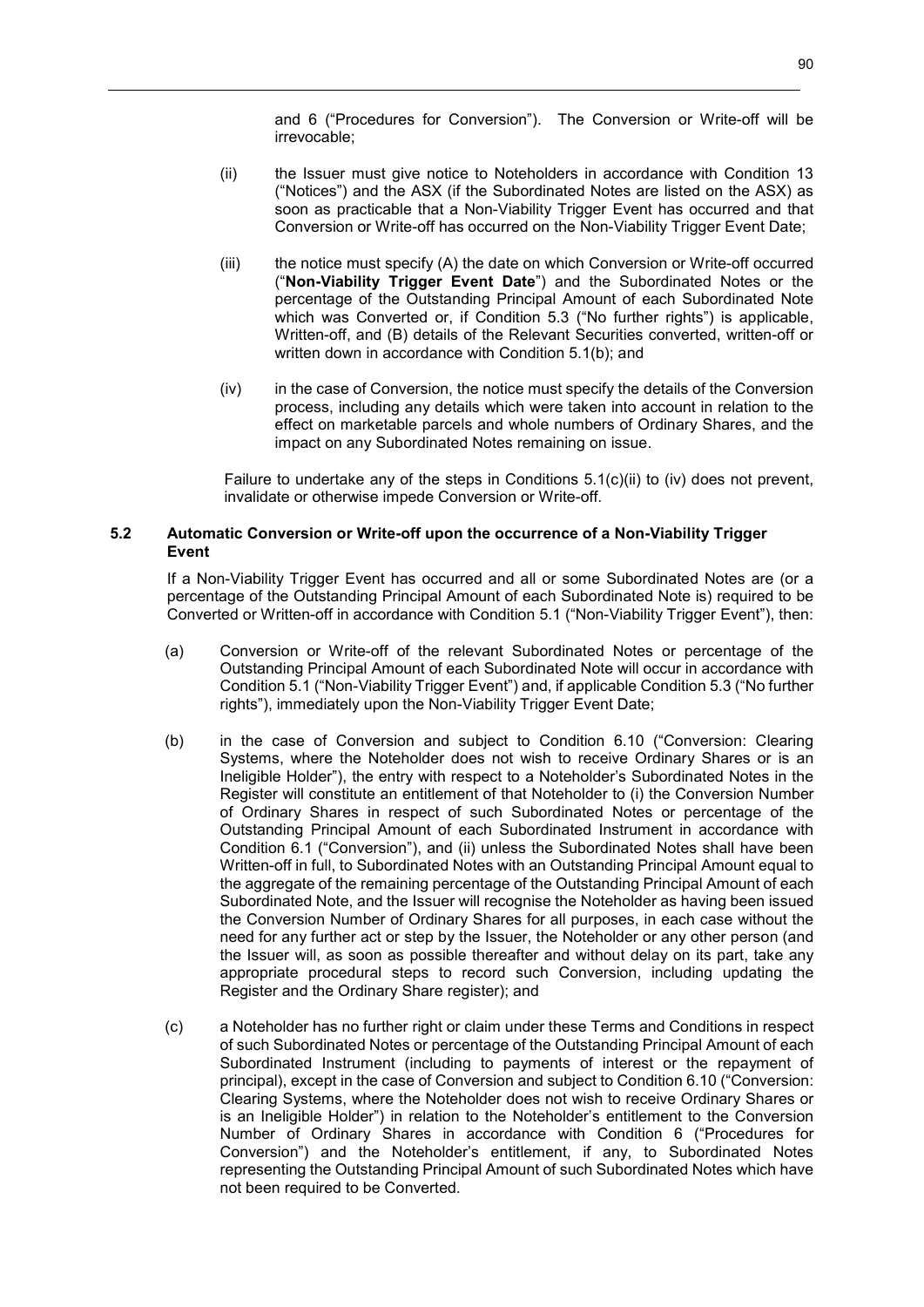# **5.3 No further rights**

If:

- (a) for any reason, Conversion of any Subordinated Notes (or a percentage of the Outstanding Principal Amount of any Subordinated Note) required to be Converted under Condition 5.1 ("Non-Viability Trigger Event") does not occur within five ASX Business Days after the Non-Viability Trigger Event Date; or
- (b) the Pricing Supplement specifies that the primary method of loss absorption will be Write-off without Conversion in accordance with Condition 5.3 ("No further rights"),

then:

- (c) the relevant Noteholders' rights and claims under these Terms and Conditions in relation to such Subordinated Notes or the percentage of the Outstanding Principal Amount of such Subordinated Notes (including to payments of interest or the repayment of principal and, in the case of Conversion, to be issued with the Conversion Number of Ordinary Shares in respect of such Subordinated Notes or percentage of the Outstanding Principal Amount of each Subordinated Note), are immediately and irrevocably written-off and terminated ("Written-off") with effect on and from the Non-Viability Trigger Event Date; and; and
- (d) the Outstanding Principal Amount of the Subordinated Notes is reduced on that date by the Outstanding Principal Amount of the Subordinated Notes to be Converted or Written-off, as determined in accordance with Conditions 5.1(a) and (b) and any accrued and unpaid interest and any unpaid Additional Amounts shall be correspondingly reduced.

# **5.4 Consent to receive Ordinary Shares and other acknowledgements**

Subject to any Write-off required in accordance with Condition 5.3 ("No further rights"), each Noteholder by its purchase or holding of a Subordinated Note irrevocably agrees that:

- (a) upon Conversion in accordance with Condition 5 ("Non-viability, Conversion and Writeoff") and Condition 6 ("Procedures for Conversion"), consents to becoming a member of the Issuer and agrees to be bound by the constitution of the Issuer;
- (b) unless (x) it has given notice in accordance with Condition 6.10 ("Conversion: Clearing Systems, where the Noteholder does not wish to receive Ordinary Shares or is an Ineligible Holder") that it does not wish to receive Ordinary Shares as a result of Conversion or (y) it is an Ineligible Holder, it is obliged to accept Ordinary Shares of the Issuer on Conversion notwithstanding anything that might otherwise affect a Conversion of Subordinated Notes including:
	- (i) any change in the financial position of the Issuer since the issue of the Subordinated Notes;
	- (ii) any disruption to the market or potential market for Ordinary Shares or capital markets generally; or
	- (iii) any breach by the Issuer of any obligation in connection with the Subordinated Notes;

(c)

(i) Conversion is not subject to any conditions other than those expressly provided for in Condition 5 ("Non-viability, Conversion and Write-off") and Condition 6 ("Procedures for Conversion");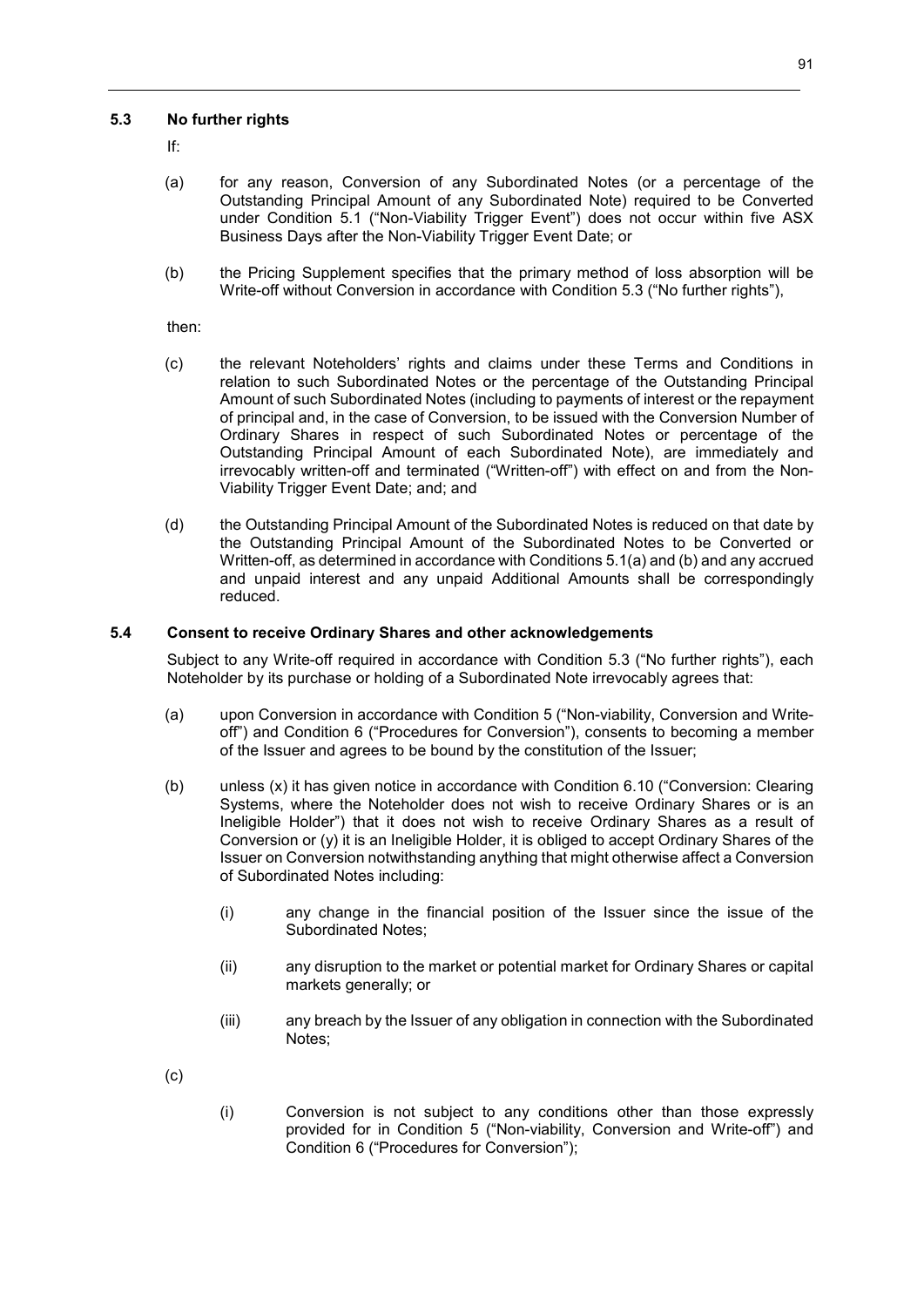- (ii) Conversion must occur immediately on the Non-Viability Trigger Event Date and that may result in disruption or failures in trading or dealings in the Subordinated Notes;
- (iii) it will not have any rights to vote in respect of any Conversion (whether as a Noteholder or as a prospective holder of an Ordinary Share); and
- (iv) notwithstanding Condition 6.9 ("Status and listing of Ordinary Shares"), Ordinary Shares issued on Conversion may not be quoted at the time of Conversion or at all;
- (d) that where Condition 5.3 ("No further rights") applies, no other conditions or events will affect the operation of that Condition and it will not have any rights to vote in respect of any Write-off under that Condition; and
- (e) that it has no remedies on account of the failure of the Issuer to issue Ordinary Shares in accordance with Condition 6 ("Procedures for Conversion") other than, subject to Condition 5.3 ("No further rights"), to seek specific performance of the Issuer's obligation to issue Ordinary Shares.

# **5.5 Issue of ordinary shares of successor holding company**

Where there is a replacement of the Issuer as the ultimate holding company of the Bank of Queensland Group and the successor holding company is an Approved Successor, the Conditions may be amended in accordance with Condition 6.14 ("Amendment of Terms and Conditions relating to Conversion for Successor Holding Company").

# **5.6 No Conversion at the option of the Noteholders**

Noteholders do not have a right to request Conversion of their Subordinated Notes at any time.

### **5.7 No rights before Conversion**

Before Conversion, Subordinated Notes confer no rights on a Noteholder to:

- (a) vote at, or receive notices of, any meeting of shareholders or members of the Issuer;
- (b) subscribe for new securities or to participate in any bonus issues of securities of the Issuer; or
- (c) otherwise participate in the profits or property of the Issuer,

except as expressly set out in these Terms and Conditions.

# **6 Procedures for Conversion**

# **6.1 Conversion**

On the Non-Viability Trigger Event Date, subject to Conditions 5.3 ("No further rights") and 6.10 ("Conversion: Clearing Systems, where the Noteholder does not wish to receive Ordinary Shares or is an Ineligible Holder"), the following provisions will apply.

(a) The Issuer will allot and issue the Conversion Number of Ordinary Shares for each Subordinated Note to each Noteholder. The Conversion Number is, subject always to the Conversion Number being no greater than the Maximum Conversion Number, either (x) the number specified, or determined in accordance with the relevant provisions in, the Pricing Supplement or, (y) if no Conversion Number and no such provisions are specified in the Pricing Supplement, calculated according to the following formula: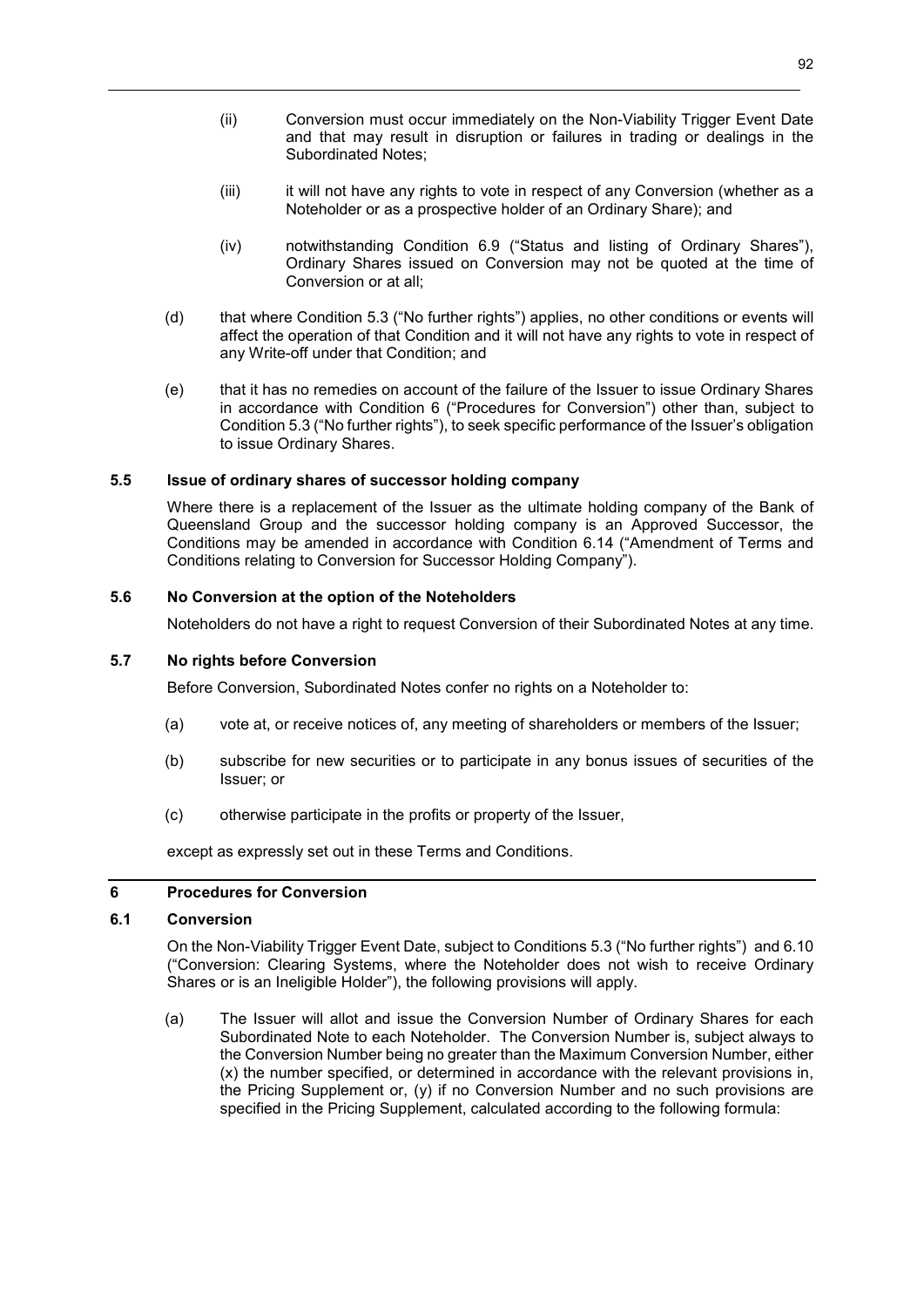| Conversion Number for each<br>Subordinated Note = | Outstanding Principal Amount of the<br>Subordinated Note (translated into Australian<br>Dollars in accordance with paragraph (b) of<br>the definition of Outstanding Principal<br>Amount, except that the calculation date shall<br>be the Non-Viability Trigger Event Date) |
|---------------------------------------------------|------------------------------------------------------------------------------------------------------------------------------------------------------------------------------------------------------------------------------------------------------------------------------|
|                                                   | P x VWAP                                                                                                                                                                                                                                                                     |
| submax                                            |                                                                                                                                                                                                                                                                              |

where:

**P** means the number, which is to be greater than zero, specified in the Pricing Supplement;

**VWAP** means the VWAP during the VWAP Period; and

**Maximum Conversion Number** means a number calculated according to the following formula:

| <b>Maximum Conversion</b> | Outstanding Principal Amount of the   |
|---------------------------|---------------------------------------|
| Number $=$                | Subordinated Note (translated into    |
|                           | Australian Dollars in accordance with |
|                           | paragraph (b) of the definition of    |
|                           | <b>Outstanding Principal Amount)</b>  |
|                           | 0.20 x Issue Date VWAP                |

- (b) Each Noteholder's rights in relation to the percentage of the Outstanding Principal Amount of each Subordinated Note that is being Converted as determined in accordance with Conditions 5.1(a) and (b) will be immediately and irrevocably terminated for an amount equal to its Outstanding Principal Amount and the Issuer will apply such Outstanding Principal Amount of each Subordinated Note to subscribe for the Ordinary Shares to be allotted and issued under Condition 6.1(a). Each Noteholder is taken to have irrevocably directed that any amount payable under this Condition 6.1 ("Conversion") is to be applied as provided for in this Condition 6.1 ("Conversion") and Noteholders do not have any right to payment in any other way.
- (c) If the total number of Ordinary Shares to be allotted and issued in respect of a Noteholder's aggregate holding of Subordinated Notes includes a fraction of an Ordinary Share, that fraction of an Ordinary Share will not be issued or delivered on Conversion.
- (d) Subject to Condition 6.10 ("Conversion: Clearing Systems, where the Noteholder does not wish to receive Ordinary Shares or is an Ineligible Holder"), where Subordinated Notes are Converted, the Issuer will allot and issue the Ordinary Shares to the Noteholder on the basis that a Noteholder's name and address set out in the Register (or, if not set out in the Register, otherwise held by the Registrar) are the name and address for entry into any register of title and receipt of any certificate or holding statement in respect of any Ordinary Shares issued on Conversion unless:
	- (i) a Noteholder has notified the Issuer a different name and address; and
	- (ii) provided such other information as is reasonably requested by the Issuer (including, without limitation security account details in CHESS or such other account to which the Ordinary Shares issued on Conversion are to be credited),

which notice may be given at any time on or after the Issue Date and no less than 15 Business Days prior to the Non-Viability Trigger Event Date.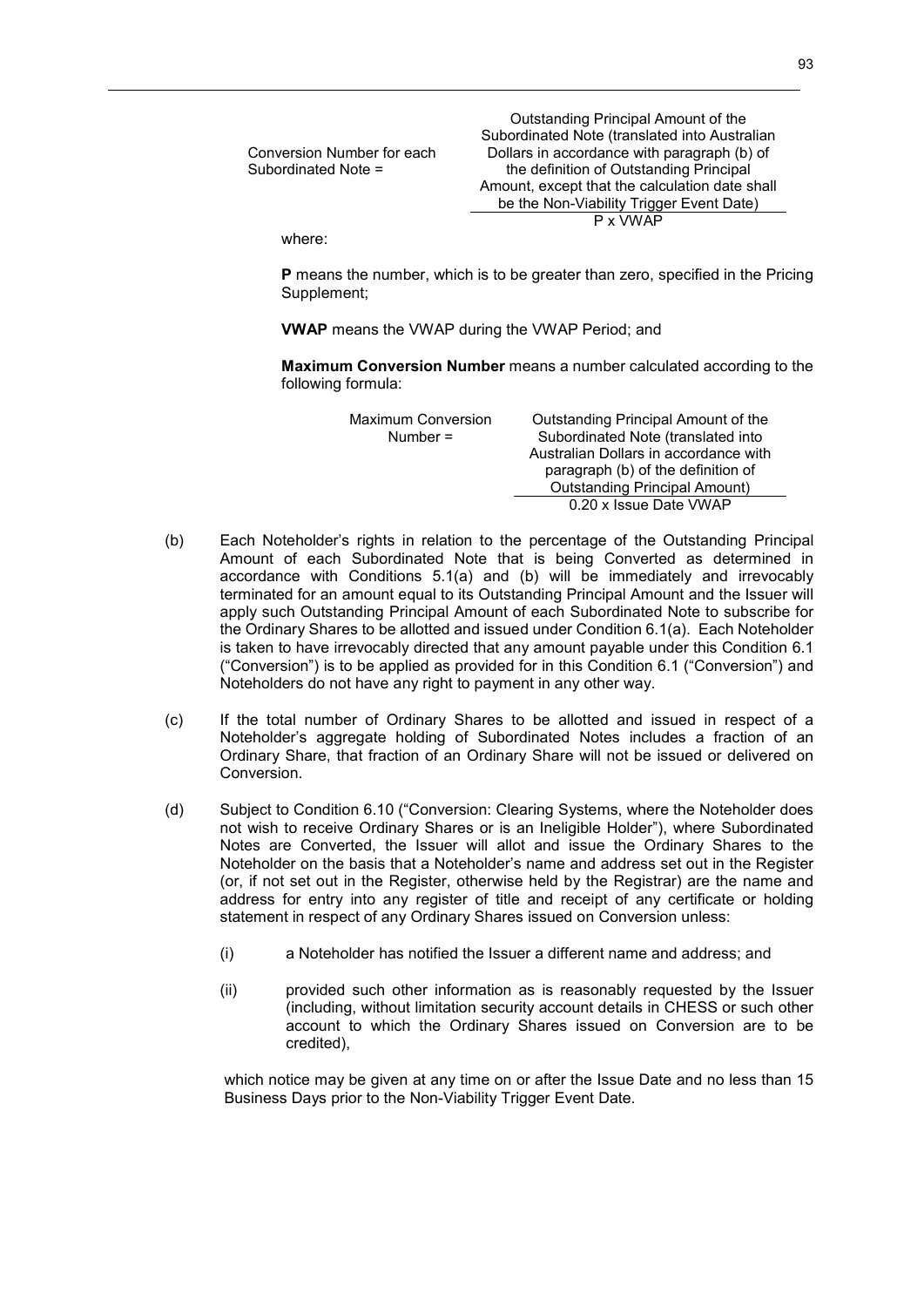# **6.2 Adjustments to VWAP generally**

For the purposes of calculating VWAP under Condition 6.1 ("Conversion"):

- (a) where, on some or all of the ASX Business Days in the relevant VWAP Period, Ordinary Shares have been quoted on ASX as cum dividend or cum any other distribution or entitlement and Subordinated Notes will be Converted into Ordinary Shares after that date and those Ordinary Shares will no longer carry that dividend or that other distribution or entitlement, then the VWAP on the ASX Business Days on which those Ordinary Shares have been quoted cum dividend or cum any other distribution or entitlement will be reduced by an amount ("**Cum Value**") equal to:
	- (i) in the case of a dividend or other distribution, the amount of that dividend or other distribution including, if the dividend or distribution is franked, the amount that would be included in the assessable income of a recipient of the dividend or distribution who is a natural person resident in Australia under the Tax Legislation;
	- (ii) in the case of any entitlement that is not a dividend or other distribution for which adjustment is made under Condition 6.2(a)(i) which is traded on ASX on any of those ASX Business Days, the volume weighted average price of all such entitlements sold on ASX during the VWAP Period on the ASX Business Days on which those entitlements were traded (excluding trades of the kind that would be excluded in determining VWAP under the definition of that term); or
	- (iii) in the case of other entitlements for which adjustment is not made under Conditions  $6.2(a)(i)$  or (ii), the value of the entitlement as reasonably determined by the Issuer; and
- (b) where, on some or all of the ASX Business Days in the VWAP Period, Ordinary Shares have been quoted as ex dividend or ex any other distribution or entitlement, and Subordinated Notes will be Converted into Ordinary Shares which would be entitled to receive the relevant dividend, distribution or entitlement, the VWAP on the ASX Business Days on which those Ordinary Shares have been quoted ex dividend or ex any other distribution or entitlement will be increased by the Cum Value.

### **6.3 Adjustments to VWAP for capital reconstruction**

(a) Where during the relevant VWAP Period there is a change to the number of Ordinary Shares on issue because the Ordinary Shares are reconstructed, consolidated, divided or reclassified (in a manner not involving any cash payment or the giving of another form of consideration to or by holders of Ordinary Shares) ("**Reclassification**") into a lesser or greater number, the daily VWAP for each day in the VWAP Period which falls before the date on which trading in Ordinary Shares is conducted on a post Reclassification basis will be adjusted by multiplying the VWAP applicable on the ASX Business Day immediately before the date of any such Reclassification by the following formula:

> $\overline{\mathsf{A}}$ B

where:

A means the aggregate number of Ordinary Shares immediately before the Reclassification; and

B means the aggregate number of Ordinary Shares immediately after the Reclassification.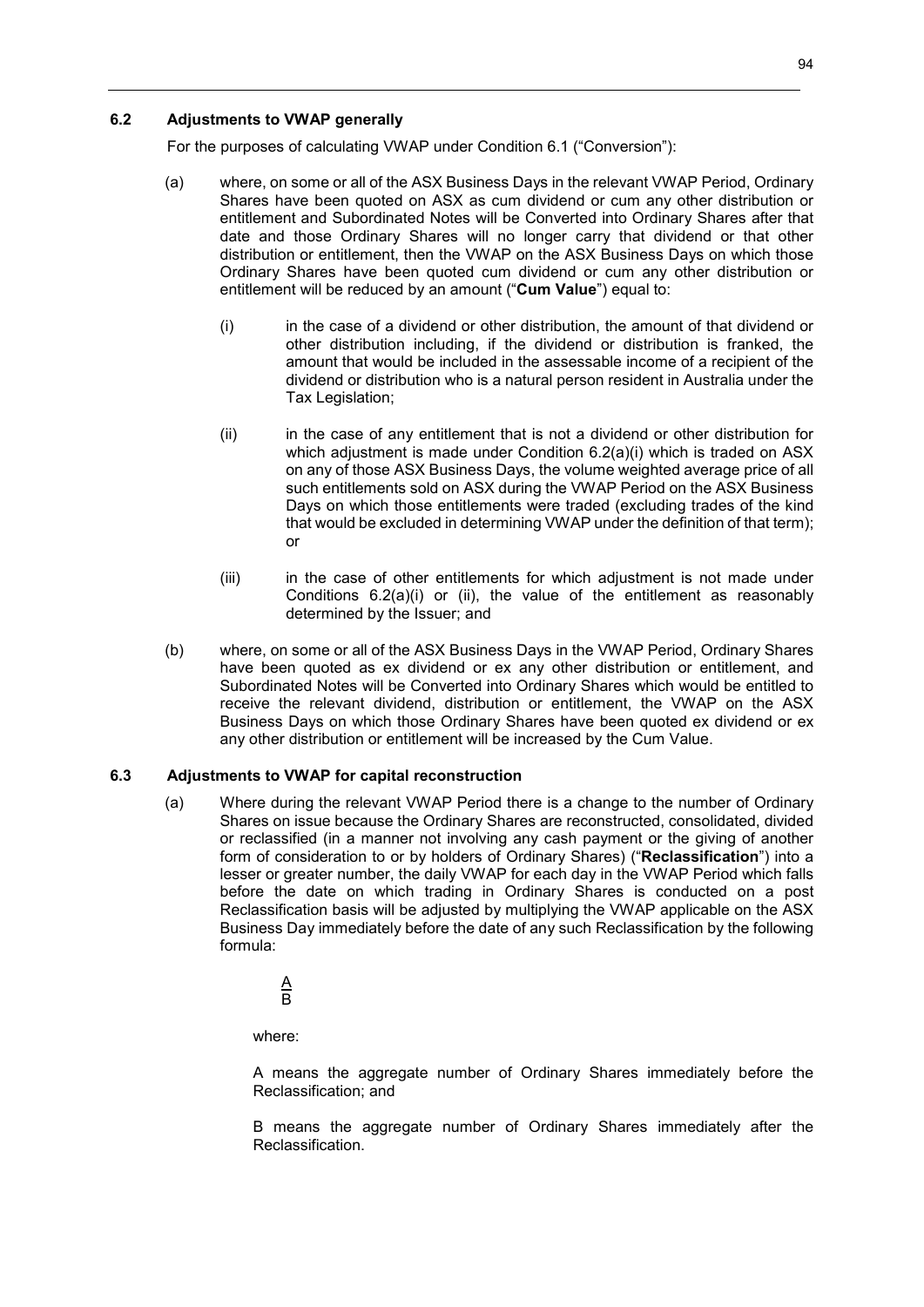(b) Any adjustment made by the Issuer in accordance with Condition 6.3(a) will be effective and binding on Noteholders under these Terms and Conditions and these Terms and Conditions will be construed accordingly.

# **6.4 Adjustments to Issue Date VWAP generally**

For the purposes of determining the Issue Date VWAP under Condition 6.1 ("Conversion"), adjustments will be made in accordance with Conditions 6.2 ("Adjustments to VWAP generally") and 6.3 ("Adjustments to VWAP for capital reconstruction") during the VWAP Period for the Issue Date VWAP. On and from the Issue Date, adjustments to the Issue Date VWAP:

- (a) may be made by the Issuer in accordance with Conditions 6.5 ("Adjustments to Issue Date VWAP for bonus issues"), 6.6 ("Adjustments to Issue Date VWAP for capital reconstruction") and 6.7 ("No adjustment to Issue Date VWAP in certain circumstances"); and
- (b) if so made, will be effective and binding on Noteholders under these Terms and Conditions and these Terms and Conditions will be construed accordingly.

# **6.5 Adjustments to Issue Date VWAP for bonus issues**

(a) Subject to Conditions 6.5(b) and 6.5(c), if the Issuer makes a pro-rata bonus issue of Ordinary Shares to holders of Ordinary Shares generally (in a manner not involving any cash payment or the giving of another form of consideration to or by holders of Ordinary Shares), the Issue Date VWAP will be adjusted immediately in accordance with the following formula:

$$
V = Vo \times RD / (RD + RN)
$$

where:

**V** means the Issue Date VWAP applying immediately after the application of this formula;

**Vo** means the Issue Date VWAP applying immediately prior to the application of this formula;

**RD** means the number of Ordinary Shares on issue immediately prior to the allotment of new Ordinary Shares pursuant to the bonus issue; and

**RN** means the number of Ordinary Shares issued pursuant to the bonus issue.

- (b) For the avoidance of doubt, Condition 6.5(a) does not apply to Ordinary Shares issued as part of a bonus share plan, employee or executive share plan, executive option plan, share top up plan, share purchase plan or a dividend reinvestment plan.
- (c) For the purposes of this Condition 6.5 (Adjustments to Issue Date VWAP for bonus issues), an issue will be regarded as a bonus issue notwithstanding that the Issuer does not make offers to some or all holders of Ordinary Shares with registered addresses outside Australia, provided that in so doing the Issuer is not in contravention of the ASX Listing Rules.

### **6.6 Adjustments to Issue Date VWAP for capital reconstruction**

If at any time after the Issue Date there is a change to the number of Ordinary Shares on issue because of a Reclassification (in a manner not involving any cash payment or the giving of another form of consideration to or by holders of Ordinary Shares) into a lesser or greater number, the Issue Date VWAP will be adjusted by multiplying the Issue Date VWAP applicable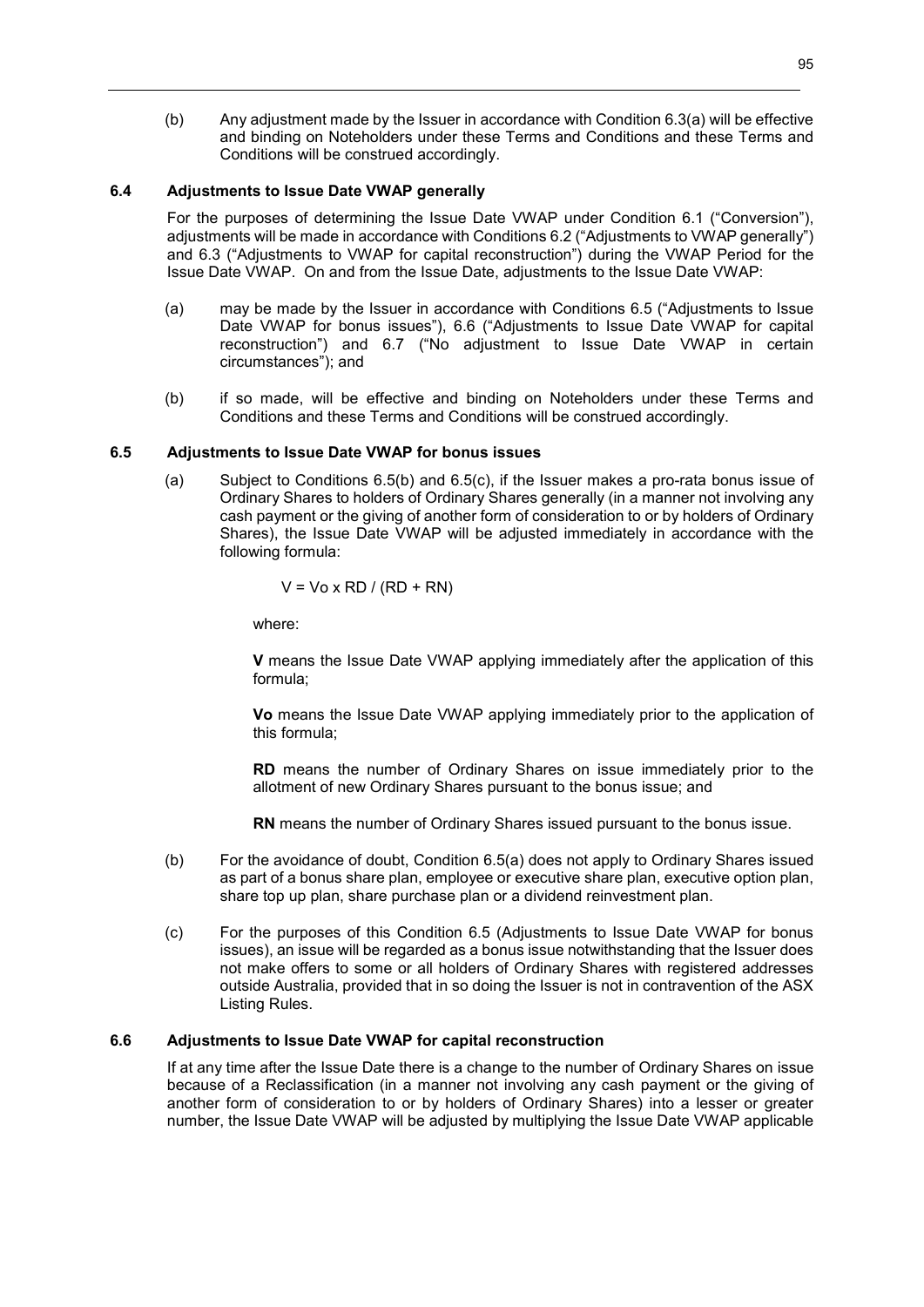on the ASX Business Day immediately before the date of any such Reclassification by the following formula:

 $\underline{\mathsf{A}}$ B

where:

**A** means the aggregate number of Ordinary Shares on issue immediately before the Reclassification; and

**B** means the aggregate number of Ordinary Shares on issue immediately after the Reclassification.

# **6.7 No adjustment to Issue Date VWAP in certain circumstances**

Notwithstanding the provisions of Condition 6.5 ("Adjustments to Issue Date VWAP for bonus issues") and 6.6 ("Adjustments to Issue Date VWAP for capital reconstruction"), no adjustment will be made to the Issue Date VWAP where any such adjustment (expressed in Australian dollars and cents and rounded to the nearest whole cent with A\$0.005 being rounded upwards) would be less than one per cent of the Issue Date VWAP then in effect.

### **6.8 Announcement of adjustments to Issue Date VWAP**

The Issuer will notify any adjustment to the Issue Date VWAP under this Condition 6 ("Procedures for Conversion") to ASX and to the Noteholders in accordance with Condition 13 ("Notices") within 10 ASX Business Days of the Issuer determining the adjustment and the adjustment will be final and binding.

# **6.9 Status and listing of Ordinary Shares**

- (a) Ordinary Shares issued or arising from Conversion will rank equally with all other fully paid Ordinary Shares provided that the rights attaching to the Ordinary Shares issued or arising from Conversion do not take effect until 5.00pm (Sydney time) on the Non-Viability Trigger Event Date (or such other time required by APRA).
- (b) The Issuer will use all reasonable endeavours to list the Ordinary Shares issued on Conversion of Subordinated Notes on ASX.

### **6.10 Conversion: Clearing Systems, where the Noteholder does not wish to receive Ordinary Shares or is an Ineligible Holder**

- (a) If Subordinated Notes are required to be Converted and the Noteholder is the operator of a Clearing System or a nominee for a common depository for any one or more Clearing Systems (such operator or nominee for a common depository acting in such capacity as is specified in the rules and regulations of the relevant Clearing System or Clearing Systems), then, with effect from the Non-Viability Trigger Event Date, the Noteholder's rights in relation to each such Subordinated Note being Converted shall be immediately and irrevocably terminated and the Issuer will issue the relevant aggregate Conversion Number of Ordinary Shares in accordance with the procedure in clause 6.1(b) to one or more Sale and Transfer Agents for no additional consideration to hold on trust for sale for the benefit of the participants in, or members of, the relevant Clearing System or Clearing Systems who held the corresponding Subordinated Notes through the relevant Clearing System or Clearing Systems immediately prior to Conversion ("**Clearing System Participants**"). A Clearing System Participant will be entitled to receive Ordinary Shares (or the proceeds of the sale of Ordinary Shares) in accordance with this Condition 6.10 ("Conversion: Clearing Systems, where the Noteholder does not wish to receive Ordinary Shares or is an Ineligible Holder").
- (b) Where Ordinary Shares are issued to one or more Sale and Transfer Agents in accordance with Condition 6.10(a), a Clearing System Participant may, no later than the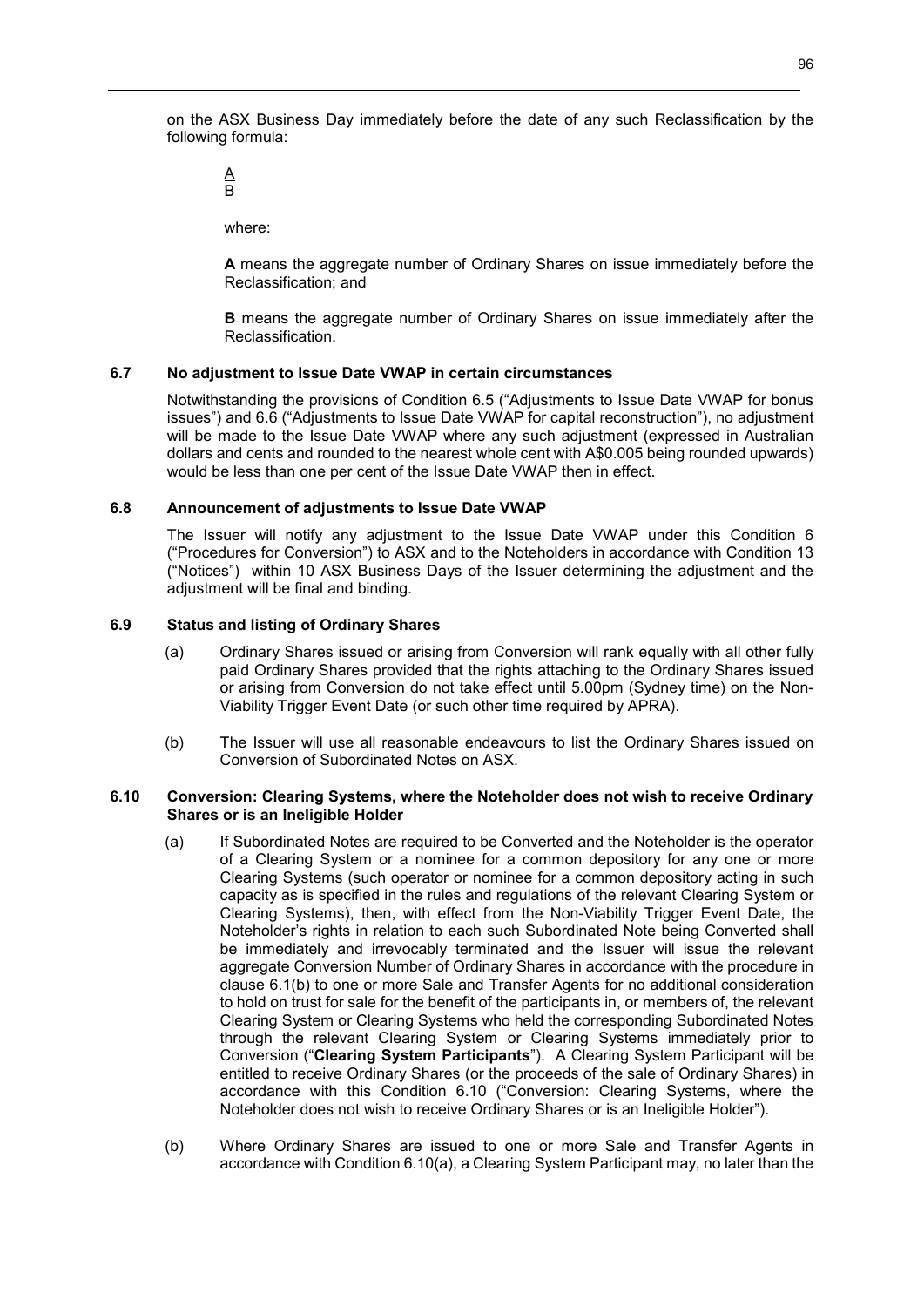date specified in the Pricing Supplement ("Clearing System Cut-off Date"), provide to the Issuer and the relevant Sale and Transfer Agent:

- (i) its name and address for entry into any register of title and receipt of any certificate or holding statement in respect of any Ordinary Shares issued on Conversion;
- (ii) the Noteholder's security account details in CHESS or such other account to which the Ordinary Shares issued on Conversion are to be credited; and
- (iii) such other information as is reasonably requested by the Issuer,

and, if it does so, the Clearing System Participant must make arrangements to transfer the relevant number of Subordinated Notes held by it through the relevant Clearing System or Clearing Systems immediately prior to Conversion to the Issuer (or the Issuer's nominee) in accordance with accepted market practice, and the rules and regulations of the relevant Clearing System or Clearing Systems or in such other manner that is, in the opinion of the Issuer, fair and reasonable. The Issuer and the relevant Sale and Transfer Agent will, as soon as possible thereafter and without delay on the part of the Issuer or the relevant Sale and Transfer Agent, take any appropriate procedural steps to record the transfer of the relevant Ordinary Shares to the Clearing System Participant, including updating the Ordinary Share register.

- (c) If a Clearing System Participant:
	- (i) fails to provide the information required by Condition 6.10(b) by the Clearing System Cut-off Date;
	- (ii) notifies the Issuer that it does not wish to receive Ordinary Shares on or prior to the Clearing System Cut-off Date; or
	- (iii) would be an Ineligible Holder if the Clearing System Participant's name had been entered in a Register as the owner of the corresponding Subordinated Notes immediately prior to Conversion,

then, with effect from the Clearing System Cut-off Date, the Clearing System Participant will cease to be entitled to receive Ordinary Shares in relation to each corresponding Subordinated Note which was Converted and at the first opportunity to sell the Ordinary Shares after the Clearing System Cut-off Date, the Sale and Transfer Agent will arrange for their sale at market value and pay the proceeds received after deducting any applicable brokerage, stamp duty and other similar taxes and charges to the Clearing System Participant.

- (d) If Subordinated Notes are required to be Converted and:
	- (i) the Noteholder has notified the Issuer that it does not wish to receive Ordinary Shares as a result of Conversion, which notice may be given at any time on or after the Issue Date and no less than 15 Business Days prior to the Non-Viability Trigger Event Date; or
	- (ii) the Noteholder is an Ineligible Holder,

then, on the Non-Viability Trigger Event Date, the Noteholder's rights (including to payments of interest or Additional Amounts, or the repayment of principal) in relation to each such Subordinated Note being Converted are immediately and irrevocably terminated and the Issuer will issue the Conversion Number of Ordinary Shares to one or more Sale and Transfer Agents for no additional consideration to hold on trust for sale for the benefit of the relevant Noteholder. At the first opportunity to sell the Ordinary Shares, each Sale and Transfer Agent will arrange for their sale at market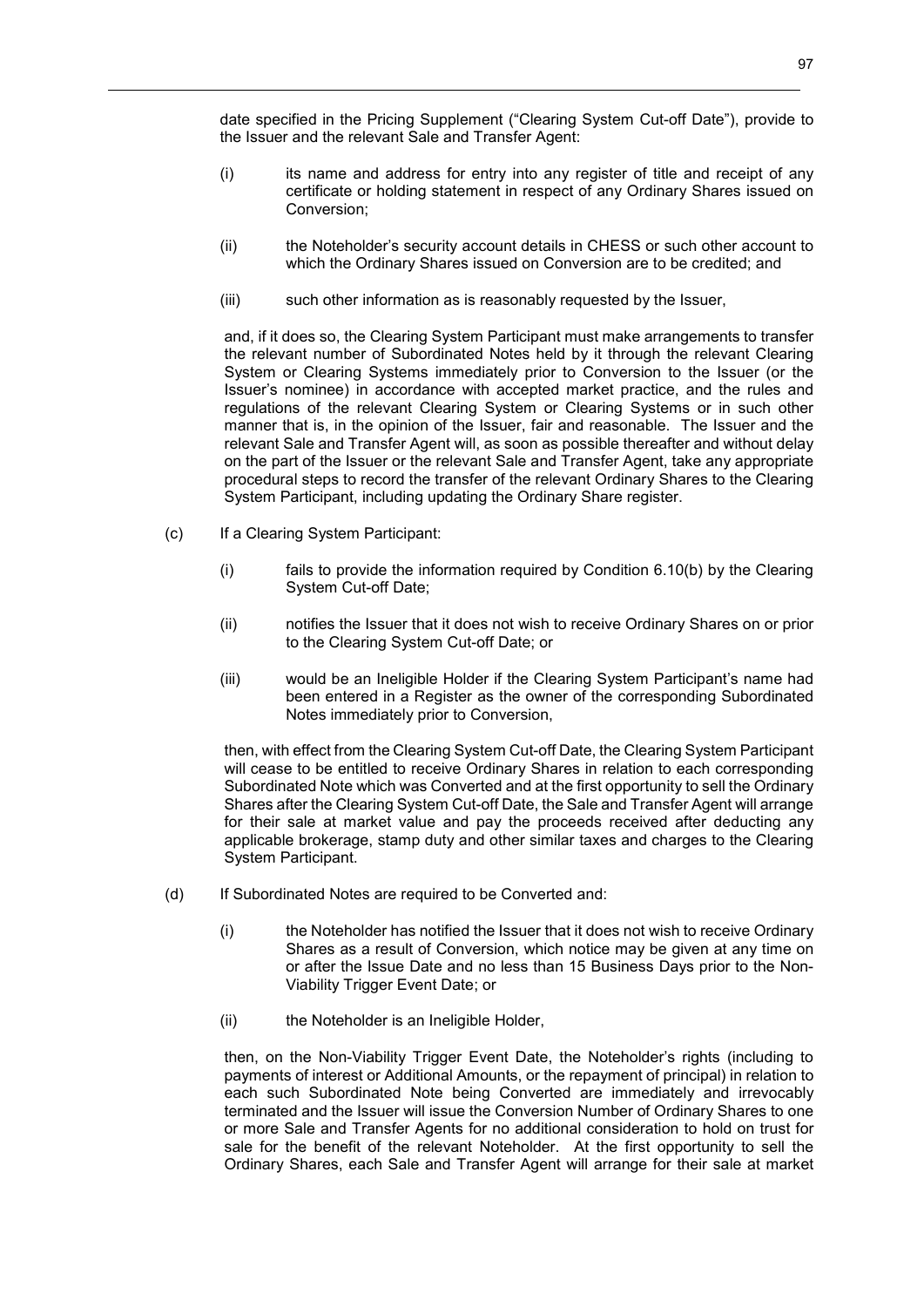value and pay the proceeds received after deducting any applicable brokerage, stamp duty and other similar taxes and charges to the relevant Noteholder.

- (e) If Conversion under this Condition 6.10 ("Conversion: Clearing Systems, where the Noteholder does not wish to receive Ordinary Shares or is an Ineligible Holder") does not occur within five ASX Business Days, then Noteholders' rights will be immediately and irrevocably terminated in accordance with Condition 5.3 ("No further rights").
- (f) The provisions of this Condition 6.10 ("Conversion: Clearing Systems, where the Noteholder does not wish to receive Ordinary Shares or is an Ineligible Holder") will not impede the immediate Conversion or Write-off of the relevant number of Subordinated Notes or percentage of the Outstanding Principal Amount of each Subordinated Note (as the case may be).

# **6.11 Conversion or Write-off if amounts not paid**

For the avoidance of doubt, Conversion or Write-off may occur even if an amount is not paid to a Noteholder as a consequence of Condition 4.3 ("Solvency condition").

### **6.12 Conversion or Write-off after Winding-Up commences**

If an order is made by a court, or an effective resolution is passed, for a Winding-Up, and a Non-Viability Trigger Event occurs, then Conversion or Write-off shall occur (subject to Condition 5.3 ("No further rights")) in accordance with Conditions 5.1 ("Automatic Conversion or Write-off upon the occurrence of a Non-Viability Trigger Event") and 5.2 ("Non-Viability Trigger Event").

# **6.13 Conversion or Write-off of a percentage of Outstanding Principal Amount**

If under these Terms and Conditions it is necessary to Convert or Write-off a percentage of the Outstanding Principal Amount upon the occurrence of a Non-Viability Trigger Event, Condition 6 ("Procedures for Conversion") will apply to the Conversion or Write-off as if references to the Outstanding Principal Amount were references to the relevant percentage of the Outstanding Principal Amount to be Converted or Written-off multiplied by the Outstanding Principal Amount.

# **6.14 Amendment of Terms and Conditions relating to Conversion for Successor Holding Company**

- (a) If:
	- (i) it is proposed that the Issuer be replaced as the ultimate holding company of the Bank of Queensland Group by an Approved Successor ("Replacement"); and
	- (ii) the Approved Successor agrees to expressly assume the Issuer's obligations in respect of the Subordinated Notes by entering into a deed poll for the benefit of Noteholders under which it agrees (among other things):
		- (A) to deliver fully paid ordinary shares in the capital of the Approved Successor ("**Approved Successor Shares**") under all circumstances when the Issuer would have otherwise been obliged to deliver Ordinary Shares on a Conversion, subject to the same terms and conditions as set out in these Terms and Conditions as amended by this Condition 6.14 ("Amendment of Terms and Conditions relating to Conversion for Successor Holding Company"); and
		- (B) to use all reasonable endeavours and furnish all such documents, information and undertakings as may be reasonably necessary in order to procure quotation of the Approved Successor Shares issued under these Terms and Conditions on the stock exchanges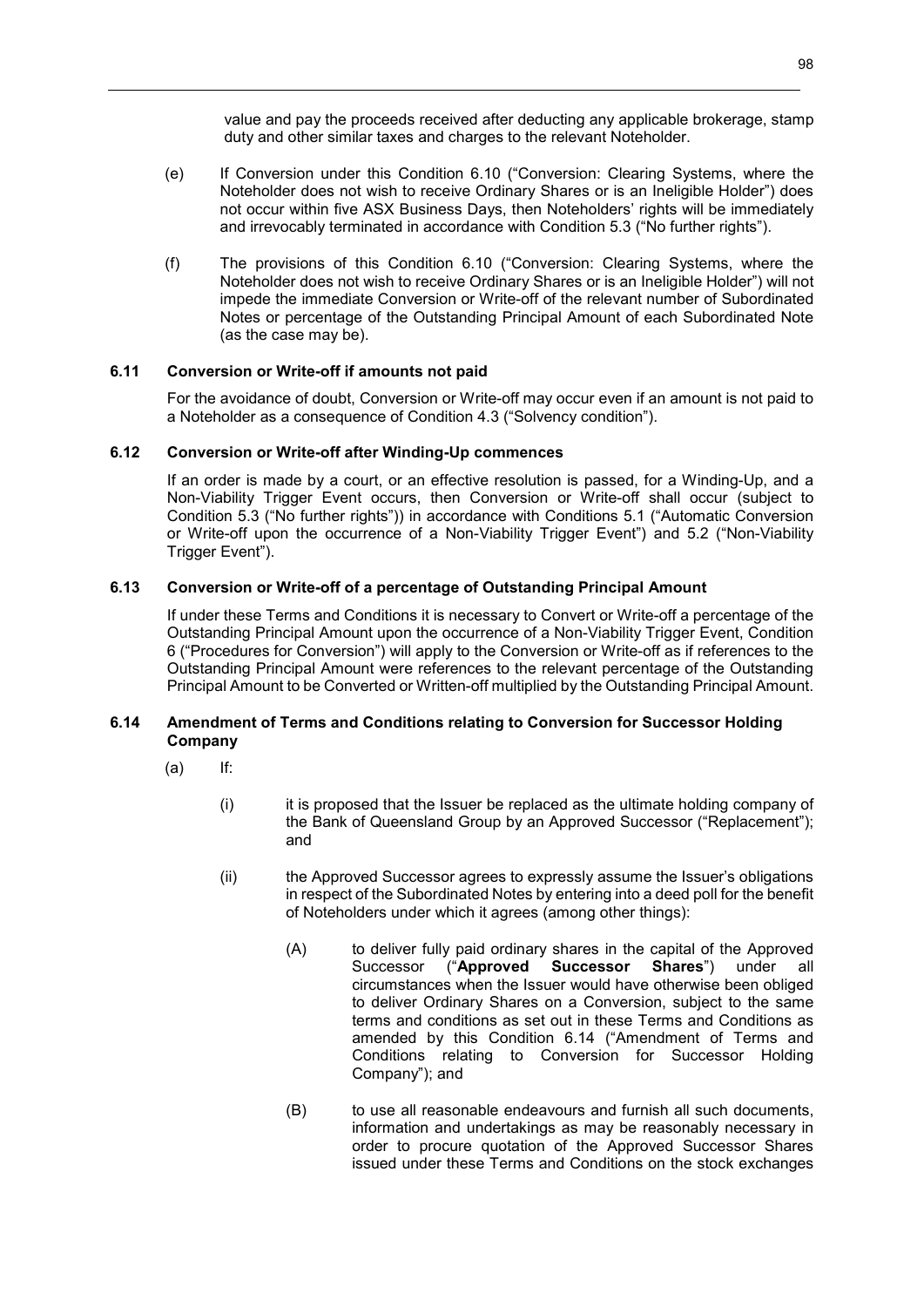on which the other Approved Successor Shares are quoted at the time of a Conversion,

the Issuer may, with APRA's prior written approval, but without the authority, assent or approval of Noteholders, give a notice (an "**Approved Replacement Notice**") to Noteholders (which, if given, must be given as soon as practicable before the Replacement and in any event no later than 10 ASX Business Days before the Replacement occurs).

- (b) An Approved Replacement Notice must specify the amendments to these Terms and Conditions in respect of the Subordinated Notes which will be made in accordance with this Condition 6.14 ("Amendment of Terms and Conditions relating to Conversion for Successor Holding Company"), being those amendments which in the Issuer's reasonable opinion are necessary, expedient or appropriate to effect the substitution of the Approved Successor as the debtor in respect of Subordinated Notes and the issuer of ordinary shares on Conversion (including such amendments as are necessary, expedient or appropriate for the purposes of complying with the provisions of Chapter 2L of the Corporations Act where the Approved Successor is not an authorised deposittaking institution under the Banking Act).
- (c) An Approved Replacement Notice, once given, is irrevocable.
- (d) If the Issuer gives an Approved Replacement Notice to Noteholders in accordance with Condition 6.14(a) , then with effect on and from the date specified in the Approved Replacement Notice:
	- (i) the Approved Successor will assume all of the obligations of, and succeed to, and be substituted for, and may exercise every right and power of, the Issuer in respect of the Subordinated Notes with the same effect as if the Approved Successor had been the original Issuer of the Subordinated Notes;
	- (ii) the Issuer (or any corporation which has previously assumed the obligations of the Issuer) will be released from its liability under these Terms and Conditions in respect of the Subordinated Notes; and
	- (iii) references to the Issuer in these Terms and Conditions will be taken to be references to the Approved Successor and references to Ordinary Shares in these Terms and Conditions will be taken to be references to Approved Successor Shares.
- (e) If the Issuer gives an Approved Replacement Notice in accordance with Condition 6.14(a), then each Noteholder by its purchase and holding of a Subordinated Note shall be taken to have irrevocably consented to becoming a member of the Approved Successor in respect of Approved Successor Shares issued on Conversion and to have agreed to be bound by the constitution of the Approved Successor.
- (f) The Issuer must not issue an Approved Replacement Notice unless:
	- (i) APRA is satisfied that the capital position of the Issuer on a "Level 1 basis" and "Level 2 basis" in accordance with the Prudential Standards will not be adversely affected by the Replacement; or
	- (ii) the Approved Successor or another entity which is not a Related Entity (other than an entity which is a direct or indirect parent entity of the Issuer) and is approved by APRA subscribes for Ordinary Shares or other capital instruments acceptable to APRA in such amount as may be necessary, or take other steps acceptable to APRA to ensure that the capital position of the Issuer on a "Level 1 basis" and "Level 2 basis" in accordance with the Prudential Standards will not be adversely affected by the Replacement, including, if required by APRA or the Prudential Standards, undertaking any capital injection in relation to the Issuer to replace the Subordinated Notes.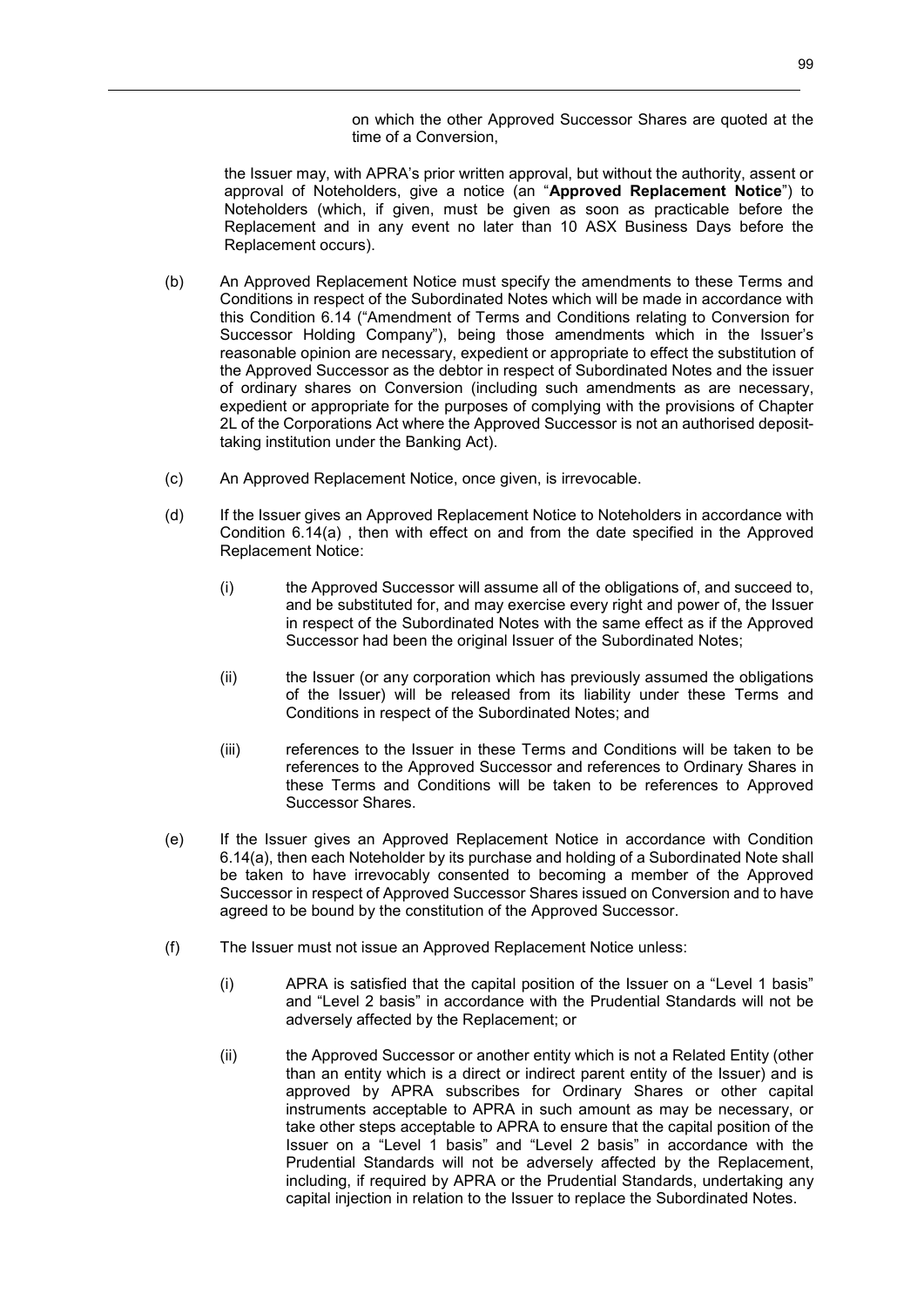Any capital injection carried out pursuant to Condition 6.14(f)(ii) must:

- (A) be unconditional;
- (B) occur simultaneously with the substitution of the Approved Successor; and
- (C) be of equal or better quality capital and at least the same amount as the Subordinated Notes, unless otherwise approved by APRA in writing.

Nothing in this Condition 6.14 ("Amendment of Terms and Conditions relating to Conversion for Successor Holding Company") prevents the Issuer from proposing, or limits, any scheme of arrangement or other similar proposal that may be put to Noteholders or shareholders or members of the Issuer.

#### **6.15 Power of attorney**

By holding a Subordinated Note each Noteholder irrevocably appoints each of the Issuer, its officers and any Liquidator or administrator of the Issuer (each an "**Attorney**") severally to be the attorney of the Noteholder with power in the name and on behalf of the Noteholder to sign all documents and transfers and do any other thing as may in the Attorney's opinion be necessary or desirable to be done in order to give effect to, or for the Noteholder to observe or perform the Noteholder's obligations under, Conditions 5 ("Non-viability, Conversion and Writeoff") and 6 ("Procedures for Conversion").

The power of attorney given in this Condition 6.15 ("Power of attorney") is given for valuable consideration and to secure the performance by the Noteholder of the Noteholder's obligations under Conditions 5 ("Non-viability, Conversion and Write-off") and 6 ("Procedures for Conversion") and is irrevocable.

### **7 Interest**

### **7.1 General**

Subordinated Notes will be interest-bearing Notes. Subordinated Notes may bear interest at either a fixed rate or a floating rate. In relation to any Tranche of Subordinated Notes, the relevant Pricing Supplement may specify actual amounts of interest payable ("**Interest Amounts**") rather than, or in addition to, a rate or rates at which interest accrues.

The Pricing Supplement in relation to each Tranche of interest-bearing Subordinated Notes will specify which of Conditions 7.2 ("Interest - fixed rate"), 7.3 ("Interest - floating rate") and 7.4 ("Interest - other rates") will be applicable to the Subordinated Notes. Condition 7.5 ("Interest supplemental provisions") will be applicable to each Tranche of interest-bearing Subordinated Notes save to the extent of any inconsistency with the relevant Pricing Supplement.

# **7.2 Interest - fixed rate**

Each Subordinated Note in relation to which this Condition 7.2 ("Interest - fixed rate") is specified in the relevant Pricing Supplement as being applicable ("**Fixed Rate Subordinated Notes**") will bear interest on its Outstanding Principal Amount at the fixed coupon rate or the fixed rate or rates per annum specified in the relevant Pricing Supplement from the Issue Date of the Subordinated Notes.

Interest will be payable in arrear on the Interest Payment Dates specified in the relevant Pricing Supplement.

Interest which is required to be calculated for a period of other than a full year will be calculated on such basis as is specified as the Day Count Fraction in the relevant Pricing Supplement.

The first payment of interest will be made on the Interest Payment Date next following the Interest Commencement Date and, if the first anniversary of the Interest Commencement Date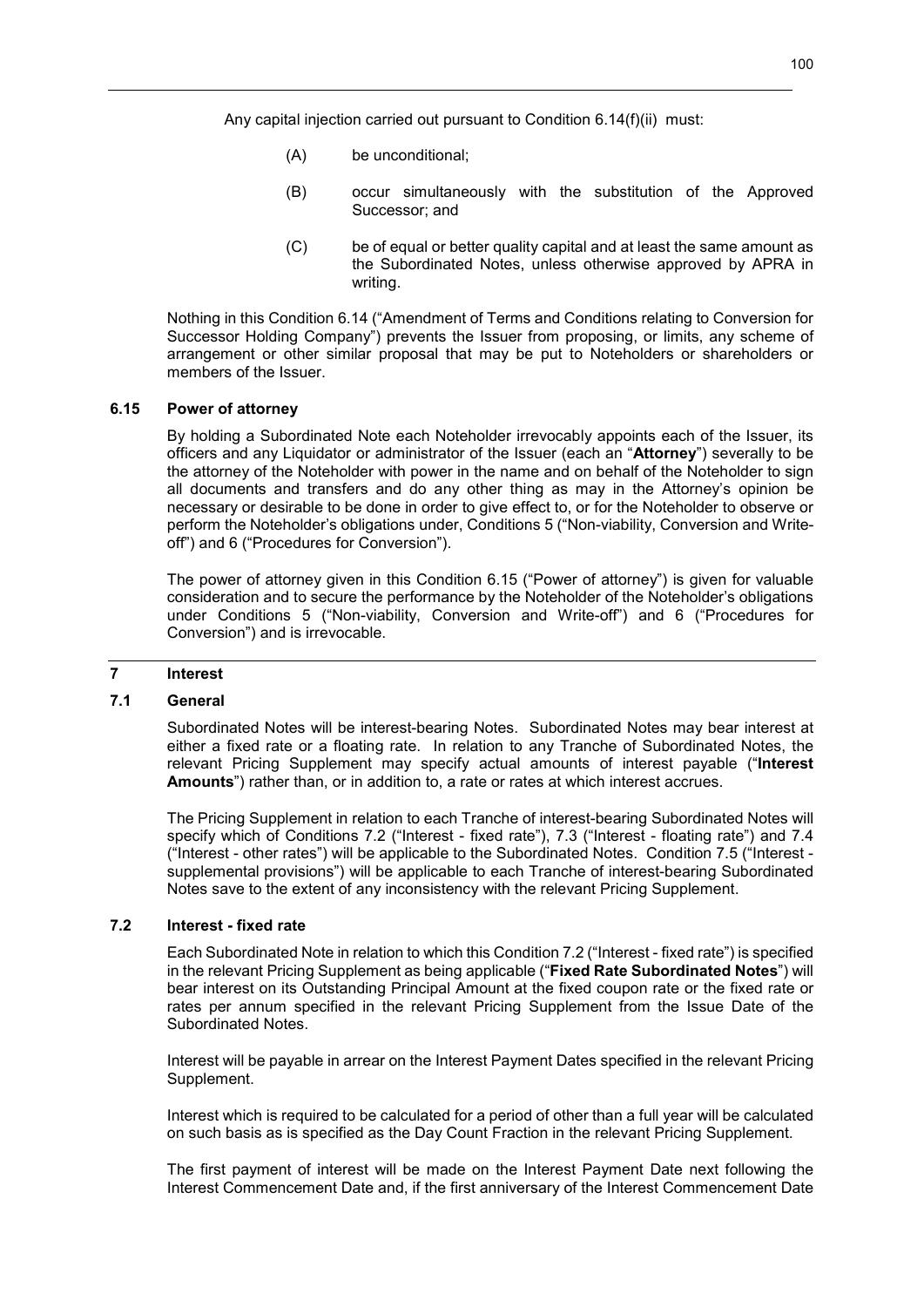is not an Interest Payment Date, will amount to the Initial Broken Amount (as defined in the Pricing Supplement).

If the Maturity Date is not an Interest Payment Date, interest from (and including) the preceding Interest Payment Date (or the Interest Commencement Date, as the case may be) to (but excluding) the Maturity Date will amount to the Final Broken Amount (as defined in the Pricing Supplement).

# **7.3 Interest - floating rate**

### (a) *Accrual of interest*

Subordinated Notes in relation to which this Condition 7.3 ("Interest - floating rate") is specified in the relevant Pricing Supplement as being applicable ("**Floating Rate Subordinated Notes**") will bear interest in respect of each Interest Period at the rate or rates per annum determined in accordance with this Condition 7.3 ("Interest - floating rate").

Each Floating Rate Subordinated Note will bear interest on its Outstanding Principal Amount at the Interest Rate (as defined below) from the Interest Commencement Date. Interest will be payable in arrear on each Interest Payment Date. If any Interest Payment Date in respect of a Floating Rate Subordinated Note would otherwise fall on a day which is not a Business Day, such Interest Payment Date shall be determined in accordance with the Business Day Convention specified in the Pricing Supplement.

# (b) *Interest Rate*

The Interest Rate payable in respect of Floating Rate Subordinated Notes shall be determined by the Calculation Agent as specified in the relevant Pricing Supplement.

# (c) *Calculation of interest amount payable*

The Calculation Agent will, as soon as practicable on or after determining the Interest Rate in relation to each Interest Period, calculate the amount of interest payable for the relevant Interest Period in respect of the Outstanding Principal Amount of each Subordinated Note. The amount of interest payable will be calculated by multiplying the product of the Interest Rate for such Interest Period and the Outstanding Principal Amount by the applicable Day Count Fraction and rounding the resultant figure to the nearest cent (with halves being rounded upwards).

# **7.4 Interest - other rates**

Subordinated Notes in relation to which this Condition 7.4 ("Interest - other rates") is specified in the relevant Pricing Supplement as being applicable will bear interest at the rate or rates calculated on the basis specified in, and be payable in the amounts and in the manner determined in accordance with, the relevant Pricing Supplement.

# **7.5 Interest - supplemental provisions**

### (a) *Interest Payment Dates*

Interest on each Subordinated Note will be payable in arrear at such intervals and on such Interest Payment Dates as are specified in the relevant Pricing Supplement and on the Maturity Date.

### (b) *Notification of Interest Rate, interest payable and other items*

The Calculation Agent will cause each Interest Rate, the amount of interest payable and each other amount, item or date, as the case may be, determined or calculated by it to be notified to the Issuer, the Registrar and to be notified to Noteholders in accordance with Condition 13 ("Notices") as soon as practicable after such determination or calculation but in any event not later than the fourth Business Day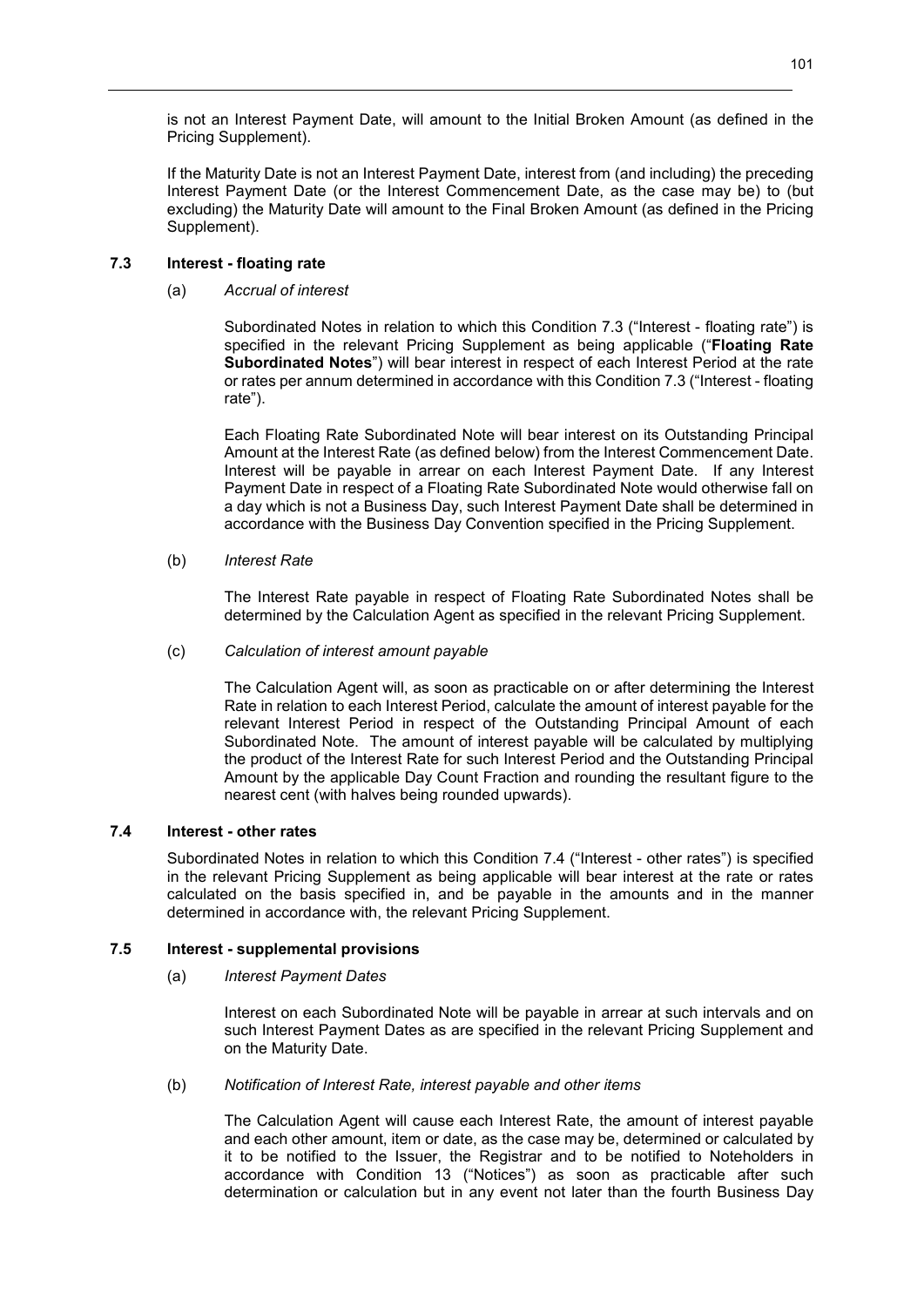thereafter. The Calculation Agent will be entitled to amend any such amount, item or date (or to make appropriate alternative arrangements by way of adjustment) without prior notice in the event of the extension or abbreviation of any relevant Interest Period or calculation period and such amendment will be notified in accordance with the previous sentence.

### (c) *Determination final*

The determination by the Calculation Agent of all amounts, rates and dates falling to be determined by it pursuant to these Terms and Conditions (including, without limitation, the Interest Rate for any Interest Period and the amount of interest payable for any Interest Period in respect of any Subordinated Note) is, in the absence of manifest error, final and binding on the Issuer, each Noteholder, the Registrar, and the Calculation Agent.

# (d) *Accrual of interest*

Interest accrues on the Outstanding Principal Amount of each Subordinated Note. Interest ceases to accrue as from the due date for redemption of a Subordinated Note unless the relevant payment is not made in which case interest will continue to accrue thereon (as well after as before any demand or judgement) at the rate then applicable to the Outstanding Principal Amount of the Subordinated Note until the date on which the relevant payment is made or, if earlier, the seventh day after the date on which the Registrar receives the funds required to make such payment (provided that notice of such circumstance is given to the Noteholders in accordance with Condition 13 ("Notices")) except to the extent that there is failure in the subsequent payment thereof to the Noteholders.

# **7.6 Calculations and adjustments**

The amount of interest payable in respect of any Subordinated Note for any period of less than one year is calculated by multiplying the product of the Interest Rate and the Outstanding Principal Amount by the Day Count Fraction, save that if the Pricing Supplement specifies an amount in respect of such period, the amount of interest payable in respect of such Subordinated Note for such period is equal to such specified amount. Where any Interest Period comprises two or more Interest Accrual Periods, the amount of interest payable in respect of such Interest Period is the sum of the amounts of interest payable in respect of each of those Interest Accrual Periods.

For the purposes of any calculations referred to in these Terms and Conditions and unless otherwise specified in these terms and conditions or the Pricing Supplement:

- (a) all percentages resulting from such calculations will be rounded, if necessary, to the nearest fifth decimal place (with 0.000005% being rounded to 0.00001%); and
- (b) all Australian dollar amounts used in or resulting from such calculations will be rounded to the nearest cent (with one half cent being rounded up).

# **7.7 Calculation Agent**

As soon as practicable after the relevant time on such date as these Terms and Conditions or the Pricing Supplement may require:

- (a) any Early Termination Amount, Maturity Redemption Amount or any other amount to be calculated; or
- (b) any quote to be obtained or any determination or calculation to be made by the Calculation Agent,

the Calculation Agent will be required to: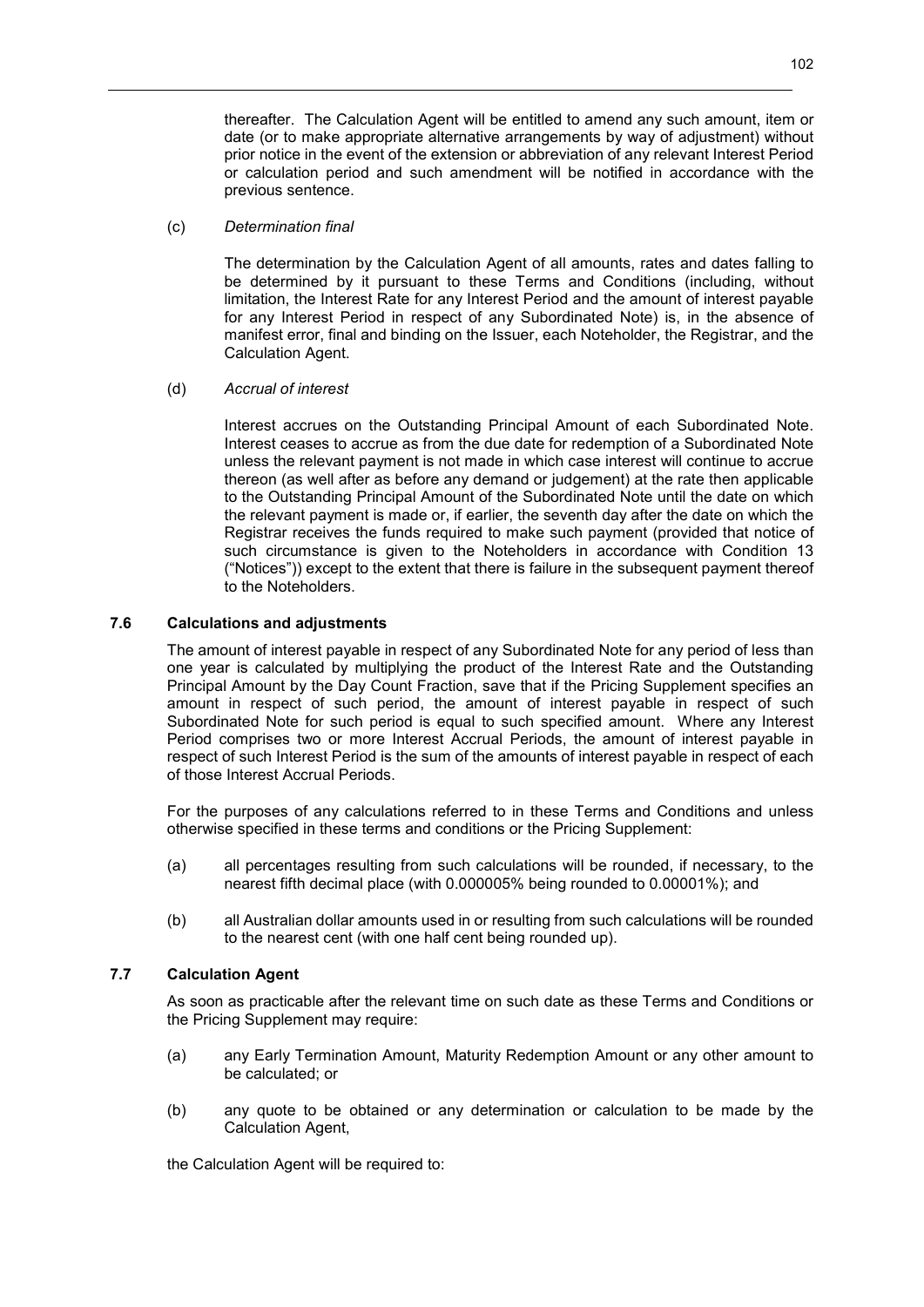- (c) determine the Interest Rate in respect of each Series of the Subordinated Notes for the relevant Interest Accrual Period, Interest Period or Interest Payment Date;
- (d) calculate the Early Termination Amount, Maturity Redemption Amount or other amount; or
- (e) obtain such quote or make such determination or calculation,

and cause the Interest Rate for each Interest Accrual Period, Interest Period or Interest Payment Date and, if required to be calculated, any Early Termination Amount, Maturity Redemption Amount or other amount, to be notified to the Registrar and the Issuer as soon as possible after their determination but in no event later than 5.00pm on the Business Day on which such calculation is made.

The Calculation Agent must obtain relevant quotes from appropriate banks or reference agents or obtain information from such other sources as are specified in these Terms and Conditions or the Pricing Supplement or, failing which, as the Calculation Agent deems appropriate.

The calculations and determinations made by the Calculation Agent shall, in the absence of manifest error, be final and binding on the parties.

# **8 Redemption and purchase**

*No redemption or purchase of any Subordinated Note pursuant to this Condition 8 ("Redemption and purchase") may be made without the prior written approval of APRA. As set out in greater detail below approval is at the discretion of APRA and may or may not be given.* 

# **8.1 Redemption on maturity**

Unless previously redeemed, or purchased and cancelled, Converted or Written-off and subject to Condition 4.3 ("Solvency condition"), each Subordinated Note shall be redeemed on maturity at its Maturity Redemption Amount, together with any interest payable under Condition 7 ("Interest").

### **8.2 Purchase of Subordinated Notes**

The Issuer or any of its Subsidiaries may, subject to prior written approval having been obtained from APRA, at any time purchase Subordinated Notes in the open market or otherwise and at any price, provided that such Subordinated Notes are not acquired by a controlled entity that is not a tax resident of Australia unless such Subordinated Notes are acquired by it as part of a business carried on by it through a permanent establishment located within Australia. All unmatured Subordinated Notes purchased in accordance with this Condition 8.2 ("Purchase of Subordinated Notes") will be cancelled. For the purposes of the Meetings Provisions, in determining whether the provisions relating to quorum are complied with, any Subordinated Notes held in the name of the Issuer or any Subsidiaries will be disregarded.

# **8.3 Early redemption at the option of the Issuer**

- (a) If this Condition 8.3 ("Early redemption at the option of the Issuer") is specified in the relevant Pricing Supplement as being applicable to the Subordinated Notes of any Series, and:
	- (i) subject to Conditions 4.3 ("Solvency condition") and 8.3(c), and satisfaction of any relevant conditions specified in the Pricing Supplement; and
	- (ii) unless previously redeemed, purchased and cancelled, Converted or Writtenoff,

then the Issuer, having given notice in accordance with Condition 8.6 ("Notice of redemption") may redeem all (but not, unless and to the extent that the relevant Pricing Supplement specifies otherwise, some only) of the Subordinated Notes on the Early Redemption Date (Call) at the Early Redemption Amount (Call).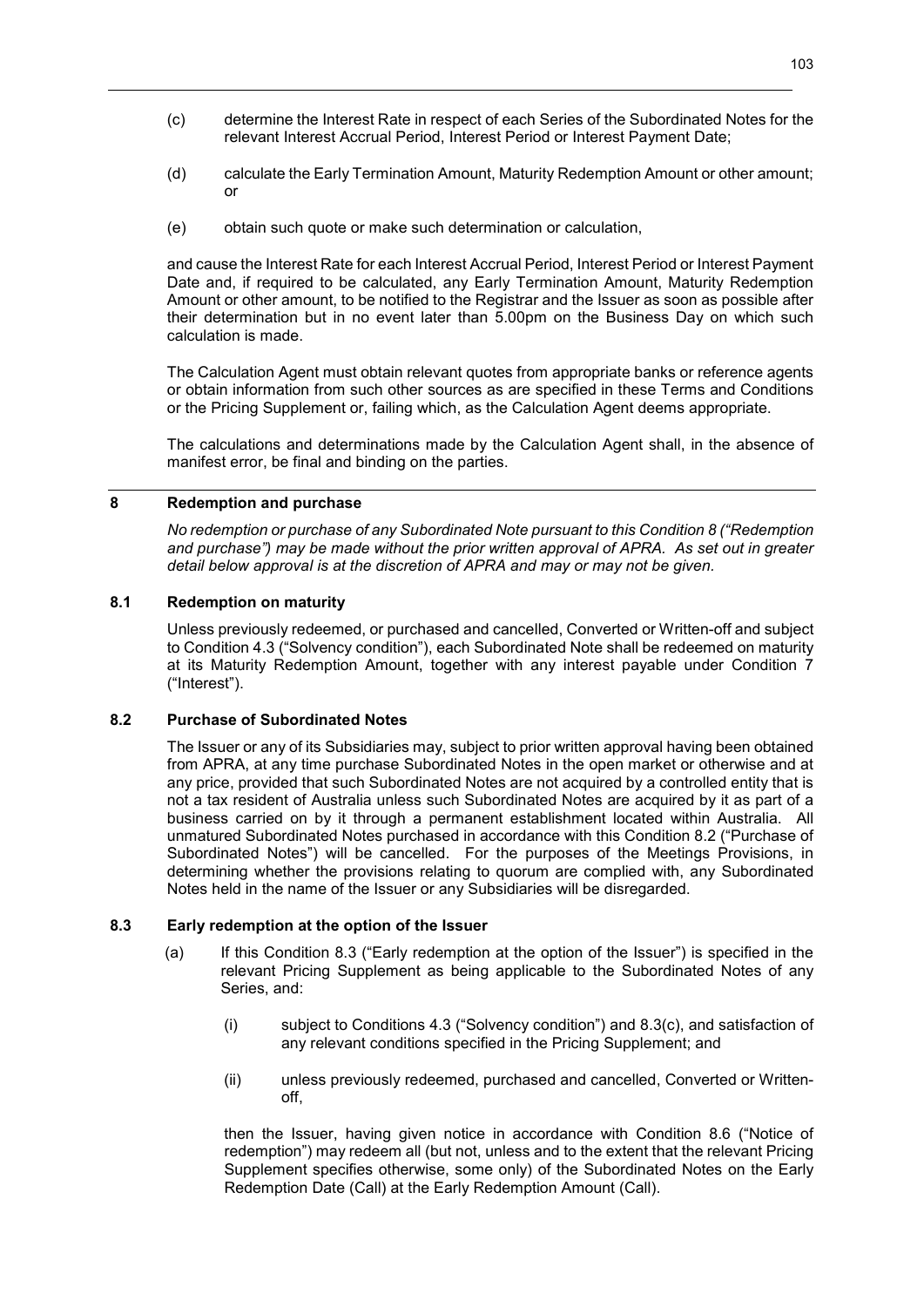(b) In this Condition 8 ("Redemption and purchase"):

**Early Redemption Amount (Call)** means, in respect of the Subordinated Notes, their Outstanding Principal Amount together with (unless otherwise specified in the Pricing Supplement) accrued interest (if any) thereon; and

**Early Redemption Date (Call)** means, in the case of interest-bearing Subordinated Notes, an Interest Payment Date(s) or such other date(s) specified in the Pricing Supplement or, in the case of other Subordinated Notes, the date(s) specified in the Pricing Supplement.

- (c) The Issuer may only give a notice under Condition 8.3(a) if:
	- (i) the Early Redemption Date (Call) occurs on, or after, the fifth anniversary of the Issue Date;
	- (ii) the Issuer has received the prior written approval of APRA (approval is at the discretion of APRA and may or may not be given); and
	- (iii) before or concurrently with redemption, the Issuer:
		- (A) replaces the Subordinated Notes with a capital instrument which is of the same or better quality (for the purposes of the Prudential Standards) than the Subordinated Notes and the replacement of the Subordinated Notes is done under conditions that are sustainable for the income capacity of the Issuer and the Bank of Queensland Group; or
		- (B) obtains confirmation from APRA that APRA is satisfied, having regard to the capital position of the Issuer and the Bank of Queensland Group, that the Issuer does not have to replace the Subordinated Notes.

### **8.4 Early redemption for adverse tax events**

- (a) If "Early Redemption Amount (Adverse Tax Event)" is specified in the Pricing Supplement as being applicable to the Subordinated Notes of any Series and, in respect of the Subordinated Notes of any Series and subject to Conditions 4.3 ("Solvency condition") and  $8.4(c)$ , the Issuer determines (supported by an opinion, as to such determination, from legal or tax advisers of recognised standing in Australia) that an Adverse Tax Event has occurred, then the Issuer having given notice in accordance with Condition 8.6 ("Notice of redemption") may redeem all (but not, unless and to the extent that the Supplement specifies otherwise, some only) of the Subordinated Notes on the Early Redemption Date (Adverse Tax Event) at the Early Redemption Amount (Adverse Tax Event).
- (b) In this Condition 8 ("Redemption and purchase"):

**Administrative Action** means any judicial decision, official administrative pronouncement or action, published or private ruling, interpretative decision, regulatory procedure or policy, application or a regulatory procedure or policy and any notice or announcement (including any notice or announcement of intent to adopt or make any of those things);

**Adverse Tax Event** means the Issuer determines that, as a result of:

- (A) any amendment to, clarification of, or change in, the Tax Legislation which has been or will be effected; or
- (B) any Administrative Action under or in connection with the Tax Legislation or any amendment to, clarification of, or change in any such Administrative Action,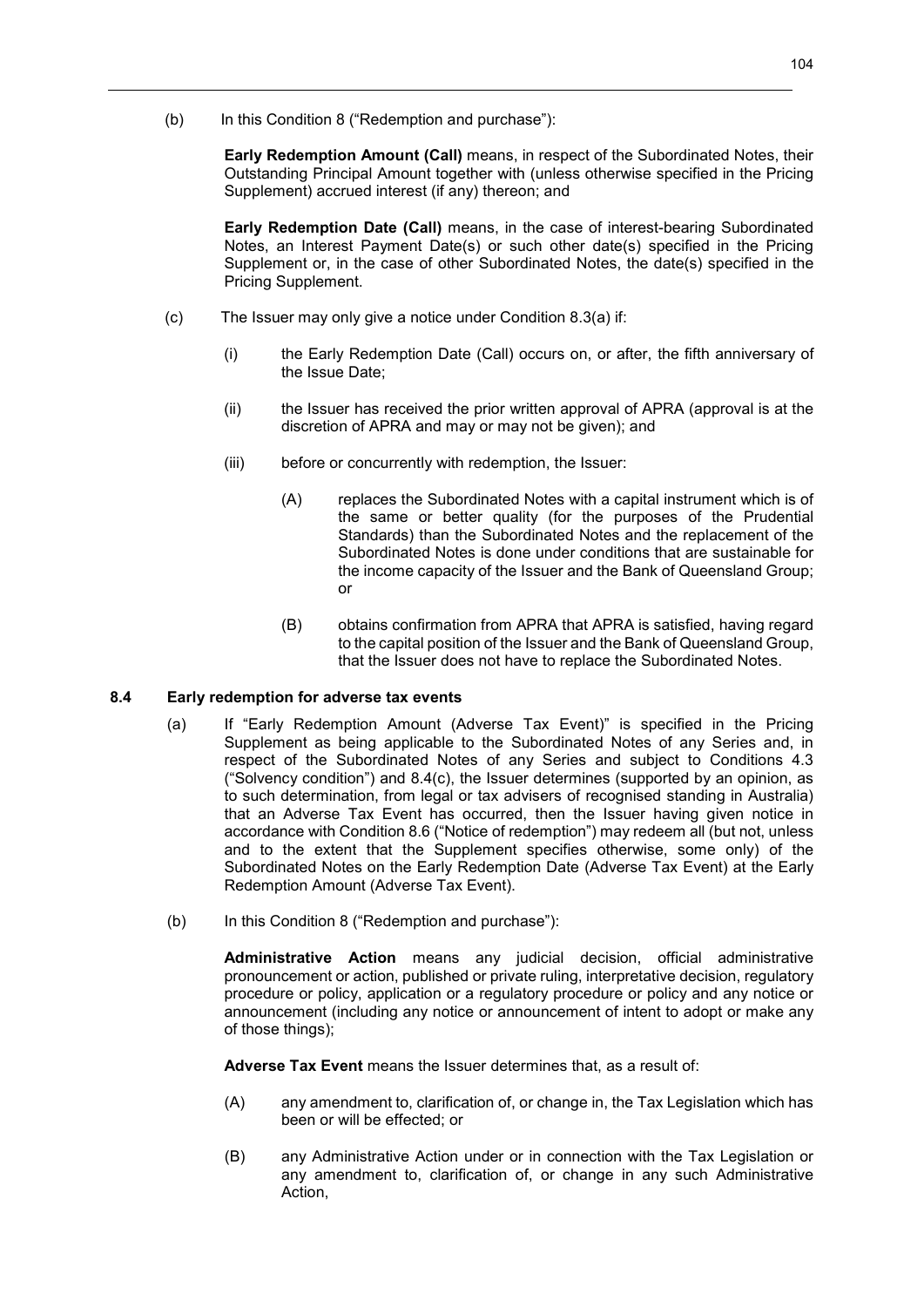being in each case by any legislative body, court, government authority or regulatory body (irrespective of the manner in which such amendment, clarification, change or Administrative Action is announced) after the Issue Date (but which the Issuer did not expect at the Issue Date):

- (i) there is a material risk that the Issuer would be exposed to a more than *de minimis* adverse tax consequence (other than the Issuer being required to pay an Additional Amount) in relation to the Subordinated Notes;
- (ii) the Issuer determines that any interest payable on the Subordinated Notes is not, or may not be, allowed as a deduction for the purposes of Australian income tax; or
- (iii) the Issuer has or will become obliged to pay Additional Amounts in accordance with Condition 10.6 ("Taxation");

**Early Redemption Amount (Adverse Tax Event)** means, in respect of the Subordinated Notes, their Outstanding Principal Amount together with (unless otherwise specified in the Pricing Supplement) accrued interest (if any) thereon; and

**Early Redemption Date (Adverse Tax Event)** means, in the case of interest bearing Subordinated Notes, the next Interest Payment Date or such other date specified in the Pricing Supplement or, in the case of other Subordinated Notes, the date specified in the Pricing Supplement.

- (c) The Issuer may only give a notice under Condition  $8.4(c)(a)$  if:
	- (i) the Issuer has received the prior written approval of APRA (approval is at the discretion of APRA and may or may not be given); and
	- (ii) before or concurrently with redemption, the Issuer:
		- (A) replaces the Subordinated Notes with a capital instrument which is of the same or better quality (for the purposes of the Prudential Standards) than the Subordinated Notes and the replacement of the Subordinated Notes is done under conditions that are sustainable for the income capacity of the Issuer and the Bank of Queensland Group; or
		- (B) obtains confirmation from APRA that APRA is satisfied, having regard to the capital position of the Issuer and the Bank of Queensland Group, that the Issuer does not have to replace the Subordinated Notes.

# **8.5 Early redemption for regulatory events**

- (a) If, in respect of the Subordinated Notes of any Series and subject to Conditions 4.3 ("Solvency condition") and 8.5(c), the Issuer determines (supported, in the case of an event described in paragraph (A) of the definition of "Regulatory Event" below, by an opinion as to such determination from advisers of recognised standing in Australia) that a Regulatory Event has occurred, then the Issuer having given notice in accordance with Condition 8.6 ("Notice of redemption") may redeem all (but not, unless and to the extent that the Supplement specifies otherwise, some only) of the Subordinated Notes of such Series on the Early Redemption Date (Regulatory Event) at the Early Redemption Amount (Regulatory Event).
- (b) In this Condition 8 ("Redemption and purchase"):

**Early Redemption Amount (Regulatory Event)** means, in respect of the Subordinated Notes, their Outstanding Principal Amount together with (unless otherwise specified in the Supplement) accrued interest (if any) thereon;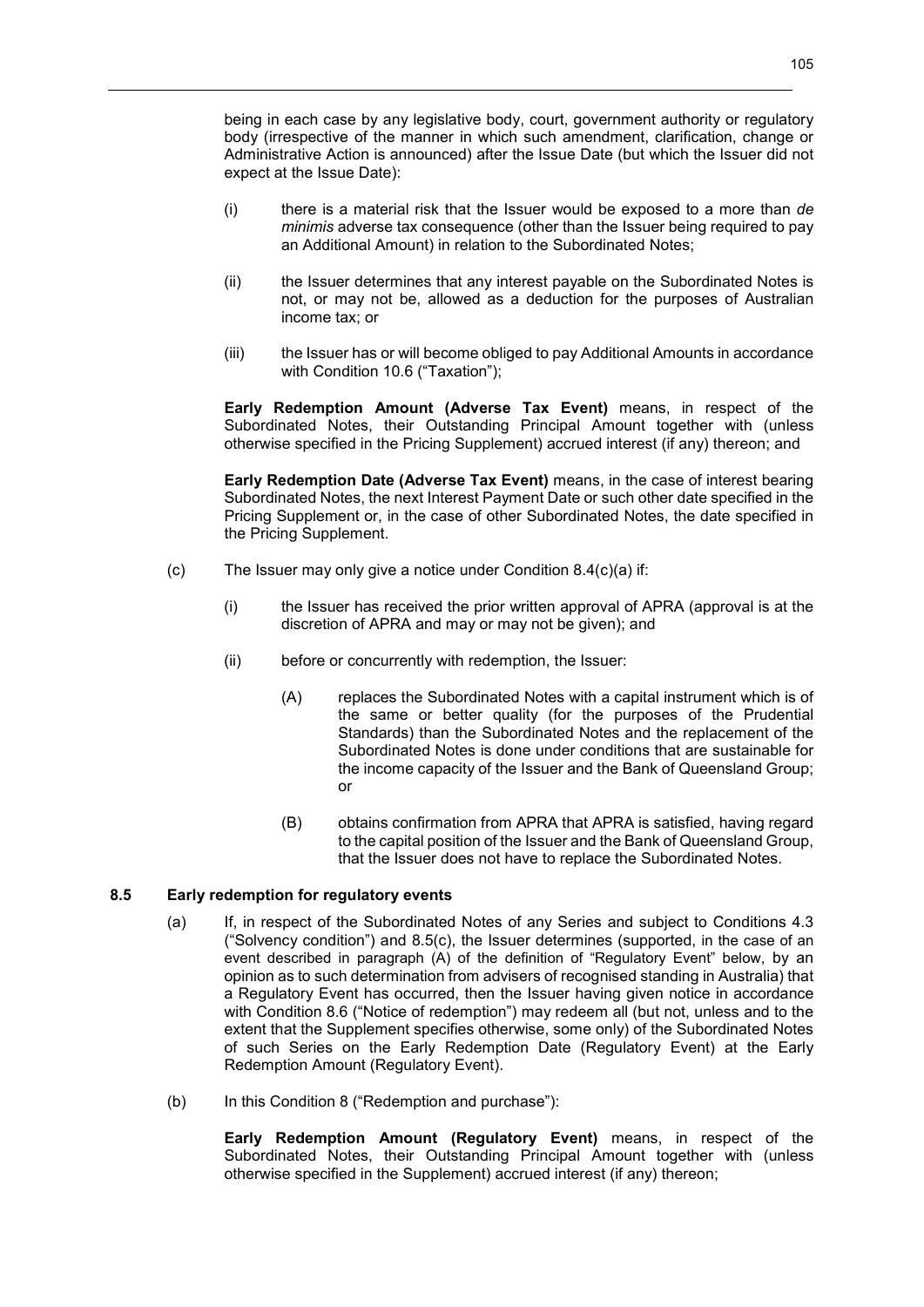**Early Redemption Date (Regulatory Event)** means, in the case of interest bearing Subordinated Notes, the next Interest Payment Date or such other date specified in the Supplement or, in the case of other Subordinated Notes, the date specified in the Supplement; and

"**Regulatory Event**" means that either:

- (A) as a result of any amendment to, clarification of or change (including any announcement of a change that will be introduced) in, any law or regulation of the Commonwealth of Australia or any official administrative pronouncement or action or judicial decision interpreting or applying such law or regulation, which amendment, clarification or change is effective, or pronouncement, action or decision is announced, after the Issue Date; or
- (B) written confirmation is received from APRA that,

the Issuer is not or will not be entitled to treat all of the Subordinated Notes of a Series as Tier 2 Capital.

- (c) The Issuer may give a notice under Condition 8.5(a) only if:
	- (i) the Issuer has received the prior written approval of APRA (approval is at the discretion of APRA and may or may not be given); and
	- (ii) as at the Issue Date, the Issuer did not expect the Regulatory Event to occur;
	- (iii) before or concurrently with redemption, the Issuer:
		- (A) replaces the Subordinated Notes with a capital instrument which is of the same or better quality (for the purposes of the Prudential Standards) than the Subordinated Notes and the replacement of the Subordinated Notes is done under conditions that are sustainable for the income capacity of the Issuer and the Bank of Queensland Group; or
		- (B) obtains confirmation from APRA that APRA is satisfied, having regard to the capital position of the Issuer and the Bank of Queensland Group, that the Issuer does not have to replace the Subordinated Notes.

# **8.6 Notice of redemption**

Any notice of redemption given by the Issuer under this Condition 8 ("Redemption and purchase") must be given in accordance with Condition 13 ("Notices") and to the relevant Registrar, the relevant Agent and the Noteholders not more than 45 or less than 15 days before the relevant redemption date, and shall specify:

- (a) the Series of Subordinated Notes subject to redemption;
- (b) the Early Redemption Date (Call), Early Redemption Date (Adverse Tax Event) or Early Redemption Date (Regulatory Event), as the case may be;
- (c) the Early Redemption Amount (Call), Early Redemption Amount (Adverse Tax Event) or Early Redemption Amount (Regulatory Event), as the case may be, at which such Subordinated Notes are to be redeemed;
- (d) whether or not accrued interest is to be paid upon redemption and, if so, the amount thereof or the basis or method of calculation thereof, all as provided in the relevant Pricing Supplement; and
- (e) subject to the Pricing Supplement specifying that a partial redemption is permissible, whether such Series is to be redeemed in whole or in part only and, if in part only, the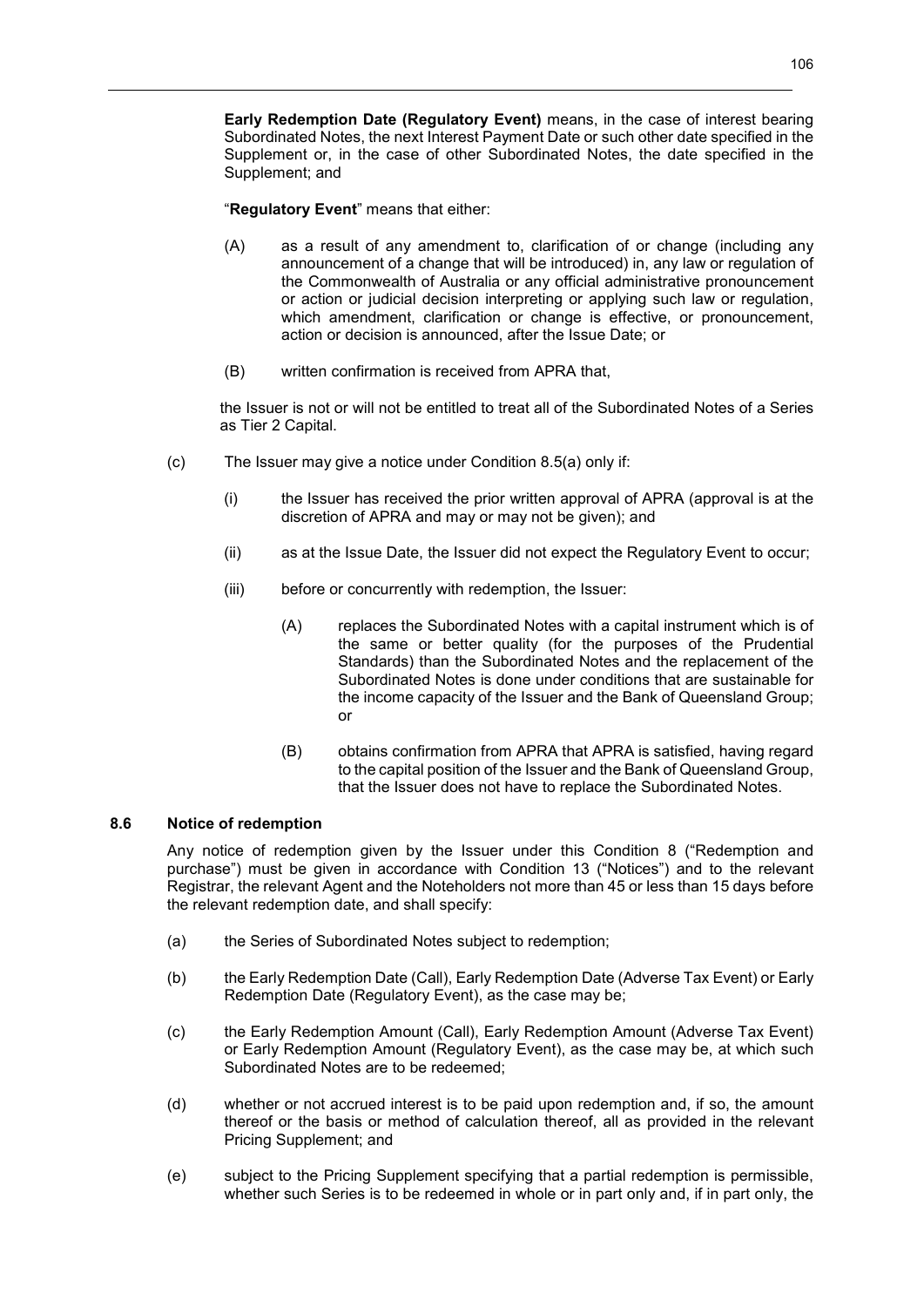aggregate principal amount of the Subordinated Notes of the relevant Series which are to be redeemed. In the case of a partial redemption, the Subordinated Notes to be redeemed will be selected by the Issuer in such manner as it considers appropriate, and the notice will also specify the Subordinated Notes selected for redemption.

Any notice given under this Condition 8.6 ("Notice of redemption") is irrevocable unless a Non-Viability Trigger Event occurs, in which case, such notice will be taken to be revoked immediately and automatically. In any other case, subject to Condition 4.3 ("Solvency condition"), a notice under this Condition 8.6 ("Notice of redemption") obliges the Issuer to redeem the Subordinated Notes at the time and in the manner specified in the notice.

# **9 Events of Default**

# **9.1 Events of Default**

The following events or circumstances as modified by, and/or such other events as may be specified in, the Pricing Supplement (in this Condition 9, each an "**Event of Default**") shall be events giving rise to the limited remedies set out in Condition 9.2 ("Events of Default"):

- (a) the Issuer fails to pay any principal or any interest in respect of the Subordinated Notes within five Business Days of the relevant due date unless, prior to the commencement of a Winding-Up, the failure is the result of the Issuer not being Solvent at the time of that payment or if the Issuer would not be Solvent as a result of that payment; or
- (b) a Winding-Up.

# **9.2 Consequences of an Event of Default**

- (a) In the event of the occurrence of either of the Events of Default set out above at Condition 9.1(a), a Noteholder may bring proceedings:
	- (i) to recover any amount then due and payable but unpaid on its Subordinated Notes (subject to the Issuer being able to make the payment and remain Solvent);
	- (ii) to obtain an order for specific performance of any other obligation in respect of its Subordinated Note; or
	- (iii) for the Winding-Up of the Issuer.

No remedy against the Issuer (including, without limitation, any right to sue for a sum of damages which has the same economic effect of an acceleration of the Issuer's payment obligations), other than the remedies set out in paragraphs (i) to (iii) above or, subject to Condition 4.2 ("Status and Subordination"), for proving or claiming in any Winding-Up, shall be available to a Noteholder for the recovery of amounts owing in respect of the Subordinated Notes or in respect of any breach by the Issuer of any obligation, condition or provision binding on it under the terms of the Subordinated Notes.

- (b) In the event of the occurrence of the Event of Default set out above at Condition 9.1(b):
	- (i) the Subordinated Notes of the relevant Series will, subject to Condition 9.2 (b)(ii), without further action, become due and payable and a Noteholder may institute proceedings for a Winding-Up or, subject to Condition 4.2 ("Status and Subordination"), for proving or claiming in any Winding-Up; and
	- (ii) no remedy against the Issuer (including, without limitation, any right to sue for a sum of damages which has the same economic effect of an acceleration of the Issuer's payment obligations), other than the institution of proceedings for the Winding-Up or, subject to Condition 4.2 ("Status and Subordination"), for proving or claiming in any Winding-Up, shall be available to a Noteholder of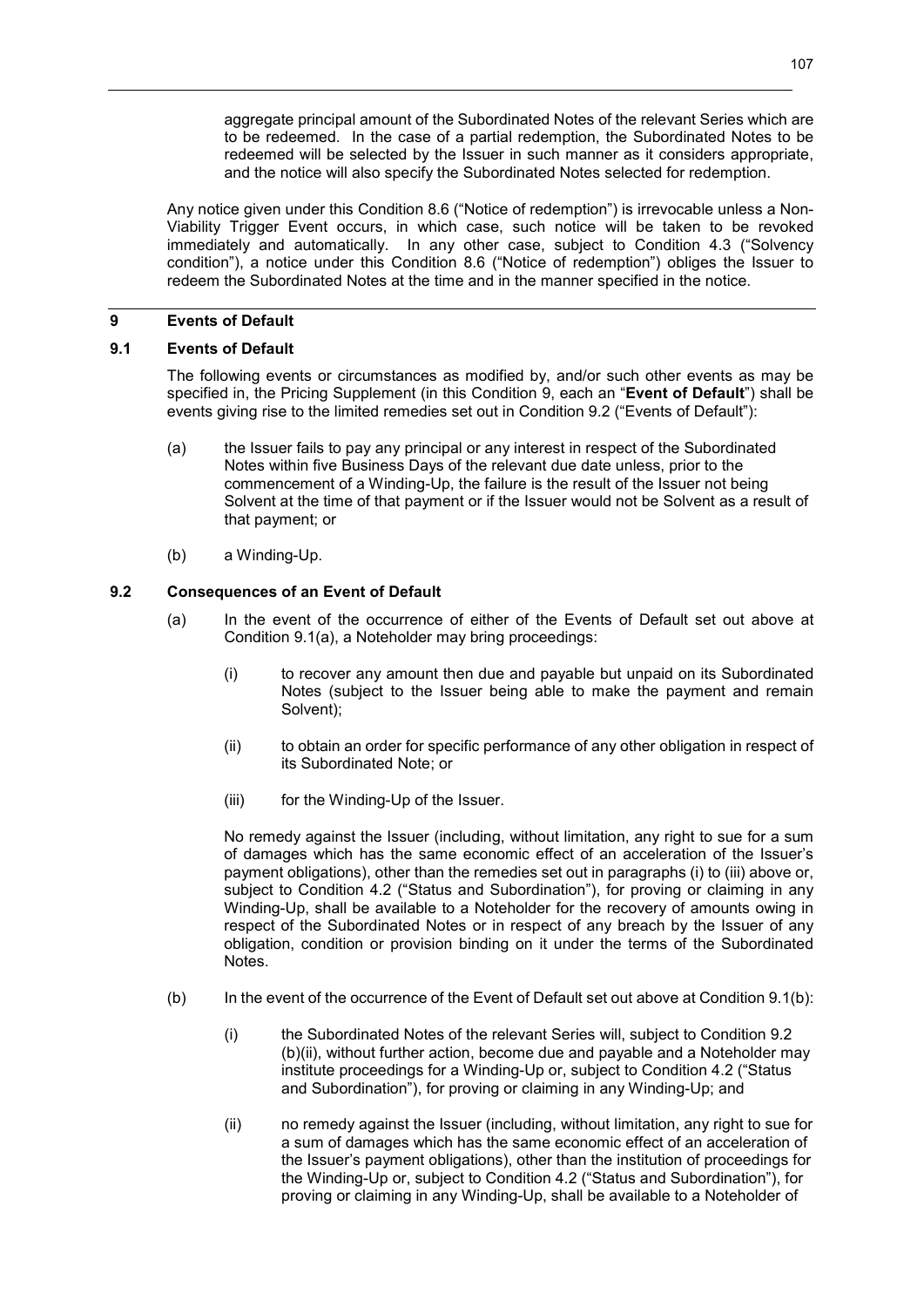any Subordinated Notes for the recovery of amounts owing in respect of the Subordinated Notes or in respect of any breach by the Issuer of any obligation, condition or provision binding on it under the terms of the Subordinated Notes.

## **9.3 Repayment**

If any Subordinated Note becomes due and payable pursuant to this Condition 9 ("Events of Default"), it shall be repaid at its Early Termination Amount together with all accrued interest (if any) accrued thereon.

#### **9.4 Notification**

If an Event of Default occurs and is continuing, the Issuer must promptly after becoming aware of it notify the Registrar of the occurrence of the Event of Default (specifying details of it) and procure that the Registrar promptly notifies the Noteholders of the occurrence of the Event of Default by registered post to the address of the Noteholder recorded in the Register.

## **10 Payments**

## **10.1 Record Date**

Payments to Noteholders will be made according to the particulars recorded in the Register at 5.00 pm (Sydney time) on the relevant Record Date.

## **10.2 Joint holders**

When a Subordinated Note is held jointly, payment will be made to the holders in their joint names unless requested otherwise.

## **10.3 Method of payments**

Payments in respect of each Subordinated Note will be made in cash and:

- (a) if the Subordinated Notes are in the Austraclear System, by crediting on the relevant Payment Date the amount then due to the account of the Noteholder in accordance with the Austraclear Regulations; or
- (b) if the Subordinated Notes are not in the Austraclear System, by crediting on the Payment Date the amount then due to an account previously notified by the registered owner of the Subordinated Note to the Issuer and the Registrar. If the registered owner of the Subordinated Note has not notified the Issuer and the Registrar of such an account by close of business on the relevant Record Date or upon application by the registered owner of the Subordinated Note to the Issuer and the Registrar no later than close of business on the relevant Record Date, payments in respect of the relevant Subordinated Note will be made by cheque, mailed on the Business Day immediately preceding the relevant Interest Payment Date in the case of payments of interest or on the due date for redemption or repayment, in the case of payments of principal, at the Noteholder's risk to the registered owner (or to the first named of joint registered owners) of such Subordinated Note at the address appearing in the Register as at the Record Date. Cheques to be despatched to the nominated address of a Noteholder will in such cases be deemed to have been received by the Noteholder on the relevant Payment Date and no further amount will be payable by the Issuer in respect of the relevant Subordinated Note as a result of payment not being received by the Noteholder on the due date.

## **10.4 Business Days**

All payments must be made in accordance with the Applicable Business Day Convention.

This Condition 10.4 ("Business Days") does not apply to the application by the Issuer pursuant to Condition 6.1(b) of the Outstanding Principal Amount of each Subordinated Note to be Converted to subscribe for Ordinary Shares to be allotted and issued under Condition 6.1 ("Conversion").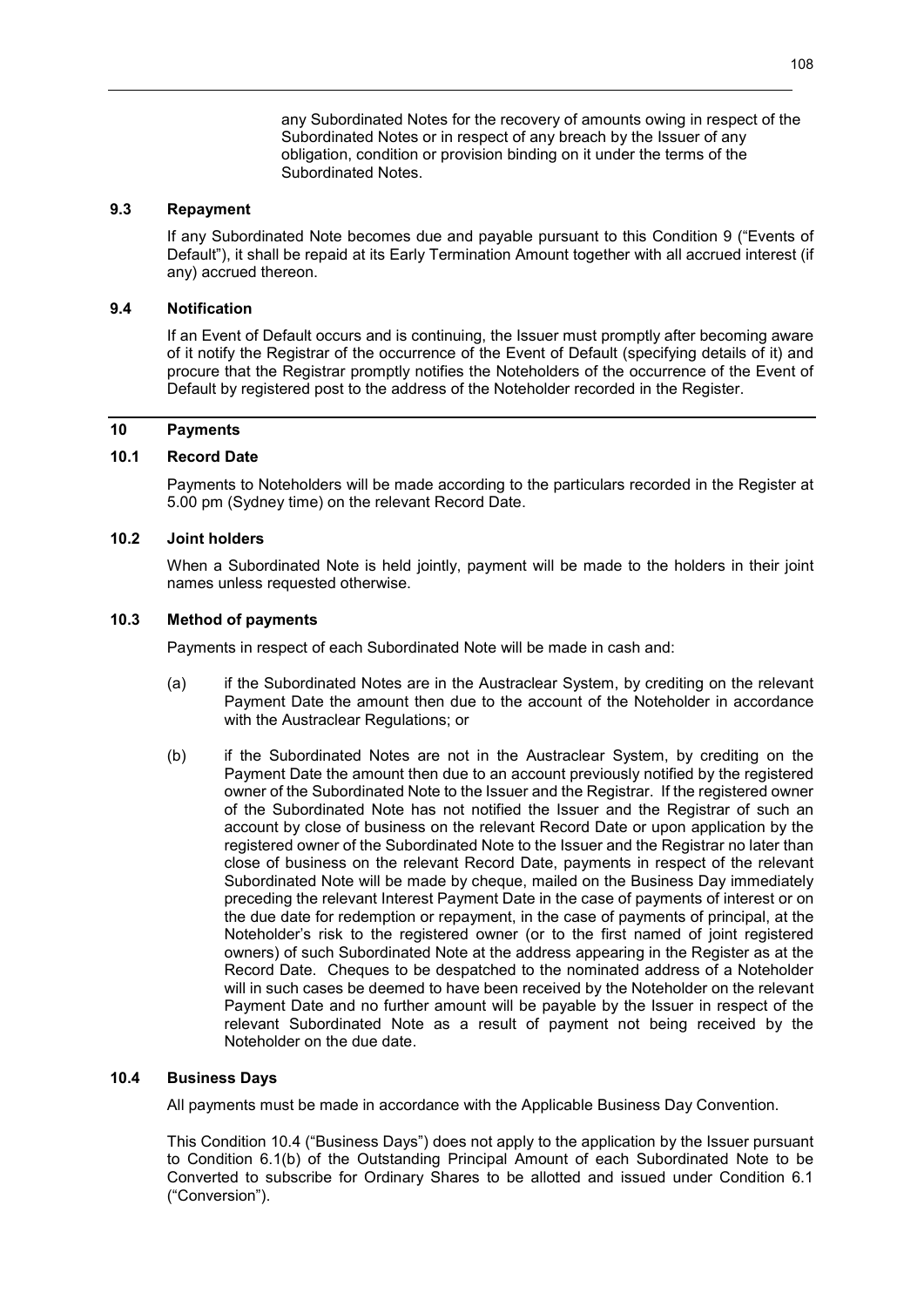### **10.5 Payment subject to fiscal laws**

Payments (whether in respect of principal, redemption amount, interest or otherwise) in respect of the Subordinated Notes are subject in all cases to:

- (a) applicable provisions of fiscal and other laws, regulations and directives; and
- (b) any withholding or deduction made under or in connection with, or in order to ensure compliance with FATCA.

## **10.6 Taxation**

Unless this Condition 10.6 ("Taxation") is specified in the Pricing Supplement as being not applicable, all payments (whether in respect of principal redemption amount, interest or otherwise) in respect of the Subordinated Notes will be made without set-off or counterclaim and free and clear of, and without withholding or deduction for or on account of any taxes, levies, duties, charges, deductions or withholding of any nature (together, "**Taxes**") now or hereafter imposed, levied, collected, withheld or assessed, unless such withholding or deduction is made under or in connection with, or in order to ensure compliance with FATCA or is required by law. In the event that any such Taxes are imposed, levied, collected, withheld or assessed by the Commonwealth of Australia or any political subdivision therein or thereof, the Issuer will pay such additional amounts ("**Additional Amounts**") as may be necessary in order that the net amount received by the Noteholders after such withholding or deduction equals the respective amounts which would otherwise have been receivable in respect of the Subordinated Notes in the absence of such withholding or deduction, except that no Additional Amounts are payable in relation to any payments in respect of any Subordinated Note:

- (a) in respect of any Tax imposed on, or calculated having regard to, the net income of a Noteholder;
- (b) to, or to a third party on behalf of, a Noteholder who is liable to such Taxes in respect of such Subordinated Note by reason of the Noteholders having some connection with the Commonwealth of Australia (or any political subdivision therein or thereof) other than the mere holding of such Subordinated Note or receipt of payment (whether in respect of principal, redemption amount, interest or otherwise) in respect of it;
- (c) to, or to a third party on behalf of, a Noteholder who could lawfully avoid (but has not so avoided) such deduction or withholding by complying or procuring that any third party complies with any statutory requirements or by making or procuring that any third party makes a declaration of non-residence or similar cause for exemption to any relevant tax authority or other person in the place where payment under the Subordinated Note is made;
- (d) to, or to a third party on behalf of, a Noteholder who is liable to the Taxes in respect of the Subordinated Note by reason of the Noteholder, or an entity having an interest in a Subordinated Note, being an associate of the Issuer within the meaning of section 128F(9) of the Tax Act;
- (e) to, or to a third party on behalf of an Australian resident Noteholder or a non-resident Noteholder carrying on business in Australia at or through a permanent establishment of the non-resident in Australia, if that person has not supplied a tax file number, an Australian business number (if applicable) or exemption details as may be necessary to enable the payment to be made without such withholding or deduction;
- (f) to, or to a third party on behalf of, a Noteholder where such withholding or deduction is required to be made pursuant to a notice or direction issued by the Commissioner of Taxation under section 255 of the Tax Act or section 260-5 of Schedule 1 to the Taxation Administration Act 1953 of the Commonwealth of Australia or any similar law;
- (g) upon or with respect to the issuance of any Ordinary Shares upon Conversion; or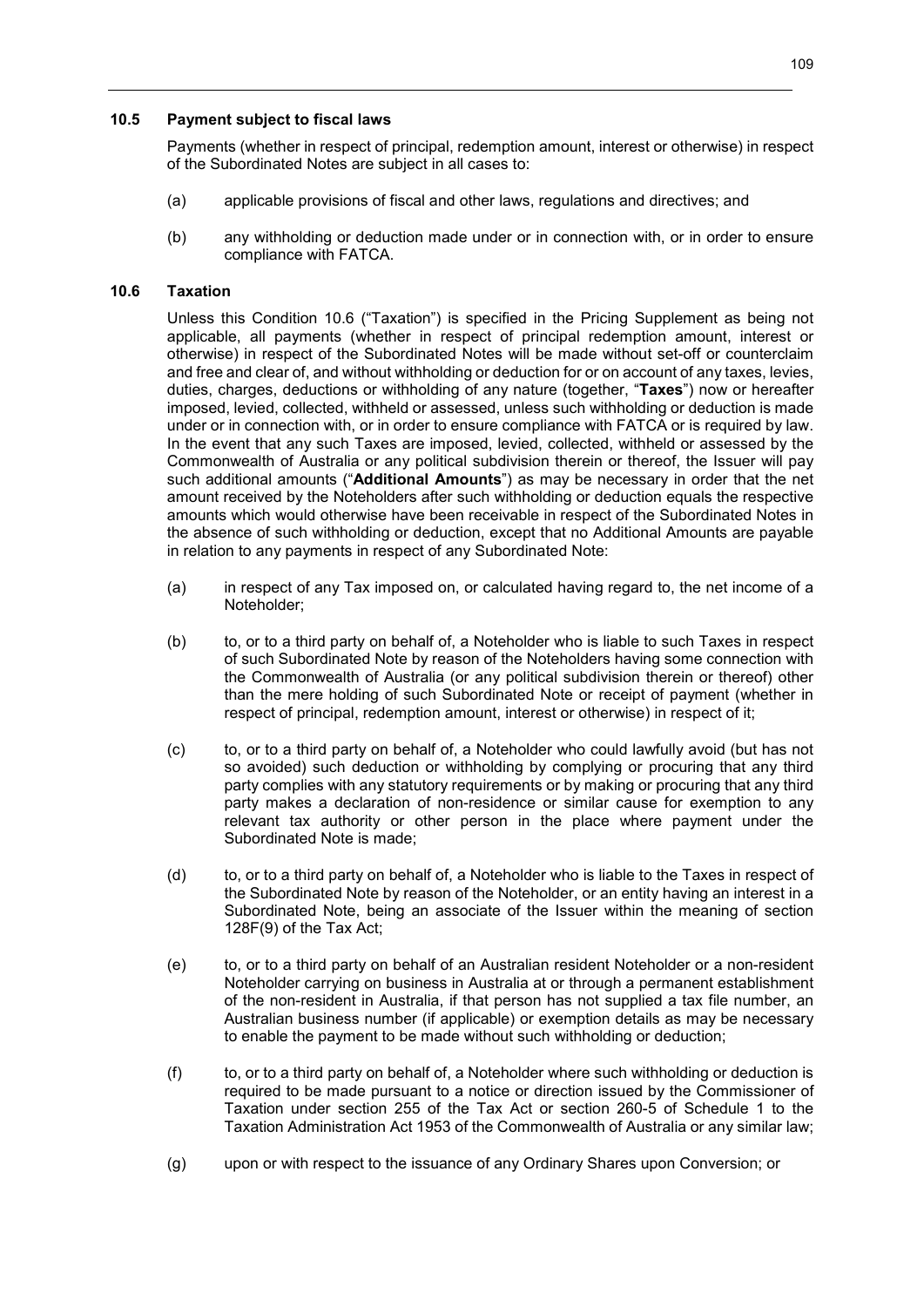(h) in such other circumstances as may be specified in the Pricing Supplement.

Notwithstanding any other provision of these Terms and Conditions, if the Issuer, or any other person through whom payments on the Subordinated Notes are made, is required to withhold or deduct amounts under or in connection with, or in order to ensure compliance with FATCA, the Issuer shall be entitled to make such withholding or deduction and shall have no obligation to gross up any payment under these Terms and Conditions or to pay any Additional Amount or other amount for such withholding or deduction.

## **10.7 Currency indemnity**

The Issuer waives any right it has in any jurisdiction to pay an amount other than in the currency in which it is due. However, if a Noteholder receives an amount in a currency other than that in which it is due:

- (a) it may convert the amount received into the due currency (even though it may be necessary to convert through a third currency to do so) on the day and at such rates (including spot rate, same day value rate or value tomorrow rate) as it reasonably considers appropriate. It may deduct its usual Costs in connection with the conversion; and
- (b) the Issuer satisfies its obligation to pay in the due currency only to the extent of the amount of the due currency obtained from the conversion after deducting the Costs of the conversion.

## **11 Further issues**

The Issuer may from time to time, without the consent of any Noteholder, issue (x) further Subordinated Notes having the same terms and conditions as the Subordinated Notes of any Series in all respects (or in all respects except for the first payment of interest, if any, on them and/or their denomination) so as to form a single Series with the Subordinated Notes of that Series or (y) any securities ranking equally with Subordinated Notes (on the same terms or otherwise) or ranking in priority or junior to Subordinated Notes.

References in these Terms and Conditions to the Subordinated Notes include (unless the context requires otherwise) any other Subordinated Notes issued under this Condition and forming a single Series with the Subordinated Notes.

## **12 Time limit for claims**

A claim against the Issuer for a payment under a Subordinated Note is void unless such claim is made within 5 years from the Relevant Date of payment.

## **13 Notices**

# **13.1 To the Issuer and the Registrar**

A notice or other communication in connection with a Subordinated Note to the Issuer, or the Registrar must be in writing and may be given by prepaid post or delivery to the address of the addressee or by facsimile to the facsimile number of the addressee specified:

- (a) in the Information Memorandum; or
- (b) as otherwise agreed between those parties from time to time and notified to the Noteholders.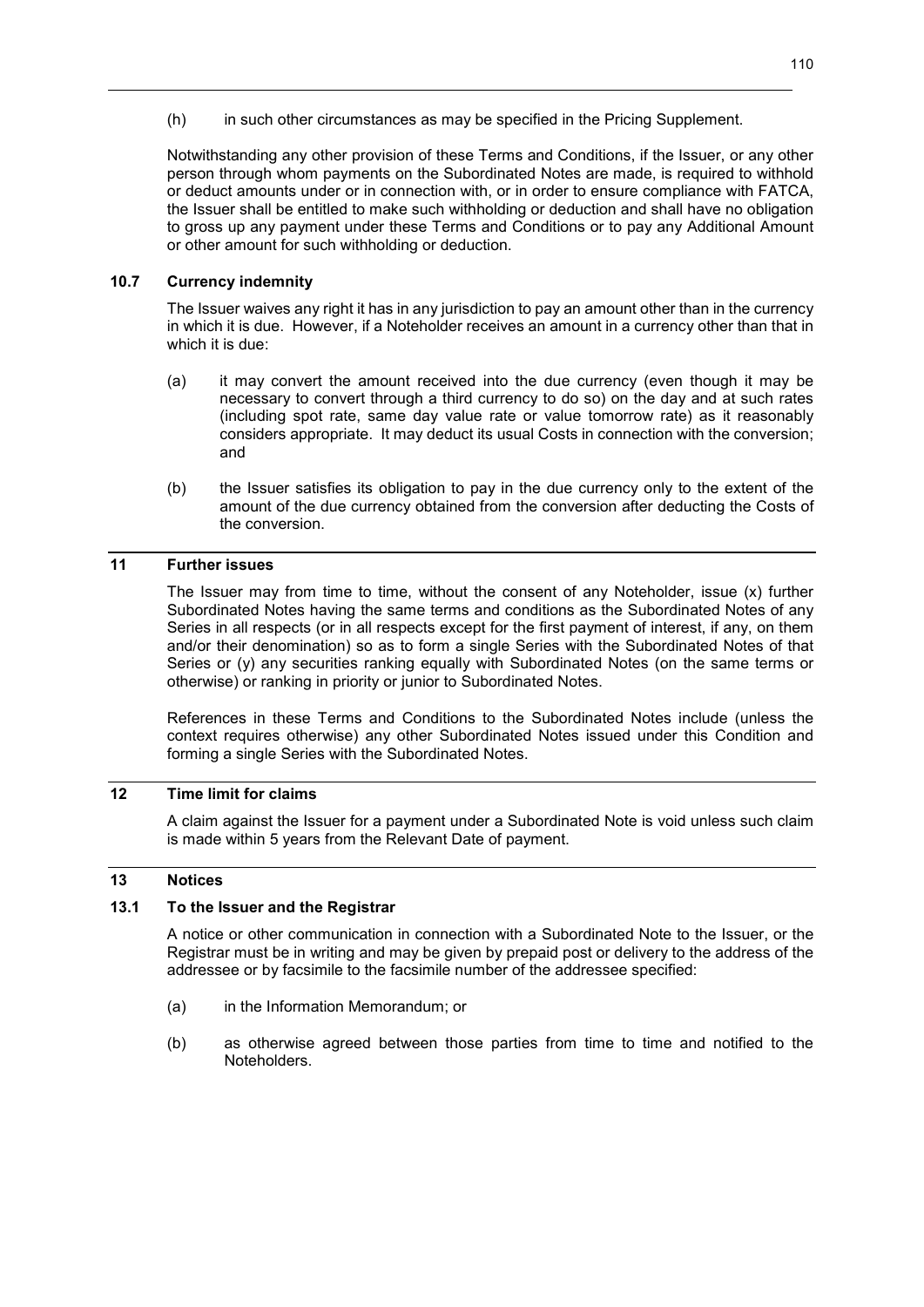## **13.2 To Noteholders**

A notice or other communication in connection with a Subordinated Note to the Noteholder must be in writing and may be given by:

- (a) an advertisement published in The Australian Financial Review or any other newspaper or newspapers circulating in Australia generally; or
- (b) if an additional or alternate newspaper is specified in the Pricing Supplement, that newspaper; or
- (c) prepaid post (airmail if posted to or from a place outside Australia) or delivery to the address of each Noteholder or any relevant Noteholder as shown in the Register at the close of business 3 Business Days prior to the dispatch of the relevant notice or communication.

## **13.3 Effective on receipt**

Unless a later time is specified in it a notice, approval, consent or other communication takes effect from the time it is received, except that if it is received after 5.00pm in the place of receipt or on a non-business day in that place, it is to be taken to be received at 9.00am on the next succeeding Business Day in that place.

## **13.4 Proof of receipt**

Subject to Condition 13.3 ("Effective on receipt"), proof of posting of a letter or of publication of a notice is proof of receipt:

- (a) in the case of a letter, on the third (seventh, if outside Australia) day after posting; and
- (b) in the case of publication, on the date of such publication.

#### **14 Meetings of Noteholders**

Meetings of Noteholders may be convened in accordance with the Meetings Provisions. Any such meeting may consider any matters affecting the interests of Noteholders, including, without limitation, the variation of the terms of the Subordinated Notes by the Issuer and the granting of approvals, consents and waivers, and the declaration of an Event of Default.

An action which may affect the eligibility of the Subordinated Notes as Tier 2 Capital cannot be sanctioned or approved by Noteholders at a meeting convened in accordance with the Meetings Provisions without the prior written approval of APRA.

## **15 Amendments**

# **15.1 To cure ambiguities**

Subject to Condition 4.8 ("Amendments affecting regulatory treatment"), the Terms and Conditions and the Pricing Supplement may be amended by the Issuer, and the Registry Services Agreement may be amended by the parties to such document, without the consent of any Noteholder for the purposes of curing any ambiguity, or correcting or supplementing any defective or inconsistent provisions therein and such amendment does not adversely affect the interests of the Noteholders.

## **15.2 Approval by Noteholders**

Subject to Condition 4.8 ("Amendments affecting regulatory treatment"), the Terms and Conditions, Pricing Supplement and Registry Services Agreement may otherwise be varied by the Issuer with the approval of the Noteholders by Extraordinary Resolution. No other variation to the Terms and Conditions has effect in relation to the Noteholders who hold Subordinated Notes at the date of any amending deed, unless they otherwise agree in writing. A variation will take effect in relation to all subsequent Noteholders. A variation which affects only a particular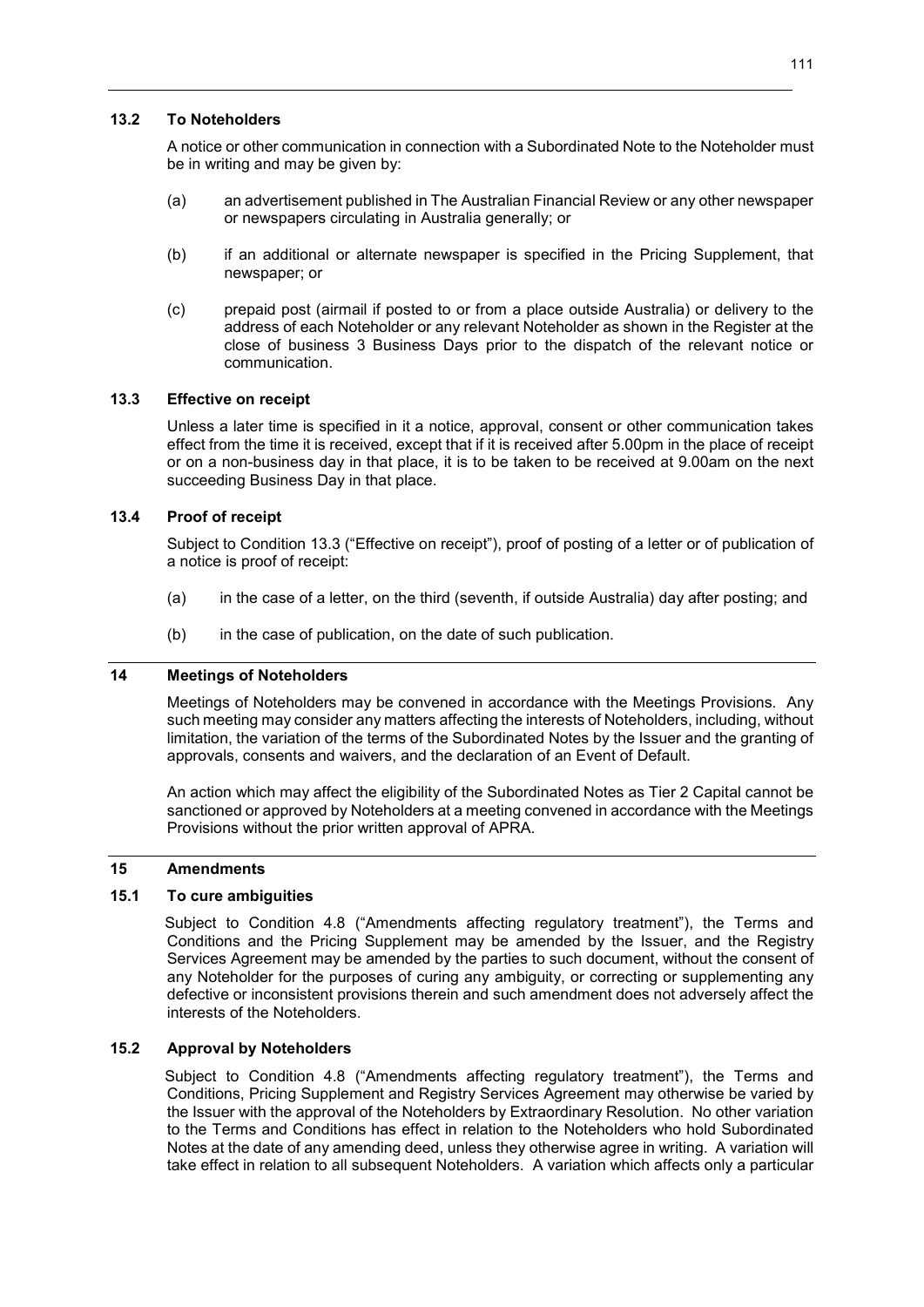Series or Tranche of Subordinated Notes may be approved solely by the Noteholders of such Series or Tranche.

#### **16 Registrar**

## **16.1 Role of the Registrar**

In acting under the Registry Services Agreement in connection with the Subordinated Notes, the Registrar acts solely as agent of the Issuer and does not assume any obligations towards or relationship of agency or trust for or with any of the Noteholders save insofar as that any funds received by the Registrar in accordance with the Registry Services Agreement shall, pending their application in accordance with the Registry Services Agreement, be held by it in a segregated account for the persons entitled thereto.

## **16.2 Change of Registrar**

The Issuer reserves the right at any time to terminate the appointment of the Registrar in accordance with the Registry Services Agreement and to appoint a successor or additional registrars, provided, however, that the Issuer must at all times maintain the appointment of a registrar. Notice of any such termination of appointment will be given to the Noteholders in accordance with Condition 13 ("Notices").

## **16.3 Appointment of replacement Registrar**

If the then current Registrar ceases to be Registrar (whether as a result of termination under Condition 16.2 ("Change of Registrar"), resignation as a result of the Subordinated Notes ceasing to be lodged in the Austraclear System or otherwise), the Issuer must ensure that a replacement Registrar is appointed with effect from the relevant date.

## **17 Calculation Agent**

The Calculation Agent and its initial specified officers are as set out in the relevant Pricing Supplement for the Subordinated Notes issued by the Issuer. The Issuer reserves the right at any time to terminate the appointment of the Calculation Agent or to appoint additional or other Calculation Agents, provided that it will ensure that at all times for so long as any Subordinated Notes are outstanding the Calculation Agent acts in respect of Subordinated Notes for which these Conditions require a Calculation Agent to make calculations.

## **18 Governing law and jurisdiction**

### **18.1 Governing law**

The Subordinated Notes are governed by the law in force in the State of Queensland.

#### **18.2 Jurisdiction**

The Issuer irrevocably and unconditionally submits to the non-exclusive jurisdiction of the courts of the State of Queensland and courts of appeal from them.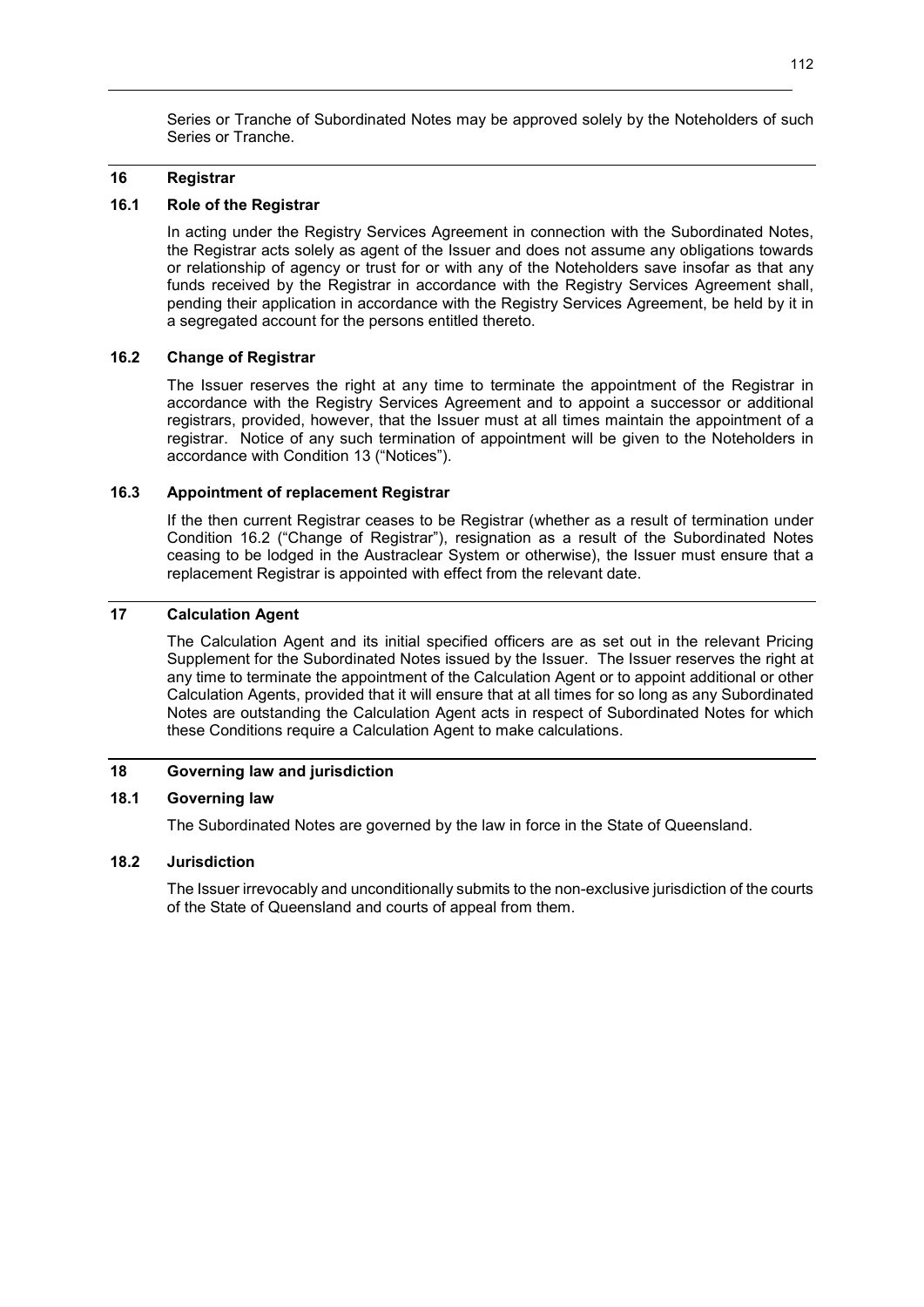# **Form of Pricing Supplement**

*The Pricing Supplement that will be issued in respect of each Tranche will be substantially in the form set out below.* 

**ISINGAPORE SECURITIES AND FUTURES ACT PRODUCT CLASSIFICATION – Solely for the** purposes of its obligations pursuant to Sections 309B(1)(a) and 309B(1)(c) of the Securities and Futures Act (Chapter 289 of Singapore) (the "**SFA**"), the Issuer has determined, and hereby notifies all relevant persons (as defined in Section 309A of the SFA) that the [Term Instruments / Notes] are "prescribed capital markets products" (as defined in the Securities and Futures (Capital Markets Products) Regulations 2018) and Excluded Investment Products (as defined in MAS Notice SFA 04-N12: Notice on the Sale of Investment Products and MAS Notice FAA-N16: Notice on Recommendations on Investment Products).]

[**MIFID II PRODUCT GOVERNANCE / PROFESSIONAL INVESTORS AND ELIGIBLE COUNTERPARTIES ONLY TARGET MARKET** – Solely for the purposes of [the/each] manufacturer's product approval process, the target market assessment in respect of the [Term Instruments / Notes] has led to the conclusion that: (i) the target market for the [Term Instruments / Notes] is eligible counterparties and professional clients only, each as defined in Directive 2014/65/EU (as amended, "**MiFID II**"); and (ii) all channels for distribution of the [Term Instruments / Notes] to eligible counterparties and professional clients are appropriate. Any person subsequently offering, selling or recommending the [Term Instruments / Notes] (a "**distributor**") should take into consideration the manufacturer['s/s'] target market assessment; however, a distributor subject to MiFID II is responsible for undertaking its own target market assessment in respect of the [Term Instruments / Notes] (by either adopting or refining the manufacturer['s/s'] target market assessment) and determining appropriate distribution channels.]

[**PRIIPS REGULATION PROHIBITION OF SALES TO EEA RETAIL INVESTORS** – The [Term Instrument / Notes] are not intended to be offered, sold or otherwise made available to and should not be offered, sold or otherwise made available to any retail investor in the European Economic Area ("**EEA**"). For these purposes, a retail investor means a person who is one (or more) of: (i) a retail client as defined in point (11) of Article 4(1) of [MiFID II / Directive 2014/65/EU (as amended, "**MiFID II**")]; (ii) a customer within the meaning of Directive (EU) 2016/97, where that customer would not qualify as a professional client as defined in point (10) of Article 4(1) of MiFID II; or (iii) not a qualified investor as defined in Regulation (EU) 2017/1129. Consequently no key information document required by Regulation (EU) No 1286/2014 (as amended, the "**PRIIPs Regulation**") for offering or selling the [Term Instruments / Notes] or otherwise making them available to retail investors in the EEA has been prepared and therefore offering or selling the [Term Instruments / Notes] or otherwise making them available to any retail investor in the EEA may be unlawful under the PRIIPs Regulation.]

Series No.: [●]

Tranche No.: [●]

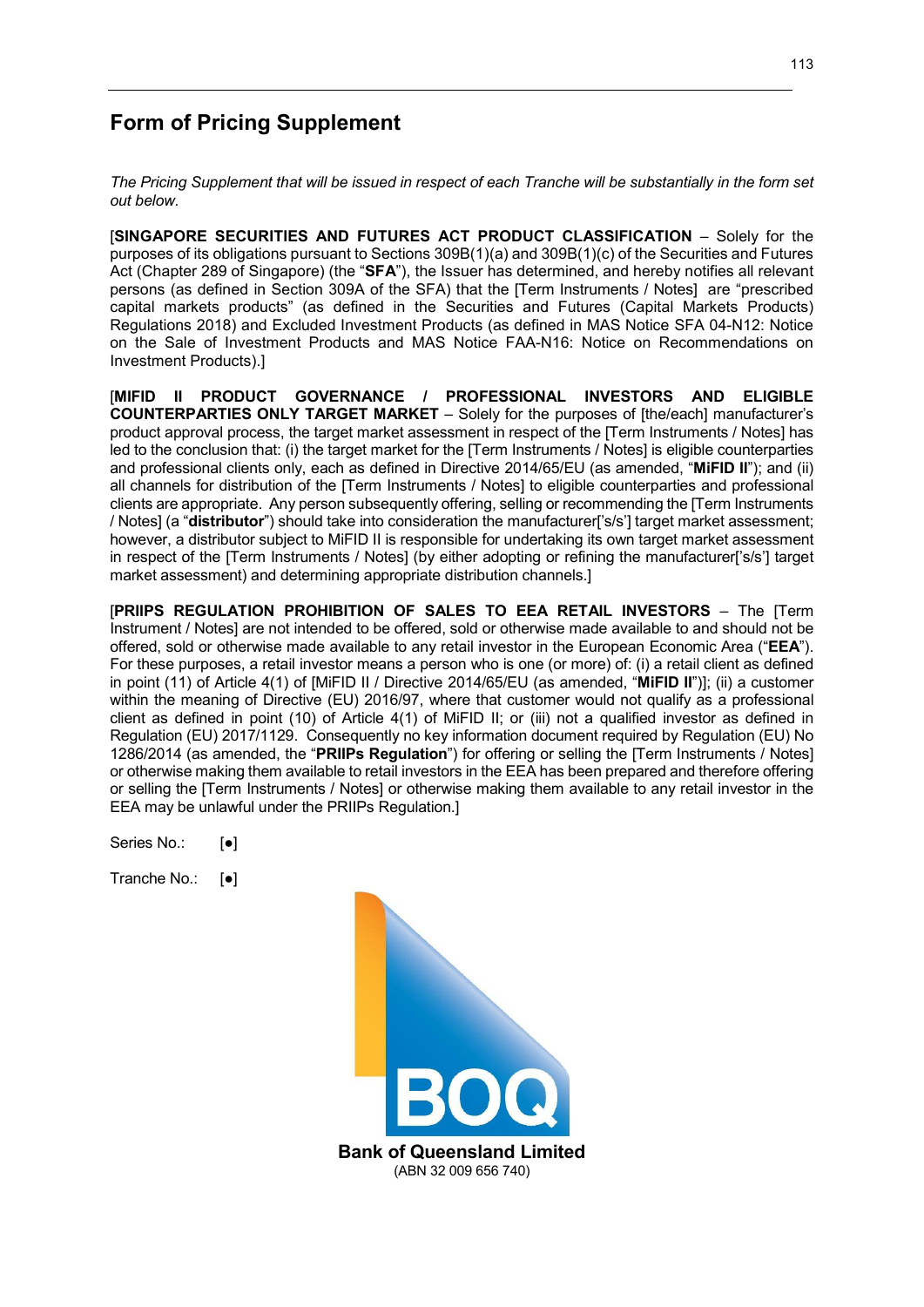#### **A\$[●] Debt Instrument Programme**

Issue of

#### *[Aggregate Principal Amount of Tranche]*

*[Title of Term Instruments / [Senior / Subordinated] Notes]* **due [●] ("[Term Instruments / Notes]")** 

The date of this Pricing Supplement is [●].

This Pricing Supplement (as referred to in the Information Memorandum dated [●] ("**Information Memorandum**") in relation to the above Programme) relates to the Tranche of [Term Instruments / Notes] referred to above. It is supplementary to, and should be read in conjunction with the terms and conditions of the [Term Instruments / Notes] contained in the Information Memorandum ("**Conditions**") and the Second Note and TD Deed Poll dated 18 April 2016 made by the Issuer ("**Deed Poll**"). Unless otherwise indicated, terms defined in the Conditions have the same meaning in this Pricing Supplement.

This Pricing Supplement does not constitute, and may not be used for the purposes of, an offer or solicitation by anyone in any jurisdiction in which such offer or solicitation is not authorised or to any person to whom it is unlawful to make such offer or solicitation, and no action is being taken to permit an offering of the [Term Instruments / Notes] or the distribution of this Pricing Supplement in any jurisdiction where such action is required.

The particulars to be specified in relation to the Tranche of [Term Instruments / Notes] referred to above are as follows:

| 1              | <b>Issuer</b>                      | <b>Bank of Queensland Limited</b>                                                                                                                                                                                                                           |
|----------------|------------------------------------|-------------------------------------------------------------------------------------------------------------------------------------------------------------------------------------------------------------------------------------------------------------|
| $\mathbf{2}$   | Type of [Term Instrument / Note]   | [TD / [Senior / Subordinated] Note]                                                                                                                                                                                                                         |
| 3              | <b>Type of Issue</b>               | [Non-Private Placement / Private Placement]<br>- [Retail / Wholesale]                                                                                                                                                                                       |
| 4              | <b>Public Offer Test Compliant</b> | It [is / is not] the Issuer's intention that this<br>issue of Term Instruments will be issued in a<br>manner which will seek to satisfy the "public"<br>offer" test set out in section 128F(3) of the<br>Income Tax Assessment Act 1936 of<br>Australia.    |
| 5              | <b>IWT Notice</b>                  | The Tax gross-up in respect of the<br>Commonwealth of Australia specified in<br>Condition $[8.6 / 10.6]$ <sup>1</sup> of the $[Term$<br>Instruments / Notes] is [applicable / not<br>applicable] to this Tranche with effect from the<br><b>Issue Date.</b> |
| 6              | <b>Relevant Dealer(s)</b>          | [Name]                                                                                                                                                                                                                                                      |
| $\overline{7}$ | Lead Manager(s)                    | [Name(s)]                                                                                                                                                                                                                                                   |
| 8              | Registrar                          | [Name]                                                                                                                                                                                                                                                      |
| 9              | <b>Calculation Agent</b>           | [Name]                                                                                                                                                                                                                                                      |

-

<sup>1</sup> [Senior Notes or TDs / Subordinated Notes]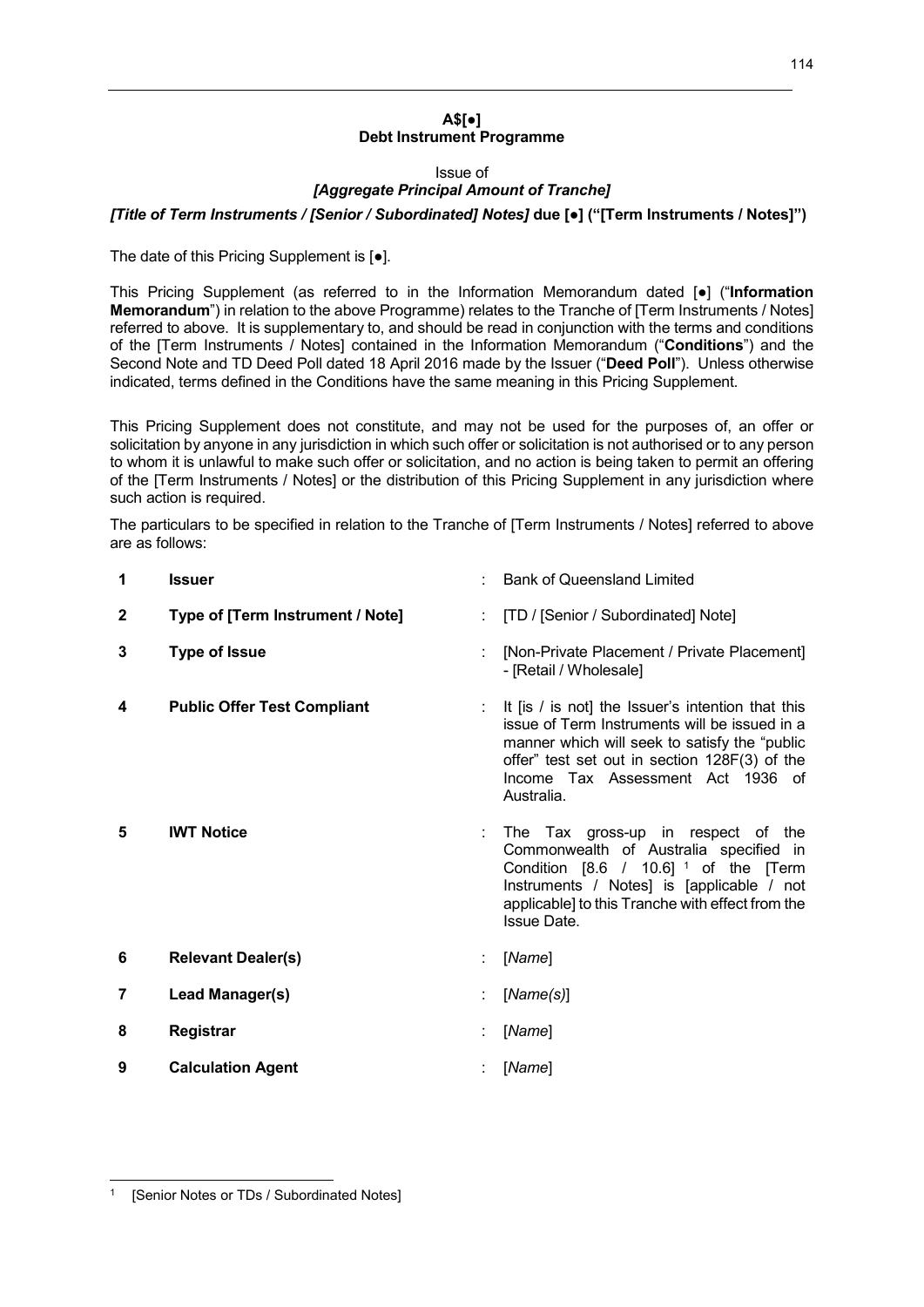| 10 | If to form a single Series with an existing :<br>Series, specify date on which all Term<br><b>Instruments of the Series become</b><br>fungible, if not the Issue Date |   | [Specify]                                                                                                                                                                                                                                                                                                                                                                                                 |
|----|-----------------------------------------------------------------------------------------------------------------------------------------------------------------------|---|-----------------------------------------------------------------------------------------------------------------------------------------------------------------------------------------------------------------------------------------------------------------------------------------------------------------------------------------------------------------------------------------------------------|
| 11 | <b>Status</b>                                                                                                                                                         |   | [Senior / Subordinated].                                                                                                                                                                                                                                                                                                                                                                                  |
|    |                                                                                                                                                                       |   | [The]<br>following is only applicable<br>for<br><b>Subordinated Notes]</b>                                                                                                                                                                                                                                                                                                                                |
|    |                                                                                                                                                                       |   | The primary method of loss absorption is<br>[Conversion, subject to possible Write-off in<br>accordance with Condition 5.3 / Write-off<br>without Conversion in accordance with<br>Condition 5.3.]                                                                                                                                                                                                        |
|    |                                                                                                                                                                       |   | [Insert where the primary method of loss<br>absorption is Conversion, subject to possible<br>Write-off in accordance with Condition 5.3.]                                                                                                                                                                                                                                                                 |
|    |                                                                                                                                                                       |   | [For the purposes of:                                                                                                                                                                                                                                                                                                                                                                                     |
|    |                                                                                                                                                                       |   | Condition 6.1(a), the formula to be used<br>for calculating the Conversion Number, P<br>is [insert number, which may be greater<br>than or less than $1.00^2$ ]; and                                                                                                                                                                                                                                      |
|    |                                                                                                                                                                       |   | Condition 6.10(b), the Clearing System<br>$\bullet$<br>Cut-off Date is [10 ASX Business Days<br>after the Non-Viability Trigger Event<br>Date].]                                                                                                                                                                                                                                                          |
|    |                                                                                                                                                                       |   | [Insert where the Conversion Number, or<br>provisions for determining the Conversion<br>Number, is to be specified.]                                                                                                                                                                                                                                                                                      |
|    |                                                                                                                                                                       |   | [For the purposes of Condition 6.1(a), the<br>Conversion Number is [insert number] /<br>[determined by reference to [insert provisions<br>for determining Conversion Number]].                                                                                                                                                                                                                            |
| 12 | <b>Aggregate Principal Amount of Tranche</b>                                                                                                                          | ÷ | [Specify]                                                                                                                                                                                                                                                                                                                                                                                                 |
| 13 | <b>Issue Date</b>                                                                                                                                                     |   | [Specify]                                                                                                                                                                                                                                                                                                                                                                                                 |
| 14 | <b>Purchase Price</b>                                                                                                                                                 |   | [Specify]                                                                                                                                                                                                                                                                                                                                                                                                 |
| 15 | Denomination(s)                                                                                                                                                       |   | [Specify amount and currency] [provided that<br>minimum<br>aggregate consideration<br>the<br>payable by each offeree is at least<br>A\$500,000 (or its equivalent in an alternate<br>currency and, in each case, disregarding<br>moneys lent by the offeror or its associates)<br>or the offer otherwise does not require<br>disclosure to investors under Parts 6D.2 or<br>7.9 of the Corporations Act.] |

 $\frac{1}{2}$  If "P" is to be a number other than 0.99, a detailed case must be submitted to APRA together with the draft Pricing Supplement giving reasons for this.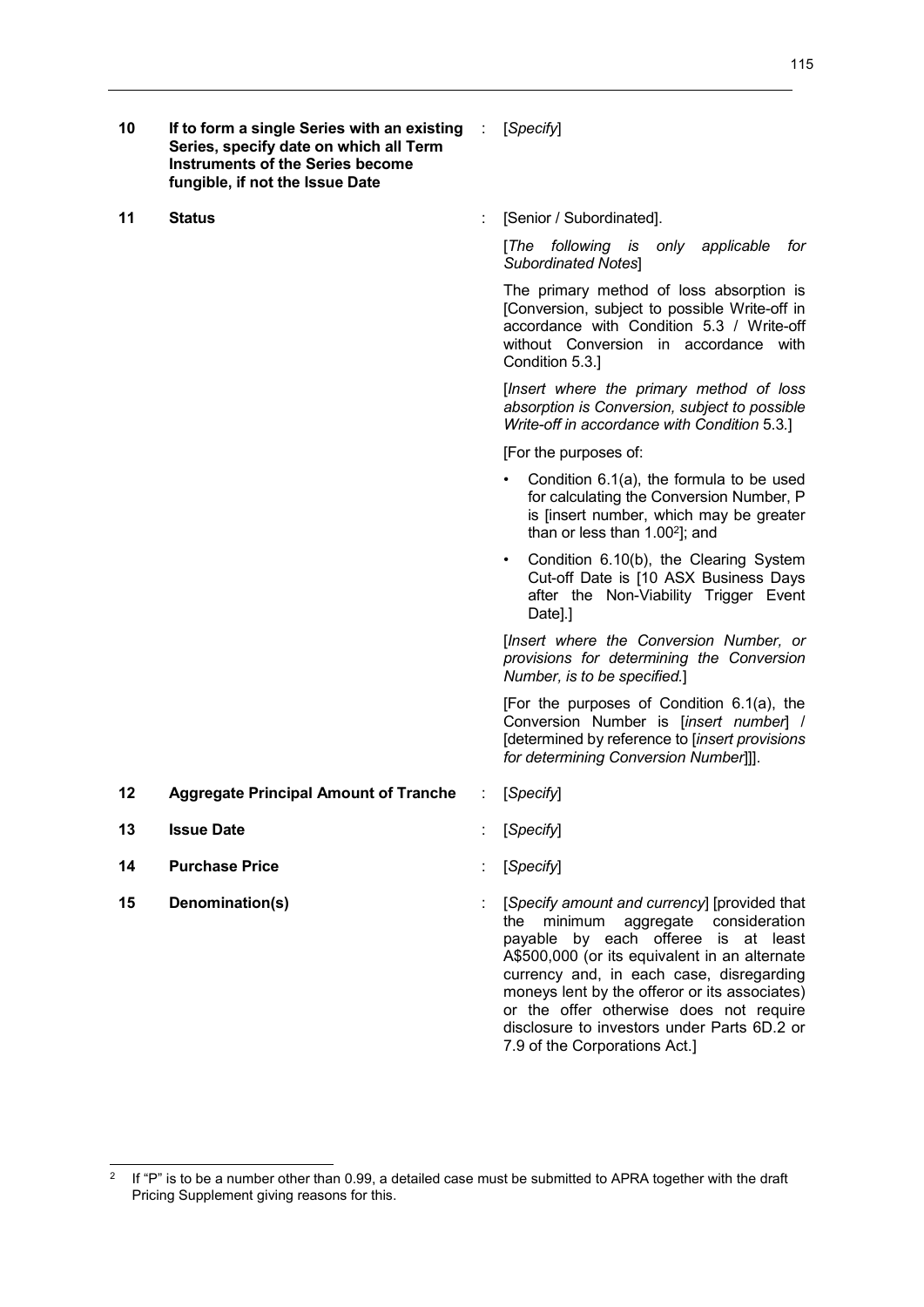| 16 |     | <b>Interest Type</b>                                                       |                           | [Fixed Rate / Floating Rate / Zero Coupon /<br>Amortising / Other] [Term Instruments /<br>Notes]                                                                                                                                      |
|----|-----|----------------------------------------------------------------------------|---------------------------|---------------------------------------------------------------------------------------------------------------------------------------------------------------------------------------------------------------------------------------|
| 17 |     | Condition [5.2 / 7.2] <sup>3</sup> for Fixed Rate<br><b>Instruments</b>    | ÷.                        | [Applicable / Not Applicable]                                                                                                                                                                                                         |
|    | (a) | <b>Fixed Coupon Amount</b>                                                 |                           | [Specify]                                                                                                                                                                                                                             |
|    | (b) | <b>Interest Rate(s)</b>                                                    |                           | [Specify]                                                                                                                                                                                                                             |
|    | (c) | <b>Interest Commencement Date, if</b><br>not Issue Date                    | ÷                         | [Specify]                                                                                                                                                                                                                             |
|    | (d) | <b>Interest Payment Dates</b>                                              | ÷                         | [Specify]                                                                                                                                                                                                                             |
|    | (e) | <b>Day Count Fraction</b>                                                  |                           | [Specify] (if none specified, the Day Count<br>Fraction will be [Actual/365 (Fixed)] (as<br>defined in the Conditions)).                                                                                                              |
|    | (f) | <b>Initial Broken Amount</b>                                               | ÷                         | [Specify]                                                                                                                                                                                                                             |
|    | (g) | <b>Final Broken Amount</b>                                                 |                           | [Specify]                                                                                                                                                                                                                             |
| 18 |     | Condition [5.3 / 7.3] <sup>3</sup> for Floating Rate<br><b>Instruments</b> |                           | [Applicable / Not Applicable]                                                                                                                                                                                                         |
|    | (a) | <b>Interest Commencement Date, if</b><br>not Issue Date                    | A.                        | [Specify]                                                                                                                                                                                                                             |
|    | (b) | <b>Interest Rate</b>                                                       |                           | [Specify]                                                                                                                                                                                                                             |
|    | (c) | <b>Interest Payment Dates</b>                                              |                           | [Specify]                                                                                                                                                                                                                             |
|    | (d) | <b>Business Day Convention</b>                                             | $\mathbb{R}^{\mathbb{Z}}$ | [Floating<br>Rate Convention / Following<br>Day Convention /<br><b>Business</b><br>Modified<br>Business Day Convention /<br>Following<br>Preceding Business Day Convention]                                                           |
| 19 |     | Condition [5.4 / 7.4] <sup>4</sup> for other rates <sup>5</sup>            | ÷                         | [Applicable / Not Applicable]                                                                                                                                                                                                         |
|    |     |                                                                            |                           | [Specify full interest determination provisions,<br>including Interest Commencement Date, rate<br>or calculation basis for interest or actual<br>amounts of interest payable, amount and<br>dates for payment, minimum/maximum rates] |
| 20 |     | <b>Accrual of interest</b>                                                 |                           | [Specify any change to Condition [5.5(d) /<br>7.5(d)] <sup>6</sup> regarding accrual of interest]                                                                                                                                     |

 $\frac{1}{3}$ [Senior Notes or TDs / Subordinated Notes]

<sup>4</sup> [Senior Notes or TDs / Subordinated Notes]

<sup>5</sup> In the case of Subordinated Notes, there must be no change in the interest basis or margin if it would create an expectation that the Notes will be redeemed by the Issuer. Note that a conversion from a fixed rate to a floating rate (or vice versa) in combination with a call option without any increase in the credit spread is not considered an incentive to redeem.

<sup>6</sup> [Senior Notes / Subordinated Notes]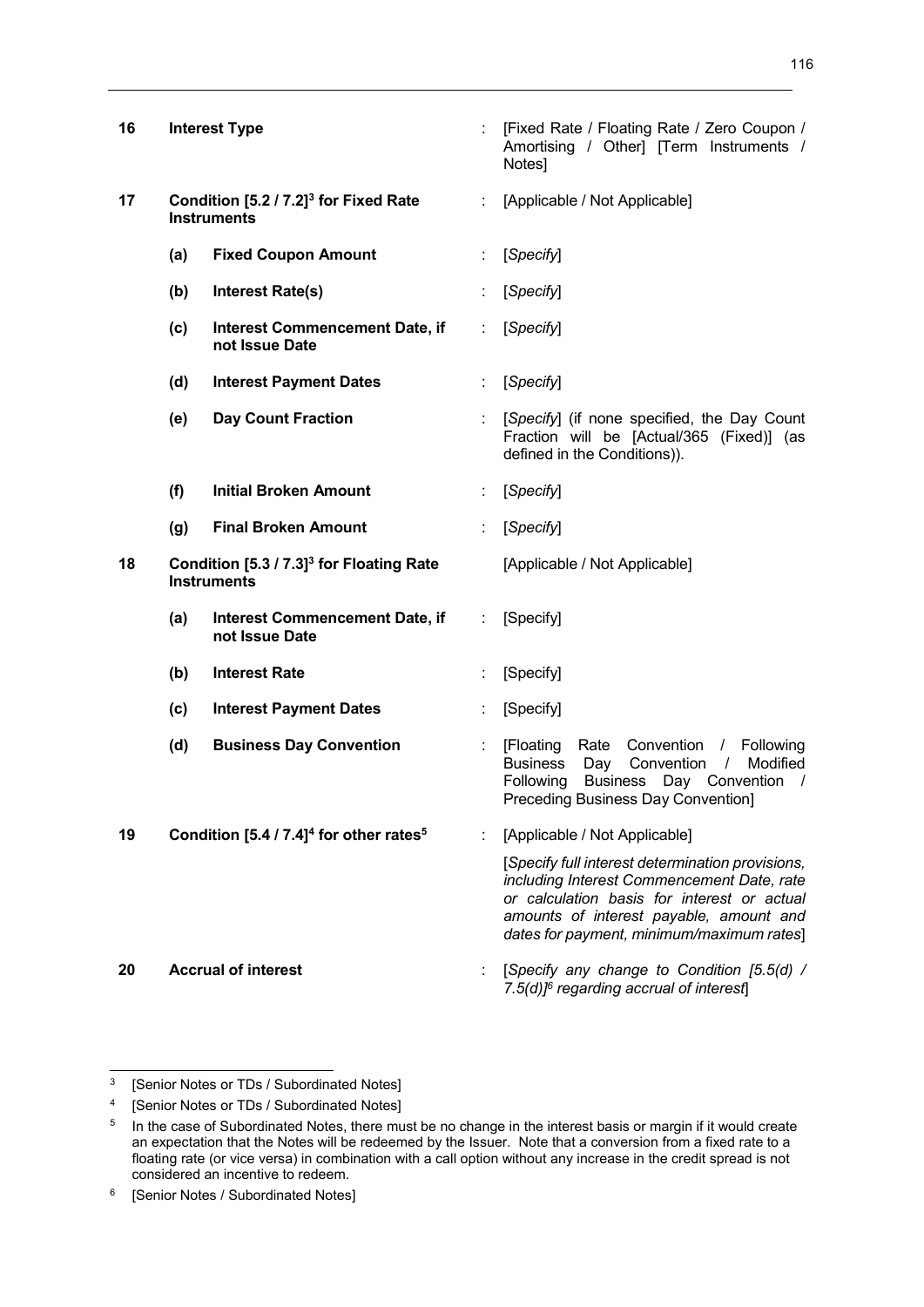- **21 Amortisation Yield [Senior Notes and TDs only]**
- 
- **23 Maturity Redemption Amount<sup>8</sup>**
- **24 Early Redemption Amount (Tax) (Condition 6.3) [***Senior Notes and TDs only***]**

**(a) If Early Redemption Amount (Tax) is not the outstanding principal amount together with accrued interest (if any) thereon of the [Term Instruments / Notes], insert amount or full calculation provisions**  : [*Specify*]

- **(b) Specify if [Noteholders / TD Holders] are not to receive accrued interest on early redemption for tax reasons**
- **25 Early Redemption Amount (Call)<sup>9</sup>**
	- **(a) Specify if Condition [6.4 / 8.3]<sup>10</sup> is applicable**  : [Applicable / Not Applicable] [*For Subordinated Notes:*
	- **(b) Specify minimum notice period for the exercise of the call option**
	- **(c) Specify maximum notice period for the exercise of the call option**  : [*Specify*]
	- **(d) Specify any relevant conditions to exercise of option**  : [*Specify*]

-

- : [*In the case of Zero Coupon [Term Instruments / Notes], specify the Amortisation Yield (Condition 5.6)*]
- **22 Maturity Date** : [*Specify*] [*In the case of an amortising [Term Instruments / Notes], insert the date on which the last instalment of principal is payable.*] 7
	- : [*Specify*] [*If Maturity Redemption Amount is not the outstanding principal amount of the [Term Instruments / Notes], insert amount or full calculation provisions.*]

: [*Specify*]

Applicable, but only in respect of the Interest Payment Date scheduled to fall on [*date which is no earlier than fifth anniversary of Issue Date*] and each Interest Payment Date

thereafter]

- : [*Specify*]
- 
- -

<sup>7</sup> In the case of Subordinated Notes, the Maturity Date must be (a) not less than five years from the later of the Issue Date and the date on which the Issuer irrevocably receives the proceeds for payment of the Subordinated Notes and (b) not more than 30 years after the Issue Date (and the Conditions must not include an unconditional right to extend the term of the Subordinated Notes beyond a total term of 30 years).

<sup>8</sup> For Subordinated Notes, Noteholders should be aware that if the Notes are partially Converted or Written-off, the Maturity Redemption Amount, being the Outstanding Principal Amount, will be proportionately reduced.

<sup>9</sup> For Subordinated Notes, Noteholders should be aware that if the Notes are partially Converted or Written-off, the Early Redemption Amount (Call), being the Outstanding Principal Amount, will be proportionately reduced.

<sup>&</sup>lt;sup>10</sup> [Senior Notes or TDs / Subordinated Notes]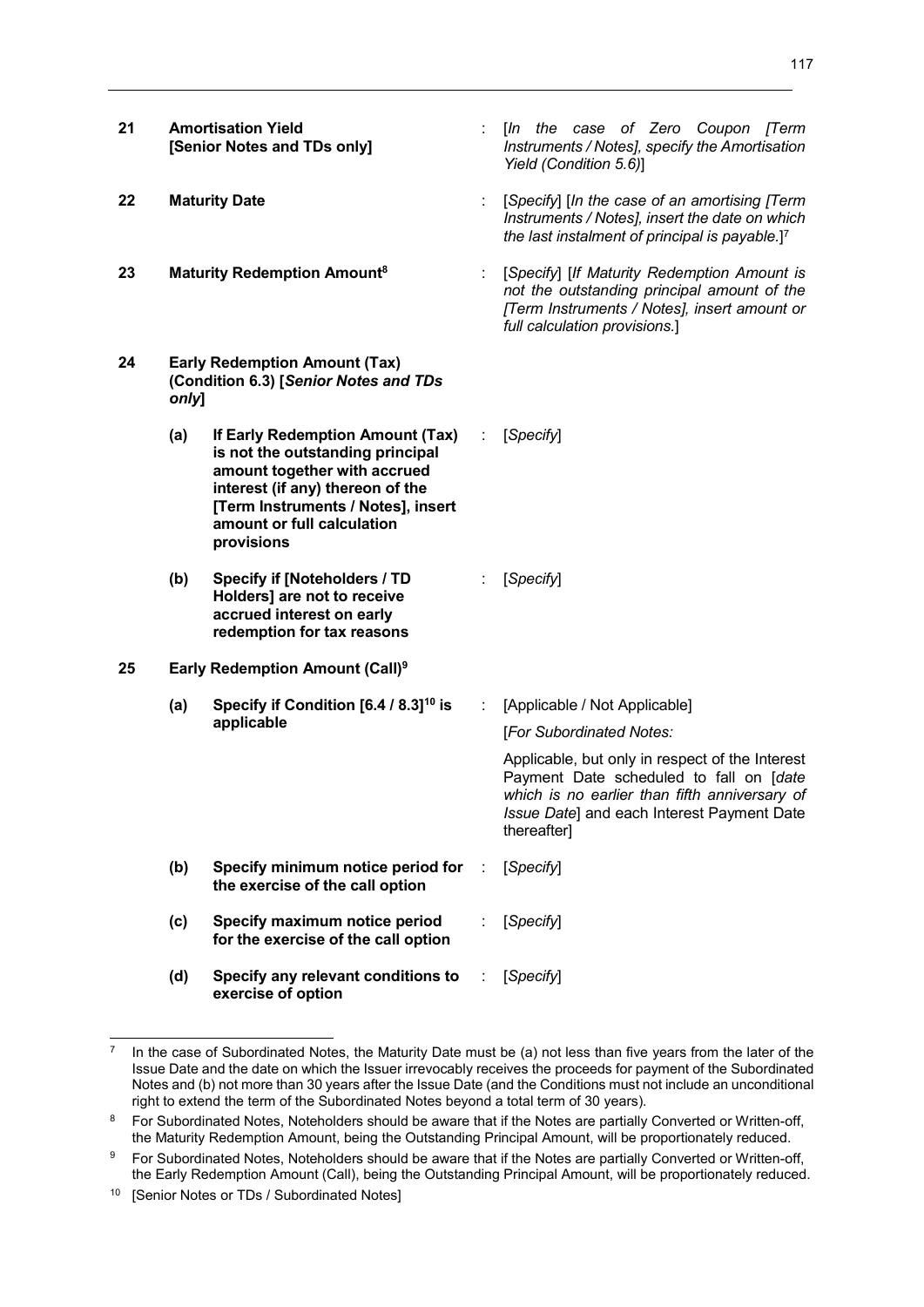|    | (e) | Specify first date on which the call<br>option may be exercised in the<br>case of Subordinated Notes<br>[which must be a minimum of five<br>years from the Issue Date in the<br>case of Subordinated Notes]                                                                    |    | [Specify]                                               |
|----|-----|--------------------------------------------------------------------------------------------------------------------------------------------------------------------------------------------------------------------------------------------------------------------------------|----|---------------------------------------------------------|
|    | (f) | Specify whether redemption at<br>Issuer's option is permitted in<br>respect of some only of the [Term<br>Instruments / Notes] and, if so,<br>any minimum aggregate principal<br>amount and the means by which<br>[Term Instruments / Notes] will be<br>selected for redemption | ÷  | [Specify]                                               |
|    | (g) | <b>Specify if [Noteholders / TD</b><br>Holders] are not to receive<br>accrued interest on early<br>redemption at Issuer's option                                                                                                                                               | ÷  | [Specify]                                               |
|    | (h) | <b>Early Redemption Date (Call)</b>                                                                                                                                                                                                                                            | ÷. | [As per Condition [6.4 / 8.3] <sup>11</sup> / Specify]  |
| 26 |     | <b>Early Redemption Amount (Adverse Tax</b><br>Event) (Condition 8.4) <sup>12</sup> [Subordinated<br><b>Notes only]</b>                                                                                                                                                        |    |                                                         |
|    | (a) | <b>Specify if Condition 8.4 is</b><br>applicable                                                                                                                                                                                                                               |    | [Applicable / Not Applicable]                           |
|    | (b) | Specify minimum notice period                                                                                                                                                                                                                                                  | ÷  | [Specify if other than as set out in the<br>Conditions] |
|    | (c) | Specify maximum notice period                                                                                                                                                                                                                                                  | ÷  | [Specify if other than as set out in the<br>Conditions] |
|    | (d) | <b>Specify any additional conditions</b><br>to exercise of option                                                                                                                                                                                                              |    | [Specify]                                               |
|    | (e) | Specify whether redemption is<br>permitted in respect of some only<br>of the Subordinated Notes and, if<br>so, any minimum aggregate<br>principal amount and the means<br>by which Subordinated Notes will<br>be selected for redemption                                       |    | [Specify]                                               |
|    | (f) | Specify if Noteholders are not to<br>receive accrued interest on early<br>redemption (Adverse Tax Event)                                                                                                                                                                       |    | [Specify]                                               |
|    | (g) | <b>Early Redemption Date (Adverse</b><br><b>Tax Event)</b>                                                                                                                                                                                                                     |    | [As per Condition 8.4/ Specify]                         |

1

<sup>&</sup>lt;sup>11</sup> [Senior Notes or TDs / Subordinated Notes]

 $12$  For Subordinated Notes, Holders should be aware that if the Notes are partially Converted or Written-off, the Early Redemption Amount (Adverse Tax Event), being the Outstanding Principal Amount, will be proportionately reduced.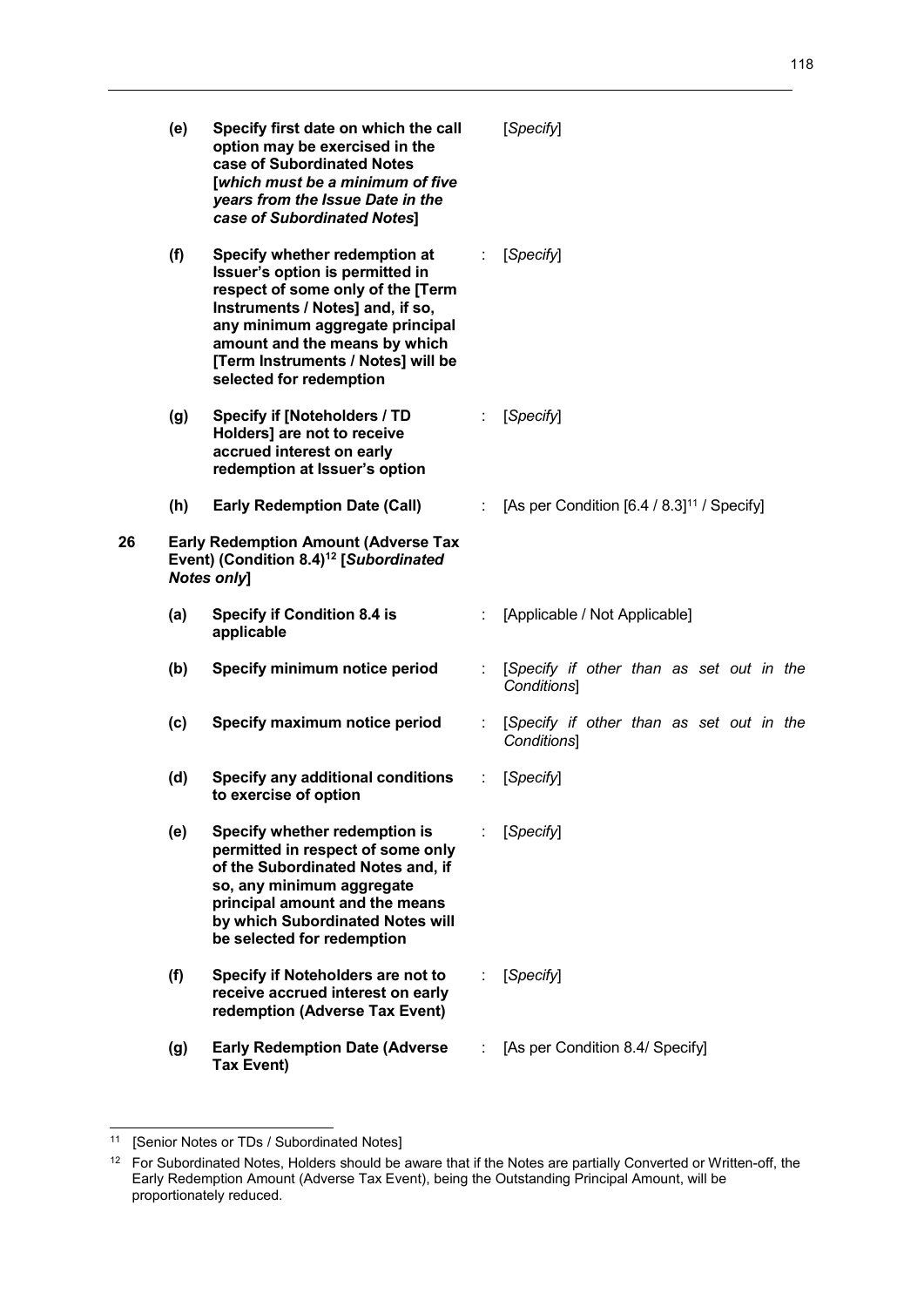| 27 |     | <b>Early Redemption Amount (Regulatory</b><br>Event) (Condition 8.5) <sup>13</sup> [Subordinated<br><b>Notes only]</b>                                                                                                                   |      |                                                         |
|----|-----|------------------------------------------------------------------------------------------------------------------------------------------------------------------------------------------------------------------------------------------|------|---------------------------------------------------------|
|    | (a) | <b>Specify if Condition 8.5 is</b><br>applicable                                                                                                                                                                                         |      | [Applicable / Not Applicable]                           |
|    | (b) | Specify minimum notice period                                                                                                                                                                                                            |      | [Specify if other than as set out in the<br>Conditions] |
|    | (c) | Specify maximum notice period                                                                                                                                                                                                            |      | [Specify if other than as set out in the<br>Conditions] |
|    | (d) | <b>Specify any additional conditions</b><br>to exercise of option                                                                                                                                                                        | ÷    | [Specify]                                               |
|    | (e) | Specify whether redemption is<br>permitted in respect of some only<br>of the Subordinated Notes and, if<br>so, any minimum aggregate<br>principal amount and the means<br>by which Subordinated Notes will<br>be selected for redemption |      | [Specify]                                               |
|    | (f) | Specify if Noteholders are not to<br>receive accrued interest on early<br>redemption (Regulatory Event)                                                                                                                                  |      | [Specify]                                               |
|    | (g) | <b>Early Redemption Date</b><br>(Regulatory Event)                                                                                                                                                                                       |      | [As per Condition 8.5 / Specify]                        |
| 28 |     | <b>Early Redemption Amount (Put)</b><br>[Senior Notes / TDs only]                                                                                                                                                                        |      |                                                         |
|    | (a) | <b>Specify if Condition 6.5 is</b><br>applicable                                                                                                                                                                                         |      | [Applicable / Not Applicable]                           |
|    | (b) | Specify minimum notice period for<br>exercise of put option                                                                                                                                                                              | - 17 | [Specify]                                               |
|    | (c) | Specify any relevant conditions to<br>exercise of option                                                                                                                                                                                 |      | [Specify]                                               |
|    | (d) | <b>Specify if [Noteholders / TD</b><br>Holders] are not to receive<br>accrued interest on early<br>redemption at their option                                                                                                            |      | [Specify]                                               |

 $13$ <sup>13</sup> For Subordinated Notes, Holders should be aware that if the Notes are partially Converted or Written-off, the Early Redemption Amount (Regulatory Event), being the Outstanding Principal Amount, will be proportionately reduced.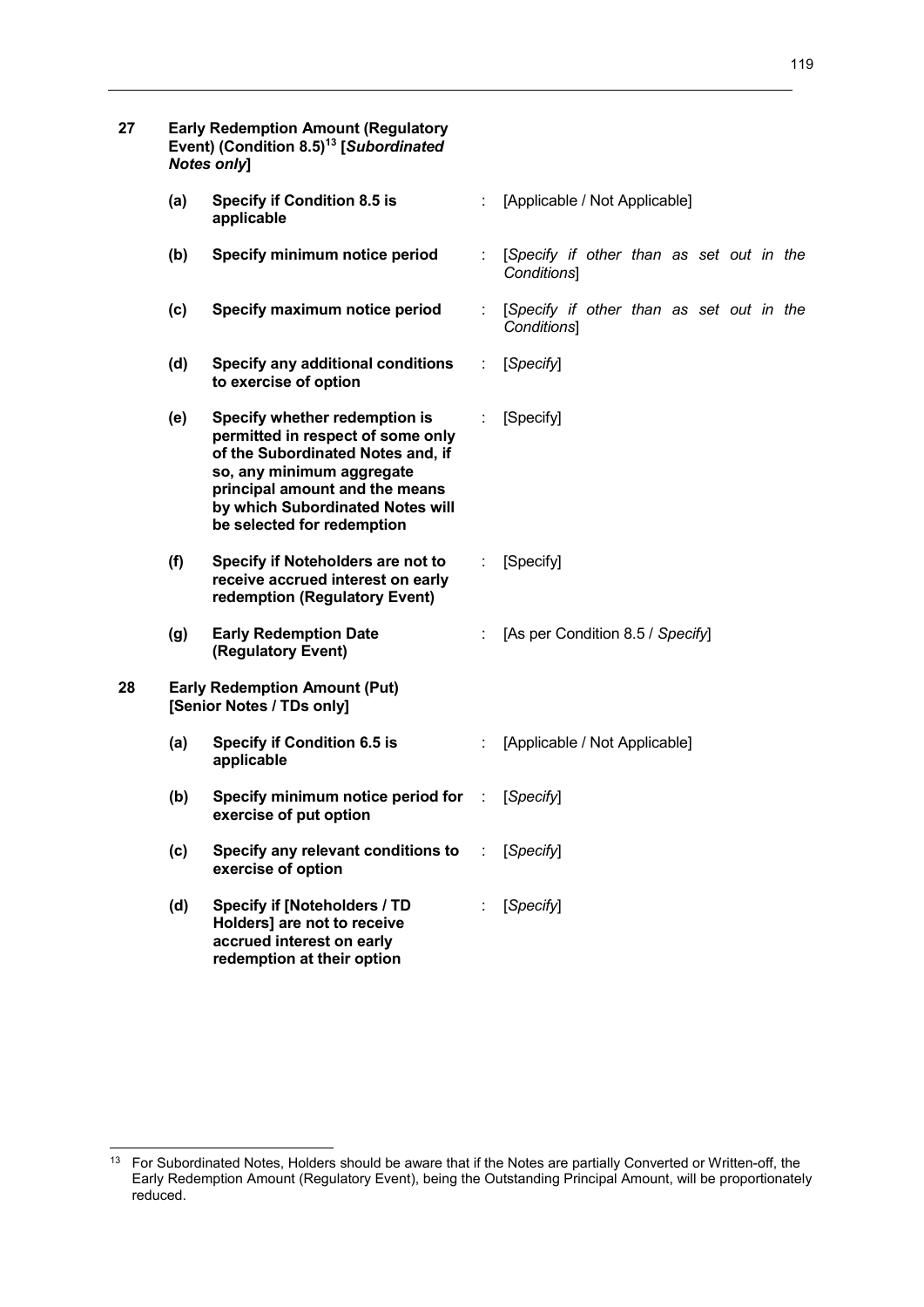120

| 29 | <b>Early Termination Amount (following an Fig. 1)</b><br><b>Event of Default)</b><br>[Senior Notes / TDs only] |                                                                                                                                                                                                           |   | [Specify]                                                                                                                                                                                                |
|----|----------------------------------------------------------------------------------------------------------------|-----------------------------------------------------------------------------------------------------------------------------------------------------------------------------------------------------------|---|----------------------------------------------------------------------------------------------------------------------------------------------------------------------------------------------------------|
|    | (a)                                                                                                            | <b>If Early Termination Amount</b><br>(following an Event of Default) is<br>not the outstanding principal<br>amount of the [Term Instruments /<br>Notes], insert amount or full<br>calculation provisions |   | [Specify]                                                                                                                                                                                                |
|    | (b)                                                                                                            | <b>Specify if [Noteholders / TD</b><br>Holders] are not to receive<br>accrued interest on early<br>redemption on default                                                                                  |   | [Specify]                                                                                                                                                                                                |
| 30 |                                                                                                                | <b>Redemption of Zero Coupon Notes</b><br>[Senior Notes / TDs only]                                                                                                                                       |   | [Specify any change to Condition 6.8]                                                                                                                                                                    |
| 31 | <b>Taxation</b>                                                                                                |                                                                                                                                                                                                           |   | [Specify the additional circumstances in<br>which an exception to the gross up obligation<br>are to apply pursuant to Condition [8.6 /<br>$10.6$ <sup><math>14</math></sup> ].                           |
| 32 | <b>Clearing System</b>                                                                                         |                                                                                                                                                                                                           |   | [Austraclear / Euroclear / Clearstream]                                                                                                                                                                  |
| 33 | Other relevant terms and conditions                                                                            |                                                                                                                                                                                                           |   | [Specify any Conditions to be altered, varied,<br>deleted, otherwise than as provided above<br>and also any additional Conditions to be<br>included.]                                                    |
| 34 |                                                                                                                | <b>Other selling restrictions</b>                                                                                                                                                                         |   | [Specify any variation to the<br>selling<br>restrictions set out in the section entitled<br>"Selling Restrictions" in the Information<br>Memorandum.]                                                    |
| 35 | Listing                                                                                                        |                                                                                                                                                                                                           |   | [Specify]                                                                                                                                                                                                |
| 36 |                                                                                                                | <b>Events of Default</b>                                                                                                                                                                                  |   | [Specify any additional (or modifications to)<br>Events of Default.]                                                                                                                                     |
| 37 |                                                                                                                | <b>Additional or alternate newspapers</b>                                                                                                                                                                 | ÷ | [Specify<br>additional<br>alternate<br>any<br>or<br>newspapers for the purposes of Condition<br>$[11.2(b) / 13.2(b)]^{15}$ .]                                                                            |
| 38 |                                                                                                                | <b>Credit rating</b>                                                                                                                                                                                      |   | [The [Term Instruments / Notes] are expected<br>to be rated:                                                                                                                                             |
|    |                                                                                                                |                                                                                                                                                                                                           |   | "[Specify]" by [Specify].]                                                                                                                                                                               |
|    |                                                                                                                |                                                                                                                                                                                                           |   | [A credit rating is not a recommendation<br>to buy, sell or hold [Term Instruments /<br>Notes] and may be subject to revision,<br>suspension or withdrawal at any time by<br>the relevant rating agency. |

*Credit ratings are for distribution only to a person (a) who is not a "retail client"* 

1

<sup>&</sup>lt;sup>14</sup> [Senior Notes or TDs / Subordinated Notes]

<sup>&</sup>lt;sup>15</sup> [Senior Notes or TDs / Subordinated Notes]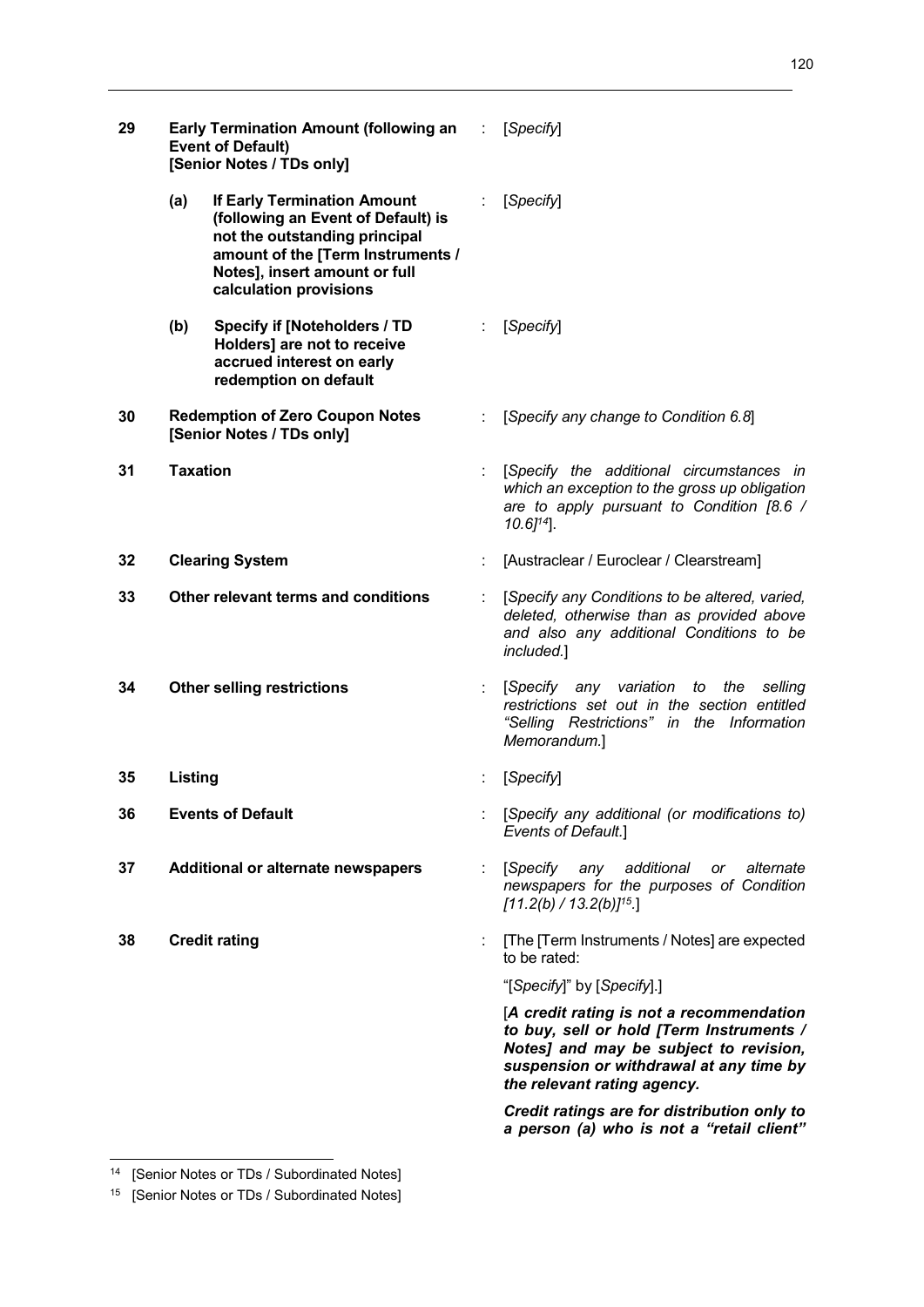*within the meaning of section 761G of the Corporations Act and is also a person in respect of whom disclosure is not required under Part 6D.2 or 7.9 of the Corporations Act, and (b) who is otherwise permitted to receive credit ratings in accordance with applicable law in any jurisdiction in which the person may be located. Anyone who is not such a person is not entitled to receive this Pricing Supplement and anyone who receives this Pricing Supplement must not distribute it to any person who is not entitled to receive it.*]

**39 ISIN Code** : [*Specify*]

**40 Common Code** : [*Specify*]

## **CONFIRMED**

## **For and on behalf of Bank of Queensland Limited**

| Authorised Officer |
|--------------------|

| Authorised Officer |
|--------------------|

By: ........................................................ Date: ........................................................

By: ........................................................ Date: ........................................................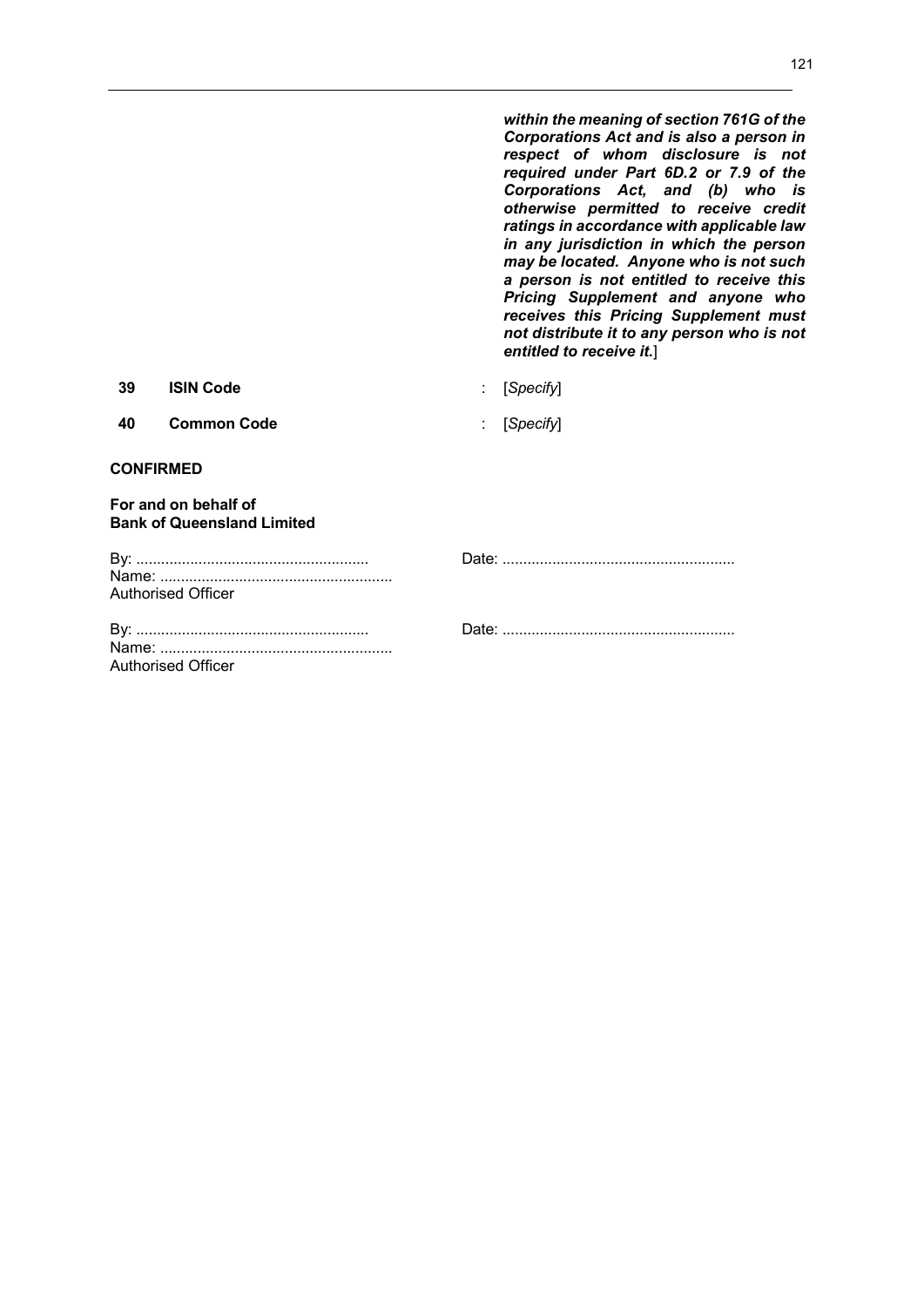# **Australian Taxation**

*The following is a summary of the Australian withholding tax treatment under the Income Tax Assessment Acts of 1936 and 1997 of Australia (together, "Australian Tax Act"), the Taxation Administration Act 1953 of Australia and any relevant rulings, judicial decisions or administrative practice, at the date of this Information Memorandum, of payments of interest (as defined in the Australian Tax Act) on the Instruments to be issued by the Issuer and certain other Australian tax matters.* 

*This summary applies to holders of Instruments that are:* 

- *residents of Australia for tax purposes that do not hold their Instruments, and do not derive any payments under the Instruments, in carrying on a business at or through a permanent establishment outside of Australia, and non-residents of Australia for tax purposes that hold their Instruments, and derive all payments under the Instruments, in carrying on a business at or through a permanent establishment in Australia ("Australian Holders"); and*
- *non-residents of Australia for tax purposes that do not hold their Instruments, and do not derive any payments under the Instruments, in carrying on a business at or through a permanent establishment in Australia, and Australian tax residents that hold their Instruments, and derive all payments under the Instruments, in carrying on a business at or through a permanent establishment outside of Australia ("Non-Australian Holders").*

*This summary is not exhaustive and, in particular, does not deal with the position of certain classes of holders of Instruments (including, without limitation, dealers in securities, custodians or other third parties who hold Instruments on behalf of other persons or holders that have elected into any of the elective taxing regimes under the Taxation of Financial Arrangements (TOFA) rules). In addition, unless expressly stated, the summary does not consider the Australian tax consequences for persons who hold interests in the Instruments through Austraclear, Euroclear, Clearstream, Luxembourg or another Clearing System.* 

Holders of the Instruments should also be aware that particular terms of issue of any Series of *Instruments may affect the tax treatment of that Series of Instruments. Information regarding taxes in respect of Instruments may also be set out in the relevant Pricing Supplement.* 

*This summary is not intended to be, nor should it be construed as, legal or tax advice to any particular holder of Instruments. Prospective holders of Instruments should consult their professional advisers on the tax implications of an investment in the Instruments for their particular circumstances.* 

## **1. Interest withholding tax**

The Australian Tax Act characterises securities as either "debt interests" (for all entities) or "equity interests" (for companies) including for the purposes of Australian interest withholding tax imposed under Division 11A of Part III of the Australian Tax Act ("**IWT**") and dividend withholding tax.

For IWT purposes, "interest" is defined to include amounts in the nature of, or in substitution for, interest and certain other amounts. The Issuer intends to issue Instruments which are to be characterised as "debt interests" for the purposes of the tests contained in Division 974 and the returns paid on the Instruments are to be "interest" for the purpose of section 128F of the Australian Tax Act.

#### *Australian Holders*

Payments of interest in respect of the Instruments to Australian Holders should not be subject to IWT.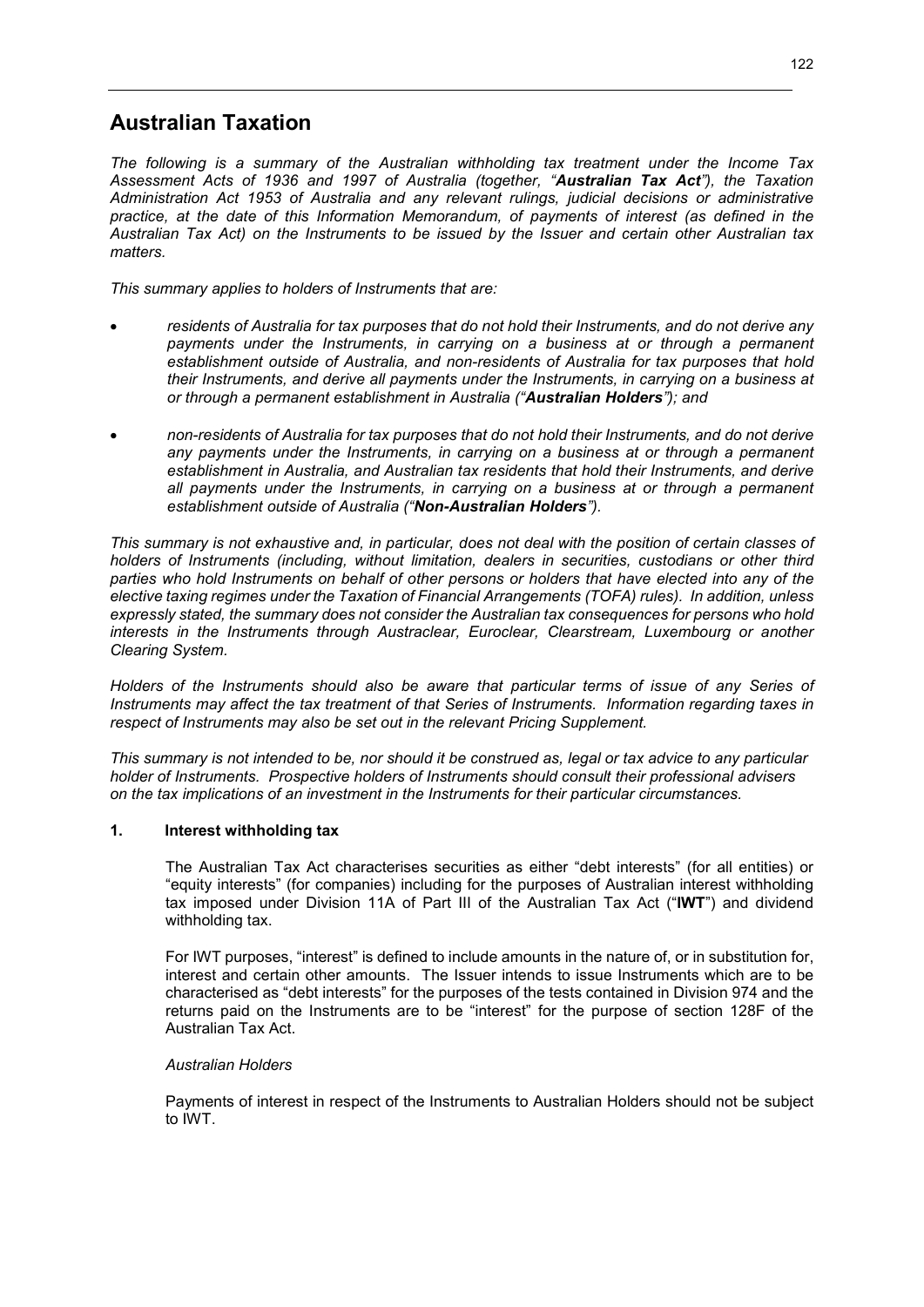#### *Non-Australian Holders*

IWT is payable at a rate of 10% of the gross amount of interest paid by the Issuer to a Non-Australian Holder, unless an exemption is available.

#### *Section 128F exemption from IWT*

An exemption from IWT is available, in respect of interest paid on the Instruments, if the requirements in section 128F of the Australian Tax Act are satisfied.

In broad terms, the requirements are as follows:

- (a) the Issuer remains a resident of Australia and a company (as defined in section 128F(9) of the Australian Tax Act) when it issues the Instruments and when interest (as defined in section 128A(1AB) of the Australian Tax Act) is paid. "Interest" is defined to include amounts in the nature of, or in substitution for, interest and certain other amounts;
- (b) the Instruments are issued in a manner which satisfies the "public offer test" in section 128F of the Australian Tax Act. There are five principal methods of satisfying the "public offer test", the purpose of which is to ensure that lenders in capital markets are aware that the Issuer is offering the Instruments for issue. In summary, the five methods are:
	- (i) offers to 10 or more unrelated persons carrying on a business of providing finance, or investing or dealing in securities, in the course of operating in financial markets;
	- (ii) offers to 100 or more investors of a certain type;
	- (iii) offers of listed Instruments;
	- (iv) offers via publicly available information sources; and
	- (v) offers to a dealer, manager or underwriter who offers to sell the Instruments within 30 days by one of the preceding methods;
- (c) the Issuer does not know, or have reasonable grounds to suspect, at the time of issue, that the Instruments (or interests in the Instruments) were being, or would later be, acquired, directly or indirectly, by an "associate" of the Issuer, except as permitted by section 128F(5) of the Australian Tax Act; and
- (d) at the time of the payment of interest, the Issuer does not know, or have reasonable grounds to suspect, that the payee is an "associate" of the Issuer, except as permitted by section 128F(6) of the Australian Tax Act.

#### *Associates*

An "associate" of the Issuer for the purposes of section 128F of the Australian Tax Act includes:

- a person or entity which holds more than 50% of the voting shares of, or otherwise controls, the Issuer;
- an entity in which more than 50% of the voting shares are held by, or which is otherwise controlled by, the Issuer;
- a trustee of a trust where the Issuer is capable of benefiting (whether directly or indirectly) under that trust; and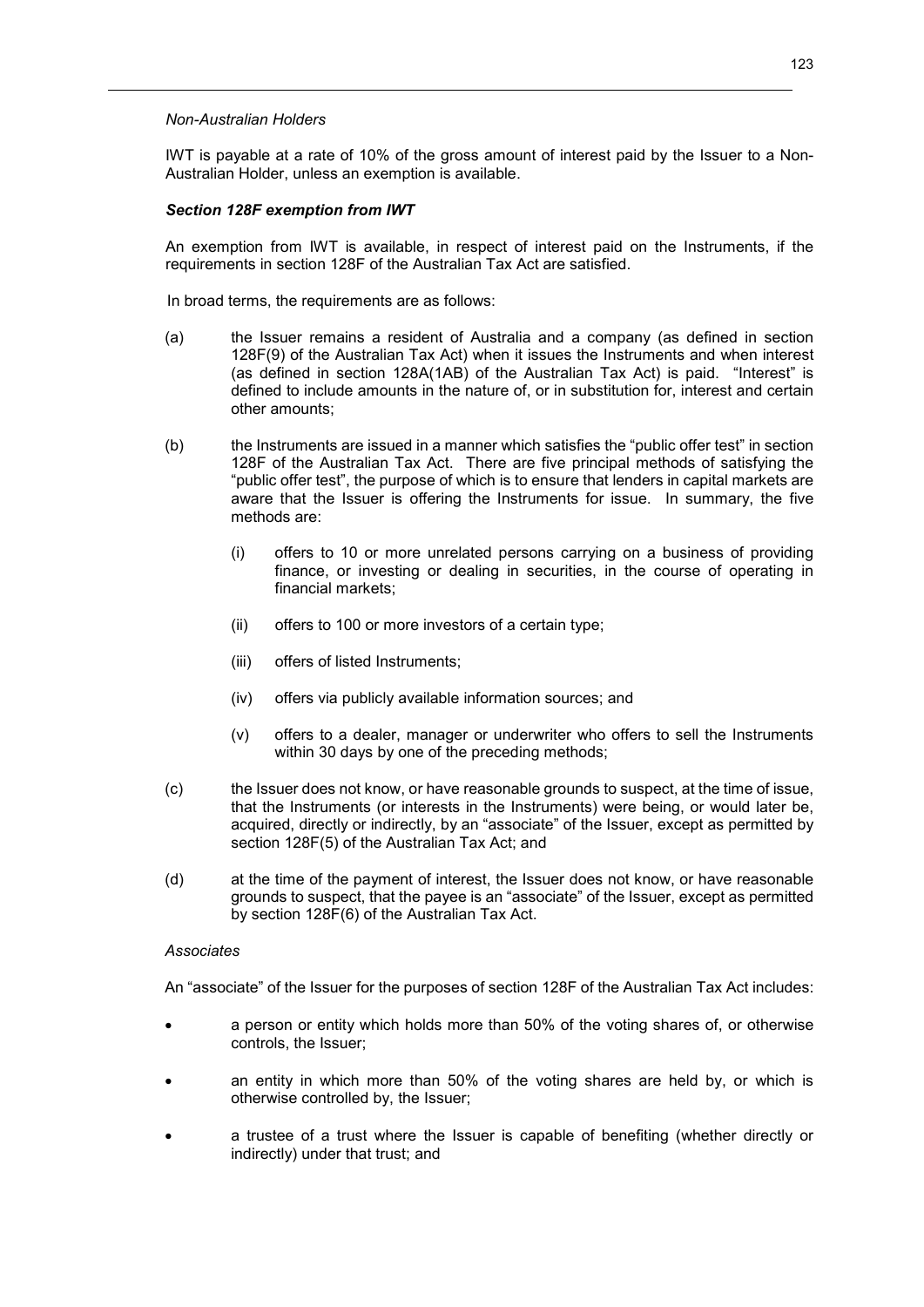a person or entity who is an "associate" of another person or company which is an "associate" of the Issuer under the first bullet point above.

However, for the purposes of sections 128F(5) and (6) of the Australian Tax Act (see requirements in paragraphs (c) and (d) above), an "associate" does not include:

- (a) an Australian Holder; or
- (b) a Non-Australian Holder who is acting in the capacity of:
	- $(i)$  in the case of section 128F(5), a dealer, manager or underwriter in relation to the placement of the relevant Instruments or a clearing house, custodian, funds manager or responsible entity of a registered managed investment scheme (for the purposes of the Corporations Act 2001 of Australia); or
	- $(i)$  in the case of section 128F(6), a clearing house, paying agent, custodian, funds manager or responsible entity of a registered managed investment scheme (for the purposes of the Corporations Act 2001 of Australia).

## *Compliance with section 128F of the Australian Tax Act*

Unless otherwise specified in any relevant Pricing Supplement (or another relevant supplement to this Information Memorandum), the Issuer intends to issue the Instruments in a manner which will satisfy the requirements of section 128F of the Australian Tax Act.

## *Exemptions under certain double tax conventions*

The Australian government has signed double tax conventions ("**Specified Tax Treaties**") with particular countries (each a "**Specified Country**") that contain certain exemptions from Australian IWT. The Specified Tax Treaties effectively prevent Australian IWT applying to interest derived by:

- the government of the relevant Specified Country and certain governmental authorities and agencies in the Specified Country; and
- a "financial institution" which is a resident of a "Specified Country" and which is unrelated to and dealing wholly independently with the Issuer. The term "financial institution" refers to either a bank or any other enterprise which substantially derives its profits by carrying on a business of raising and providing finance. However, interest under a back-to-back loan or an economically equivalent arrangement will not qualify for this exemption.

#### *Payment of additional amounts*

Notwithstanding that the Instruments are intended to be issued in a manner that will satisfy the requirements of section 128F of the Australian Tax Act and payments of interest in respect of the Instruments are not expected to be subject to interest withholding tax, as set out in more detail in the relevant Terms and Conditions for the Instruments, and unless expressly provided to the contrary in the relevant Pricing Supplement, if the Issuer is at any time required by law to withhold or deduct an amount in respect of any taxes imposed, levied, collected, withheld or assessed by the Commonwealth of Australia in respect of the Instruments, the Issuer must, subject to certain exceptions, pay such additional amounts as may be necessary in order to ensure that the net amounts received by the holders of the Instruments after such deduction or withholding shall equal the respective amounts which would otherwise have been receivable had no such deduction or withholding been required. In the event that the Issuer is compelled by law in relation to any Instruments to deduct or withhold an amount in respect of any withholding taxes, the Issuer will have the option to redeem such Instruments in accordance with the Terms and Conditions.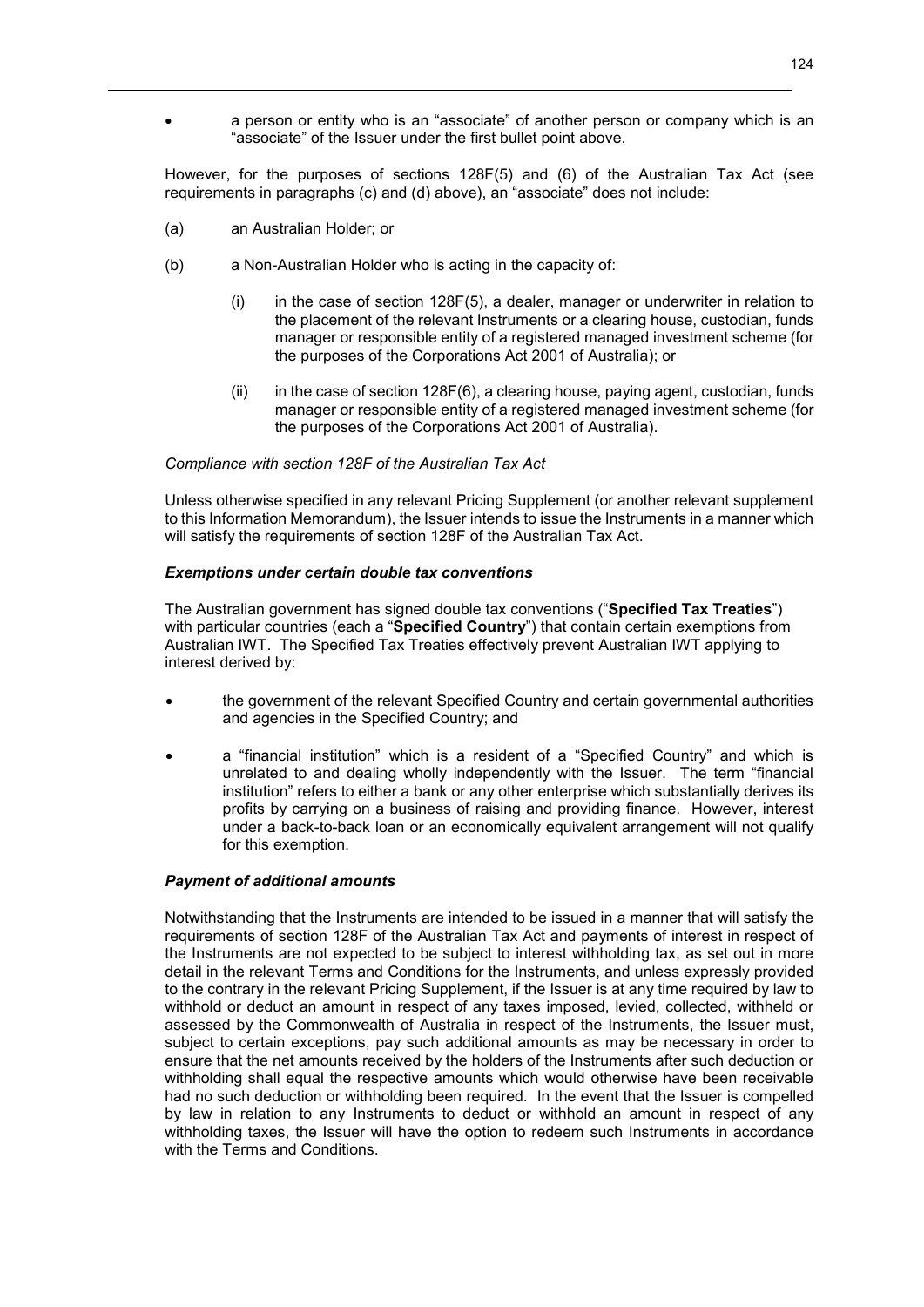#### **2. Other tax matters**

Under Australian laws as presently in effect:

- (a) *death duties* no Instruments will be subject to death, estate or succession duties imposed by Australia, or by any political subdivision or authority therein having power to tax, if held at the time of death;
- (b) *stamp duty and other taxes* no *ad valorem* stamp, issue, registration or similar taxes are payable in Australia on the issue, transfer or redemption of any Instruments;
- (c) *TFN withholding* withholding tax is imposed (see below in relation to the rate of withholding tax) on the payment of interest on certain registered securities unless the relevant payee has quoted an Australian tax file number ("**TFN**"), (in certain circumstances) an Australian Business Number ("**ABN**") or proof of some other exception (as appropriate).

Assuming the requirements of section 128F of the Australian Tax Act are satisfied with respect to the Instruments, then such withholding should not apply to payments to a Non-Australian Holder that is a non-resident of Australia for Australian tax purposes.

The rate of withholding tax is currently 47%;

- (d) *supply withholding tax* payments in respect of the Instruments can be made free and clear of any "supply withholding tax"; and
- (e) *additional withholdings from certain payments to non-residents* the Governor-General may make regulations requiring withholding from certain payments to non-residents of Australia (other than payments of interest and other amounts which are already subject to current IWT rules or specifically exempt from those rules). Regulations may only be made if the responsible Minister is satisfied the specified payments are of a kind that could reasonably relate to assessable income of foreign residents. The possible application of any future regulations in relation to the Instruments will need to be monitored;
- (f) *garnishee directions by the Commissioner of Taxation* the Commissioner may give a direction requiring the Issuer to deduct from any payment to a holder of the Instruments any amount in respect of Australian tax payable by the holder. If the Issuer is served with such a direction, then the Issuer will comply with that direction and make any deduction required by that direction; and
- (g) *goods and services tax ("GST")* neither the issue nor receipt of the Instruments will give rise to a liability for GST in Australia on the basis that the supply of Instruments will comprise either an input taxed financial supply or (in the case of an offshore subscriber that is a non-resident) a GST-free supply. Furthermore, the payment of principal or interest by the Issuer, would not give rise to any GST liability in Australia.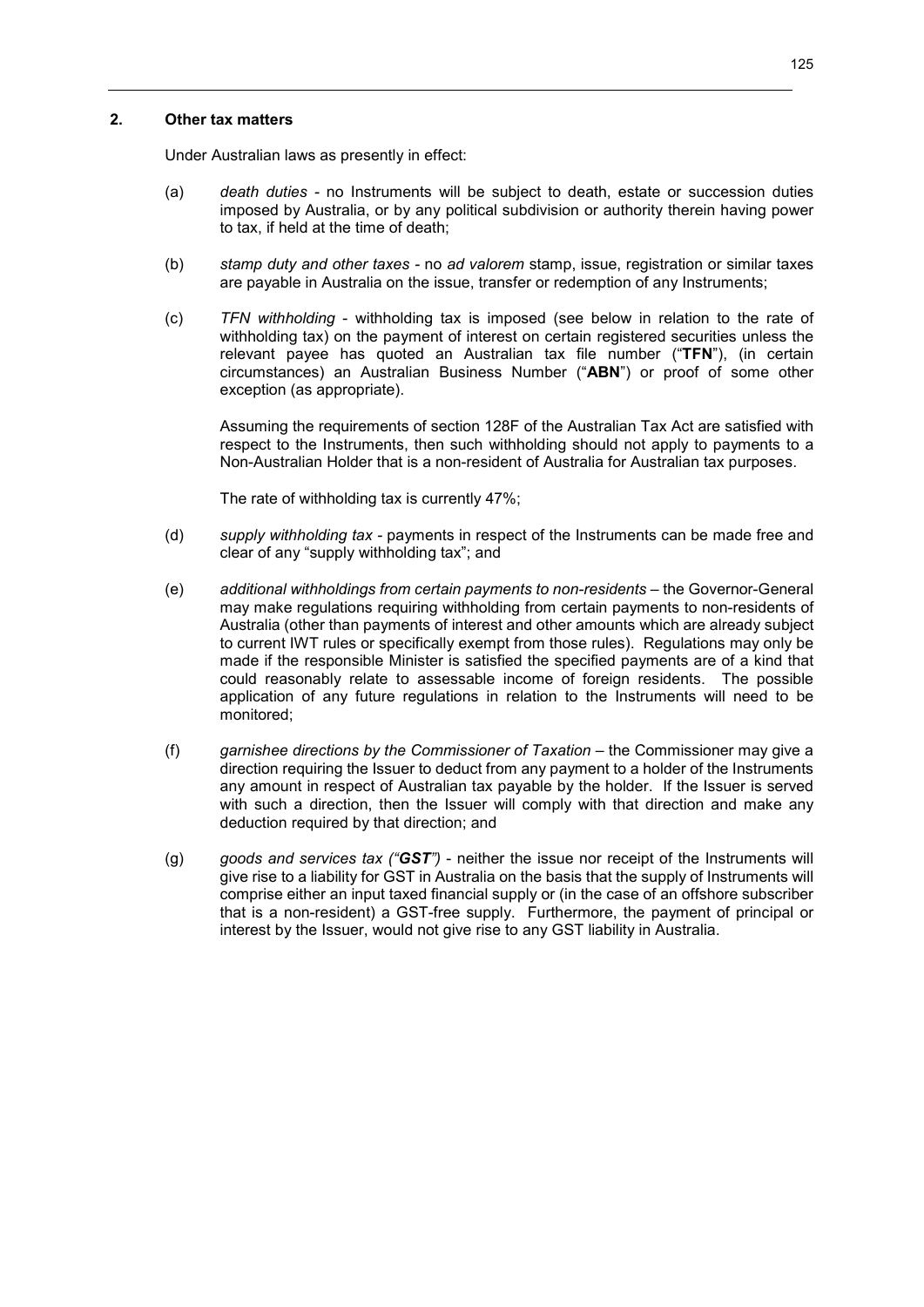# **U.S. Foreign Account Tax Compliance Act and OECD Common Reporting Standard**

# **FATCA**

Under sections 1471 through 1474 of the U.S. Internal Revenue Code of 1986 ("**FATCA**"), a 30% withholding ("**FATCA withholding**") may be required if (i)(A) an investor does not provide information sufficient for any non-U.S. financial institution ("**FFI**") through which payments on the Instruments are made to determine a holder's status under FATCA, or (B) an FFI to or through which payments on the Instruments are made is a "non-participating FFI"; and (ii) the Instruments are treated as debt for U.S. federal income tax purposes and the payment is made in respect of Instruments issued or modified after the date that is six months after the date on which final regulations defining the term "foreign passthru payment" are filed with the U.S. Federal Register, or the Instruments are treated as equity for U.S. federal income tax purposes, whenever issued. This withholding is not expected to apply on payments made before the date that is two years after the date on which final regulations defining the term "foreign passthru payment" are filed with the U.S. Federal Register.

Reporting Australian Financial Institutions ("**RAFIs**") under the Australia–U.S. FATCA Intergovernmental Agreement dated 28 April 2014 ("**Australian IGA**") must comply with specific due diligence procedures. In general, these procedures seek to identify their account holders and provide the Australian Taxation Office ("**ATO**") with information on financial accounts held by U.S. persons and recalcitrant account holders. The ATO is required to provide such information to the U.S. Internal Revenue Service. Consequently, holders of the Instruments may be requested to provide certain information and certifications to RAFIs through which payments on the Instruments are made. A RAFI that complies with its obligations under the Australian IGA will not be subject to FATCA withholding on amounts it receives, and will not be required to deduct FATCA withholding from payments it makes, other than in certain prescribed circumstances. In the event that any amount is required to be withheld or deducted from a payment on the Instruments as a result of FATCA, pursuant to the terms and conditions of the Instruments, no additional amounts will be paid by the Issuer as a result of the deduction or withholding.

#### **Common Reporting Standard**

The OECD Common Reporting Standard for Automatic Exchange of Financial Account Information ("**CRS**") requires certain financial institutions to report information regarding certain accounts (which may include the Instruments) to their local tax authority and follow related due diligence procedures. Holders of the Instruments may be requested to provide certain information and certifications to ensure compliance with the CRS. A jurisdiction that has signed a CRS Competent Authority Agreement may provide this information to other jurisdictions that have signed the CRS Competent Authority Agreement. The Australian Government has enacted legislation amending, among other things, the Taxation Administration Act 1953 of Australia to give effect to the CRS.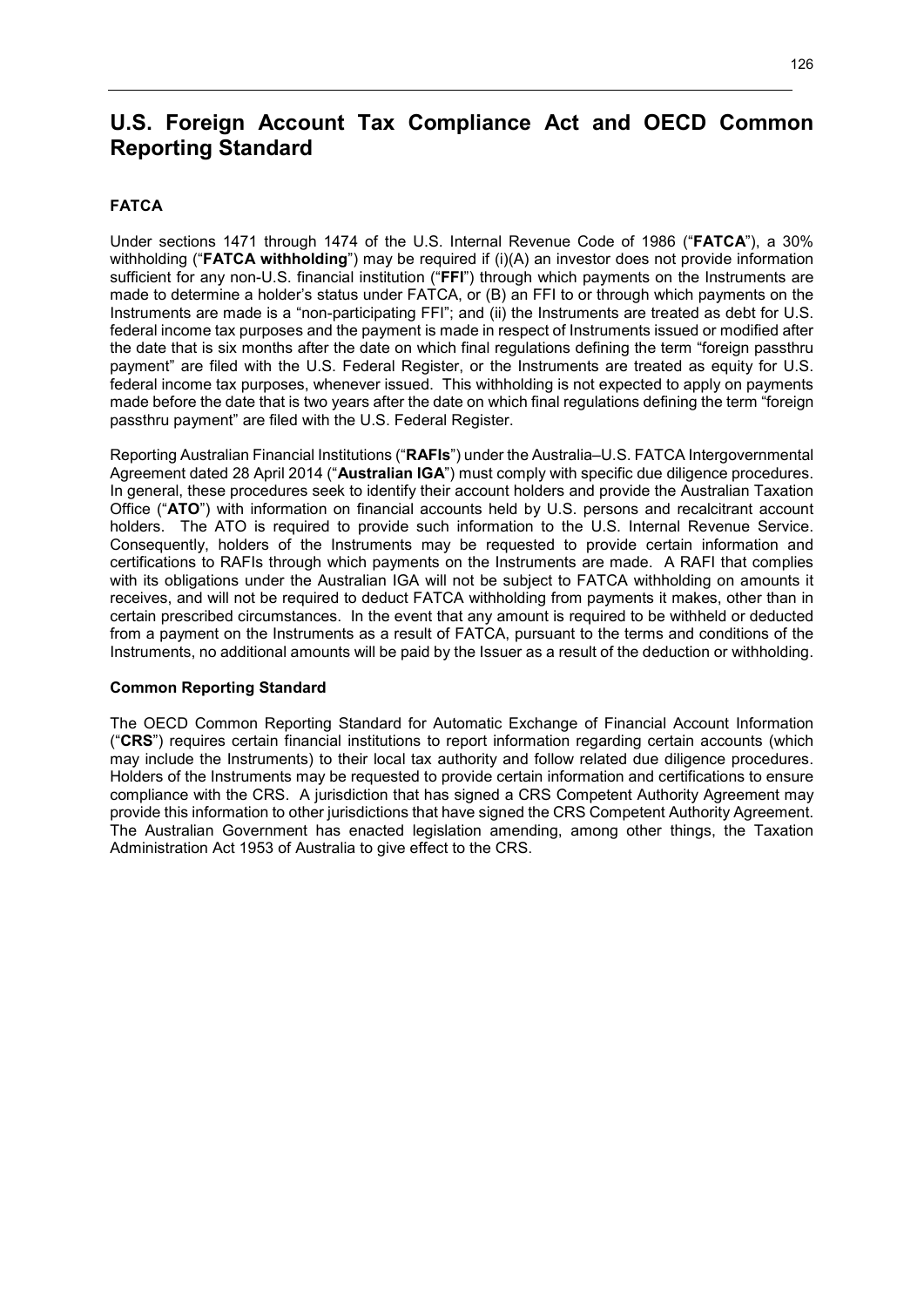# **Selling Restrictions**

*Under the Dealer Agreement and subject to the Terms and Conditions contained in the Information Memorandum, the Instruments will be offered by the Issuer through the Dealers. The Issuer has the sole right to accept any offer to purchase the Instruments and may reject that offer in whole or (subject to the terms of the offer) in part. Each Dealer has the right to reject any offer to purchase Instruments made to it in whole or (subject to the terms of such offer) in part. The Issuer is entitled under the Dealer Agreement to appoint one or more financial institutions as a Dealer for a particular Tranche or Series of Instruments or the Programme generally. At the time of any appointment, each such financial institution will be required to represent and agree to the selling restrictions applicable at that time.* 

*Each Dealer has represented and agreed, and each further Dealer appointed under the Programme will be required to represent and agree to comply with any applicable law or directive in any jurisdiction in which it may subscribe for, offer, sell or transfer Instruments and that it will not, directly or indirectly, subscribe for, offer, sell or transfer Instruments or distribute any Information Memorandum or other offering material in relation to the Instruments, in any jurisdiction, except in accordance with these selling restrictions, any additional restrictions which are set out in the relevant Pricing Supplement and any applicable law or directive of that jurisdiction.* 

*None of the Issuer, the Arranger or any Dealer has represented that any Instruments may at any time lawfully be offered or sold, or that this Information Memorandum or any other offering material relating*  to the Instruments may be distributed, in compliance with any applicable registration or other *requirements in any jurisdiction, or in accordance with any available exemption, or assumes any responsibility for facilitating that sale.* 

*In addition to the above, the following selling and distribution restrictions apply:* 

## **General**

No action has been taken in any jurisdiction that would permit a public offering of any of the Instruments or possession or distribution of the Information Memorandum or any other offering material in any country or jurisdiction where action for that purpose is required.

Persons into whose hands this Information Memorandum comes are required by the Issuer, the Arranger and the Dealers to comply with all applicable laws and directives in each country or jurisdiction in which they purchase, offer, sell, resell, reoffer or deliver Instruments or have in their possession or distribute or publish the Information Memorandum or other offering material and to obtain any authorisation, consent, approval or permission required by them for the purchase, offer, sale, reoffer, resale or delivery by them of any Instruments under any applicable law or directive in force in any jurisdiction to which they are subject or in which they make such purchases, offers, sales, reoffers, resales or deliveries, in all cases at their own expense, and neither the Issuer nor the Arranger or any Dealer has responsibility for such matters. In accordance with the above, any Instruments purchased by any person which it wishes to offer for sale or resale may not be offered in any jurisdiction in circumstances which would result in the Issuer being obliged to register any further prospectus or corresponding document relating to the Instruments in such jurisdiction.

For the purposes of these selling restrictions:

- "**directive**" includes a treaty, an official directive, request, regulation, guideline or policy (whether or not having the force of law) with which responsible participants in the relevant market generally comply; and
- references to Instruments include interests or rights in those Instruments held in the Austraclear System or any other Clearing System.

In particular, there are restrictions on the distribution of this Information Memorandum and the offer or sale of Instruments in Australia, the United Kingdom, the United States of America, Hong Kong, Singapore and Japan and a prohibition of sales to European Economic Area retail investors as set out below.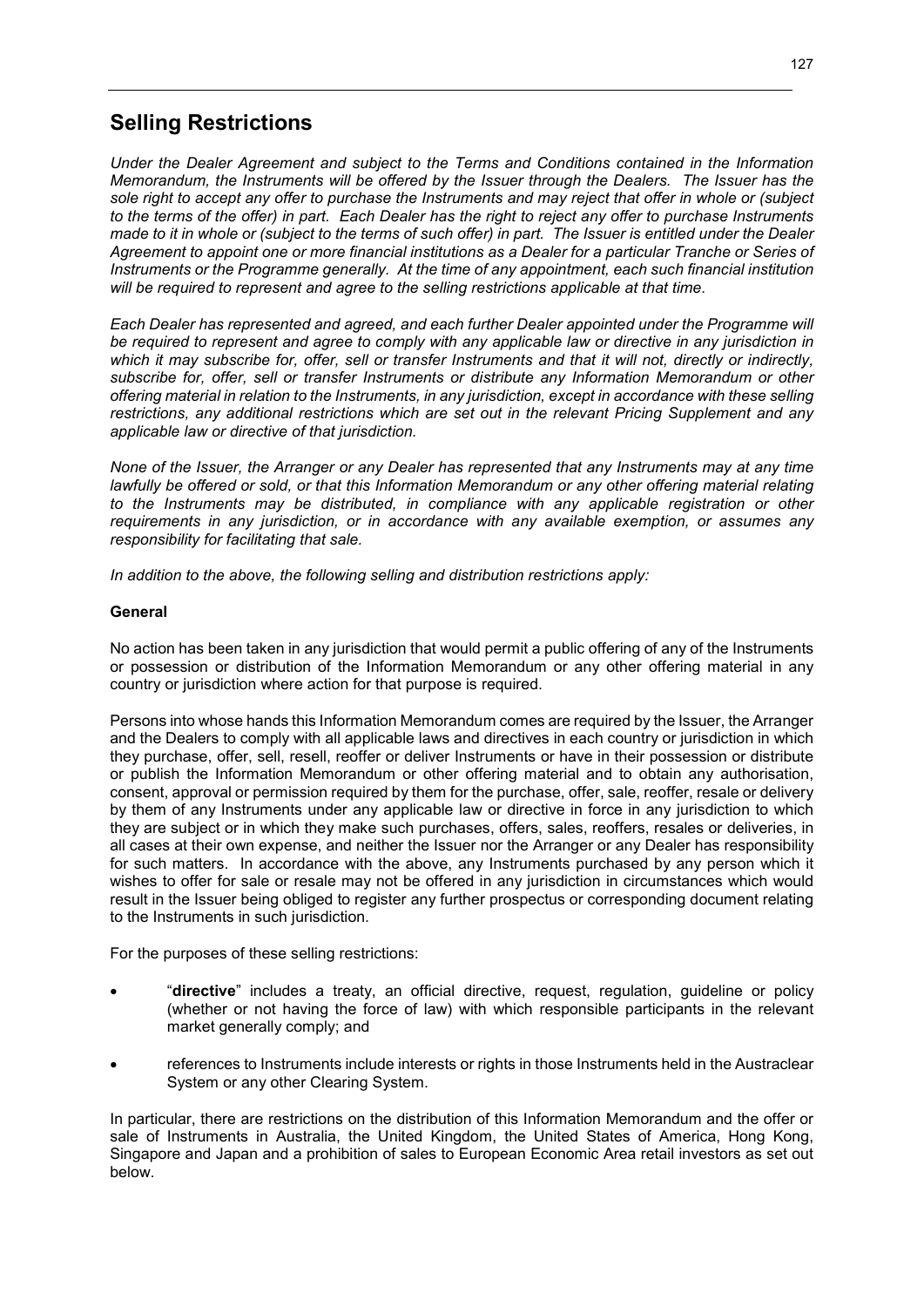## **Australia**

No prospectus or other disclosure document (as defined in the Corporations Act) in relation to the Programme or the Instruments has been, or will be, lodged with ASIC. Each Dealer has represented and agreed, and each further Dealer appointed under the Programme will be required to represent and agree, that, unless the relevant Pricing Supplement (or another supplement to any Information Memorandum) otherwise provides, it:

- (a) has not made or invited, and will not make or invite, an offer of the Instruments for issue or sale in Australia (including an offer or invitation which is received by a person in Australia); and
- (b) has not distributed or published, and will not distribute or publish, any Information Memorandum or other offering material or advertisement relating to the Instruments in **Australia**

unless:

- (i) the aggregate consideration payable by each offeree is a minimum of A\$500,000 (or its equivalent in an alternative currency and, in either case, disregarding moneys lent by the offeror or its associates) or the offer or invitation does not otherwise require disclosure to investors under Parts 6D.2 or 7.9 of the Corporations Act;
- (ii) the offer or invitation does not constitute an offer to a "**retail client**" as defined for the purposes of section 761G of the Corporations Act;
- (iii) such action complies with all applicable laws and directives (including, without limitation, the licensing requirements of Chapter 7 of the Corporations Act); and
- (iv) such action does not require any document to be lodged with ASIC or any other regulatory authority in Australia.

In addition, each Dealer has agreed, and each further Dealer appointed under the Programme will be required to agree that, in connection with the offering and primary distribution of any issue of Instruments issued by the Issuer, it will not offer or sell any Instruments (or any interest in any Instruments) to any person who is known or suspected, by the relevant officer(s) or employee(s) of the Dealer making the offer, effecting the sale or otherwise directly involved in the offer, invitation or sale to be an Offshore Associate of the Issuer or to any person who is notified in writing by the Issuer to it as being an Offshore Associate of the Issuer.

"**Offshore Associate**" means an associate (as defined in section 128F(9) of the Income Tax Assessment Act 1936 of Australia) that is either:

- (a) a non-resident of Australia for Australian tax purposes which does not acquire the Instrument in the course of carrying on a business at or through a permanent establishment in Australia; or
- (b) a resident of Australia for Australian tax purposes that acquires the Instrument in the course of carrying on a business at or through a permanent establishment outside Australia,

which is not:

- (c) acquiring the Instrument in the capacity of a dealer, manager or underwriter in relation to the placement of the Instruments or in the capacity of a clearing house, custodian, fund manager or responsible entity of a registered scheme; or
- (d) receiving payment under the Instrument in the capacity of a clearing house, paying agent, custodian, fund manager or responsible entity of a registered scheme.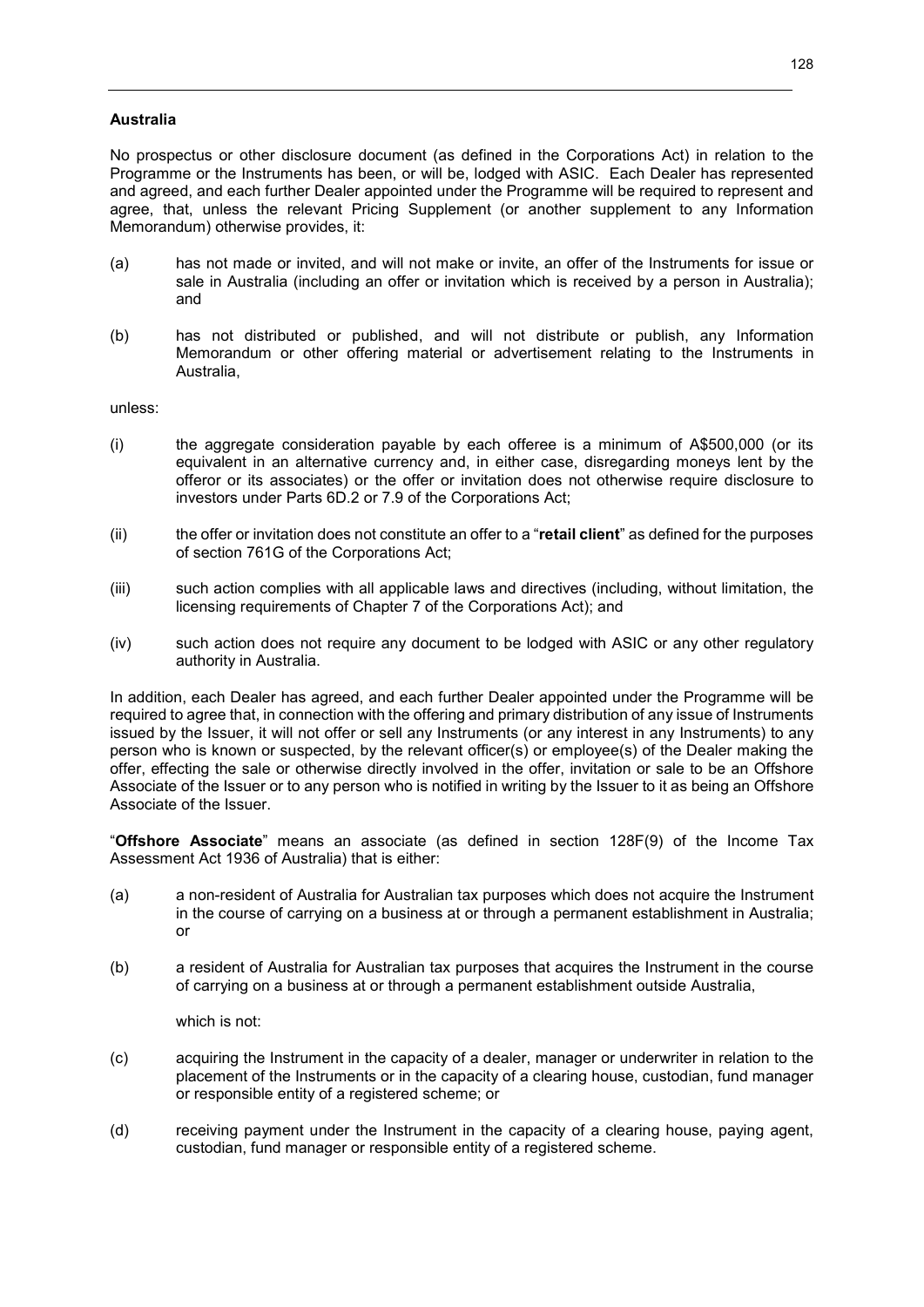Section 708(19) of the Corporations Act provides that an offer of debentures for issue or sale does not need disclosure to investors under Part 6D.2 of the Corporations Act if the issuer is an ADI. As at the date of this Information Memorandum, the Issuer is an ADI.

## **The United States of America**

The Instruments have not been and will not be registered under the Securities Act.

Terms used in the following four paragraphs have the meanings given to them by Regulation S.

The Instruments may not be offered, sold, delivered or transferred within the United States of America or to, or for the account or benefit of, U.S. persons except in accordance with Regulation S or pursuant to certain transactions exempt from the registration requirements of the Securities Act.

Each Dealer has represented and agreed, and each further Dealer appointed under the Programme will be required to represent and agree, that, it, its affiliates and any person acting on its or their behalf will not offer, sell or deliver the Instruments of any Tranche constituting part of its allotment within the United States, or to, or for the account or benefit of U.S. persons, or engage in "directive selling efforts":

- (a) as part of its distribution at any time; and
- (b) otherwise until 40 days after completion of the distribution of the Instruments, as determined and certified by the relevant Dealer or, in the case of an issue of Instruments on a syndicated basis, the Lead Manager,

except in an offshore transaction in accordance with Rule 903 of Regulation S.

Each Dealer has represented and agreed, and each further Dealer appointed under the Programme will be required to represent and agree, that it will have sent to each distributor, dealer or person receiving a selling concession, fee or other remuneration that purchases Instruments from it during the distribution compliance period a confirmation or other notice substantially to the following effect:

"*The Instruments covered hereby have not been and will not be registered under the United States Securities Act of 1933, as amended (the "Securities Act"), and may not be offered or sold within the United States or to, or for the account or benefit of, U.S. persons (i) as part of such Dealer's distribution at any time or (ii) otherwise until 40 days after the completion of the distribution of the Tranche of Instruments of which such Instruments are a part, except in either case in accordance with Rule 903 of Regulation S under the Securities Act. Terms used above have the meanings given to them by Regulation S.*"

Until 40 days after the completion of the distribution of all Instruments of the Tranche of which those Instruments are a part, an offer or sale of Instruments within the United States by any dealer or other distributor (whether or not participating in the offering) may violate the registration requirements of the Securities Act if such offer or sale is made otherwise than in accordance with an applicable exemption from registration under the Securities Act.

#### **The United Kingdom**

Each Dealer has represented and agreed, and each further Dealer appointed under the Programme will be required to represent and agree that:

- (a) in relation to the Short Term Instruments:
	- (i) it is a person whose ordinary activities involve it in acquiring, holding, managing or disposing of investments (as principal or agent) for the purposes of its business: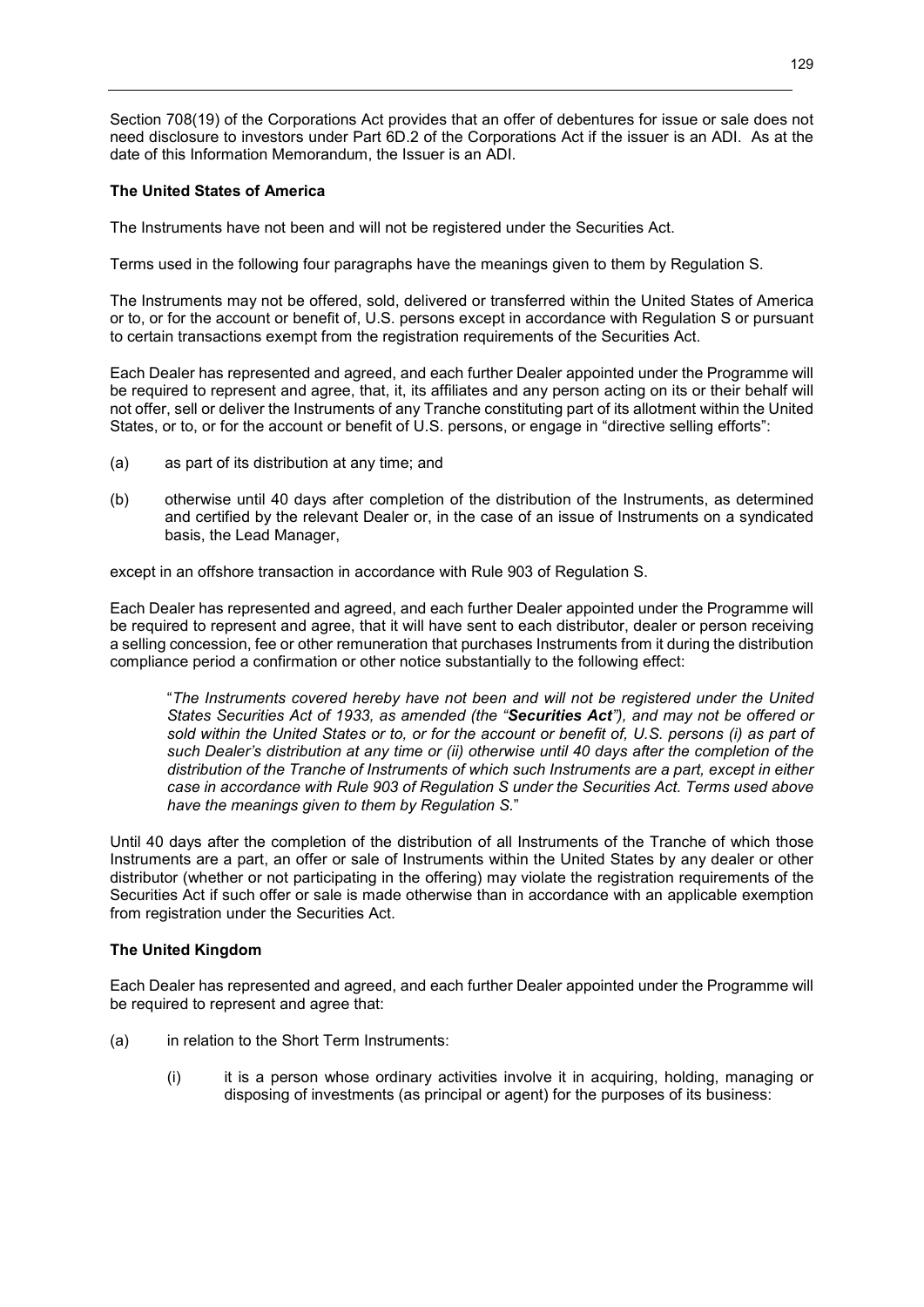- (ii) it has not offered or sold and will not offer or sell any Short Term Instruments other than to persons:
	- (A) whose ordinary activities involve them in acquiring, holding, managing or disposing of investments (as principal or agent) for the purposes of their businesses; or
	- (B) who it is reasonable to expect will acquire, hold, manage or dispose of investments (as principal or agent) for the purposes of their businesses where the issue of the Short Term Instruments would otherwise constitute a contravention of section 19 of the Financial Services and Markets Act 2000 ("**FSMA**") by the Issuer;
- (b) it has only communicated or caused to be communicated and will only communicate or cause to be communicated any invitation or inducement to engage in investment activity (within the meaning of section 21 of the FSMA) received by it in connection with the issue or sale of any Instruments in circumstances in which section 21(1) of the FSMA does not apply to the Issuer; and
- (c) it has complied and will comply with all applicable provisions of the FSMA with respect to anything done by it in relation to those Instruments in, from or otherwise involving the United Kingdom.

## **European Economic Area**

#### *Prohibition of sales to European Economic Area retail investors*

Each Dealer has represented and agreed, and each further Dealer appointed under the Programme will be required to represent and agree, that it has not offered, sold or otherwise made available and will not offer, sell or otherwise make available any Instruments which are the subject of the offering contemplated by this Information Memorandum as completed by the Pricing Supplement in relation thereto to any retail investor in the European Economic Area. For the purposes of this provision:

- (a) the expression "**retail investor**" means a person who is one (or more) of the following:
	- (i) a retail client as defined in point (11) of Article 4(1) of Directive 2014/65/EU (as amended, "**MiFID II**"); or
	- (ii) a customer within the meaning of Directive (EU) 2016/97, where that customer would not qualify as a professional client as defined in point (10) of Article 4(1) of MiFID II; or
	- (iii) not a qualified investor as defined in Regulation (EU) 2017/1129; and
- (b) the expression "offer" includes the communication in any form and by any means of sufficient information on the terms of the offer and the Instruments to be offered so as to enable an investor decide to purchase or subscribe the Instruments.

## **Hong Kong**

Each Dealer has represented and agreed, and each further Dealer appointed under the Programme will be required to represent and agree, that:

- (a) the Instruments have not been authorised by the Hong Kong Securities and Futures Commission;
- (b) it has not offered, sold, delivered or transferred, and will not offer, sell, deliver or transfer in Hong Kong Instruments, by means of any document, any Instruments (except for Instruments which are a "structured product" as defined in the Securities and Futures Ordinance (Cap 571) (as amended) of Hong Kong ("**SFO**")) other than: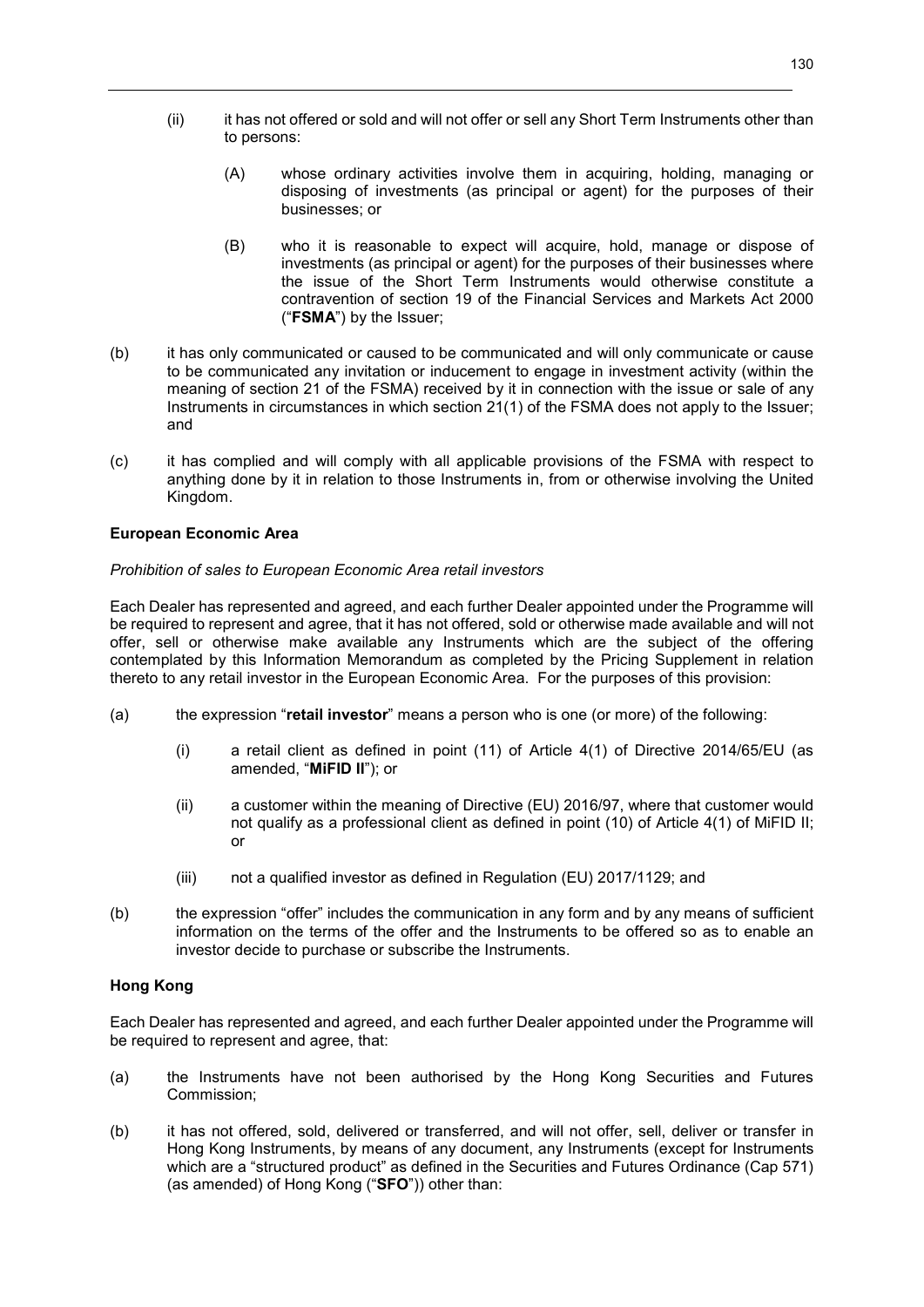- (i) to "professional investors" as defined in the SFO and any rules made under the SFO; or
- (ii) in other circumstances which do not result in the document being a "prospectus" within the meaning of the Companies (Winding Up and Miscellaneous Provisions) Ordinance (Cap 32) (as amended) of Hong Kong ("**CO**") or which do not constitute an offer to the public within the meaning of the CO; and
- (c) unless it is a person permitted to do so under the applicable securities laws of Hong Kong, it has not issued, or had in its possession for the purposes of issue, and will not issue, or have in its possession for the purposes of issue, (in each case, whether in Hong Kong or elsewhere) any advertisement, invitation or other offering material or other document relating to the Instrument, which is directed at, or the contents of which are likely to be accessed or read by, the public in Hong Kong (except if permitted to do so under the securities laws of Hong Kong) other than with respect to Instruments which are, or are intended to be, disposed of only to persons outside Hong Kong or only to "professional investors" within the meaning of the SFO and any rules made under the SFO.

#### **Japan**

The Instruments have not been and will not be registered under the Financial Instruments and Exchange Act of Japan (Act No. 25 of 1948, as amended) (the "**Financial Instruments and Exchange Act**") and, accordingly, each Dealer appointed under the Programme has represented and agreed, and each further Dealer appointed under the Programme will be required to represent and agree, that it has not offered, sold, delivered or transferred and it will not offer, sell, deliver or transfer any Instruments directly or indirectly, in Japan or to, or for the account or benefit of, any resident of Japan (as defined under Item 5, Paragraph 1, Article 6 of the Foreign Exchange and Foreign Trade Act (Act No. 228 of 1949, as amended) or to others for re-offering or resale, directly or indirectly, in Japan or to, or for the account or benefit of, any resident of Japan, except pursuant to an exemption from the registration requirements of, and otherwise in compliance with, the Financial Instruments and Exchange Act and any other applicable laws, directives and ministerial guidelines of Japan.

#### **Singapore**

Each Dealer has acknowledged, and each further Dealer appointed under the Programme will be required to acknowledge, that this Information Memorandum has not been registered as a prospectus with the Monetary Authority of Singapore.

Accordingly, each Dealer has represented, warranted and agreed, and each further Dealer appointed under the Programme will be required to represent, warrant and agree, that it has not offered or sold any Instruments or caused the Instruments to be made the subject of an invitation for subscription or purchase and will not offer or sell any Instruments or cause the Instruments to be made the subject of an invitation for subscription or purchase, and has not circulated or distributed, nor will it circulate or distribute the Information Memorandum or any other document or material in connection with the offer or sale, or invitation for subscription or purchase, of the Instruments, whether directly or indirectly, to any person in Singapore other than:

- (a) to an institutional investor (as defined in Section 4A of the Securities and Futures Act (Chapter 289 of Singapore), as modified or amended from time to time) (the "**SFA**"), pursuant to Section 274 of the SFA;
- (b) to a relevant person (as defined in Section 275(2) of the SFA) pursuant to Section 275(1) of the SFA, or any person pursuant to Section 275(1A) of the SFA, and in accordance with the conditions specified in Section 275 of the SFA; or
- (c) otherwise pursuant to, and in accordance with the conditions of, any other applicable provision of the SFA.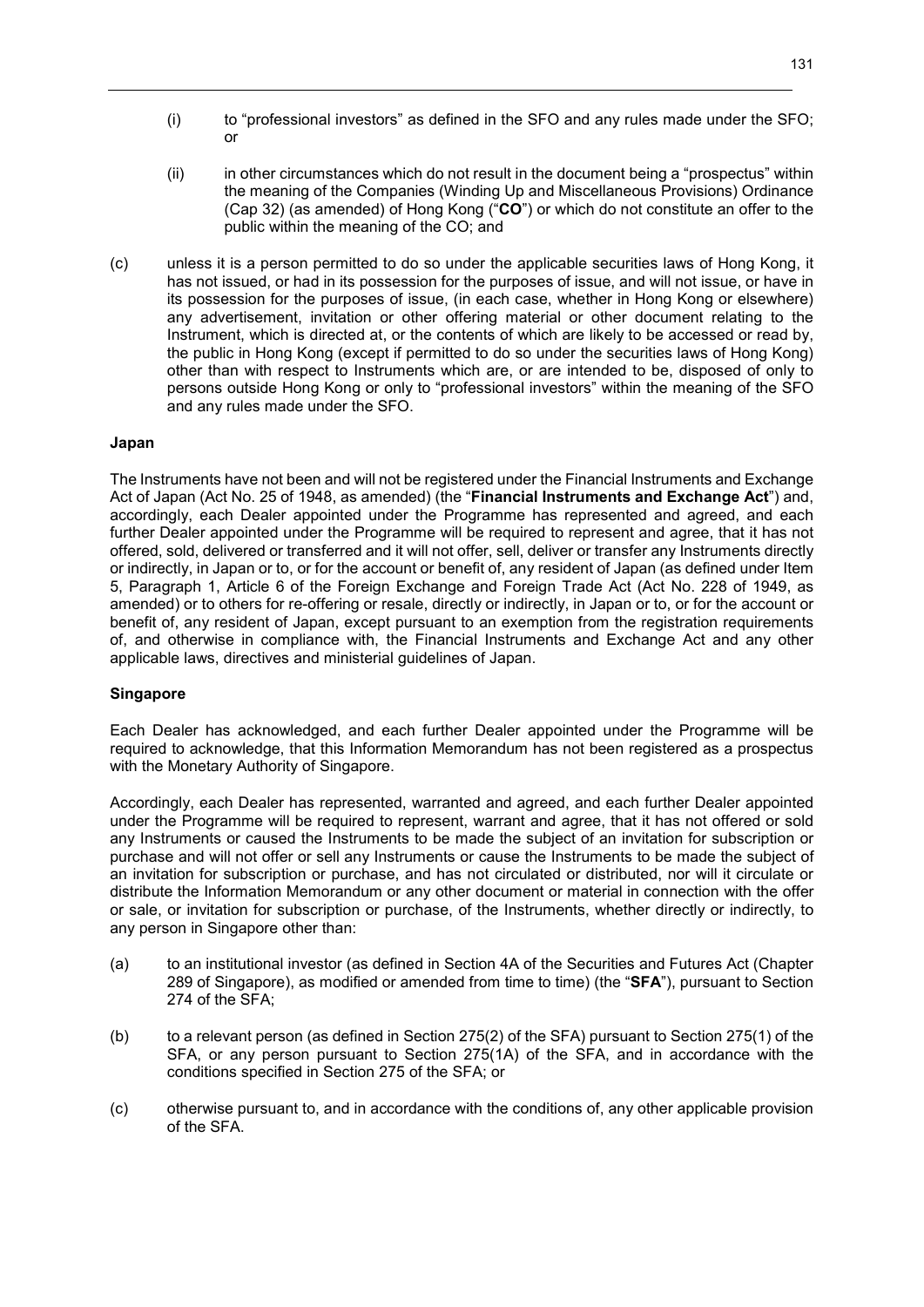Where the Instruments are subscribed or purchased under Section 275 of the SFA by a relevant person which is:

- (1) a corporation (which is not an accredited investor (as defined in Section 4A of the SFA)) the sole business of which is to hold investments and the entire share capital of which is owned by one or more individuals, each of whom is an accredited investor; or
- (2) a trust (where the trustee is not an accredited investor) whose sole purpose is to hold investments and each beneficiary of the trust is an individual who is an accredited investor,

securities or securities-based derivatives contracts (each term as defined in Section 2(1) of the SFA) of that corporation or the beneficiaries' rights and interest (howsoever described) in that trust shall not be transferred within six months after that corporation or that trust has acquired the Instruments pursuant to an offer made under Section 275 of the SFA except:

- (i) to an institutional investor or to a relevant person or to any person arising from an offer referred to in Section 275(1A) of the SFA or Section 276(4)(i)(B) of the SFA;
- (ii) where no consideration is or will be given for the transfer;
- (iii) where the transfer is by operation of law;
- (iv) as specified in section 276(7) of the SFA; or
- (v) as specified in Regulation 37A of the Securities and Futures (Offers of Investments) (Securities and Securities-based Derivatives Contracts) Regulations 2018.